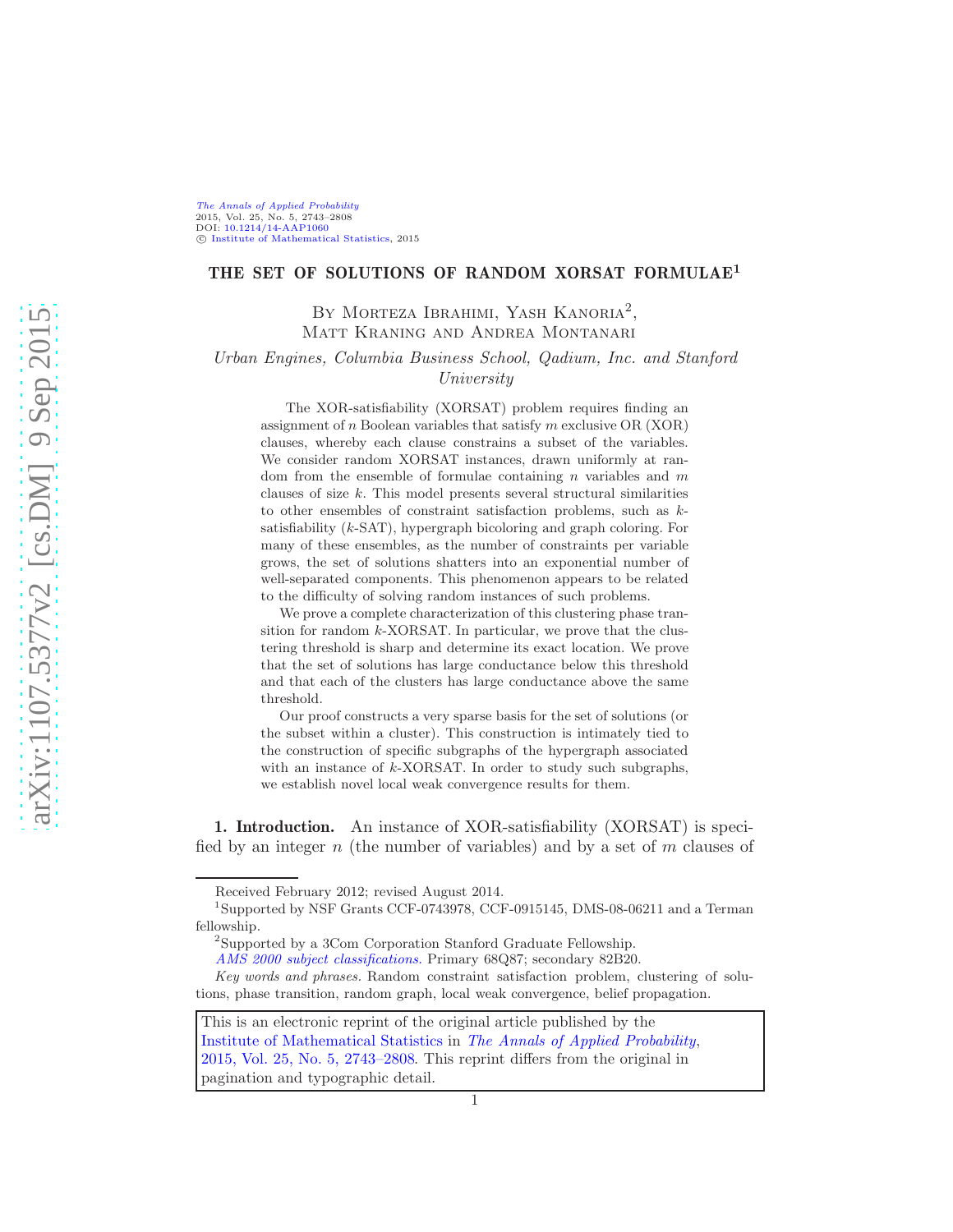the form  $x_{i_a(1)} \oplus \cdots \oplus x_{i_a(k)} = b_a$  for  $a \in [m] \equiv \{1, \ldots, m\}$ . Here,  $\oplus$  denotes modulo-2 sum,  $\underline{b} = (b_1, \ldots, b_m)$  is a Boolean vector,  $b_a \in \{0, 1\}$ , specified by the problem instances, and  $\underline{x} = (x_1, \ldots, x_n)$  is a vector of Boolean variables  $x_i \in \{0,1\}$  that must be chosen to satisfy the clauses.

Standard linear algebra methods allow us to determine whether a given XORSAT instance admits a solution, to find a solution, and even to count the number of solutions, all in polynomial time. In this paper, we shall be interested in the structural properties of the set of solutions  $S \subseteq \{0,1\}^n$ of a random k-XORSAT formula. More explicitly, we consider a random XORSAT instance  $\mathcal I$  that is drawn uniformly at random within the set  $\mathbb{G}(n, k, m)$  of instances with m clauses over n variables, whereby each clause involves exactly k variables. The set of solutions  $\mathcal{S} = \mathcal{S}(\mathcal{I})$  is then defined as the set of binary vectors  $x$  that satisfy all  $m$  clauses.

Since  $\mathcal I$  is a random formula,  $\mathcal S$  is a random subset of the Hamming hypercube. The structural properties of  $\mathcal S$  are of interest for several reasons. First of all, linear systems over finite fields are combinatorial objects that emerge naturally in a number of fields. Dietzfelbinger and collaborators [\[18](#page-68-0)] use a mapping between XORSAT and the matching problem to establish tight thresholds for the performances of Cuckoo Hashing, an archetypal load balancing scheme. Such thresholds are computed by determining thresholds above which the set of solutions  $\mathcal S$  of a random XORSAT formula becomes empty. The existence of solutions is in turn related to the existence of an even-degree subgraph in a random hypergraph. Random sparse linear systems over finite fields are used to construct capacity achieving error correcting codes [\[27,](#page-68-1) [28](#page-68-2), [36](#page-69-0)]. The decodability of such codes is related to the emergence of a nontrivial 2-core in the same random hypergraph—a phenomenon that will play a crucial role in the following. Finally, structured linear systems over finite fields are generated by popular factoring algorithms [\[25\]](#page-68-3).

In the present paper, we are also motivated by the close analogy between random k-XORSAT and other random ensembles of constraint satisfaction problems (CSPs). The prototypical example of this family is random  $k$ satisfiability  $(k-SAT)$ . The random  $k-SAT$  ensemble can be described in complete analogy to random  $k$ -XORSAT with the modification of replacing exclusive OR clauses by OR clauses among variables or their negations. Namely, in k-SAT each clause takes the form  $(x'_{i_a(1)} \vee \cdots \vee x'_{i_a(k)})$ , whereby  $x'_{i_a(\ell)} = x_{i_a(\ell)}$  or  $x'_{i_a(\ell)} = \overline{x}_{i_a(\ell)}$ . An extensive literature [\[1](#page-67-0), [3,](#page-67-1) [26](#page-68-4), [29](#page-68-5), [30](#page-68-6), [33](#page-68-7)] provides strong support for the existence of two sharp thresholds in random k-SAT, as the number of clauses per variable  $\alpha = m/n$  grows. First, as  $\alpha$ crosses a "satisfiability threshold"  $\alpha_s(k)$ , random k-SAT formulae pass from being with high probability (w.h.p., i.e., with probability converging to 1 as  $n \to \infty$ ) satisfiable [for  $\alpha < \alpha_{s}(k)$ ] to being w.h.p. unsatisfiable [for  $\alpha >$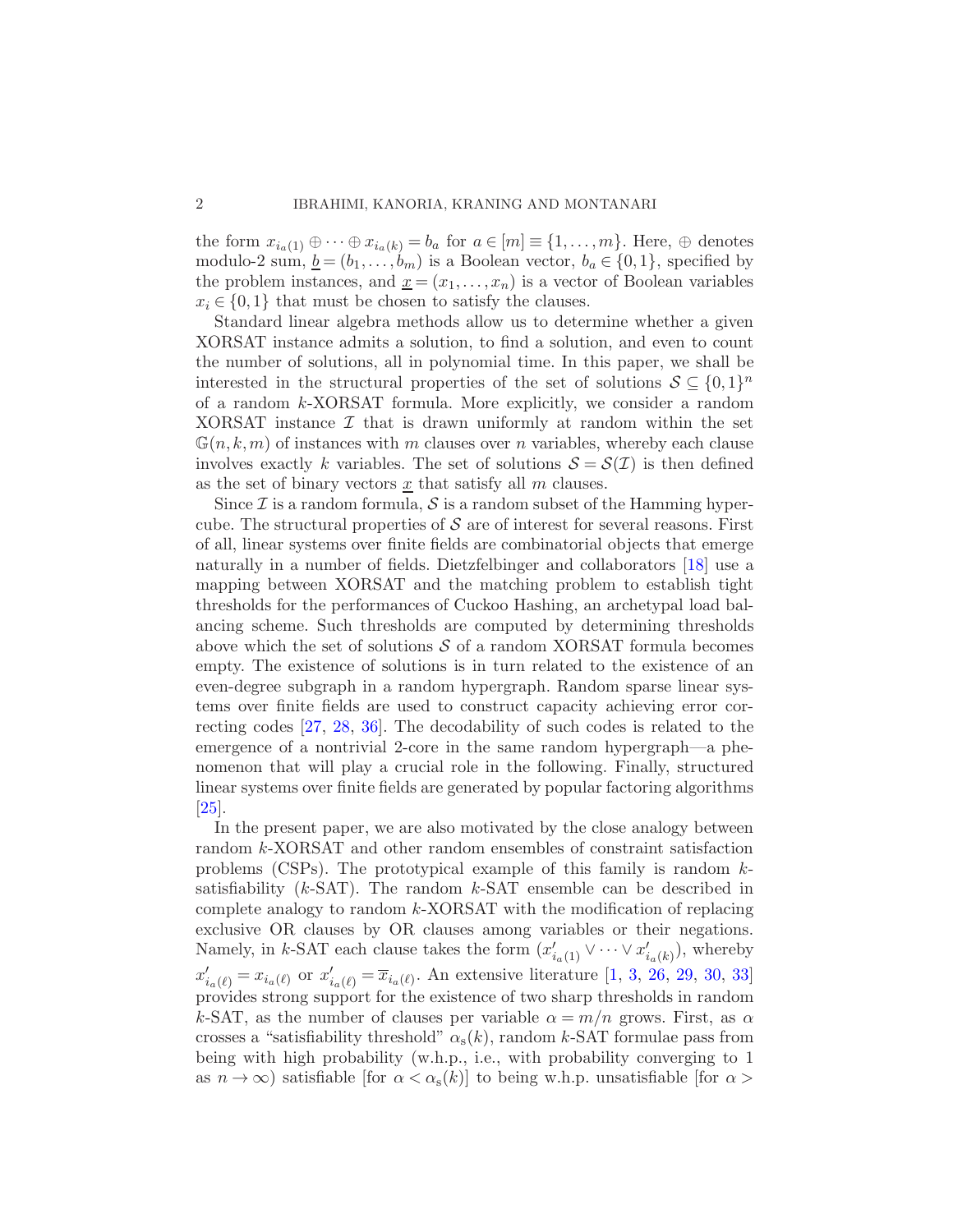$\alpha_{s}(k)$ . For any  $\alpha < \alpha_{s}(k)$  the set of solutions is therefore nonempty. However, it undergoes a dramatic structural change as  $\alpha$  crosses a second threshold  $\alpha_d(k) < \alpha_s(k)$ . While for  $\alpha < \alpha_d(k)$ , S is w.h.p. "well connected" (more precise definitions will be given below), for  $\alpha \in [\alpha_d(k), \alpha_s(k)]$  it shatters into an exponential number of clusters. It has been argued that such a "clustered" structure of the space of solutions can have an intimate relation with the failure of standard polynomial time algorithms when applied to random formulae in this regime. The same scenario is thought to hold for a number of random constraint satisfaction problems (including, e.g., proper coloring of random graphs, bicoloring random hypergraphs, Not All Equal-SAT, etc.).

Unfortunately, this fascinating picture is so far only conjectural. Even the best understood element, namely the existence of a satisfiability threshold  $\alpha_{s}(k)$  has not been established (with the exception of the special case  $k = 2$ ). In an early breakthrough, Friedgut [\[21](#page-68-8)] used Fourier-analytic methods to prove the existence of a—possibly *n*-dependent— sequence of thresholds  $\alpha_{s}(k;n)$ . Proving that in fact this sequence can be taken to be *n*-independent is one of the most challenging open problems in probabilistic combinatorics and random graph theory. Understanding the precise connection between clustering of the space of solutions and computational complexity is an even more daunting task.

Given such outstanding challenges, a fruitful line of research has pursued the analysis of somewhat simpler models. A very interesting possibility is to study k-SAT formulae for large but still bounded values of k. As explained in  $[1]$  $[1]$ , each SAT clause eliminates only one binary assignment of its k variables, out of  $2^k$  possible assignments of the same variables. Hence, for k large, a single clause has a small effect on the set of solutions, and most binary vectors are satisfying unless the formula includes about  $2<sup>k</sup>$  clauses per variable. This results in an "averaging" effect and suitable moment methods provide asymptotically sharp results for large  $k$ . In particular, Achlioptas and Peres [\[4](#page-67-2)] proved upper and lower bounds on  $\alpha_{s}(k)$  that become asymptotically equivalent (i.e., whose ratio converges to 1) as  $k$  gets large. Achlioptas and Coja-Oghlan  $[1, 2]$  $[1, 2]$ , proved that clustering indeed takes place in an interval of values of  $\alpha$  below the satisfiability threshold and obtained upper and lower bounds on the corresponding threshold  $\alpha_d(k)$  that are asymptotically equivalent for large k. Finally, Coja-Oghlan  $[13]$  proved that solutions can be found w.h.p. in polynomial time for any  $\alpha < \alpha_{d, \text{alg}}(k)$ , whereby  $\alpha_{\text{d},\text{alg}}(k)$  is asymptotically equivalent to  $\alpha_{\text{d}}(k)$  for large k. Intriguingly, no algorithm is known that can provably find solutions in polynomial time for  $\alpha \in ((1+\delta)\alpha_{\rm d}(k), \alpha_{\rm s}(k))$ , for any  $\delta > 0$ , and all  $k \geq 3$ .

XORSAT is a very different example on which rigorous mathematical analysis proved possible, thus providing precious complementary insights. The key simplification is that the set of solutions  $S$  is, in this case, an affine subspace of the Hamming hypercube  $\{0,1\}^n$  (viewed as a vector space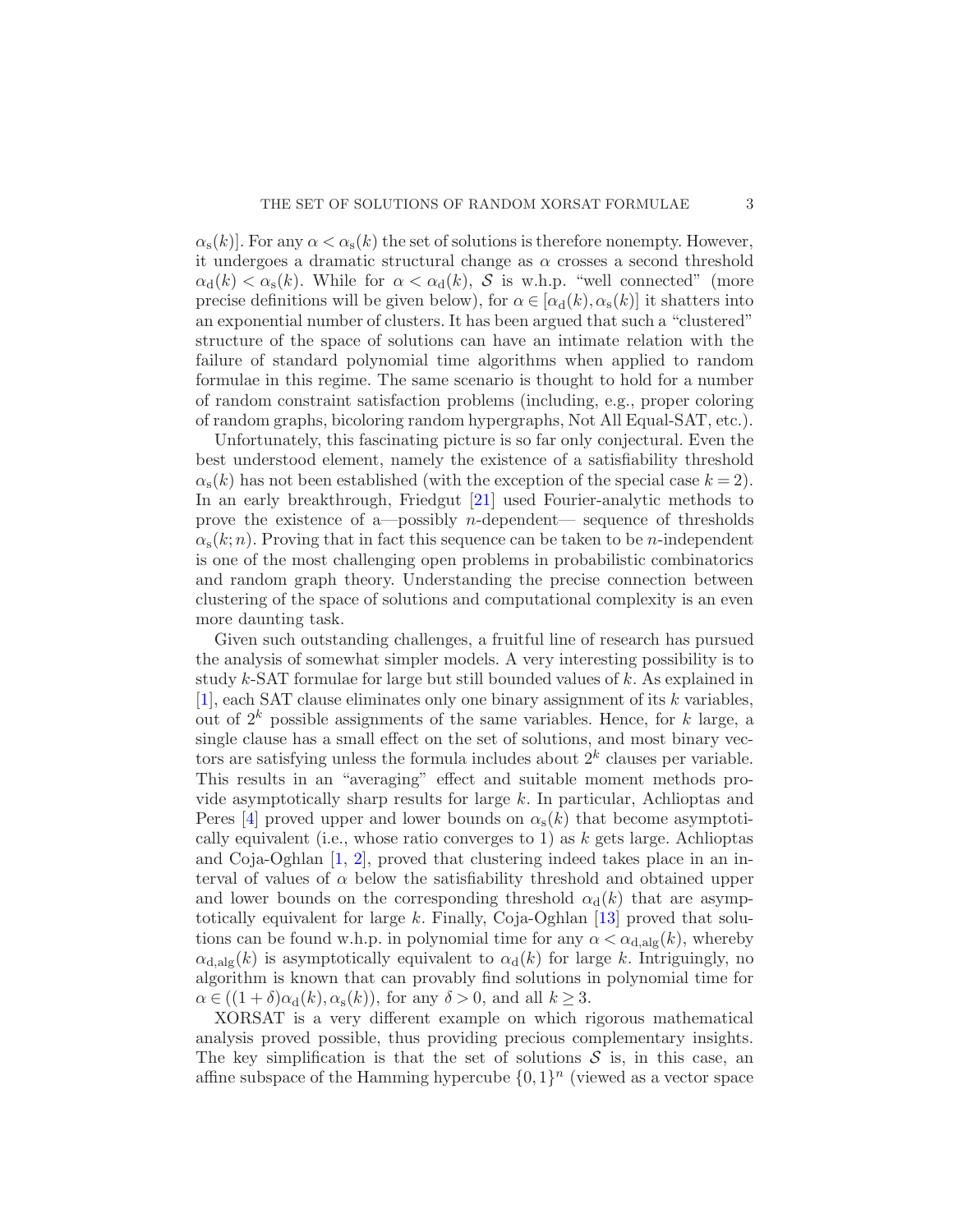over  $\mathbb{GF}[2]$ . This implies a high degree of symmetry that can be exploited to obtain very sharp characterizations for large n, and any  $k$  (we assume throughout that  $k \geq 3$ , since 2-XORSAT is significantly simpler).

It was proved in [\[20\]](#page-68-9) that, for  $k = 3$ , there exists an *n*-independent threshold  $\alpha_s(k)$  such that a random k-XORSAT instance is w.h.p. satisfiable if  $\alpha < \alpha_{s}(k)$  and unsatisfiable if  $\alpha > \alpha_{s}(k)$ . The proof constructs a subformula, by considering the 2-core of the hypergraph associated with the XORSAT instance. One can then prove that the original formula is satisfiable if and only if the 2-core subformula is. The threshold for the latter can be determined exactly using the second moment method. The proof was extended to all  $k \geq 4$  in [\[18](#page-68-0)].

The existence of a 2-core in a random XORSAT formula has a sharp threshold when the number of clauses per variable  $\alpha$  crosses a value  $\alpha_{\rm core}(k)$ . This was argued to be intimately related to the appearance of clusters. In particular, [\[12](#page-67-5), [31](#page-68-10)] give an argument<sup>[3](#page-3-0)</sup> showing that, above  $\alpha_{\text{core}}(k)$ , the space of solutions shatters into exponentially many clusters. In other words,  $\alpha_{\rm core}(k)$  is an upper bound on the clustering threshold. [\[31](#page-68-10)] further shows that, for  $\alpha < \alpha_{\rm core}(k)$ , a particular coordinate of a solution can be changed by changing  $O(1)$  other variables on average, without leaving the space of solutions. If this argument is pushed a step further, one can show that, w.h.p., any coordinate can be changed by flipping at most  $O(\log n)$  other coordinates. This suggests that it may be possible to concatenate a sequence of such flips to connect any two solutions via a path through the solution space, with  $O(\log n)$  steps. However, the analysis [\[31](#page-68-10)] does not imply that this is the case, as it does not address the main challenge, namely to construct a path from any solution to any other solution. In this work, we solve this problem and provide the first proof of a lower bound of  $\alpha_{\rm core}(k)$  on the clustering threshold  $\alpha_d$ , thus establishing that indeed  $\alpha_d(k) = \alpha_{\text{core}}(k)$ . For  $\alpha > \alpha_d(k)$  we prove a sharp characterization of the decomposition into clusters.

As mentioned above, random k-XORSAT formulae can be solved in polynomial time using linear algebra methods, and this appears to be insensitive to the clustering threshold. Nevertheless, an intriguing algorithmic phase transition might take place *exactly* at the clustering threshold  $\alpha_d(k)$ . For any  $\alpha < \alpha_d(k)$ , solutions can be found in time linear in the number of variables (the algorithm is in fact an important component of our proof). On the other hand, no algorithm is known that finds a solution in linear time for  $\alpha \in (\alpha_{\rm d}(k), \alpha_{\rm s}(k))$ . We think that our proof sheds some light on this phenomenon.

<span id="page-3-0"></span> $3$ The argument of  $[12, 31]$  $[12, 31]$  is essentially rigorous, but does not deal with several technical steps.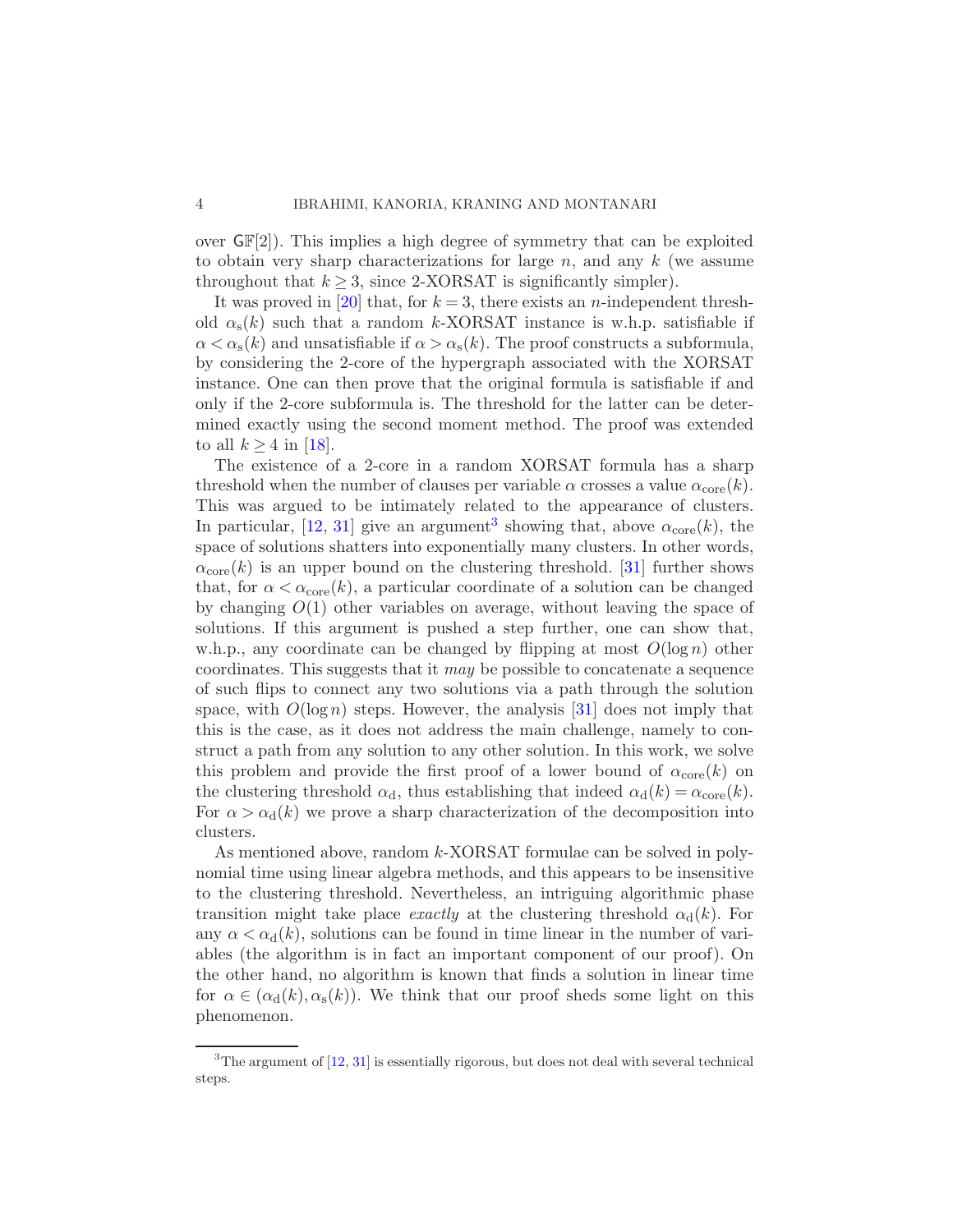1.1. Main result. In this paper, we obtain two sharp results characterizing the clustering phase transition for random k-XORSAT:

(i) We exactly determine the clustering threshold  $\alpha_d(k)$ , proving that the space of solutions is w.h.p. well connected for  $\alpha < \alpha_d(k)$ , and instead shatters into exponentially many clusters for  $\alpha \in (\alpha_d(k), \alpha_s(k)).$ 

(ii) We determine the exponential growth rate of the number of clusters, that is, we show that this is w.h.p.  $\exp{\{n\Sigma(\alpha;k) + o(n)\}}$  where  $\Sigma(\alpha;k)$  is a nonrandom function which is explicitly given. We prove that each of the clusters is itself "well connected."

This is therefore the first random CSP ensemble for which a sharp threshold for clustering is proved.

Earlier literature fell short of establishing (i) since it did not provide any argument for connectedness below  $\alpha_d(k)$ . Also, informal calculations only suggested a lower bound on the number of clusters, but did not establish (ii) since they did not prove connectedness of each cluster by itself. The situation is akin to the analysis of Markov Chain Monte Carlo methods: It is often significantly more challenging to prove rapid mixing (connectedness of the space of configurations) than the opposite (i.e., to find bottlenecks).

One important novelty is that the notion of connectedness used here is very strong and goes beyond path connectivity, which was used earlier for k-SAT  $[1, 2]$  $[1, 2]$  $[1, 2]$ . We use a properly defined notion of *conductance* which we think can be applied to a broader set of CSPs, and has the advantage of being closely related to important algorithmic notions (fast mixing for MCMC and expansion). Given a subset of the hypercube  $S \subseteq \{0,1\}^n$ , and a positive integer  $\ell$ , we define the conductance of S as follows. Construct the graph  $\mathcal{G}(\mathcal{S}, \ell)$  with vertex set S and an edge connecting  $\underline{x}, \underline{x}' \in \mathcal{S}$  if and only if  $d(\underline{x}, \underline{x}') \leq \ell$  [here and below,  $d(\cdot, \cdot)$  denotes the Hamming distance, i.e.,  $d(\underline{x}, \underline{x}') = |\{i: 1 \leq i \leq n, x_i \neq x'_i\}|$ , where  $\underline{x} = (x_1, x_2, \dots, x_n)$  and similarly for  $\underline{x}'$ , and |B| denotes the cardinality of the set B|. Then we define the  $\ell$ th conductance of S as the graph conductance of  $\mathcal{G}(\mathcal{S}, \ell)$ , namely

<span id="page-4-1"></span>(1) 
$$
\Phi(\mathcal{S}; \ell) \equiv \min_{A \subseteq \mathcal{S}} \frac{\mathrm{cut}_{\mathcal{G}(\mathcal{S}, \ell)}(A, \mathcal{S} \setminus A)}{\min(|A|, |\mathcal{S} \setminus A|)},
$$

where, for a graph  $\mathcal{G} = (\mathcal{V}, \mathcal{E})$ , and any  $B \subseteq \mathcal{V}$ , we define

 $\text{cut}_{\mathcal{G}}(B, \mathcal{V} \setminus B) \equiv |\{e \in \mathcal{E} : \text{Exactly one of the two endpoints of } e \text{ is in } B\}|.$ 

Notice that we measure the volume of a set by the number of its vertices instead of the sum of its degrees.[4](#page-4-0)

<span id="page-4-0"></span><sup>&</sup>lt;sup>4</sup>This difference is irrelevant for  $\alpha < \alpha_d(k)$  since in this case S will be taken to be an affine subspace of  $\{0,1\}^n$ , and hence  $\mathcal{G}(\mathcal{S},\ell)$  will be a regular graph. For  $\alpha \in (\alpha_{\rm d}(k),\alpha_{\rm s}(k)),$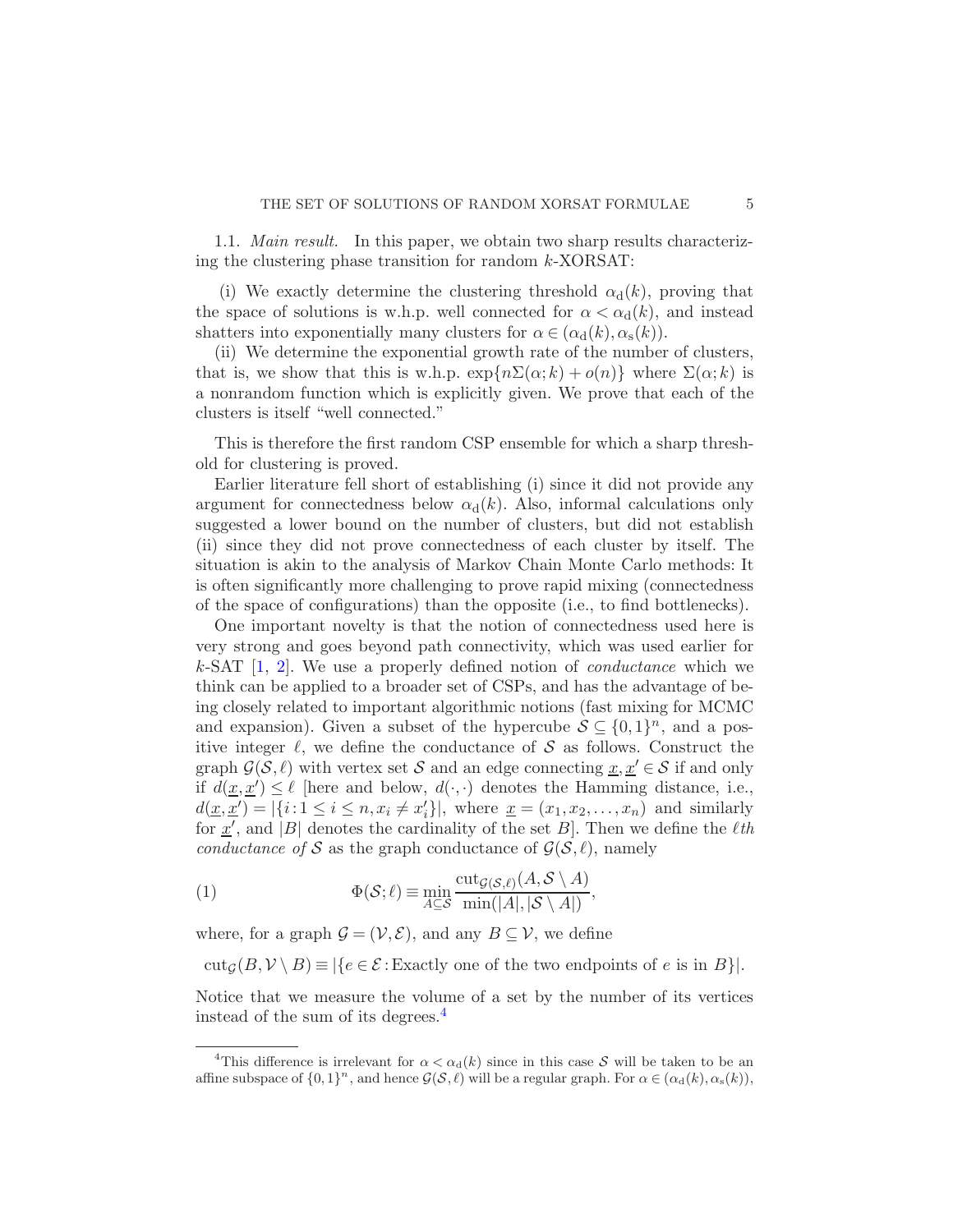We define the distance between two subsets of the hypercube  $S_1, S_2 \subseteq$  $\{0,1\}^n$  as

$$
d(\mathcal{S}_1, \mathcal{S}_2) \equiv \min_{\underline{x} \in \mathcal{S}_1, \underline{x}' \in \mathcal{S}_2} d(\underline{x}, \underline{x}').
$$

For our statements,  $k \geq 3$  is always fixed, together with a sequence  $m(n)$ αn.

We say that a sequence of events  $(\mathsf{E}_n)_{n>0}$  occurs with high probability (w.h.p.) if  $\lim_{n\to\infty} \mathbb{P}(\mathsf{E}_n) = 1$ . (We refer to Section [2](#page-11-0) for a formal definition of the underlying probability space.)

<span id="page-5-0"></span>THEOREM 1. Let S be the set of solutions of a random  $k$ -XORSAT formula with n variables and  $m = n\alpha$  clauses. For any  $k \geq 3$ , let  $\alpha_d(k)$  be defined as

<span id="page-5-1"></span>(2) 
$$
\alpha_d(k) \equiv \sup \{ \alpha \in [0,1] : z > 1 - e^{-k\alpha z^{k-1}}, \forall z \in (0,1) \}.
$$

- 1. If  $\alpha < \alpha_d(k)$ , there exists  $C = C(\alpha, k) < \infty$  such that, w.h.p.,  $\Phi(\mathcal{S};$  $(\log n)^C) \ge 1/2.$
- 2. If  $\alpha \in (\alpha_{d}(k), \alpha_{s}(k))$ , then there exists  $\varepsilon = \varepsilon(k; \alpha) > 0$  such that, w.h.p.,  $\Phi(\mathcal{S};n\varepsilon)=0.$
- 3. If  $\alpha \in (\alpha_{\rm d}(k), \alpha_{\rm s}(k))$ , and  $\delta > 0$  is arbitrary, then there exist constants  $C = C(\alpha, k) < \infty$ ,  $\varepsilon = \varepsilon(\alpha, k) > 0$ ,  $\Sigma = \Sigma(\alpha, k) > 0$ , and a partition of the set of solutions  $S = S_1 \cup \cdots \cup S_N$ , such that, w.h.p., the following properties hold:
	- (a) For each  $a \in [N]$ , we have  $\Phi(\mathcal{S}_a; (\log n)^C) \geq 1/2$ .
	- (b) For each  $a \neq b \in [N]$ , we have  $d(S_a, S_b) \geq n\varepsilon$ .
	- (c)  $\exp{n(\Sigma \delta)} \le N \le \exp{n(\Sigma + \delta)}$ . Further, letting Q be the largest positive solution of  $Q = 1 - \exp\{-k\alpha Q^{k-1}\}\$  and  $\widehat{Q} \equiv Q^{k-1}$ , we have  $\Sigma(\alpha, k) = Q - k\alpha \widehat{Q} + (k - 1)\alpha Q \widehat{Q}.$

[1](#page-5-0).2. *Conductance and sparse basis*. We will prove Theorem 1 by obtaining a fairly complete description of the set S both above and below  $\alpha_d(k)$ . In a nutshell, for  $\alpha < \alpha_d(k)$ , S admits a sparse basis, while for  $\alpha > \alpha_d(k)$ each of the clusters  $S_1, \ldots, S_N$  admits a sparse basis but their union does not. This is particularly suggestive of the connection between the clustering phase transitions and algorithm performance. Below  $\alpha_d(k)$  the space of solutions admits a succinct explicit representation [in  $O(n(\log n)^C)$  bits].

S will be constructed as the union of a "small" number of affine spaces, and hence  $\mathcal{G}(\mathcal{S}, \ell)$ should be approximately regular. We keep the definition [\(1\)](#page-4-1) since it simplifies our statements.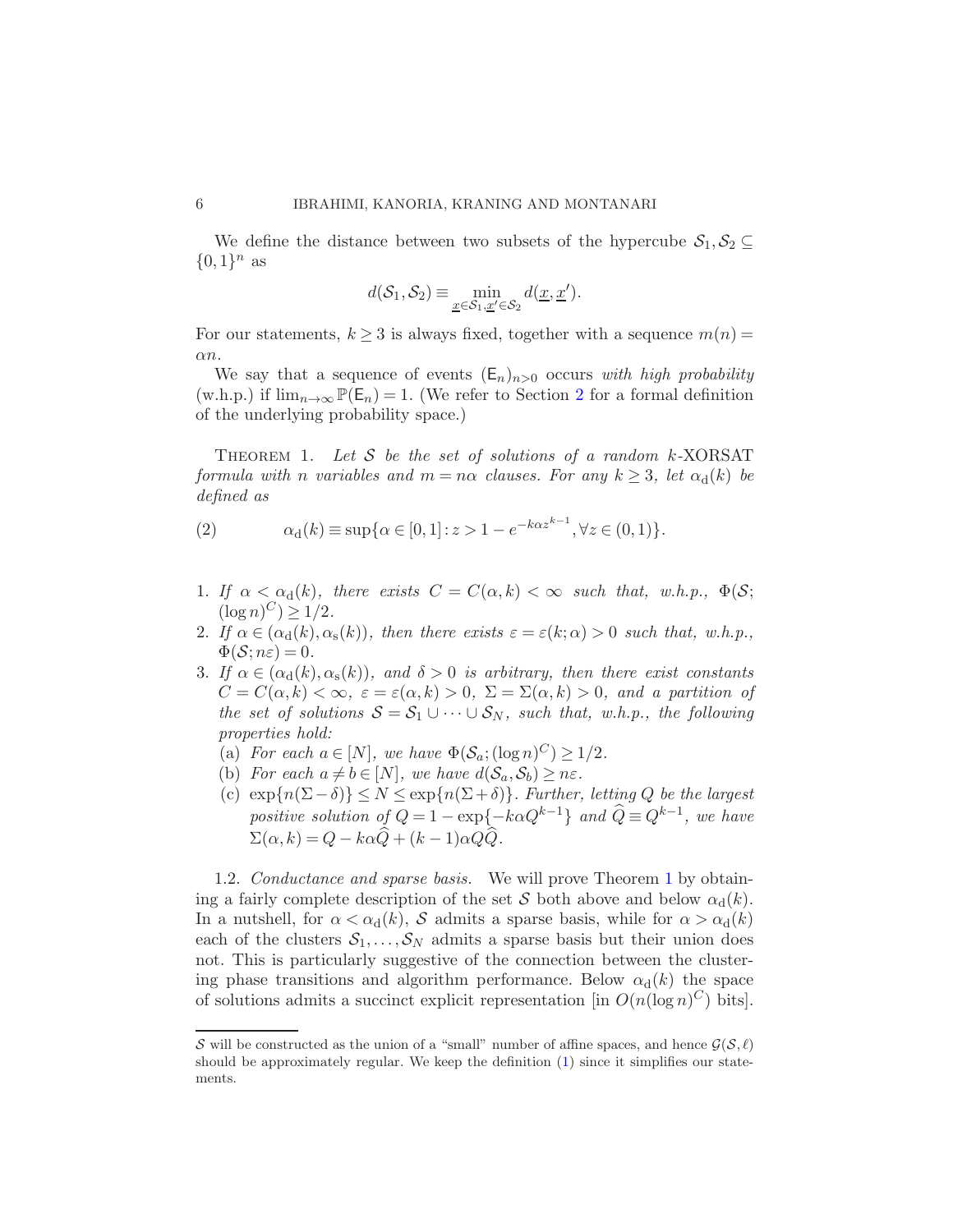Above  $\alpha_d(k)$ , we can produce a representation that is succinct but implicit (as solutions of a given formula), or explicit but prolix [no basis is known that can be encoded in  $o(n^2)$  bits].

Given a linear subspace  $S \subseteq \{0,1\}^n$ , we say that it admits an s-sparse basis if there exist vectors  $\underline{x}^{(l)} \in S$  for  $l \in \{1, ..., D\}$  such that  $d(\underline{x}^{(l)}, \underline{0}) \leq s$ and  $(\underline{x}^{(l)})_{l=0}^D$  form a basis for S. The latter means that the vectors are linearly independent and  $S = {\sum_{l=1}^{D} a_l \underline{x}^{(l)} : (a_l)_{l=0}^{D} \in \{0, 1\}^D}$ .

We say that an affine space  $S \subseteq \{0,1\}^n$  admits an s-sparse basis if, for  $\underline{x}^{(0)} \in S$ , the linear subspace  $S - \underline{x}^{(0)}$  admits an s-sparse basis. The property of having a sparse basis indeed implies large conductance. The proof is immediate.

<span id="page-6-0"></span>LEMMA 1.1. If the affine subspace  $S \subseteq \{0,1\}^n$  admits a s-sparse basis, then  $\Phi(S; s) \geq 1/2$ .

Vice versa, assume that  $\Phi(S; s) = 0$ . Then S does not admit a s-sparse basis.

PROOF. We can assume, without loss of generality, that  $S$  is a linear space. Let d be its dimension. Further, given a graph  $\mathcal{G}$ , let, with a slight abuse of notation

(3) 
$$
\Phi(\mathcal{G}) \equiv \min_{A \subseteq \mathcal{S}} \frac{\text{cut}_{\mathcal{G}}(A, \mathcal{S} \setminus A)}{\min(|A|, |\mathcal{S} \setminus A|)},
$$

so that  $\Phi(\mathcal{S}; \ell) = \Phi(\mathcal{G}(\mathcal{S}; \ell)).$ 

Assume that S admits a s-sparse basis. This immediately implies the graph  $\mathcal{G}(\mathcal{S}, s)$  contains a spanning subgraph that is isomorphic to the ddimensional hypercube  $\mathcal{H}_d$ . Further,  $\mathcal{G} \mapsto \Phi(\mathcal{G})$  is monotone increasing in the edge set of G. Therefore,  $\Phi(S; s) \geq \Phi(\mathcal{H}_d) \geq 1/2$  where the last inequality follows from the standard isoperimetric inequality on the hypercube [\[23](#page-68-11)].  $\Box$ 

<span id="page-6-1"></span>The characterization of the solution space in terms of sparsity of its basis is given below.

THEOREM 2. Let  $S$  be the set of solutions of a random  $k$ -XORSAT formula with n variables and  $m = n\alpha$  clauses. For any  $k \geq 3$ , let  $\alpha_d(k)$  be defined as per equation  $(2)$ . Then the following hold:

- 1. If  $\alpha < \alpha_d(k)$ , there exists  $C = C(\alpha, k) < \infty$  such that, w.h.p., S admits a  $(\log n)^C$ -sparse basis.
- 2. If  $\alpha \in (\alpha_d(k), \alpha_s(k))$ , and  $\delta > 0$  is arbitrary, then there exist constants  $C = C(\alpha, k) < \infty$ ,  $\varepsilon = \varepsilon(\alpha, k) > 0$ ,  $\Sigma = \Sigma(\alpha, k) > 0$ , and a partition of the set of solutions  $S = S_1 \cup \cdots \cup S_N$ , such that, w.h.p., the following properties hold: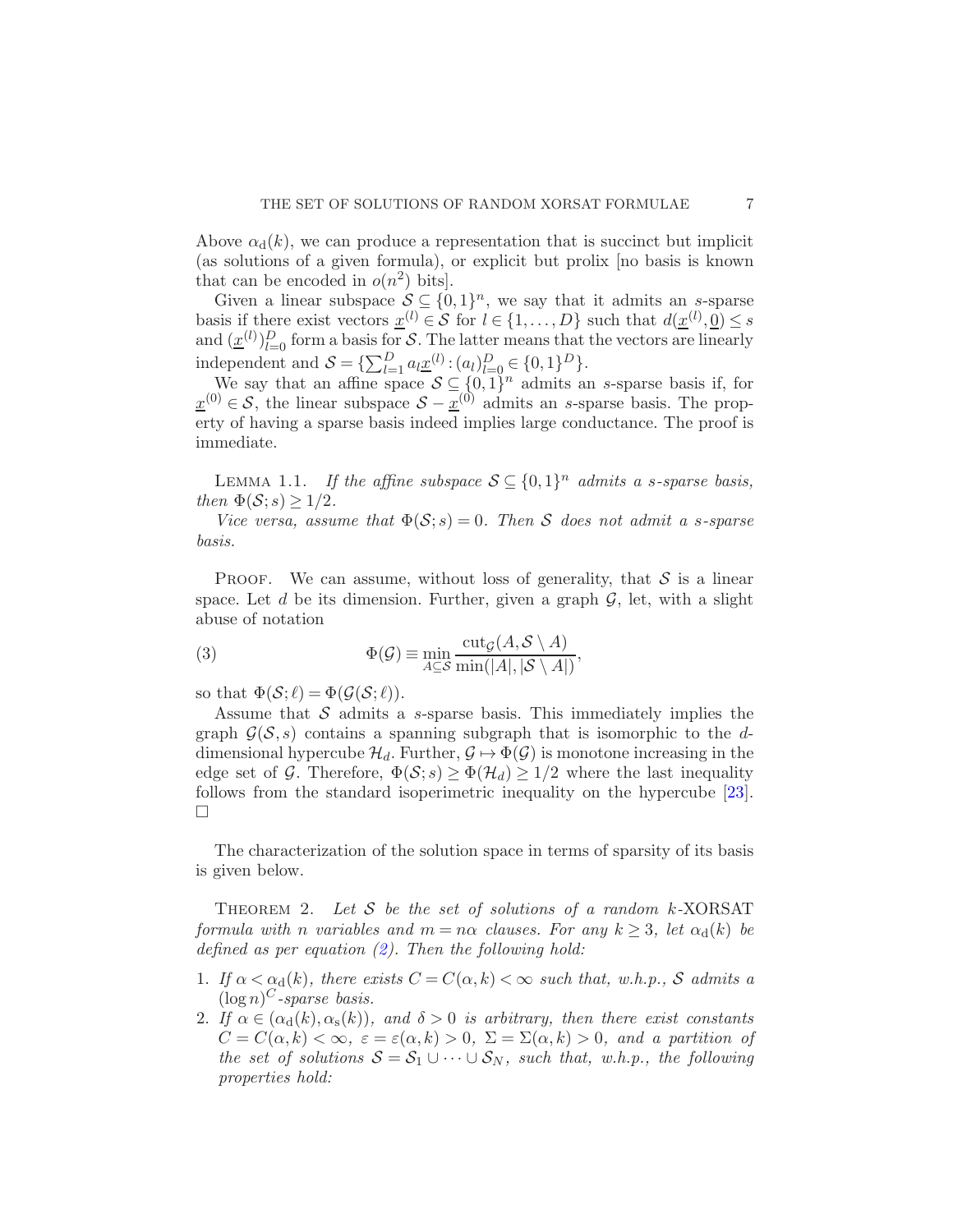### 8 IBRAHIMI, KANORIA, KRANING AND MONTANARI

- (a) For each  $a \in [N]$ ,  $S_a$  admits a  $(\log n)^C$ -sparse basis.
- (b) For each  $a \neq b \in [N]$  we have  $d(S_a, S_b) \geq n\varepsilon$ .
- (c)  $\exp{n(\Sigma \delta)} \le N \le \exp{n(\Sigma + \delta)}$ . Further,  $\Sigma$  is given by the same expression given in Theorem [1.](#page-5-0)

Clearly, this theorem immediately implies Theorem [1](#page-5-0) by applying Lem-ma [1.1.](#page-6-0) The rest of this paper is devoted to the proof of Theorem [2.](#page-6-1)

1.3. Further technical contributions. To a given a XORSAT instance  $\mathcal{I},$ we can associate a bipartite graph ("factor graph") with vertex sets  $F$  (factor or check nodes) corresponding to equations, and V (variable nodes) variables. The edge set E includes those pairs  $(a, i) \in F \times V$  such that variable  $x_i$  participates in the *ath* equation. The construction of the sparse basis in Theorem [2](#page-6-1) relies heavily on a characterization of the random factor graph associated to a random XORSAT instance. This could be gleaned from the proof of  $[18, 20]$  $[18, 20]$  $[18, 20]$  that construct the 2-core of G. In order to prove Theorem [2,](#page-6-1) we characterize a larger subgraph that we refer to as the backbone of  $G$ . This subgraph has the following interpretation: if two solutions  $\underline{x}$  and  $\underline{x}'$  coincide on the core, then they coincide on every vertex of the backbone.

The 2-core of the random graph G was studied in a number of papers [\[14,](#page-67-6) [27,](#page-68-1) [32](#page-68-12), [35](#page-69-1)]. The key tool in these works is the analysis of an iterative procedure that constructs the 2-core in  $\Theta(n)$  iterations. This procedure has an important property: At each step, the resulting graph remains uniformly random, given a small number of parameters (essentially, its degree distribution). Thanks to this property, the analysis of [\[14,](#page-67-6) [27,](#page-68-1) [32](#page-68-12), [35](#page-69-1)] is reduced to the study of a Markov chain in  $\mathbb{Z}^2$ . This is done by showing that sample paths of this chain are shown to concentrate around solutions of a certain ordinary differential equation.

Our analysis of the backbone has a similar starting point, namely the study of an iterative procedure that constructs the backbone (indeed we define formally the backbone as the fixed point of this procedure). Unfortunately, the graphs generated by this procedure are not uniformly random, conditional on a small number of parameters. Hence, the techniques [\[14,](#page-67-6) [27,](#page-68-1) [32](#page-68-12), [35](#page-69-1)] do not apply. We overcome this difficulty by characterizing the large-n limit of its fixed point using the theory of local weak convergence. This is in turn challenging because the fixed point is not, a priori, a local function of G.

We consider this characterization of the backbone, and its proof, to be a contribution of independent interest.

For describing the iterative procedure, we use the language of message passing algorithms, and will refer to it as to "belief propagation" (BP), as the same algorithm is also of interest in iterative coding; see [\[29](#page-68-5), [36](#page-69-0)]. Given a factor graph  $G = (F, V, E)$ , the algorithm updates  $2|E|$  messages indexed by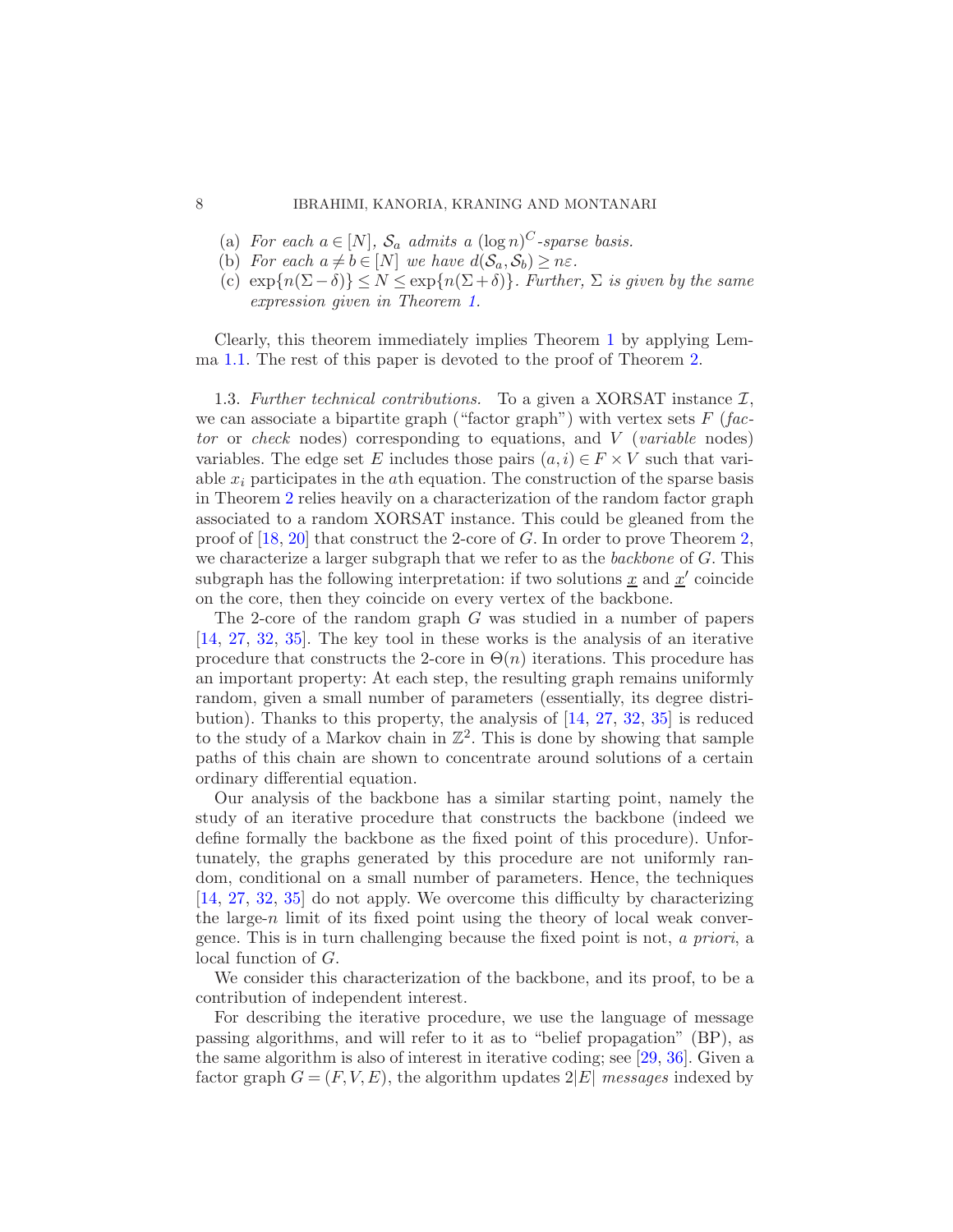directed edges in G. In other words, for each  $(a, v) \in E$ ,  $a \in F$  and  $v \in V$ , and any iteration number  $t \in \mathbb{N}$ , we have two messages  $\nu_{v \to a}^t$ , and  $\hat{\nu}_{a \to v}^t$ , taking values in  $\{0,*\}$ . For  $t \geq 1$ , messages are computed following the update rules:

<span id="page-8-1"></span>(4) 
$$
\nu_{v \to a}^t = \begin{cases} *, & \text{if } \widehat{\nu}_{b \to v}^{t-1} = * \text{ for all } b \in \partial v \setminus a, \\ 0, & \text{otherwise,} \end{cases}
$$

and

<span id="page-8-2"></span>(5) 
$$
\widehat{\nu}_{a \to v}^t = \begin{cases} 0, & \text{if } \nu_{u \to a}^t = 0 \text{ for all } u \in \partial a \setminus v, \\ *, & \text{otherwise.} \end{cases}
$$

We call this algorithm BP<sub>0</sub> when all messages are initialized to 0:  $\nu_{v\rightarrow a}^{0}$  =  $\widehat{\nu}_{a \to v}^0 = 0$  for all  $(a, v) \in E$ . It is not hard to see that  $BP_0$  is monotone,<sup>[5](#page-8-0)</sup> in the sense that messages only change from 0 to ∗, and hence converges to a fixed point  $\nu_{v\to a}^*$ .

It is easy to check (see Lemma [4.3](#page-25-0) below) that the core of G coincides with the subgraph induced by the factor nodes that receive no ∗ message at the fixed point of  $BP_0$ . The backbone is instead the subgraph induced by factor nodes that receive at most one ∗ message at the fixed point.

Denote by  $\tilde{\mu}_n^*$  the probability distribution on rooted factor graphs with marks on the edges constructed as follows. Draw a graph uniformly at random from  $\mathbb{G}(n,k,m)$ . Choose a uniformly random variable node  $i \in V$  as the root. Mark the edges (in each direction) with the messages corresponding to the BP<sub>0</sub> fixed point  $\nu_{v\to a}^*$ .

We next construct a random tree  $\widetilde{\mathcal{T}}_*(\alpha, k)$  with marks on the directed edges as follows. Marks take values in  $\{0,*\}$  and to each undirected edge we associate a mark for each of the two directions. We will refer to the direction toward the root as to the "upward" direction, and to the opposite one as to the "downward" direction. The marks correspond to fixed-point BP messages, and we will call them messages as well in what follows. First, consider only edges directed upward. This is a multitype Galton–Watson (GW) tree. At the root generate  $Poisson(ka)$  offsprings, and mark each of the edges to 0 independently with probability  $Q$ , and to  $*$  otherwise. At a nonroot variable node, if the parent edge is marked 0, generate  $Poisson(k\alpha(1-Q))$ descendant edges marked  $*$  and  $Poisson_{>1}(k\alpha Q)$  descendant edges marked 0 [here Poisson<sub>E</sub>( $\lambda$ ) denotes a Poisson random variable with parameter  $\lambda$  conditional on E. If the parent edge is marked  $\ast$ , generate Poisson( $k\alpha(1-\widehat{Q})$ )

<span id="page-8-0"></span><sup>&</sup>lt;sup>5</sup>This can be established by induction: Since we start with all 0s, clearly messages can only change from 0 to ∗ in the first iteration. Thereafter, this holds inductively for each subsequent iteration since each of the update rules is monotone in the sense that if the incoming messages only change from 0 to ∗, then the same holds for the outgoing messages.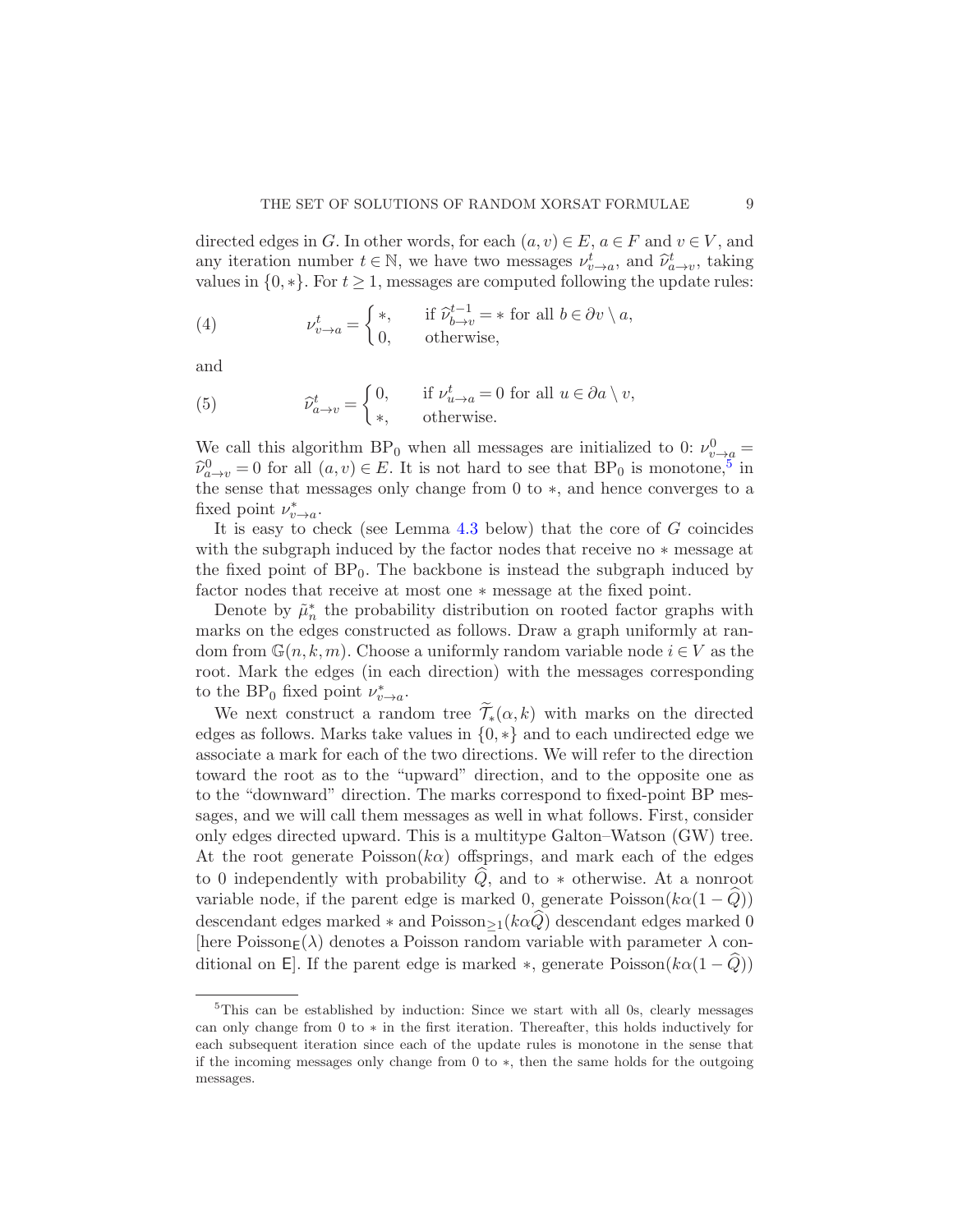descendant edges marked ∗ and no descendant edges marked 0. At a factor node, if the parent edge is marked 0, generate  $k-1$  descendant edges marked 0. If the parent node is marked  $\ast$ , generate  $M \sim Binom_{\leq k-2}(k-1, Q)$ descendants marked 0, and  $k - 1 - M$  descendants marked  $*$ .

For edges directed downward, marks are generated recursively following the usual BP rules, cf. equations [\(4\)](#page-8-1), [\(5\)](#page-8-2), starting from the top to the bottom. It is easy to check that with this construction, the marks in  $\mathcal{T}_{*}(\alpha, k)$ correspond to a BP fixed point. Given a factor graph  $G = (F, V, E)$ , we use  $B_G(v, t)$  to denote the ball of radius t centered at node  $v \in V$ . This ball is defined inductively as follows: The  $B_G(v, 0)$  consists of node v alone and no edges. For  $t > 0$ , the B<sub>G</sub> $(v, t)$  includes B<sub>G</sub> $(v, t - 1)$ . In addition, it includes all factor nodes connected to variable nodes in  $B_G(v, t-1)$  and associated edges, and all variable nodes connected to those factor nodes and associated edges. [Thus,  $B_G(v, t)$  includes nodes and edges up to a distance t from  $v$ , where variable nodes are said to be separated by distance 1 if they are connected to the same factor node.]

<span id="page-9-0"></span>DEFINITION 1.2. Let  $\{G_n\}$ ,  $G_n = (F_n, V_n, E_n)$  be a sequence of (random) factor graphs. Let  $\mu_n^{(t)}$  denote the empirical probability distribution of  $B_{G_n}(v,t)$  when  $v \in V_n$  is uniformly random. Explicitly, for any locally finite rooted graph  $\mathcal{T}_0$  of depth at most t,

(6) 
$$
\mu_n^{(t)} \equiv \frac{1}{n} \sum_{v \in V_n} \mathbb{I}(\mathsf{B}_{G_n}(v,t) \simeq \mathcal{T}_0),
$$

(with  $\simeq$  denoting equality up to graph vertex relabeling.) We say that  $\{G_n\}$ converges locally almost surely to the measure  $\mu$  on rooted graphs if, for any finite t, and any locally finite rooted graph  $\mathcal{T}_0$  of depth at most t, we have

(7) 
$$
\lim_{n \to \infty} \mu_n^{(t)}(\mathcal{T}_0) = \mu^{(t)}(\mathcal{T}_0)
$$

holds almost surely with respect to the graph law. Here,  $\mu^{(t)}$  denotes the marginal of  $\mu$  with respect to a ball of radius t around the root.

The same notion of local graph convergence was used earlier in the literature, for instance, in [\[15](#page-67-7)[–17\]](#page-68-13). Given a random graph distribution, we first draw a sequence of  $\{G_n\}_{n\geq 1}$ , and then check that  $\mu_n^{(t)}(\mathcal{T}_0) \to \mu^{(t)}(\mathcal{T}_0)$  with probability one. It is worth emphasizing the difference from a weaker notion (that we never use below), whereby we only check  $\mathbb{E}_{G_n} \mu_n^{(t)}(\mathcal{T}_0) \to \mu^{(t)}(\mathcal{T}_0)$ , with  $\mathbb{E}_{G_n}$  denoting expectation with respect to the graph distribution. In particular, establishing almost sure local graph convergence is more challenging that proving convergence of the expectation  $\mathbb{E}_{G_n,\mu_n^{(t)}}(\mathcal{T}_0)$  since it requires to control the deviations of the subgraph counts  $\mu_n^{(t)}(\mathcal{T}_0)$ . With this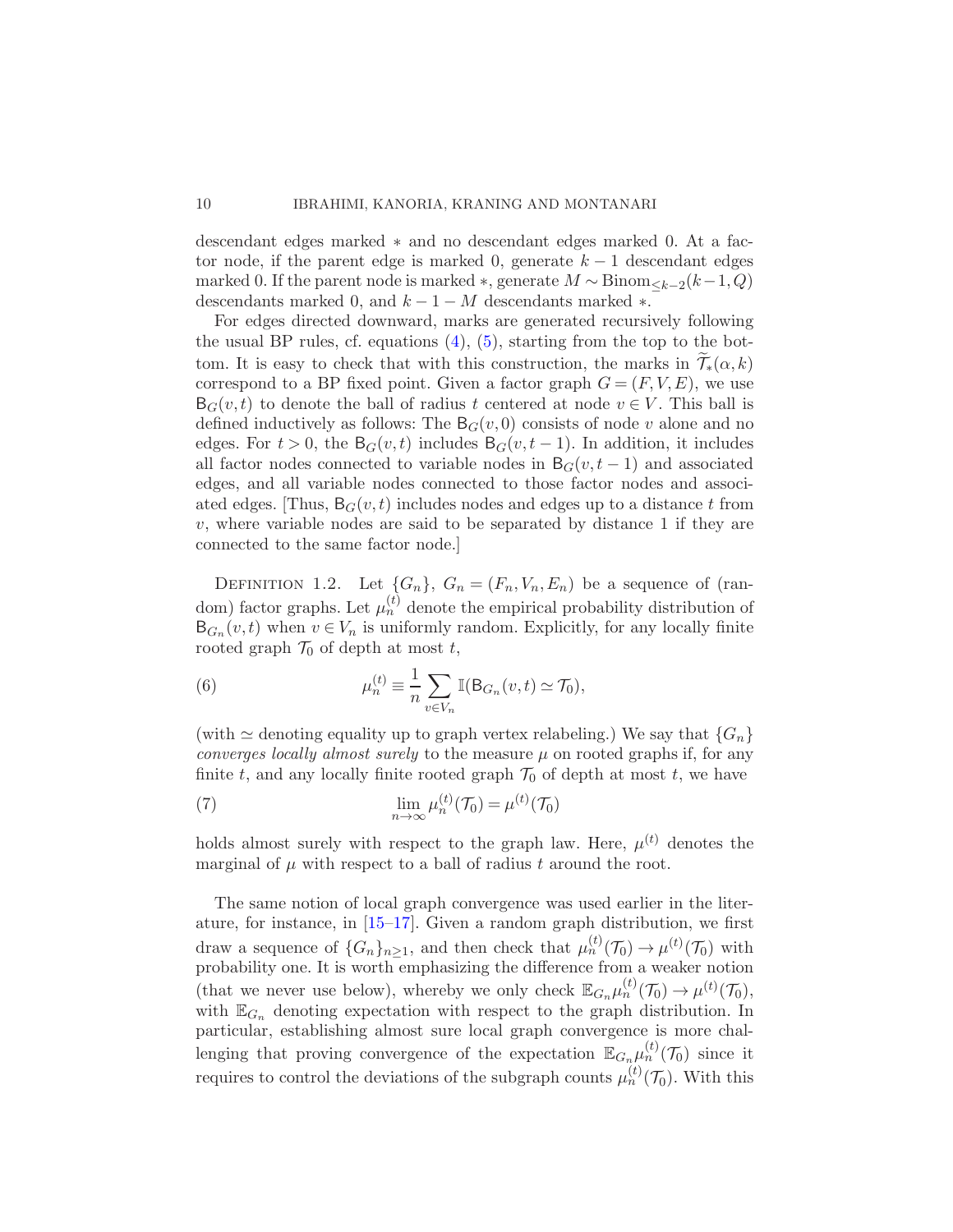clarification, we shall occasionally drop the "almost surely" in "converges locally almost surely."

<span id="page-10-0"></span>As part of our proof of Theorem [2,](#page-6-1) we obtain the following result, which may be of independent interest. (We refer to the next section for a complete definition of the underlying probability space.)

THEOREM 3. The sequence  $\{\tilde{\mu}_n^*\}_{n\geq 0}$  converges locally almost surely to the probability distribution of  $\mathcal{T}_{*}$ .

Theorem [3](#page-10-0) is proved in Section [4.](#page-24-0) Besides this, our proof uses several other ideas:

- We show that Theorem [3](#page-10-0) can be used to extend the low weight core solutions to low weight solutions of the whole XORSAT instance (see Section [8\)](#page-57-0).
- We show that the periphery (the complement of the core in  $G$ ) is uniformly random with a given degree sequence, conditioned on being "peelable." We estimate precisely this degree distribution, and show that the periphery is indeed peelable with positive probability for that degree sequence (see Section  $6$ ).
- In addition to the fixed point characterization, we obtain a precise characterization of the convergence rate of  $BP_0$  (see Section [4\)](#page-24-0), which allows us to bound the sparsity of the basis constructed.
- For  $\alpha > \alpha_d$ , convergence to the BP fixed point is geometric rather than quadratic. In this regime, we show that in fact there are "strings" of degree 2 variable nodes that slow down convergence but do not prevent the construction of a sparse basis. We bound the sparsity by defining a certain "collapse" operator on such strings (see Section [5\)](#page-39-0).

1.4. Outline of the paper. In Section [2,](#page-11-0) we define some basic concepts and notation. Section [3](#page-14-0) describes the construction of clusters and sparse bases, and uses this construction to prove Theorem [2.](#page-6-1) Several basic lemmas necessary for the proof are stated in this section.

Section [4](#page-24-0) introduces a certain belief propagation (BP) algorithm and a technical tool called density evolution, that play a key role in our analysis: The BP algorithm naturally decomposes the linear system into a "backbone" (consisting roughly of the 2-core and the variables implied by it) and a "periphery." Density evolution allows us to track the progress of BP, eventually facilitating a tight characterization of basic parameters (like number of nodes) of the backbone and periphery.

Section [5](#page-39-0) bounds the number of iterations of a "peeling" algorithm (related to BP) that plays a key role in our construction of a sparse basis.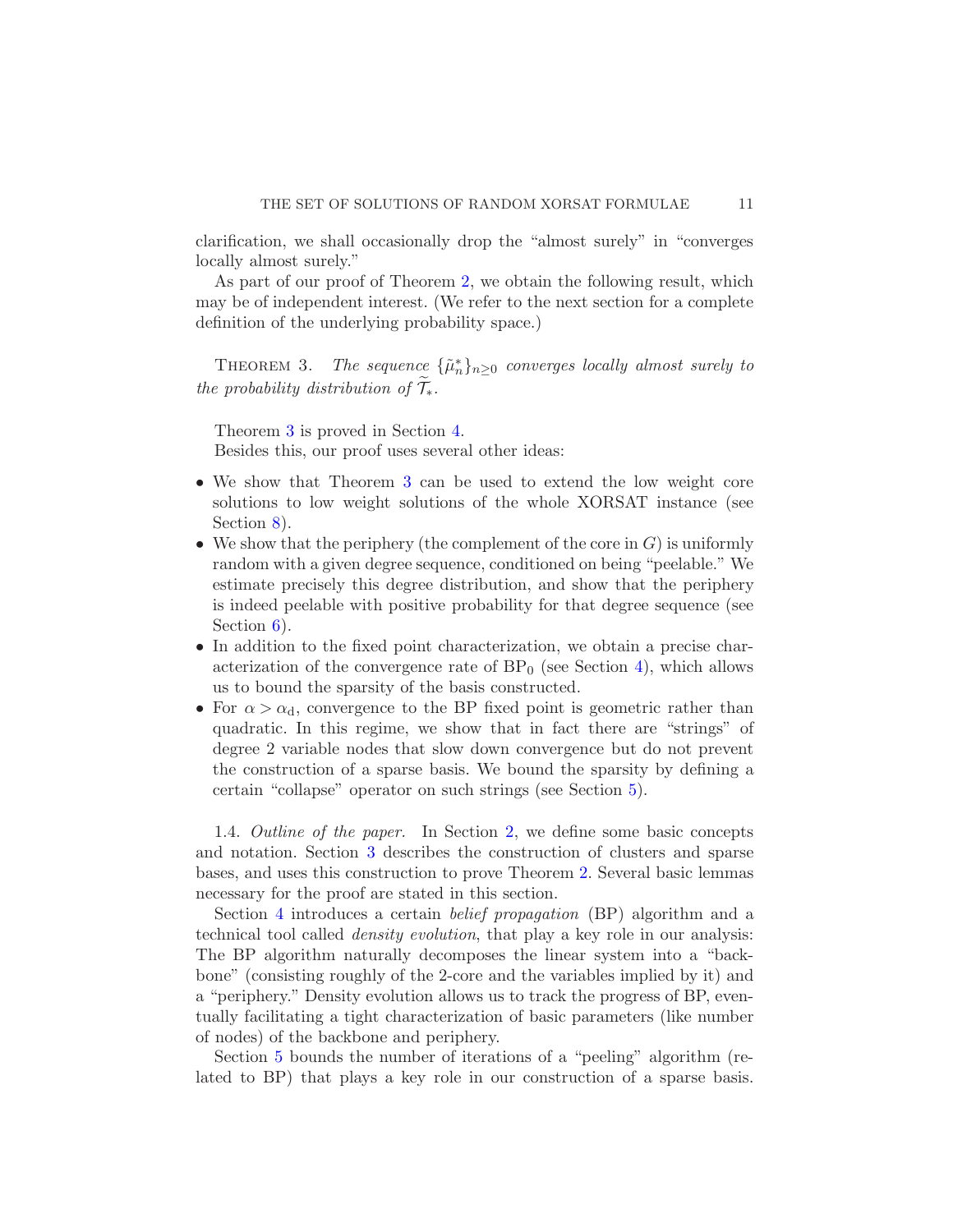Section [6](#page-44-0) proves a sharp characterization of the periphery. Together, this yields the first (large) set of basis vectors.

Section [7](#page-50-0) shows the 2-core has very few sparse solutions, leading to well separated, small, "core-clusters." Section [8](#page-57-0) shows how to produce a sparse solution of the linear system corresponding to each sparse solution of the 2-core subsystem. This yields the second (small) set of basis vectors in our construction.

Several technical lemmas are deferred to the [Appendices.](#page-60-0)

A short version of this paper was presented at the ACM-SIAM Symposium on Discrete Algorithms SODA 2012.

<span id="page-11-0"></span>2. Random k-XORSAT: Definitions and notation. As described in the [Introduction,](#page-0-0) each k-XORSAT clause is actually a linear equation over  $\mathbb{GF}[2]: x_{i_a(1)} \oplus \cdots \oplus x_{i_a(k)} = b_a$ , for  $a \in [m] \equiv \{1, \ldots, m\}$ . Introducing a vector  $\underline{h}_a \in \{0,1\}^n$ , with nonzero entries only at positions  $i_1(a), \ldots, i_k(a)$ , this can be written as  $h_a^T \underline{x} = b_a$ . Hence, an instance is completely specified by the pair  $(\mathbb{H}, \underline{b})$  where  $\mathbb{H} \in \{0, 1\}^{m \times n}$  is a matrix with rows  $\underline{h}_1^T, \dots, \underline{h}_m^T$  and  $\underline{b} = (b_1, \ldots, b_m)^T \in \{0, 1\}^m$ . The space of solutions is therefore  $S \equiv \{\underline{x} \in \underline{b_1}, \ldots, b_m\}$  $\{0,1\}^n : \mathbb{H}\underline{x} = \underline{b} \mod 2\}$ . If S has at least one element  $\underline{x}^{(0)}$ , then  $S \oplus \underline{x}^{(0)}$ is just the set of solutions of the homogeneous linear system corresponding to  $\underline{b} = \underline{0}$  (the kernel of H). In the following we shall always assume  $\alpha < \alpha_{s}(k)$ , so that S is nonempty w.h.p. [\[18\]](#page-68-0). Note that, if S is nonempty, then  $S = S_0 \oplus \underline{x}_0$  where  $\underline{x}_0 \in S$  is any solution of the original system and  $S_0$ is the set of solutions of the homogeneous linear system  $\mathbb{H}\underline{x} = 0$ . Since we are only interested in geometric properties of the set of solutions that are invariant under translation, we will assume hereafter that  $\underline{b} = \underline{0}$ , and hence  $S = S_0$ .

An XORSAT instance is therefore completely specified by a binary matrix  $\mathbb{H}$ , or equivalently by the corresponding factor graph  $G = (F, V, E)$ . This is a bipartite graph with two sets of nodes:  $F$  (factor or check nodes) corresponding to rows of  $H$ , and  $V$  (*variable* nodes) corresponding to columns of H. The edge set E includes those pairs  $(a, i)$ ,  $a \in F$ ,  $i \in V$  such that  $\mathbb{H}_{ai} = 1$ . We denote by  $\mathbb{G}(n,k,m)$  the set of all factor graphs with n labeled variable nodes and  $m$  labeled check nodes, each having degree exactly  $k$  (with no double edges). Note that  $|\mathbb{G}(n,k,m)| = \binom{n}{k}$  $\binom{n}{k}^m$ . With a slight abuse of notation, we will denote by  $\mathbb{G}(n,k,m)$  also the uniform distribution over this set, and write  $G \sim \mathbb{G}(n, k, m)$  for a uniformly random such graph.

For  $v \in V$  or  $v \in F$ , we denote by  $deg_G(v)$ , the degree of node v in graph G (omitting the subscript when clear from the context) and we let  $\partial v$  denote the set of neighbors of v. We define the distance with respect to  $G$  between two variable nodes  $i, j \in V$ , denoted by  $d_G(i, j)$  as the length of the shortest path from  $i$  to  $j$  in  $G$ , whereby the length of a path is the number of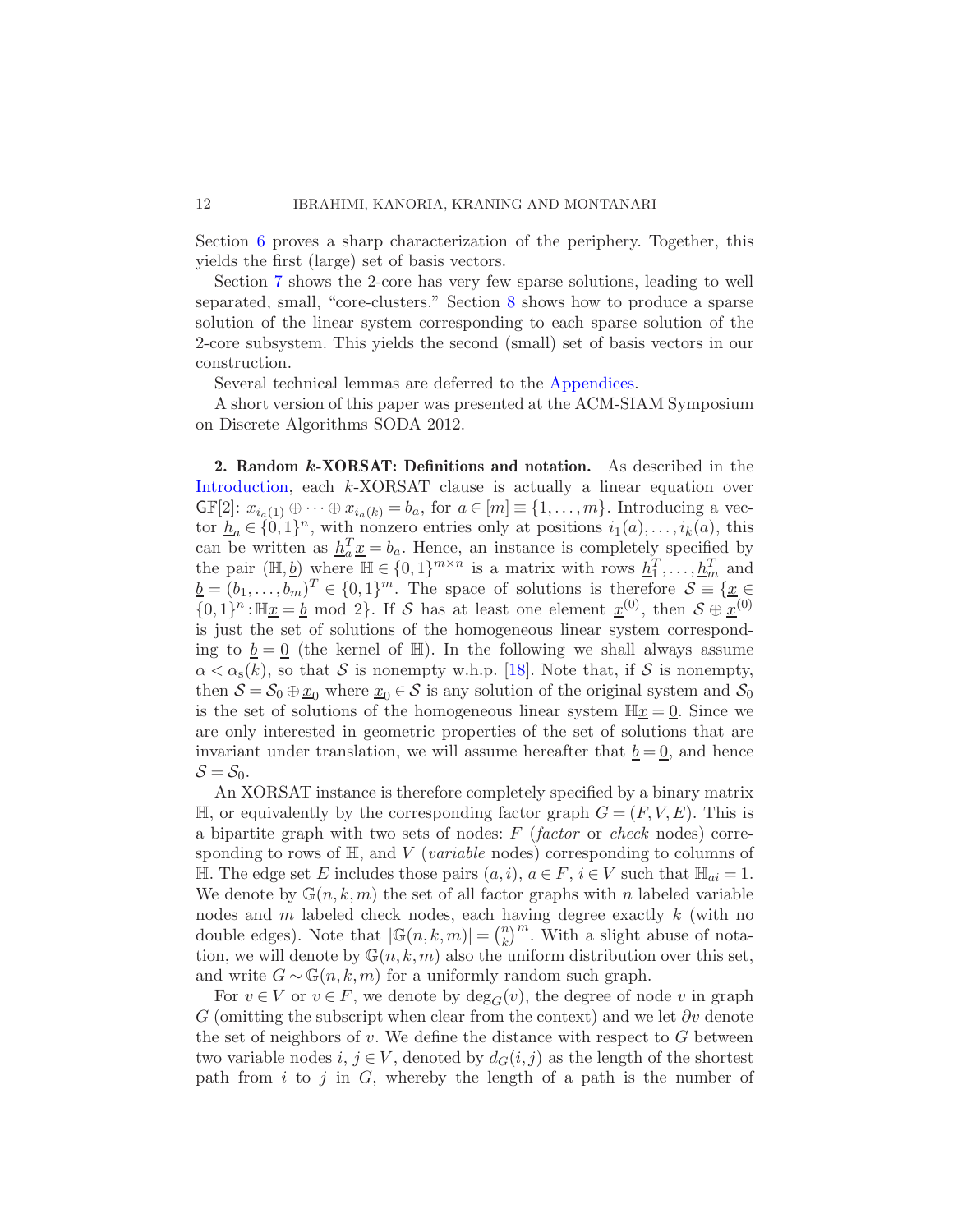check nodes encountered along the path. Given a vector  $\underline{x}$ , we denote by  $x_A = (x_i)_{i \in A}$  its restriction to A. The cardinality of set A is denoted by |A|.

We only consider the "interesting" case  $k \geq 3$ , and the asymptotics  $m, n \to \infty$  $\infty$  with  $m/n \to \alpha$  and  $\alpha \in [0, \alpha_{s}(k))$ , where  $\alpha_{s}(k)$  is the satisfiability threshold. Hence,  $\mathbb H$  has w.h.p. maximum rank, that is, rank $(\mathbb H) = m$  [\[29](#page-68-5)].

DEFINITION 2.1. Let  $F_0 \subseteq F$ . The *subgraph induced* by  $F_0$  is defined as  $(F_0, V_0, E_0)$  where  $V_0 \equiv \{i \in V : \partial i \cap F_0 \neq \emptyset\}$  and  $E_0 \equiv \{(a, i) \in E : a \in$  $F_0, i \in V_0$ . A check-induced subgraph is the subgraph  $(F_0, V_0, E_0)$  induced by some  $F_0 \subseteq F$ . Similarly, we can define the subgraph induced by  $V_0 \subseteq V$ , and *variable-induced* subgraphs.

Let  $F_0 \subseteq F$ ,  $V_0 \subseteq V$ . The *subgraph induced* by  $(F_0, V_0)$  is defined as  $(F_0, V_0, E_0)$  where  $E_0 \equiv \{(a, i) \in E : a \in F_0, i \in V_0\}.$ 

<span id="page-12-0"></span>DEFINITION 2.2. A *stopping set* is a check-induced subgraph with the property that every variable node has degree larger than one with respect to the subgraph. The 2-core of  $G$  is its maximal stopping set.

Notice that the *maximal* stopping set of  $G$  is uniquely defined because the union of two stopping sets is a stopping set.

All of our statements are with respect to the following probability space, for a fixed  $k \geq 3$ , and an integer sequence  $\{m(n)\}_{n\in\mathbb{N}}$ . For each n, we let  $m =$  $m(n)$  and consider the finite set  $\Omega_n = \mathbb{G}(n, k, m)$  of k-XORSAT instances with *n* variables and *m* clauses. Formally, each element of  $\mathbb{G}(n, k, m)$  is given by a pair  $(\mathbb{H}, \underline{b})$  where  $\mathbb{H} \in \{0, 1\}^{m \times n}$  is a matrix with k nonzero elements per row and  $\underline{b} \in \{0,1\}^m$ . [In the proofs, we shall occasionally replace  $\mathbb{G}(n,k,m)$ by slightly different sets—defined therein—for technical convenience. The connection will be made clear.]

Since  $\Omega_m$  is finite, it is straightforward to endow it with the uniform probability measure  $\mathbb{P}_n$  over the complete  $\sigma$ -algebra  $2^{\Omega_n}$ . The probability space underlying all of our statements is the product space  $\Omega = \mathsf{X}_{n \in \mathbb{N}} \Omega_n$ , with product probability measure  $\mathbb{P} = \mathsf{X}_{n \in \mathbb{N}} \mathbb{P}_n$ . An event  $\mathsf{E} \subseteq \Omega$  is a an element of the product  $\sigma$ -algebra. As a special example, let  $f_n : \Omega_n \to \mathbb{R}$  be a sequence of functions, and  $\omega = (\omega_i)_{i \in \mathbb{N}} \in \Omega$ . Then existence of the limit  $\lim_{n\to\infty} f_n(\omega_n)$  is a well defined event in  $\Omega$ .

With a slight abuse of language, we will identify any set  $\mathsf{E}_n \subseteq \Omega_n$  with an event, namely with the cylindrical set  $C(E_n) \equiv \{\omega = (\omega_i)_{i \in \mathbb{N}} \in \times_{i \in \mathbb{N}} \Omega_i : \omega_n \in E_1\}$ <br>E. L. Wo will typically write  $E$ , for  $C(E_n)$  and  $\mathbb{P}(E_n) = \mathbb{P}(L_n \subset E_n)$  for the  $\mathsf{E}_n$ . We will typically write  $\mathsf{E}_n$  for  $C(\mathsf{E}_n)$  and  $\mathbb{P}(\mathsf{E}_n) = \mathbb{P}(\{\omega_n \in \mathsf{E}_n\})$  for the probability of such an event. We say that  $E_n$  occurs with high probability  $(w.h.p.)$  if  $\lim_{n\to\infty} \mathbb{P}(\mathsf{E}_n) = 1$ . We say that a sequence of events  $(\mathsf{E}_n)_{n>0}$ occurs eventually almost surely if  $\lim_{n_0 \to \infty} \mathbb{P}(\bigcap_{n \geq n_0} C(\mathsf{E}_n)) = 1$ .

Note that, with this probability space, the notion of local almost sure convergence in Definition [1.2](#page-9-0) is well defined. Note that our main results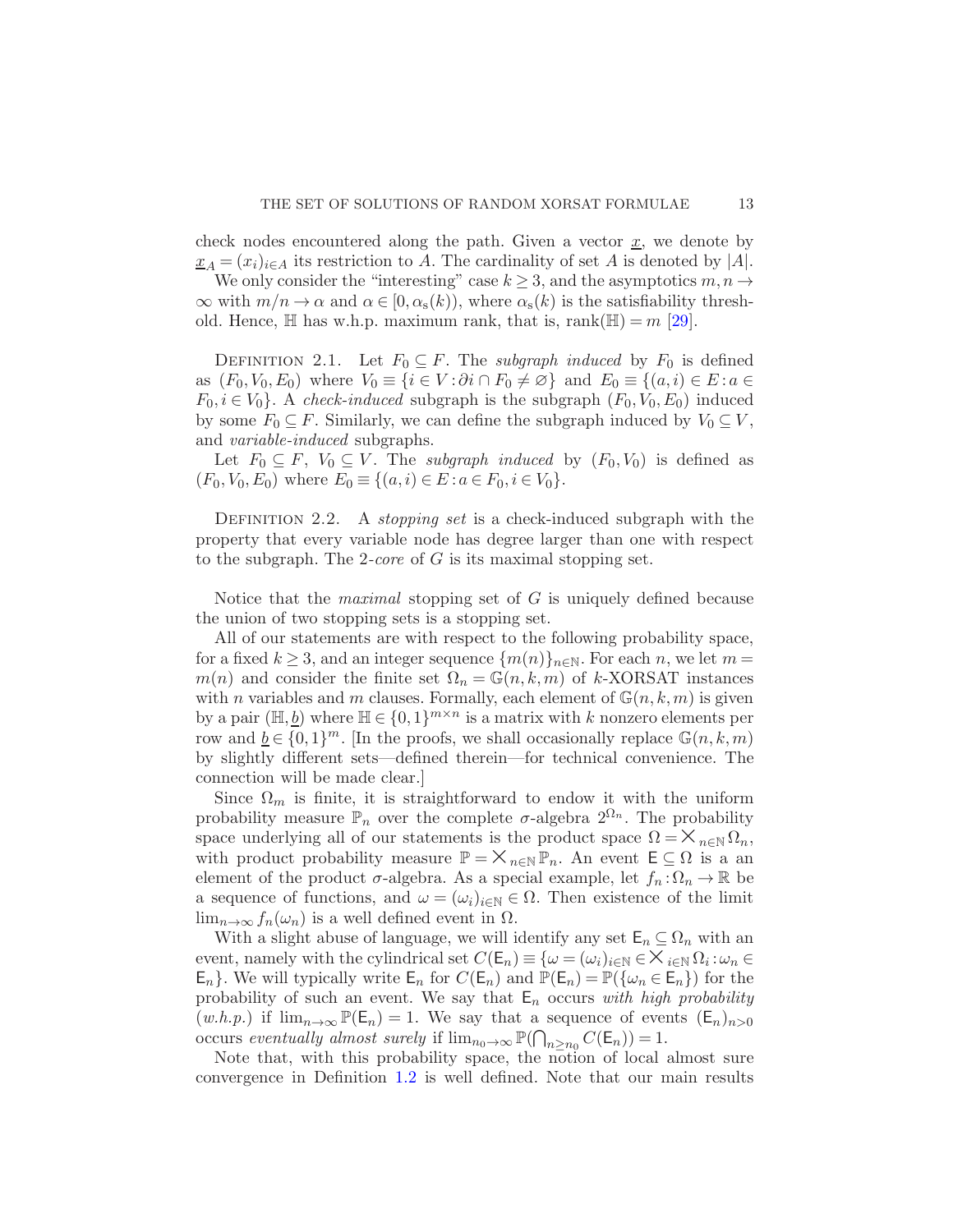(Theorems [1](#page-5-0) and [2\)](#page-6-1) are "with high probability results," and hence do not require the definition of a common probability space for different graph sizes. This is indeed mainly a matter of technical convenience (and is of course needed for Theorem [3\)](#page-10-0).

<span id="page-13-0"></span>A key fact to be used in the following is that a giant 2-core appears abruptly at  $\alpha_d(k)$ . Forms of the following statement appear in [\[14,](#page-67-6) [27](#page-68-1), [32](#page-68-12)].

THEOREM 4 ([\[14](#page-67-6), [27](#page-68-1), [32](#page-68-12)]). Assume  $\alpha < \alpha_d(k)$ . Then w.h.p., a graph  $G \sim \mathbb{G}(n, k, m)$  does not contain any stopping set.

Vice versa, assume  $\alpha > \alpha_d(k)$ . Then there exists  $C(k) > 0$  such that, w.h.p., a graph G drawn uniformly at random from  $\mathbb{G}(n, k, m)$  contains a 2-core of size larger than  $C(k)n$ .

We will often refer to the depth-t neighborhood of a node  $v$  in  $G$ .

DEFINITION 2.3. Given a node  $v \in V$  and an integer t, let  $V' = \{u : u \in V\}$  $V, d_G(u, v) \leq t$ . Then the ball of radius t around node v is defined as the (variable-induced) subgraph  $B_G(v, t)$  induced by V'. With an abuse of notation, we will use the same notation for the set of variable nodes in  $B_G(v,t)$ . Lastly, we define  $|B_G(v, t)|$  to be the number of variable nodes in the subgraph  $B_G(v, t)$ .

We will occasionally work with certain random infinite rooted factor graphs, with marks on the edges or vertices. (Note that a factor graph can be regarded as an ordinary graph, with additional marks on the vertices to distinguish "variable nodes" from "factor nodes.") A useful concept in this context is the one of "unimodular" random rooted graphs, that we briefly recall next. For a more complete presentation, we refer to the overview paper by Aldous and Lyons [\[5](#page-67-8)].

Informally, a random rooted (marked) graph is unimodular if it looks the same (in distribution), when the root is moved to any other vertex. In order to formalize this notion, we denote by  $\mathcal{G}_*$  the space of locally finite rooted graphs, with marks on the vertices or edges (we assume marks to belong to some fixed finite set for simplicity). We view two graphs that differ by an isomorphism as identical. This space can be endowed by a metric that metrizes local convergence, and hence a Borel  $\sigma$ -algera.

Analogously, we denote by  $G_{**}$  the space of doubly rooted graphs [a *doubly* rooted graph is a graph with two distinguished vertices, i.e., a triple  $(G, u, v)$ where  $G = (V, E)$  is a graph, and  $u, v \in V$ . As for the simply rooted case,  $\mathcal{G}_{**}$  can be made into a complete metric space; we regard it as a measurable space endowed with the Borel  $\sigma$ -algebra.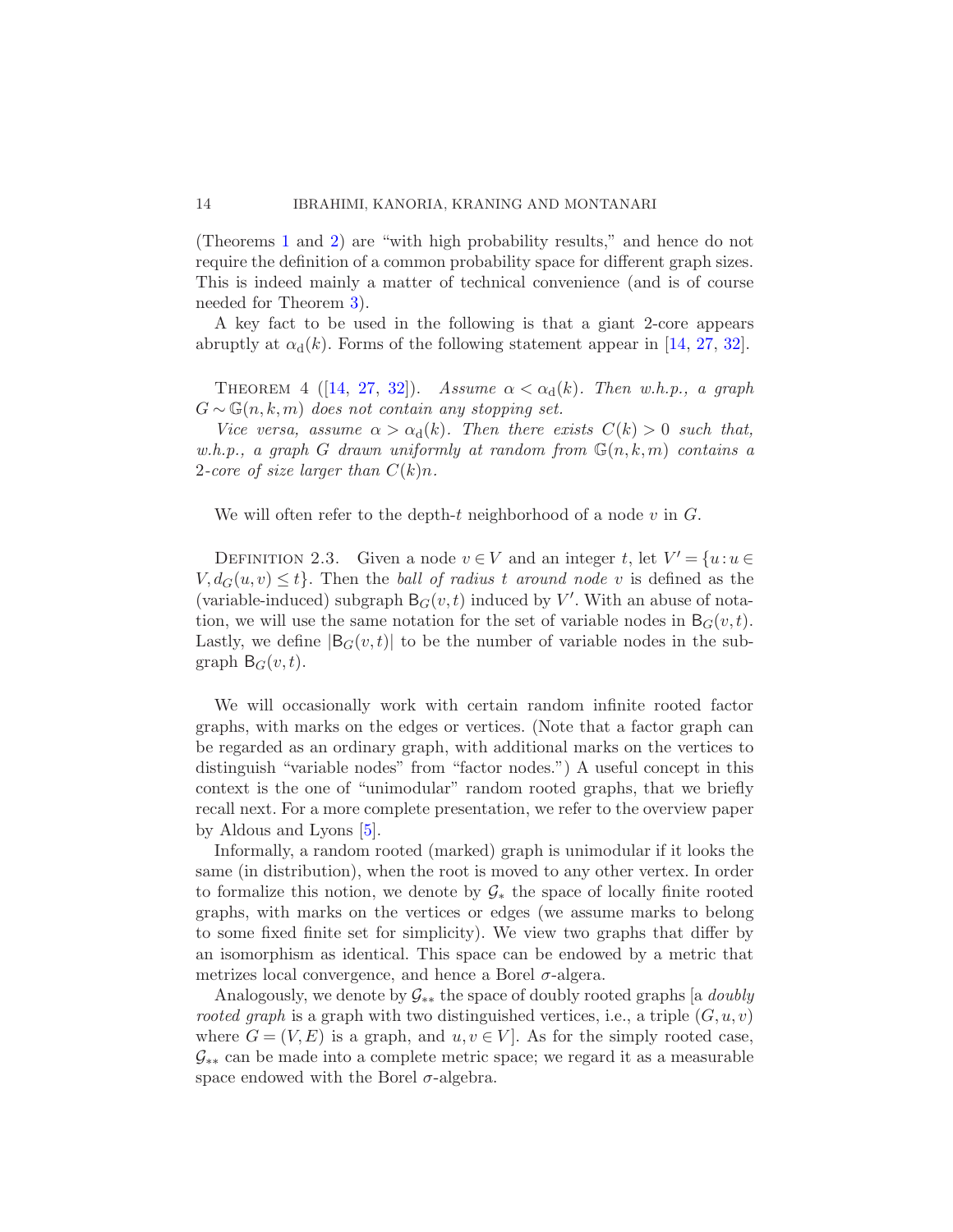| TABLE 1                              |  |  |
|--------------------------------------|--|--|
| <i>Synchronous peeling algorithm</i> |  |  |

<span id="page-14-1"></span>Synchronous Peeling (Graph  $G = (F, V, E)$ )  $F' \leftarrow F$  $V' \leftarrow V$  $E' \leftarrow E$  $J_0 \leftarrow (F, V, E), t = 0$ While  $J_t$  has a variable node of degree  $\leq 1$  do  $t \leftarrow t + 1$  $V_t \leftarrow \{v \in V': \deg_{G_{t-1}}(v) \leq 1\}$  $F_t \leftarrow \{a \in F': (v, a) \in E' \text{ for some } v \in V_t\}$  $E_t \leftarrow \{(v, a) \in E' : a \in F_t, v \in V'\}$  $F' \leftarrow F' \setminus F_t$  $V' \leftarrow V' \setminus V_t$  $E' \leftarrow E' \setminus E_t$  $J_t \leftarrow (F', V', E')$ End While  $T_\texttt{C} \leftarrow t$  $G_c \leftarrow G'$ Return  $(G_c, T_c, (F_t)_{t=1}^{T_c}, (V_t)_{t=1}^{T_c}, (J_t)_{t=1}^{T_c})$ 

DEFINITION 2.4. Let  $(G, \varnothing)$  be a random rooted graph with root  $\varnothing$ . We say that  $(G,\emptyset)$  is unimodular if, for any measurable function  $f : \mathcal{G}_{**} \to \mathbb{R}_{\geq 0}$ ,  $(G, u, v) \mapsto f(G, u, v)$ , we have

(8) 
$$
\mathbb{E}\bigg[\sum_{v\in V(G)} f(G,\varnothing,v)\bigg] = \mathbb{E}\bigg[\sum_{v\in V(G)} f(G,v,\varnothing)\bigg].
$$

Consequences, and equivalent versions of unimodularity can be found in [\[5](#page-67-8), [34\]](#page-69-2).

<span id="page-14-0"></span>3. Proof of Theorem [2.](#page-6-1) In this section, we describe the construction of clusters and sparse bases within the clusters [or for the whole space of solutions for  $\alpha \in [0, \alpha_d(k))]$ . The analysis of this construction is given in Section [3.3](#page-20-0) in terms of a few technical lemmas. Finally, the formal proof of Theorem [2](#page-6-1) is given in Section [3.4.](#page-22-0)

<span id="page-14-2"></span>3.1. Construction of the sparse basis. The construction of a sparse basis, which is at the heart of Theorem [2,](#page-6-1) is based on the following algorithm, formally stated in Table [1.](#page-14-1) The algorithm constructs a sequence of residual factor graphs  $(J_t)_{t>0}$ , starting with the instance under consideration  $J_0 = G$ . At each step, the new graph is constructed by removing all variable nodes of degree one or zero, their adjacent factor nodes, and all the edges adjacent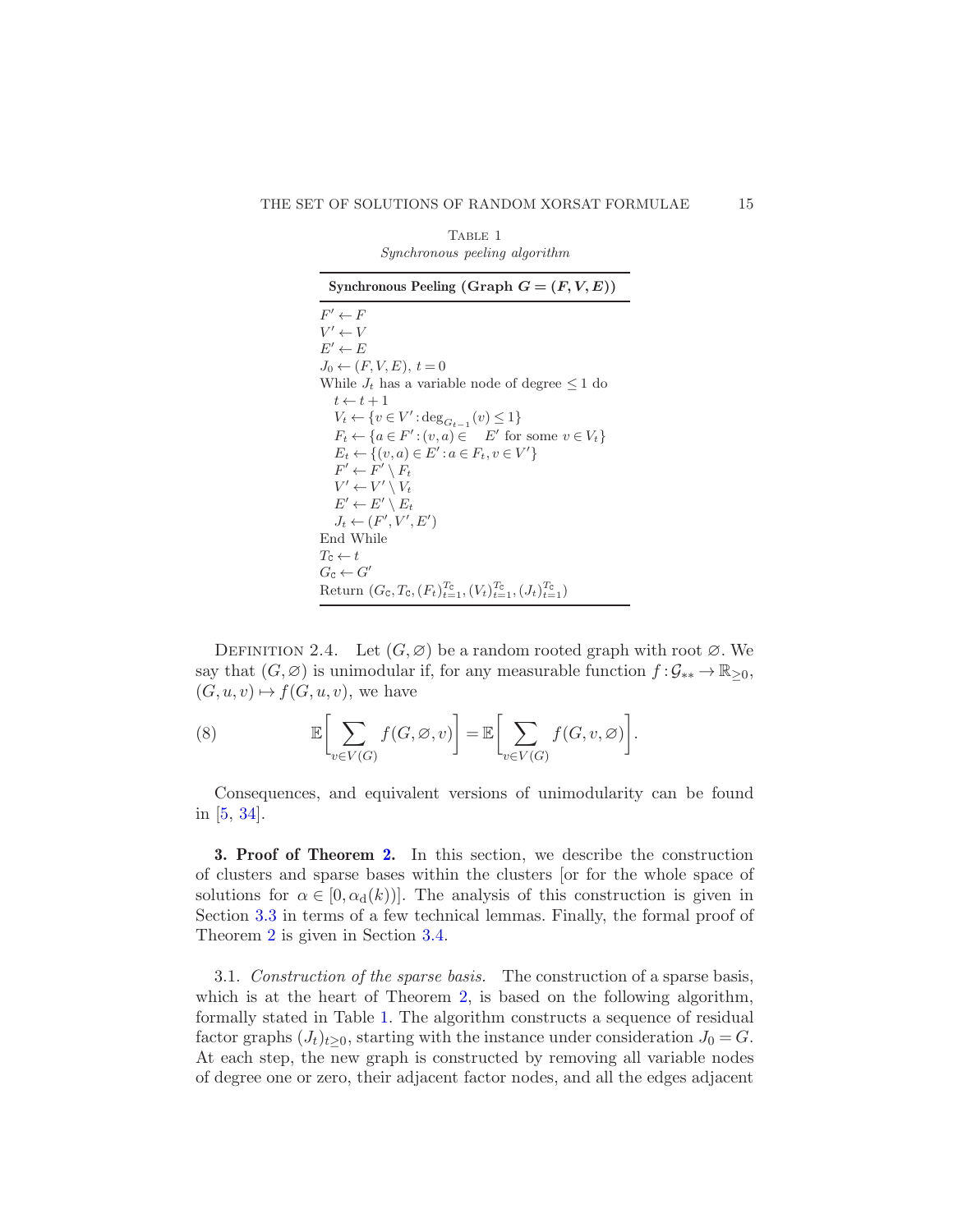to these factor nodes. We refer to the algorithm as synchronous peeling or simply *peeling*.

We denote the sets of nodes and edges removed at step (or round)  $t \geq 1$ by  $(F_t, V_t, E_t)$ , so that  $J_{t-1} = (F_t, V_t, E_t) \cup J_t$ . Notice that, at each step, the residual graph  $J_t$  is check-induced. The algorithm halts when the residual graph does not contain any variable node of degree smaller than two. We let the total number of iterations be  $T_{\text{C}}(G)$ , where we will drop the explicit dependence on G when it is clear from context. The final residual graph is then  $J_{T_c} \equiv G_c$ . The following elementary fact is used in several papers on this topic [\[14](#page-67-6), [27,](#page-68-1) [32](#page-68-12)].

<span id="page-15-0"></span>REMARK 3.1. The residual graph  $G<sub>c</sub>$  resulting at the end of synchronous peeling is the 2-core of G.

It is convenient to reorder the factors (from 1 to  $m$ ) and variables (from 1 to n) as follows. We index the factors in increasing order according to  $F_1, F_2, \ldots, F_{T_c}$ , choosing an arbitrary order within each  $F_t$  for  $1 \le t \le T_c$ .

For the variable nodes, we first index nodes in  $V_1$ , then nodes in  $V_2$  and so on. Within each set  $V_t$ , the ordering is chosen in such a way that nodes that have degree 0 in  $J_{t-1}$  have lower index than those with degree 1 [notice that, by definition, for any  $v \in V_t$ ,  $\deg_{J_{t-1}}(v) \leq 1$ . Finally, for variable nodes in  $V_t$  that have degree 1 in  $J_{t-1}$ , we use the following ordering. Each such node  $v \in V_t$  is connected to a unique factor node in  $F_t$ . Call this the associated factor, and denote it by  $f_v$ . We order the nodes  $\deg_{J_{t-1}}(v) = 1$  according to the order of their associated factor, choosing an arbitrary internal order for variable nodes with the same associated factor.

<span id="page-15-1"></span>For  $A \subseteq F$ ,  $B \subseteq V$ , we denote by  $\mathbb{H}_{A,B}$  the submatrix of  $\mathbb H$  consisting of rows with index  $a \in A$  and columns  $i \in B$ . The following structural lemma is immediate, and we omit its proof.

LEMMA 3.2. Let G be any factor graph [not necessarily in  $\mathbb{G}(n,k,m)$ ] with no 2-core. With the order of factors and variable nodes defined through synchronous peeling, the matrix  $\mathbb H$  is partitioned in  $T_c \times T_c$  blocks  ${\{\mathbb{H}_{F_s,V_t}\}}_{1\leq s\leq T_c,1\leq t\leq T_c}$  with the following structure:

1. For any  $s > t$ ,  $\mathbb{H}_{F_s,V_t} = 0$ .

2. The diagonal blocks  $\mathbb{H}_{F_s,V_s}$ , have a staircase structure, namely for each such block the columns can be partitioned into consecutive groups  $(C_l)_{l=0}^{\ell}$ , for  $\ell = |F_s|$ , such that columns in  $\mathcal{C}_0$  are equal to 0, columns in  $\mathcal{C}_1$  have only the first entry equal to 1, columns in  $C_2$  have only the second entry equal to 1, etc. See below for an example.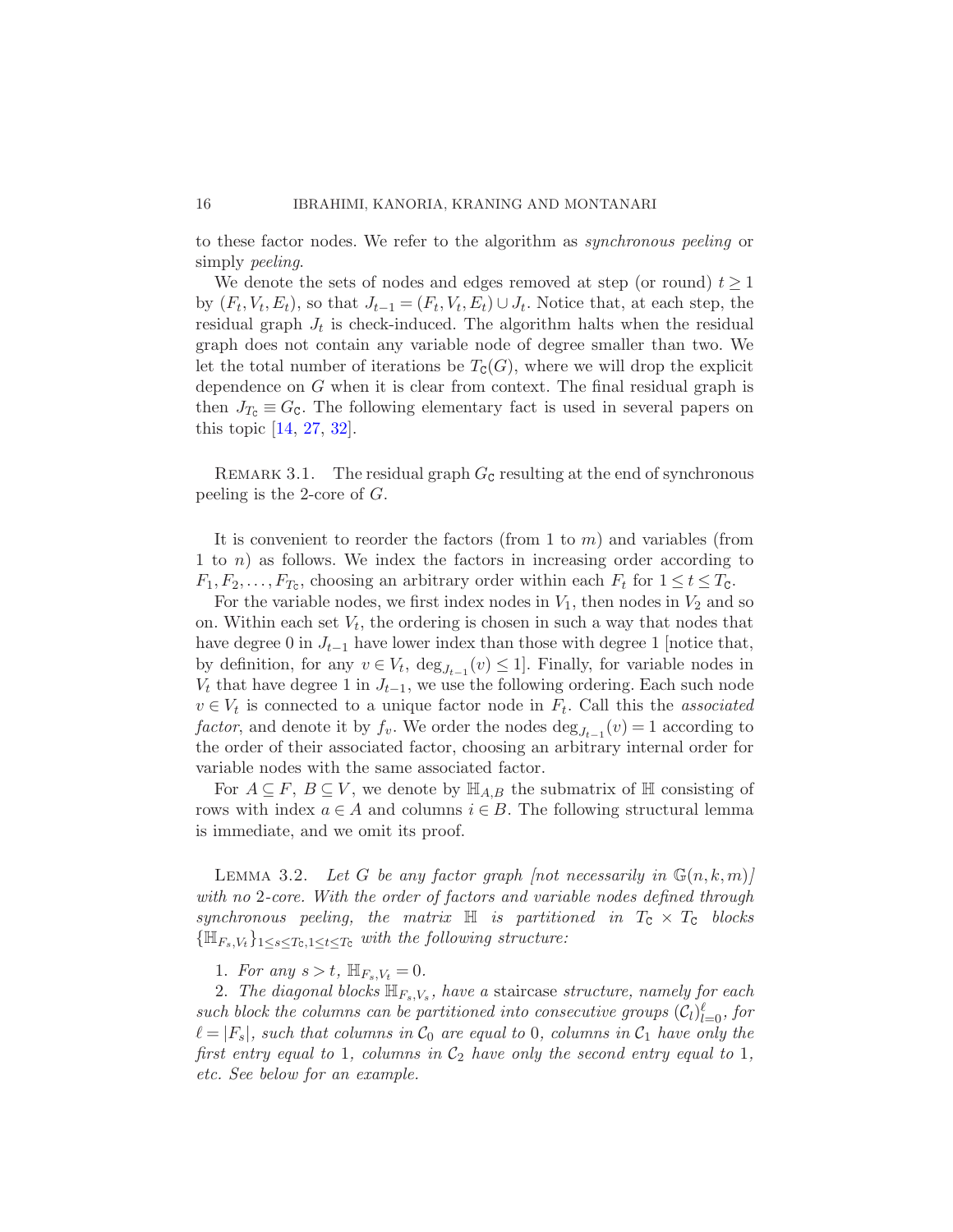An example of a staircase matrix

(9) 
$$
\begin{bmatrix} 0 & 0 & 1 & 1 & 0 & 0 & 0 & 0 \\ 0 & 0 & 0 & 0 & 1 & 0 & 0 & 0 \\ 0 & 0 & 0 & 0 & 0 & 1 & 1 & 0 \\ 0 & 0 & 0 & 0 & 0 & 0 & 0 & 1 \end{bmatrix}.
$$

Note that  $V_t$  is not empty and  $F_t$  is not empty for all  $t < T_c$ . On the other hand,  $F_{T_c}$  may be empty, in which case, we adopt the convention that all columns corresponding to  $V_{T_c}$  are included in  $\mathcal{C}_0$ .

The above ordering reduces  $\mathbb H$  to an essentially upper triangular matrix. It is then immediate to construct a basis for its kernel. We will do this by partitioning the set of variable nodes as the disjoint union  $V = U \cup W$ in such a way that  $U \in \{0,1\}^{m \times m}$  and  $\mathbb{H}_U$  is square with full rank, and  $W \in \{0,1\}^{m \times (n-m)}$ . We then treat  $\underline{x}_W$  as independent variables and  $\underline{x}_U$  as dependent ones. The partition is then constructed by letting  $W = W_1 \cup$  $\cdots \cup W_{T_c}$  and  $U = U_1 \cup \cdots \cup U_{T_c}$ , whereby for each  $t \in \{1, \ldots, T_c\}$ ,  $W_t \subseteq$  $V_t$  is chosen by considering the staircase structure of block  $\mathbb{H}_{F_t,V_t}$  and the corresponding partition over columns  $V_t = C_0 \cup C_1 \cup \cdots \cup C_{\ell}$ . We let  $W_t = C_1 \cup C_2$  $\mathcal{C}_0 \cup \mathcal{C}'_1 \cup \cdots \cup \mathcal{C}'_{\ell}$ , where  $\mathcal{C}'_i$  includes all the elements of  $\mathcal{C}_i$  except the first (and is empty if  $|\mathcal{C}_i| = 1$ ). Finally,  $U_t \equiv V_t \setminus W_t$ . With these definitions,  $\mathbb{H}_{F,U}$ is an  $m \times m$  binary matrix with full rank. In addition, it is upper triangular with diagonal blocks  $\mathbb{H}_{F_t,U_t} = I_{|U_t|}$  for  $t = 1,\ldots,T_c$ , where  $I_r$  is the  $r \times r$ identity matrix.

In order to construct a sparse basis for the clusters when  $\alpha > \alpha_d(k)$  [and hence prove Theorem [2,](#page-6-1) point  $2(a)$ , we will have to consider matrices  $\mathbb H$ (without a 2-core) that contain rows with exactly 2 nonzero entries (i.e., check nodes of degree 2). Whenever this happens, the construction must be modified, by introducing the notion of *collapsed graph*. The basic idea is that a factor node of degree 2 constrains the adjacent variables to be identical and hence we can replace each set of variables that are thus constrained to be equal by a single proxy variable (a "super-node"). This proxy variable node will have an edge with each factor that was previously connected to a replaced variable node, with a small modification: Since we are operating in  $GF(2)$ , we retain a single edge for edges with odd multiplicity, and drop edges with even multiplicity.

<span id="page-16-0"></span>DEFINITION 3.3. The collapsed graph  $G_*(F_*, V_*, E_*)$  of a graph  $G =$  $(F, V, E)$  is the graph of connected components in the subgraph induced by factor nodes of degree 2. Formally,

$$
\begin{aligned} & F_* \equiv \{ f \in F \colon & |\partial f| \geq 3 \}, \\ & V_* \equiv \{ S \subseteq V : & d_{G^{(2)}}(i,j) < \infty, \forall i,j \in S \}, \\ & E_* \equiv \{ (S,a) : S \in V_*, a \in F_*, | \{ i \in S \text{ s.t. } (i,a) \in E \} | \text{ is odd} \}, \end{aligned}
$$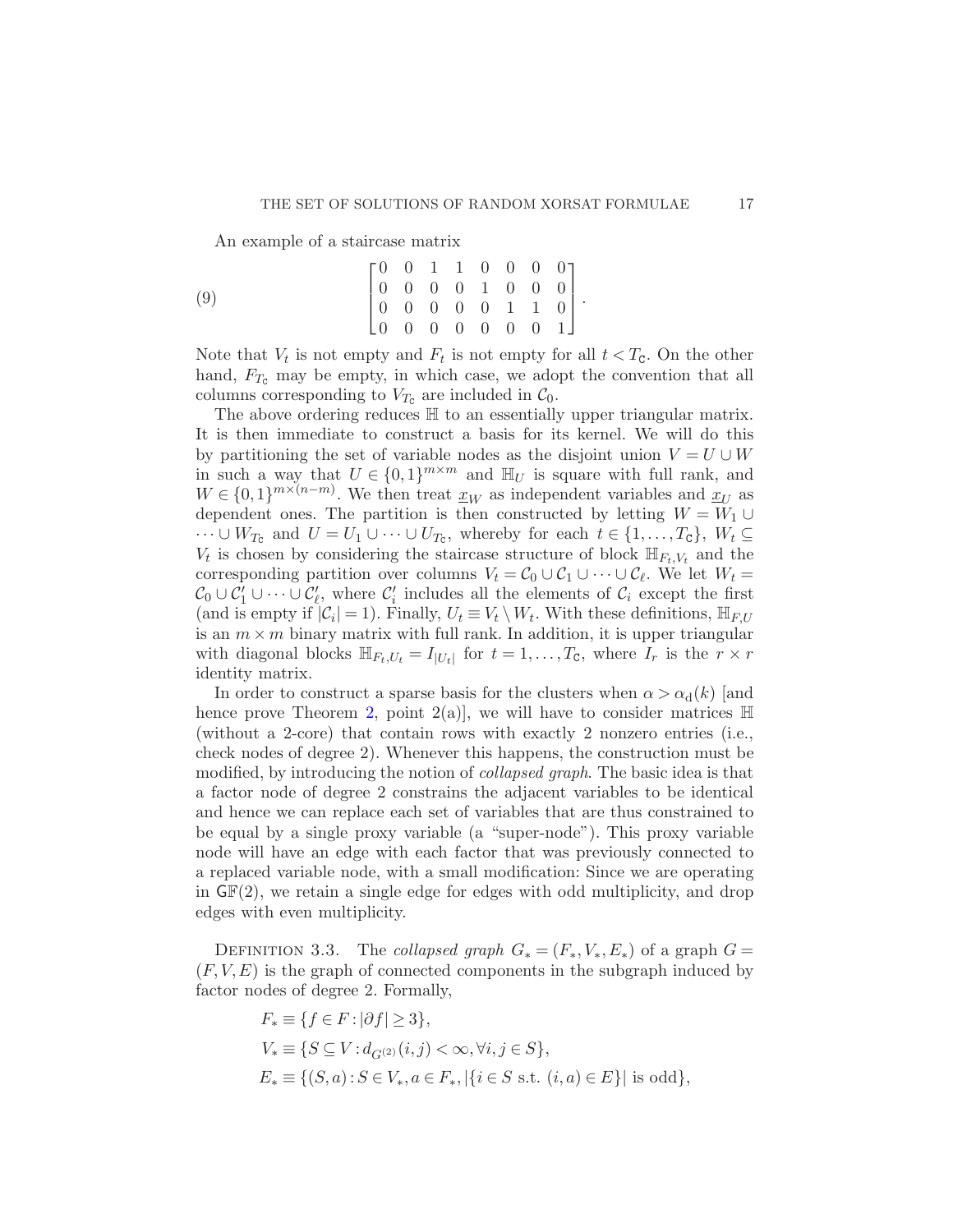where  $G^{(2)}$  is the subgraph of G induced by factor nodes of degree 2. We let  $n_* \equiv |V_*|, m_* \equiv |F_*|$ . An element of  $V_*$  is referred to as a supernode.

Note that for a graph G with no 2-core, the collapsed graph  $G_*$  also has no 2-core. We let  $\mathbb Q$  denote the corresponding adjacency matrix of  $G_*$ . Finally, we construct a binary matrix  $\mathbb L$  with rows indexed by V, and columns indexed by  $V_*$ , and such that  $L_{i,v} = 1$  if and only if i belongs to connected component v. We apply peeling to  $G_*$ , thus obtaining the decomposition of  $V_*$  into  $U_* \cup W_*$  as described for the original graph G above.

The following is the key deterministic lemma on the construction of the basis. We denote the size of the component of  $v \in V_*$  in  $G^{(2)}$  by  $S(v)$ , and for  $v \in V_*, t \geq 0$  we let  $S(v,t) = \sum_{w \in \mathsf{B}_{G_*}(v,t)} S(w)$  be the sum of sizes of vertices within distance  $t$  from  $v$ .

<span id="page-17-0"></span>LEMMA 3.4. Assume that  $G_*$  has no 2-core, then the columns of

$$
\mathbb{L}\left[\frac{(\mathbb{Q}_{F_*,U_*})^{-1}\mathbb{Q}_{F_*,W_*}}{I_{(n_*-m_*)\times(n_*-m_*)}}\right]
$$

form an s-sparse basis of the kernel of  $\mathbb{H}$ , with  $s = \max_{v_* \in V_*} S(v_*, T_{\mathcal{C}}(G_*)).$ Here, we have ordered the super-nodes  $v_* \in V_*$  as  $U_*$  followed by  $W_*$ , and the matrix inverse is taken over  $GF[2]$ .

The proof of Lemma [3.4](#page-17-0) is presented in the Appendix [A.](#page-60-1)

<span id="page-17-1"></span>3.2. Construction of the cluster decomposition. When G does not contain a 2-core [which happens w.h.p.for  $\alpha < \alpha_d(k)$ ] the above lemma is sufficient to characterize the space of solutions  $S$ . When G contains a 2-core [w.h.p. for  $\alpha > \alpha_d(k)$ ] we need to construct the partition of the space of solutions  $S_1 \cup \cdots \cup S_N$ .

We let  $G_{\mathbf{C}} = (F_{\mathbf{C}}, V_{\mathbf{C}}, E_{\mathbf{C}})$  denote the 2-core of  $G$ , and  $P_G: \{0,1\}^V \to \{0,1\}^{V_{\mathbf{C}}}$ be the projector that maps a vector  $\underline{x}$  to its restriction  $\underline{x}_{V_C}$ . Next, we let  $\mathbb{H}_{\mathsf{C}} \equiv \mathbb{H}_{F_{\mathsf{C}}\setminus V_{\mathsf{C}}}$  be the restriction of  $\mathbb{H}$  to the 2-core, and denote its kernel by  $\mathcal{S}_{\mathsf{C}}$ . Obviously, for any  $\underline{x} \in \mathcal{S}$ , we have  $P_{G}\underline{x} \in \mathcal{S}_{\mathsf{C}}$ . Further,

(10) 
$$
\mathcal{S} = \bigcup_{\underline{x}_{\mathsf{C}} \in \mathcal{S}_{\mathsf{C}}} \mathcal{S}(\underline{x}_{\mathsf{C}}), \qquad \mathcal{S}(\underline{x}_{\mathsf{C}}) \equiv \{\underline{x} \in \mathcal{S} : P_{G}\underline{x} = \underline{x}_{\mathsf{C}}\},
$$

with  $\{\mathcal{S}(\underline{x}_{\mathsf{C}})\}_{\underline{x}_{\mathsf{C}} \in \mathcal{S}_{\mathsf{C}}}$  forming a partition of  $\mathcal{S}$ .

It is easy to check  $\mathbb{H}_{F\setminus F_c,V\setminus V_c}$  has full row rank. For instance, this follows from the fact that the subgraph induced by  $(F \setminus F_c, V \setminus V_c)$  is annihilated by peeling (cf. Remark [3.1\)](#page-15-0). Thus,  $\mathcal{S}(\underline{x}_{\mathcal{C}})$  is nonempty for all  $\underline{x}_{\mathcal{C}} \in \mathcal{S}_{\mathcal{C}}$ , and the sets  $\mathcal{S}(\underline{x}_{\mathsf{C}})$  are simply translations of each other.

It turns out that  $\{\mathcal{S}(\underline{x}_{\mathcal{C}})\}_{\underline{x}_{\mathcal{C}}\in\mathcal{S}_{\mathcal{C}}}$  is not exactly the partition of S that we seek. In our next lemma, we show that the set of solutions of the core  $\mathcal{S}_{\mathbb{C}}$  can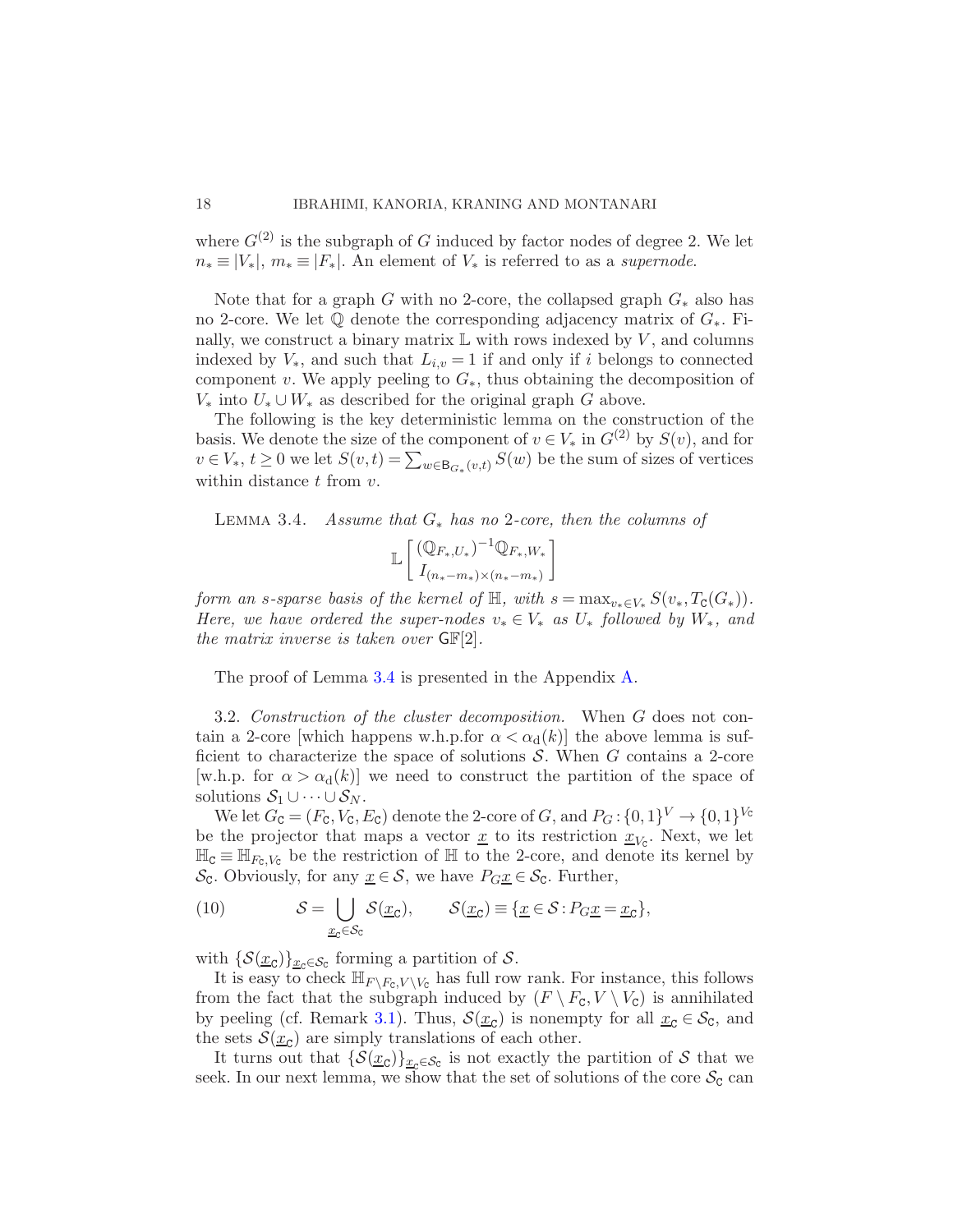be partitioned in well-separated core-clusters. Moreover, the core-clusters are small and have a high conductance. We will form sets in our partition of  $\mathcal S$ by taking the union of  $S(\underline{x}_{\mathcal{C}})$  over  $\underline{x}_{\mathcal{C}}$  that lie in a particular core-cluster.

We write  $\underline{x}' \preceq \underline{x}$  for binary vectors  $\underline{x}', \underline{x}$  if  $x'_i \leq x_i$  for all i. We write  $\underline{x}' \prec \underline{x}$ if  $\underline{x}' \preceq \underline{x}$  and  $\underline{x}' \neq \underline{x}$ . We need the following definition:

$$
(11) \quad \mathcal{L}_{\mathsf{C}}(\ell) \equiv \{ \underline{x} : \underline{x} \in \mathcal{S}_{\mathsf{C}}(G), d(\underline{x}, \underline{0}) \leq \ell, \nexists \underline{x}' \in \mathcal{S}_{\mathsf{C}}(G) \setminus \{ \underline{0} \} \text{ s.t. } \underline{x}' \prec \underline{x} \}.
$$

<span id="page-18-0"></span>The set  $\mathcal{L}_{\mathsf{C}}(\ell)$  consists of minimal nonzero solutions of the 2-core having weight at most  $\ell$ . (Here, the support of a binary vector  $\underline{x}$  is the subset of its coordinates that are nonzero, and the weight of  $\underline{x}$  is the size of its support.)

LEMMA 3.5. For any  $\alpha \in (\alpha_{d}(k), \alpha_{s}(k))$ , there exists  $\varepsilon = \varepsilon(\alpha, k) > 0$  such that the following holds. Take any sequence  $(s_n)_{n>1}$  such that  $\lim_{n\to\infty} s_n =$  $\infty$  and  $s_n \leq \varepsilon n$ . Let  $G \sim \mathbb{G}(n,k,\alpha n)$ . Then w.h.p., we have: (i)  $\mathcal{L}_c(\varepsilon n) =$  $\mathcal{L}_{\mathsf{C}}(s_n)$ ; (ii)  $|\mathcal{L}_{\mathsf{C}}(\varepsilon n)| < s_n$ ; (iii) For any  $\underline{x}, \underline{x}' \in \mathcal{L}_{\mathsf{C}}(\varepsilon n)$ , we have  $\underline{x} \wedge \underline{x}' = \underline{0}$ , where  $\wedge$  denotes bitwise AND. In other words, different elements of  $\mathcal{L}_{\mathsf{C}}(\varepsilon n)$ have disjoint supports.

Lemma [3.5](#page-18-0) is proved in Section [7.](#page-50-0)

REMARK 3.6. Let  $E_n$  be the event that points (i), (ii) and (iii) in Lemma [3.5](#page-18-0) hold. Assume  $\mathsf{E}_n$  and  $s_n^2 < \varepsilon n$ . Let  $\mathcal{S}_{\mathsf{C},1}$  be the set of core solutions with weight less than  $\varepsilon n$ . Then  $\mathcal{S}_{\text{C},1}$  forms a linear space over  $\mathsf{G}\mathbb{F}(2)$ of dimension  $|\mathcal{L}_{\mathsf{C}}(\varepsilon n)|$ , with  $\mathcal{L}_{\mathsf{C}}(\varepsilon n)$  being a  $s_n$ -sparse basis for  $\mathcal{S}_{\mathsf{C},1}$ . Moreover, every element of  $S_{\text{C},1}$  is  $s_n^2$ -sparse.

<span id="page-18-2"></span>Let

(12) 
$$
g \equiv 2^{|\mathcal{L}_{\mathcal{C}}(\varepsilon n)|}.
$$

We partition the set  $\mathcal{S}_{\mathsf{C}}$  of core solutions in disjoint *core-clusters*, as follows. For  $\underline{x}, \underline{x}' \in \mathcal{S}_c$ , we write  $\underline{x} \simeq \underline{x}'$  if  $\underline{x} \oplus \underline{x}' \in \text{span}(\mathcal{L}_c(\varepsilon n))$ . It is immediate to see that  $\simeq$  is an equivalence relation. We define the core-clusters to be the equivalence classes of  $\simeq$ . Obviously, the core clusters are affine spaces that differ by a translation, each containing  $g \leq 2^{s_n}$  solutions. Their number is to be denoted by N. Denote the core-clusters by  $\mathcal{S}_{\text{C},1},\mathcal{S}_{\text{C},2},\ldots,\mathcal{S}_{\text{C},N}$ . Note that for any  $\underline{x}, \underline{x}' \in \mathcal{S}_c$  belonging to different core-clusters, we have  $d(\underline{x}, \underline{x}') > n\varepsilon$ , that is, the core-clusters are well separated. We use the following partition of the solution space (including noncore variables)  $S$  into clusters, based on the core-clusters defined above:

<span id="page-18-1"></span>(13) 
$$
\mathcal{S} = \bigcup_{i=1}^{N} \mathcal{S}_i, \qquad \mathcal{S}_i \equiv \{ \underline{x} \in \mathcal{S} : P_G \underline{x} \in \mathcal{S}_{\text{C},i} \}.
$$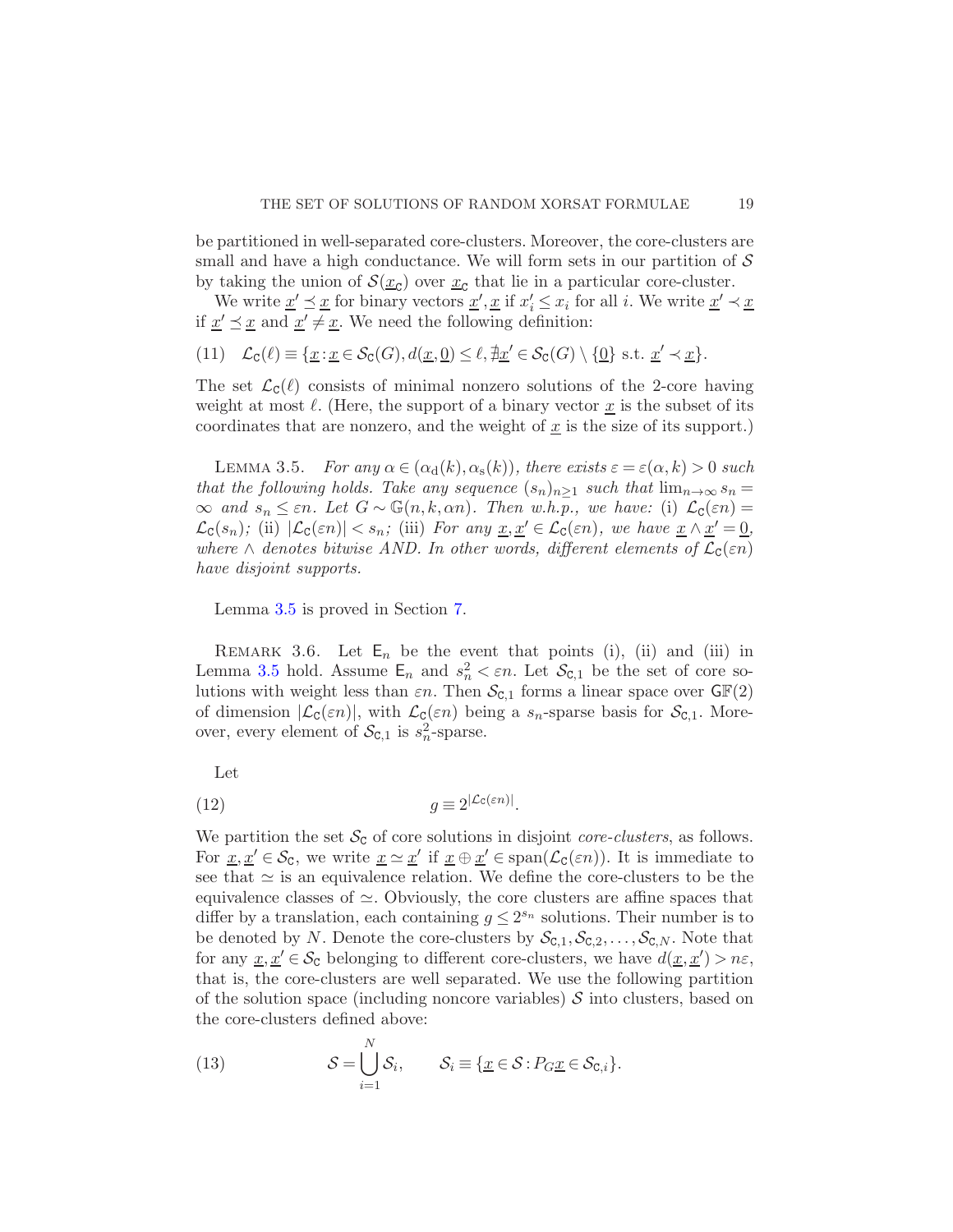A version of Lemma [3.5](#page-18-0) was claimed in [\[12](#page-67-5), [29,](#page-68-5) [31\]](#page-68-10). These papers capture the essence of the proof but miss some technical details, and make the erroneous claim that, w.h.p. each pair of core solutions is separated by Hamming distance  $\Omega(n)$ .

We next want to study the internal structure of clusters. By linearity, it is sufficient to consider only one of them, say  $S_1$ , which we can take to contain the origin <u>0</u>. For any  $\underline{x} \in \mathcal{S}_1$ , we have  $P_{G}\underline{x} \in \mathcal{S}_{C,1} = \text{span}(\mathcal{L}_{C}(\varepsilon n))$ , and  $\mathcal{L}_{C}(\varepsilon n)$ forms a  $s_n$ -sparse basis for  $\mathcal{S}_{c,1}$ , which coincides with the projection of  $\mathcal{S}_1$ onto the core. Consider the subset of solutions  $\underline{x} \in \mathcal{S}$ , such that  $P_{G}\underline{x} = \underline{x}_{\mathcal{C}}$  for some  $x_c \in \mathcal{S}_{c,1}$ . The set of variables that take the same value for all solutions in this set is strictly larger than the 2-core. In order to capture this remark, we define the *backbone* (variables that are uniquely determined by the core assignment) and periphery (other variables) of a graph G.

<span id="page-19-1"></span>DEFINITION 3.7. Define the backbone augmentation procedure on  $G$  with the initial check induced subgraph  $G_{\rm b}^{(0)}$  $_{{\rm b}}^{(0)}$  as follows. Start with  $G_{{\rm b}}^{(0)}$  $b^{\text{(U)}}$ . For any  $t \geq 0$ , pick all check nodes which are not in  $G_{\text{b}}^{(t)}$  $b^{(t)}$  and have at most one neighbor outside  $G_{\rm b}^{(t)}$  $_{\text{b}}^{(t)}$ . Build  $G_{\text{b}}^{(t+1)}$  $b^{\left(t+1\right)}$  by adding all these check nodes and their incident edges and neighbors to  $G_{\rm b}^{(t)}$  $b^{\left(\nu\right)}$ . If no such check nodes exist, terminate and output  $G_{\rm b} = G_{\rm b}^{(t)}$  $\stackrel{(t)}{\underline{\mathsf{b}}\,}$ 

The backbone  $G_{\text{B}} = (F_{\text{B}}, V_{\text{B}}, E_{\text{B}})$  of a graph  $G = (F, V, E)$  is the output of backbone augmentation procedure on  $G$  with the initial subgraph  $G_{\rm C}$ , the 2-core of the graph  $G$ .

The periphery  $G_P$  of a graph  $G = (F, V, E)$  is the subgraph induced by the factor nodes  $F_P = F \setminus F_B$  and variable nodes  $V_P = V \setminus V_B$  that are not in the backbone.<sup>[6](#page-19-0)</sup>

We can now define our basis for  $S_1$ . This is formed by two sets of vectors. The first set has a vector corresponding to each element of  $\mathcal{L}_{\mathcal{C}}(\varepsilon n)$ . For each  $\underline{x}_{\mathcal{C}} \in \mathcal{L}_{\mathcal{C}}(\varepsilon n)$ , we construct a sparse solution  $\underline{x} \in \mathcal{S}_1$  such that  $P_G \underline{x} = \underline{x}_{\mathcal{C}}$ (Lemma [3.8](#page-20-1) below guarantees the existence of such a vector, and bounds its sparsity). This set of vectors forms a basis for the projection of  $S_1$  onto the backbone.

For the second set of vectors, let  $\mathbb{H}_{\mathbb{P}} \equiv \mathbb{H}_{F_{\mathbb{P}}, V_{\mathbb{P}}}$  be the matrix corresponding to the periphery graph. We construct a sparse basis for the kernel of the matrix  $\mathbb{H}_{\mathbb{P}}$ , following the general procedure described in Section [3.1.](#page-14-2) Namely, we first collapse the graph and then peel it to order the nodes. Note that this second set of basis vectors vanishes on the backbone variables. Lemma [3.4](#page-17-0) is used to bound its sparsity.

<span id="page-19-0"></span> $6$ Notice that there may be a few variables (w.h.p. at most a constant number) in the periphery that also are uniquely determined by the core assignment.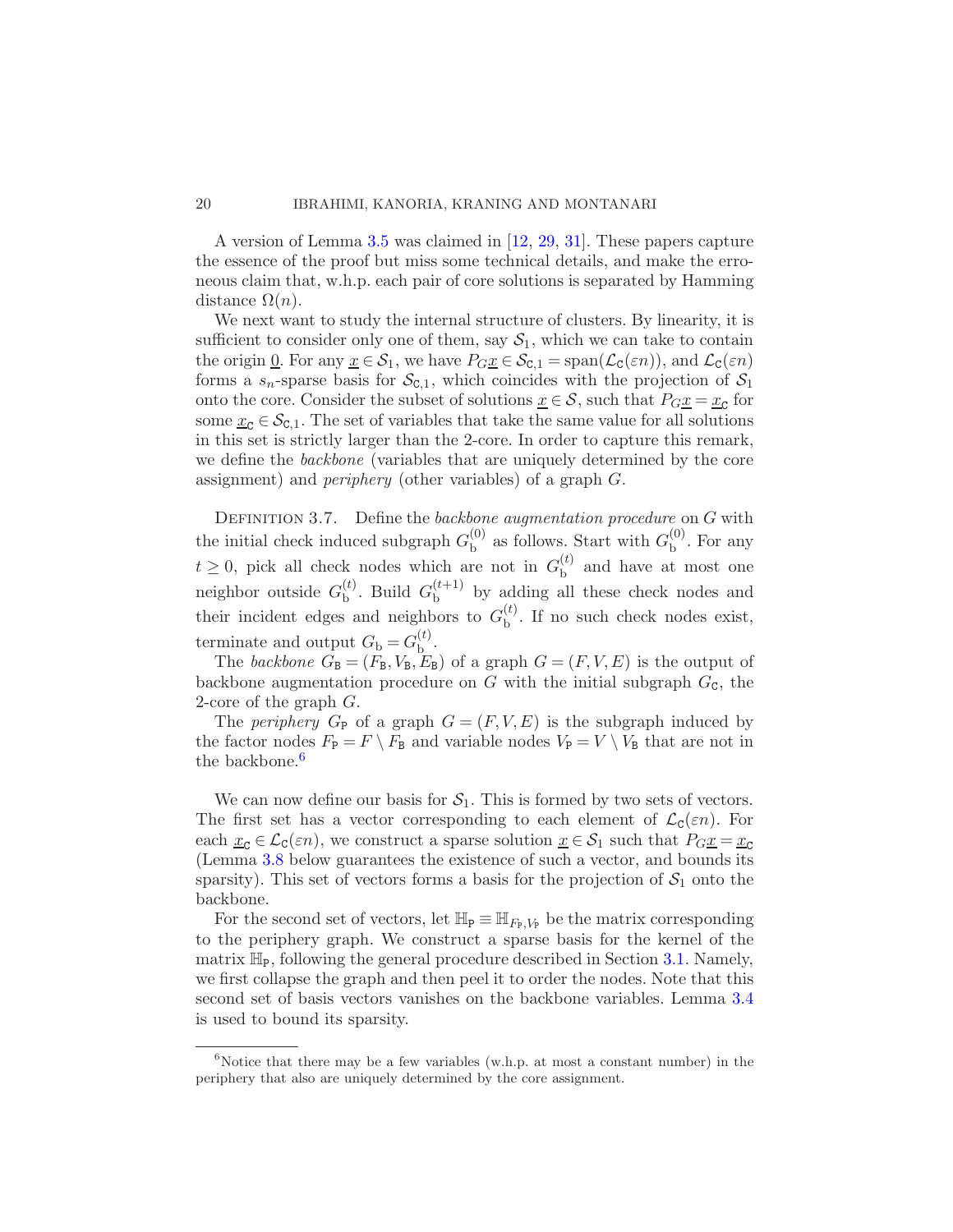<span id="page-20-1"></span>The first set of vectors is characterized as below (see Section [8](#page-57-0) for a proof).

LEMMA 3.8. Consider any  $\alpha \in (\alpha_{d}(k), \alpha_{s}(k))$ . Let G be drawn uniformly from  $\mathbb{G}(n, k, m)$ . Take  $\varepsilon(\alpha, k) > 0$  from Lemma [3.5,](#page-18-0) and consider any sequence  $(c_n)_{n\geq 1}$  such that  $\lim_{n\to\infty} c_n = \infty$ . Then, with high probability, the following is true. For every  $\underline{x}_{\mathsf{C}} \in \mathcal{L}_{\mathsf{C}}(\varepsilon n)$ , there exists  $c_n$ -sparse  $\underline{x} \in \mathcal{S}_1$  such that  $P_G \underline{x} = \underline{x}_C$ .

<span id="page-20-0"></span>3.3. Analysis of the construction. The main challenge in proving Theorem [2](#page-6-1) is bounding the sparsity of the bases constructed (either for the full set of solutions, when G does not have a core, or for the cluster  $S_1$ , when G has a core). This involves two type of estimates: the first one uses Lemma [3.4,](#page-17-0) while the second is stated as Lemma [3.8.](#page-20-1) In the first estimate, we need to bound all the quantities involved in the sparsity upper bound: the number of iterations T after which peeling (on the collapsed graph  $G_*$ ) halts, and the maximum size max<sub>v∈V∗</sub>  $S(v,T)$  of any ball of radius T in the collapsed graph. In particular, we will show that, w.h.p., we have  $T = O(\log \log n)$ , and that  $\max_{v \in V_*} S(v,T) \leq (\log n)^C$  w.h.p., which gives sparsity  $s \leq (\log n)^C$ .

Proving these bounds turns out to be a relatively simpler task when G does not have a 2-core, partly because the graph in question has no factor nodes of degree 2, and thus the collapse procedure is not needed. A second reason is that when  $G$  has a 2-core, we need to apply Lemma [3.4](#page-17-0) to the periphery subgraph as discussed above. Remarkably, the periphery graph admits a relatively explicit probabilistic characterization. We say that a graph is peelable if its core is empty, and hence the peeling procedure halts with the empty graph. It turns out that, conditional on the degree distribution, the periphery is uniformly random among all peelable graphs.

Such an explicit characterization is not available, however, when we consider the subgraph obtained by removing the core (the periphery is obtained by removing the entire backbone). Nevertheless, the proof of Lemma [3.8](#page-20-1) requires the study of this more complex subgraph. We overcome this problem by using tools from the theory of local weak convergence [\[5](#page-67-8), [6](#page-67-9), [9](#page-67-10)].

Given a graph  $G = (F, V, E)$ , its check-node degree profile  $R = (R_l)_{l \in \mathbb{N}}$  is a probability distribution such that, for any  $l \in \mathbb{N}$ ,  $mR_l$  is the number of check nodes of degree  $l$ . A degree profile R can conveniently be represented by its generating polynomial  $R(x) \equiv \sum_{l\geq 0} R_l x^l$ . The derivative of this polynomial is denoted by  $R'(x)$ . In particular,  $R'(1) = \sum_{l \geq 0} lR_l$  is the average degree.

Given integers m, n and a probability distribution  $R = (R_l)_{l \leq k}$  over  $\{0, 1, \}$  $..., k$ , we denote by  $\mathbb{D}(n, R, m)$  the set of *check-node-degree-constrained graphs*, that is, the set of bipartite graph with m labeled check nodes, n labeled variable nodes and check node degree profile R. As for the model  $\mathbb{G}(n, k, m)$ , we will write  $G \sim \mathbb{D}(n, R, m)$  to denote a graph drawn uniformly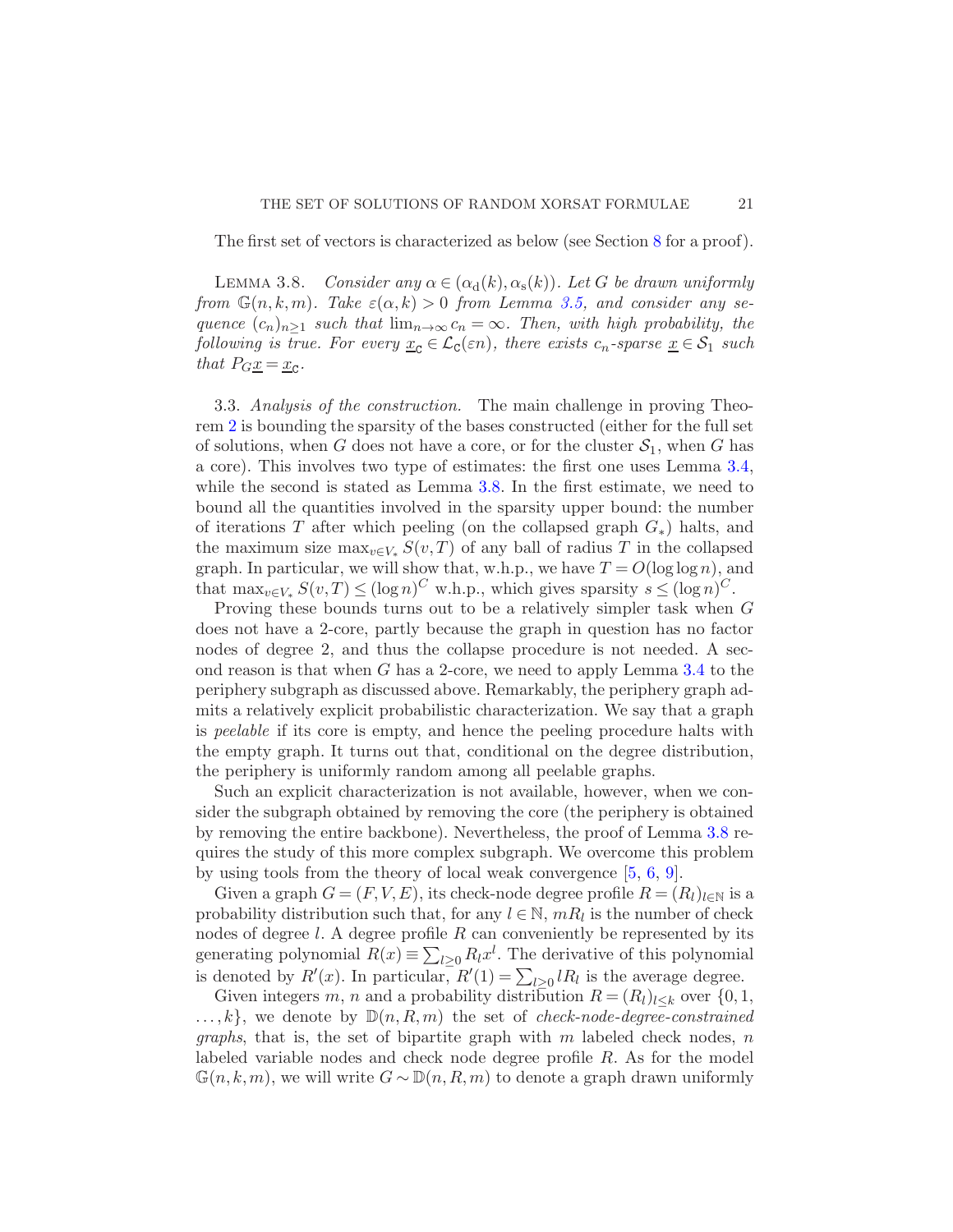<span id="page-21-1"></span>at random from this set. Note that we have restricted the checks to have degree no more than  $k$ . Further, we will only be interested in cases with  $R_0 = R_1 = 0.$ 

LEMMA 3.9. Let  $G = (F, V, E) \sim \mathbb{G}(m, n, k)$  and let  $G_P$  be its periphery. Suppose that with positive probability,  $G_P$  has  $n_p$  variable nodes,  $m_p$  check nodes, and check degree profile  $R^p$ . Then, conditioned on  $G_P \in \mathbb{D}(n_p, R^p, m_p)$ , the periphery  $G_P$  is distributed uniformly over the set  $\mathbb{D}(n_p, R^p, m_p) \cap \mathcal{P}$ , where  $P$  is the set of peelable graphs.

There is a small technical issue here in that if  $G' \in \mathbb{D}(n_p, R^p, m_p)$ , then variable nodes in G' have labels from 1 to  $n_p$ , whereas  $G_P$  has variable node labels that form a subset of  $\{1, 2, \ldots, n\}$ , and similarly for check nodes. We adopt the convention that the variable and check nodes in  $G_{\rm P}$  are relabeled sequentially, respecting the original order, before comparing with elements of  $\mathbb{D}(n_{\rm p}, R^{\rm p}, m_{\rm p}).$ 

The above lemma establishes that the periphery is roughly uniform, conditional on being peelable. Its proof is in Section [6.1.](#page-44-1)

Conceptually, we will bound the sparsity, as estimated in Lemma [3.4](#page-17-0) by proceeding in three steps: (1) Bound the estimated basis sparsity  $\max_{v} S(v, T)$ for check node degree constrained graphs  $\mathbb{D}(n, R, m)$ , in terms of the degree distribution; (2) Estimate the "typical" degree distribution for the periphery, and prove concentration around this estimate; (3) Prove that, if  $R$  is close to the typical degree distribution, then  $G \sim \mathbb{D}(n, R, m)$  is peelable with uniformly positive probability. The latter allows us to transfer the sparsity estimates from the uniform model  $\mathbb{D}(n, R, m)$  to the actual distribution of the periphery.

Lemma [3.11](#page-22-1) below accomplishes steps (1) and (3), while Lemma [3.12](#page-22-2) takes care of step (2). In order to state these lemmas, it is convenient to introduce density evolution (the terminology comes from the analysis of sparse graph codes [\[27](#page-68-1), [28,](#page-68-2) [36](#page-69-0)]).

DEFINITION 3.10. Given  $\alpha > 0$ , a degree profile R, and an initial condition  $z_0 \in [0, 1]$ , we define the *density evolution sequence*  $\{z_t\}_{t>0}$  by letting for any  $t \geq 1$ ,

<span id="page-21-0"></span>(14) 
$$
z_t = 1 - \exp\{-\alpha R'(z_{t-1})\}.
$$

Whenever not specified, the initial condition will be assumed to be  $z_0 =$ 1. The one-dimensional recursion [\(14\)](#page-21-0) will be also called density evolution recursion.

We say the pair  $(\alpha, R)$  is peelable at rate  $\eta$  for  $\eta > 0$  if  $z_t \leq (1 - \eta)^t / \eta$ for all  $t \geq 0$ . We say that the pair  $(\alpha, R)$  is exponentially peelable (for short *peelable*) if there exists  $\eta > 0$  such that it is peelable at rate  $\eta$ .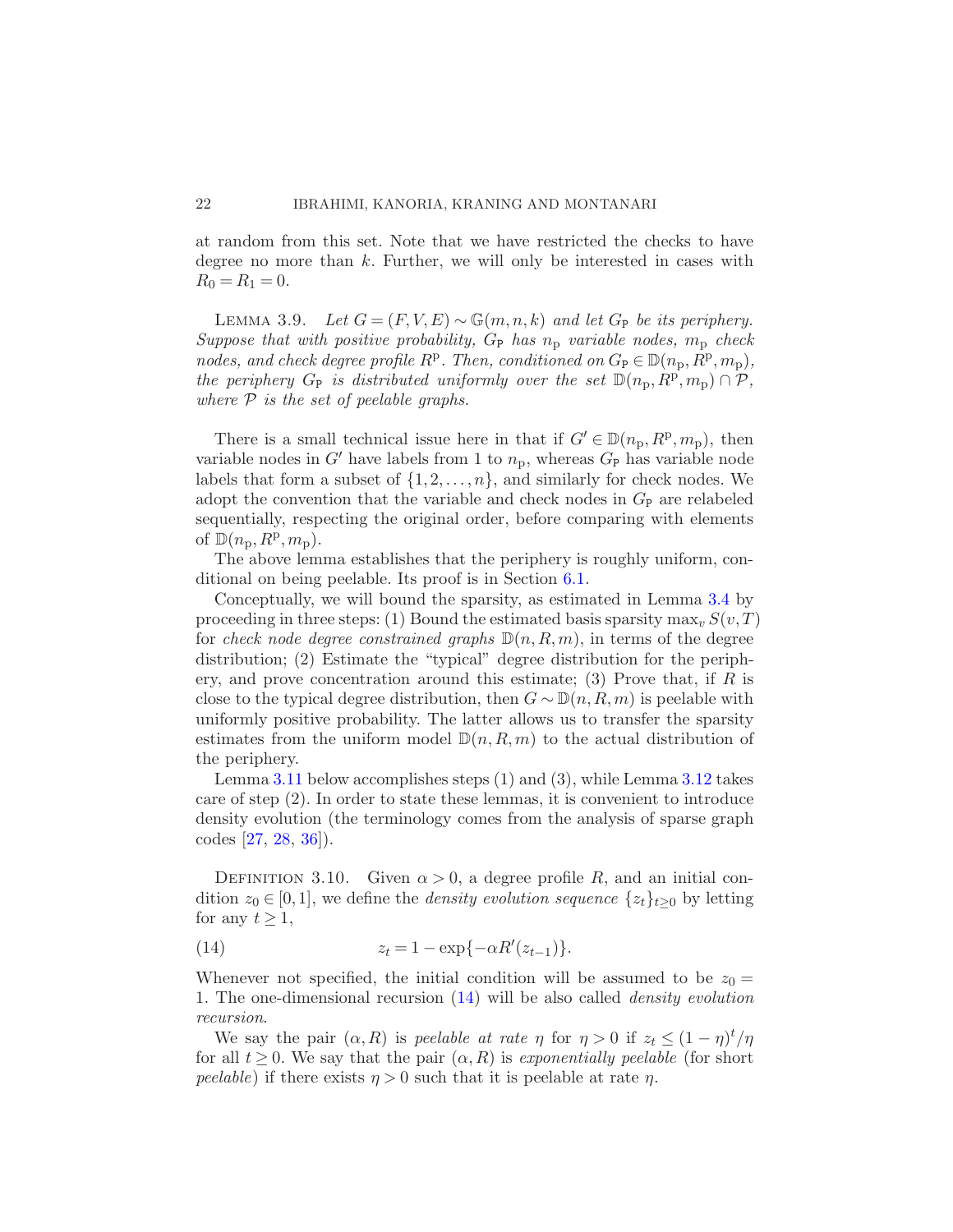The density evolution recursion  $(14)$  describes the large graph asymptotics of a certain belief propagation algorithm that captures the peeling process, and will be described Section [4.](#page-24-0)

<span id="page-22-1"></span>The next lemma is proved in Section [5.](#page-39-0)

LEMMA 3.11. Consider the set  $\mathbb{D}(n, R, \alpha n)$ , where  $R = (R_l)_{l \leq k}$  is a check degree profile such that  $R_0 = R_1 = 0$ . Assume that the pair  $(\alpha, R)$  is peelable at rate *η*. Then there exist constants  $N_0 = N_0(\eta, k) < \infty$ ,  $\delta = \delta(\eta, k) > 0$ ,  $C_1 = C_1(\eta, k) < \infty$ ,  $C_2 = C_2(\eta, k) < \infty$  such that the following hold, for G a random graph drawn from  $\mathbb{D}(n, R, m)$  with  $n > N_0$ :

(i) The graph G is peelable with probability at least  $\delta$ . Further, if  $R_2 = 0$ , one can take  $\delta$  arbitrary close to 1 (in other words G is peelable w.h.p.).

(ii) Conditional on G being peelable, peeling on the collapsed graph  $G_*$ terminates after  $T \leq C_1 \log \log n$  iterations, with probability at least 1 −  $n^{-1/2}$ .

(iii) Letting  $T_{\text{ub}} = \lfloor C_1 \log \log n \rfloor$ , we have  $\max_{v \in V_*} S(v, T_{\text{ub}}) \leq (\log n)^{C_2}$ , with probability at least  $1 - n^{-1/2}$ .

<span id="page-22-2"></span>Our final lemma is proved in Section [6.2](#page-48-0) and establishes the peelability condition for the periphery.

LEMMA 3.12. For any  $\alpha > \alpha_d$  there exist constants  $\eta = \eta(k, \alpha) > 0$ ,  $\gamma_* = \gamma_*(k, \alpha) > 0$  such that the following holds. Let  $G = (F, V, E)$  be a graph drawn uniformly at random from the ensemble  $\mathbb{G}(n,k,m)$ ,  $m = n\alpha$ , and let  $G_P = (F_P, V_P, E_P)$  be its periphery. Let  $m_P \equiv |F_P|$ ,  $n_P \equiv |V_P|$ ,  $\alpha_P \equiv m_P/n_P$  and denote by  $R^{\text{P}}$  the random check degree profile of  $G_{\text{P}}$ . Then, for any  $\varepsilon > 0$ , w.h.p. we have: (i) The pair  $(\alpha_{\mathbb{P}}, R^{\mathbb{P}})$  is peelable at rate  $\eta$ ; (ii)  $n(\gamma_* - \varepsilon) \leq$  $n_{\rm p} \leq n(\gamma_* + \varepsilon).$ 

<span id="page-22-0"></span>3.4. Putting everything together. At this point, we can formally summarize the proof of our main result, Theorem [2,](#page-6-1) that builds on the construction and analysis provided so far.

PROOF OF THEOREM [2.](#page-6-1) 1. For  $\alpha < \alpha_d(k)$ , w.h.p., the graph G does not contain a 2-core (cf. Theorem [4\)](#page-13-0), hence peeling returns an empty graph. Using the construction in Lemma [3.4,](#page-17-0) we obtain an  $s$ -sparse basis, with  $s = \max_{v \in V} |B(v, T_{c})|$  (notice that in this case there is no factor node of degree 2, and hence the collapsed graph coincides with the original graph). The number of peeling iterations  $T_c$  is bounded by Lemma [3.11\(](#page-22-1)ii), using the fact that, by definition of  $\alpha_d(k)$  the pair  $(\alpha, R)$ , with  $R_k = 1$  is peelable at rate  $\eta = \eta(\alpha, k) > 0$  for  $\alpha < \alpha_d(k)$ . Hence,  $T_c \leq C_1 \log \log n$  w.h.p., for some  $C_1 = C_1(\alpha, k) < \infty$ . Finally, by applying Lemma [3.11\(](#page-22-1)iii) we obtain the thesis.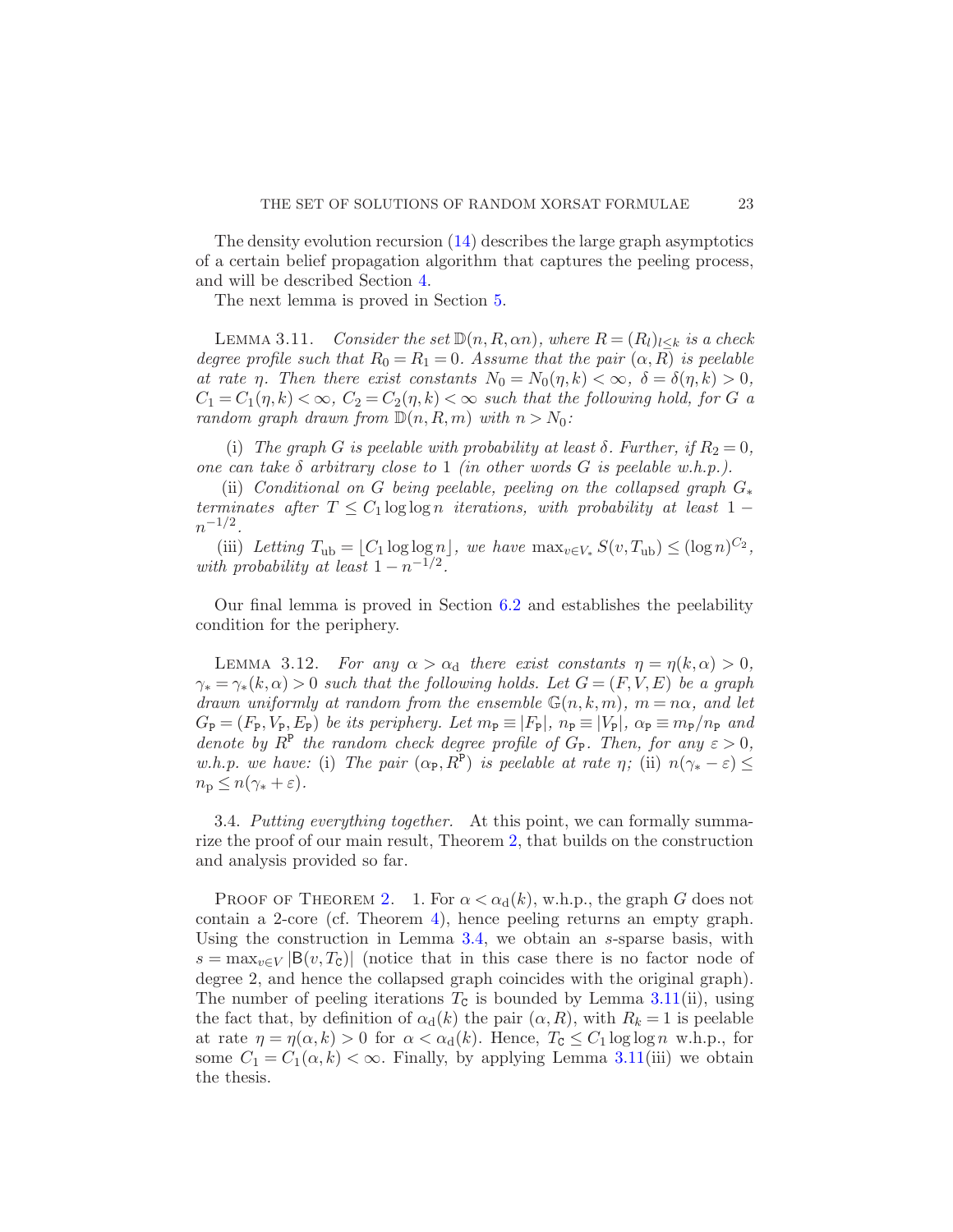Next, consider point 2. The partition into clusters is constructed as per equation  $(13)$ , and in particular the number of clusters N is equal to the number of solutions of the core linear system  $\mathbb{H}_{\mathbb{C}} x = 0$  divided by g given by equation [\(12\)](#page-18-2). Let us consider the various claims concerning this partition:

2(a). By construction, it is sufficient to construct a basis of the cluster  $S_1$ containing the origin, cf. Section [3.2.](#page-17-1) The basis has two sets of vectors.

The first set of vectors is given by Lemma [3.8.](#page-20-1) Their projection onto the core spans the core solutions in  $\mathcal{S}_{c,1}$ . Since variables in the backbone are uniquely determined by those on the core, their projection onto the backbone spans the backbone projection of  $S_1$ . By Lemma [3.8,](#page-20-1) these vectors are, w.h.p.,  $c_n$ -sparse for any  $c_n \to \infty$ . Lemma [3.4](#page-17-0) provides the second set of vectors. These span the kernel of the adjacency matrix of the periphery,  $\mathbb{H}_{\text{p}}$ and vanish identically in the backbone. In particular, they are independent from the first set. It is easy to check that the two sets of vectors together form a basis for the cluster  $S_1$ .

We are left with the task of proving that the second set of basis vectors is sparse. The construction in Lemma [3.4](#page-17-0) proceeds by collapsing the periphery graph  $G_{\rm P}$ , and applying peeling. We thus need to bound the sparsity  $s =$  $\max_{v \in V} S(v, T_c)$ . Define the event (implicitly indexed by n)

 $\mathsf{E}_1 \equiv \{(\alpha_{\mathsf{P}}, \mathbb{R}^{\mathsf{P}}) \text{ is peelable at rate } \eta > 0 \text{ and } n_{\mathsf{P}} \geq n\gamma_*/2\}.$ 

By Lemma [3.12,](#page-22-2) we know that  $E_1$  holds with high probability for suitable choices of  $\eta = \eta(k, \alpha) > 0$  and  $\gamma_* = \gamma_*(\alpha, k) > 0$ . Further  $R_0^{\mathbf{p}} = R_1^{\mathbf{p}} = 0$  with probability 1.

From Lemma [3.9,](#page-21-1) we know that  $G_P$  is drawn uniformly from the set  $\mathbb{D}(n_{\text{P}}, R^{\text{P}}, m_{\text{P}}) \cap \mathcal{P}$ . Let G' be drawn uniformly from  $\mathbb{D}(n_{\text{P}}, R^{\text{P}}, m_{\text{P}})$ , with  $(n_P, R^P, m_P)$  distributed as for  $G_P$ , conditional on  $(\alpha_P, R^P) \in \mathsf{E}_1$ . We can then apply Lemma [3.11](#page-22-1) to  $G'$ . From point (i), it follows that  $G'$  is peelable with probability at least  $\delta = \delta(\alpha, k) > 0$ . Let  $G'_{*}$  be the result of collapsing G′ . From points (ii) and (iii) it follows that, with probability at least  $1 - n_{\rm P}^{-0.5} \geq 1 - (n_{\gamma*}/2)^{-0.5} \to 1$  as  $n \to \infty$ , we have  $\max_{v \in V'_*} S_{G'}(v, T_{\rm C}) \leq$  $\max_{v \in V'_*} S_{G'}(v, T_{ub}) \leq (\log n)^C$ , for some  $C = C(\alpha, k) < \infty$ . (We use the subscript on S to indicate the graph under consideration.)

Since  $E_1$  holds for  $G_P$  w.h.p., and since  $G'$  is peelable with probability uniformly bounded away from zero, it follows that the same bound on the sparsity holds for  $G_P$  as well. In other words, w.h.p., we have that

$$
\max_{v \in V_{\mathsf{P},*}} S_{G_{\mathsf{P}}}(v, T_{\mathsf{C}}) = (\log n)^C.
$$

Here,  $V_{\mathbb{P},*}$  is the set of super-nodes resulting from the collapse of  $G_{\mathbb{P}}$ . Finally, using Lemma [3.4,](#page-17-0) we deduce that the second set of basis vectors obtained from this construction is *s*-sparse for  $s = (\log n)^C$ .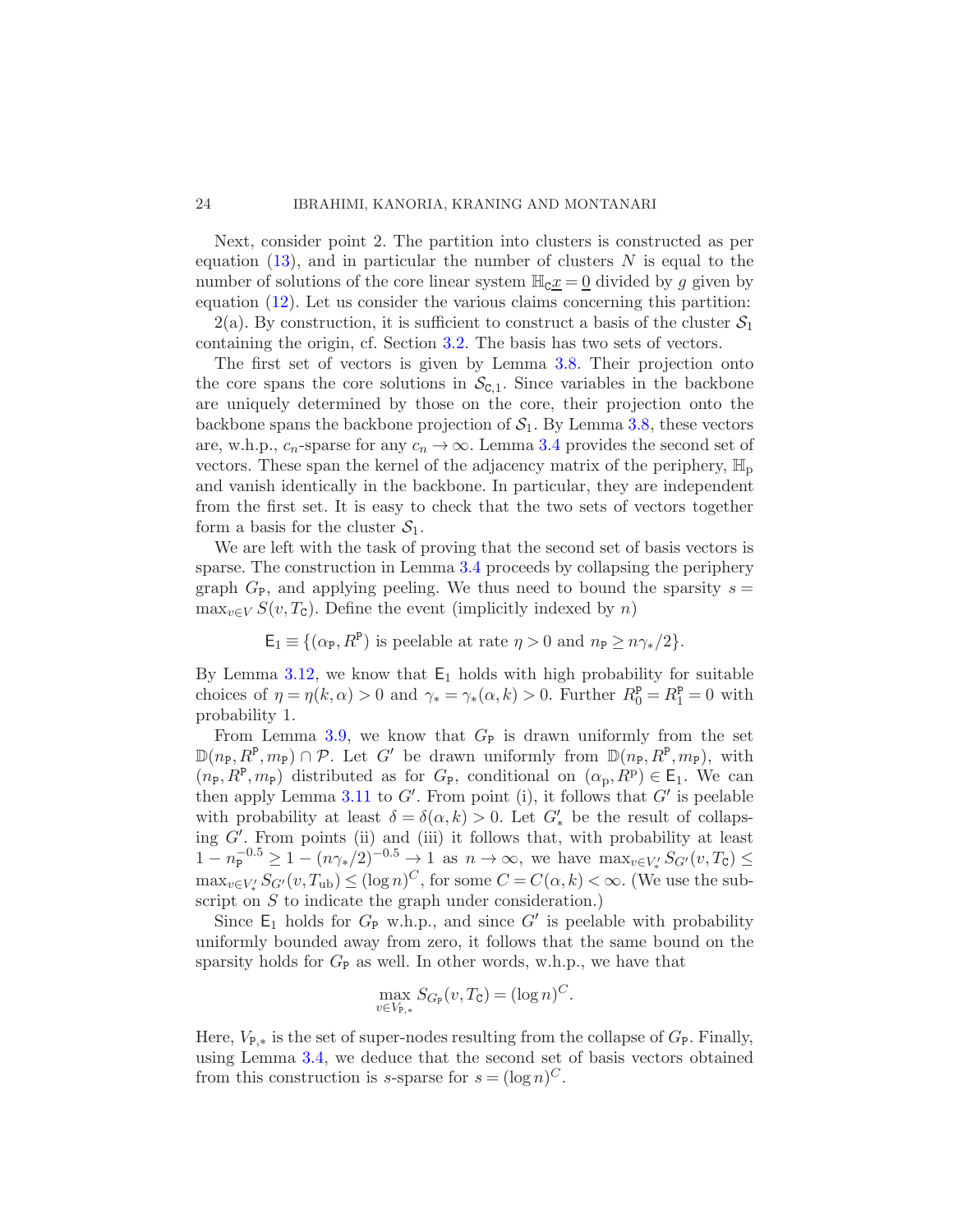2(b). By Lemma [3.5,](#page-18-0) w.h.p., for any two core solutions  $\underline{x}_{\mathcal{C}} \in \mathcal{S}_{\mathcal{C},1}, \underline{x}_{\mathcal{C}}' \in \mathcal{S}_{\mathcal{C},b}$ ,  $b \neq 1$  we have  $d(\underline{x}_c, \underline{x}_c') \geq n\varepsilon$ . This immediately implies  $d(\underline{x}, \underline{x}') \geq n\varepsilon$ , for any two solutions  $\underline{x} \in \mathcal{S}_1$ ,  $\underline{x}' \in \mathcal{S} \setminus \mathcal{S}_1$ . By linearity, we conclude  $d(\mathcal{S}_a, \mathcal{S}_b) \ge n\varepsilon$  for all  $a, b$ .

2(c). Let  $N_c$  be the number of solutions of the core linear system  $\mathbb{H}_c \underline{x} = 0$ . This was proved to concentrate on the exponential scale in [\[18](#page-68-0), [20](#page-68-9)], with  $n(\Sigma - \varepsilon) \leq \log N_c \leq n(\Sigma + \varepsilon)$  with high probability, and  $\Sigma$  given as in the statement (cf. also [\[29](#page-68-5)]). The number of clusters is  $N = N_c/g$  for  $g = 2^{\mathcal{L}_c(\varepsilon n)}$ , cf. equation [\(12\)](#page-18-2). Using the bound  $|\mathcal{L}_{\mathsf{C}}(\varepsilon n)| \leq s_n$  from Lemma [3.5\(](#page-18-0)ii) and choosing  $s_n$  to diverge sufficiently slowly with n, we deduce that N also concentrates on the exponential scale with the same exponent as  $N_c$ .  $\Box$ 

<span id="page-24-0"></span>4. A belief propagation algorithm and density evolution. A useful analysis tool is provided by a belief propagation algorithm [cf. equations [\(4\)](#page-8-1) and [\(5\)](#page-8-2)] that refines the peeling algorithm introduced in Section [3.1.](#page-14-2) The same algorithm is also of interest in iterative coding; see [\[29](#page-68-5), [36\]](#page-69-0).

We restate the BP update rules for the convenience of the reader.

$$
\nu^t_{v \to a} = \begin{cases} *, & \text{if } \widehat{\nu}^{t-1}_{b \to v} = * \text{ for all } b \in \partial v \setminus a, \\ 0, & \text{otherwise,} \end{cases}
$$

and

$$
\widehat{\nu}_{a \to v}^t = \begin{cases} 0, & \text{if } \nu_{u \to a}^t = 0 \text{ for all } u \in \partial a \setminus v, \\ \ast, & \text{otherwise.} \end{cases}
$$

The initialization at  $t = 0$  depends on the context, but it is convenient to single out two special cases. In the first case, all messages are initialized to  $0: \nu_{\omega \to a}^0 = \widehat{\nu}_{a \to v}^0 = 0$  for all  $(a, v) \in E$ . In the second, they are all initialized to \*:  $\nu_{v\to a}^0 = \hat{\nu}_{a\to v}^0 = *$  for all  $(a, v) \in E$ . We will refer to these two cases (resp.) as  $\overline{BP}_0$  and  $\overline{BP}_*$ . We let  $\underline{\nu}^t \equiv (\nu^t_{v \to a})_{(a,v) \in E}$  and  $\underline{\hat{\nu}}^t \equiv (\hat{\nu}^t_{v \to a})_{(a,v) \in E}$  denote the vector of messages.

We mention here that  $BP_*$  on the a graph  $G \in \mathbb{G}(n,k,m)$  turns out to be trivial (all messages remain  $\ast$ ). However, we find it useful to run BP<sub>\*</sub> on the subgraph induced by variable and check nodes outside the core. We describe this in detail in Section [4.2.](#page-28-0)

The belief propagation algorithm introduced here enjoys an important monotonicity property. More precisely, define a partial ordering between message vectors by letting  $0 \succ *$  and  $\underline{\nu} \succeq \underline{\nu}'$  if  $\nu_{v \to a} \succeq \nu'_{v \to a}$  and  $\widehat{\nu}_{a \to v} \succeq \widehat{\nu}_{a \to v}$ for all  $(a, v) \in E$ .

<span id="page-24-1"></span>LEMMA 4.1 ([\[29,](#page-68-5) [36\]](#page-69-0)). Given two states  $\underline{\nu}_1^t \succeq \underline{\nu}_2^t$ , we have  $\underline{\nu}_1^{t'} \succeq \underline{\nu}_2^{t'}$  $_2^t$  and  $\mathcal{D}_1^{t'} \succeq \mathcal{D}_2^{t'}$  at all  $t' \geq t$ .

As a consequence, the iteration BP<sub>0</sub> is monotone decreasing (i.e.,  $\underline{\nu}^{t+1} \preceq$  $\underline{\nu}^t$ ) and BP<sub>\*</sub> is monotone increasing (i.e.,  $\underline{\nu}^{t+1} \succeq \underline{\nu}^t$ ). In particular, both converge to a fixed point in at most  $|E|$  iterations.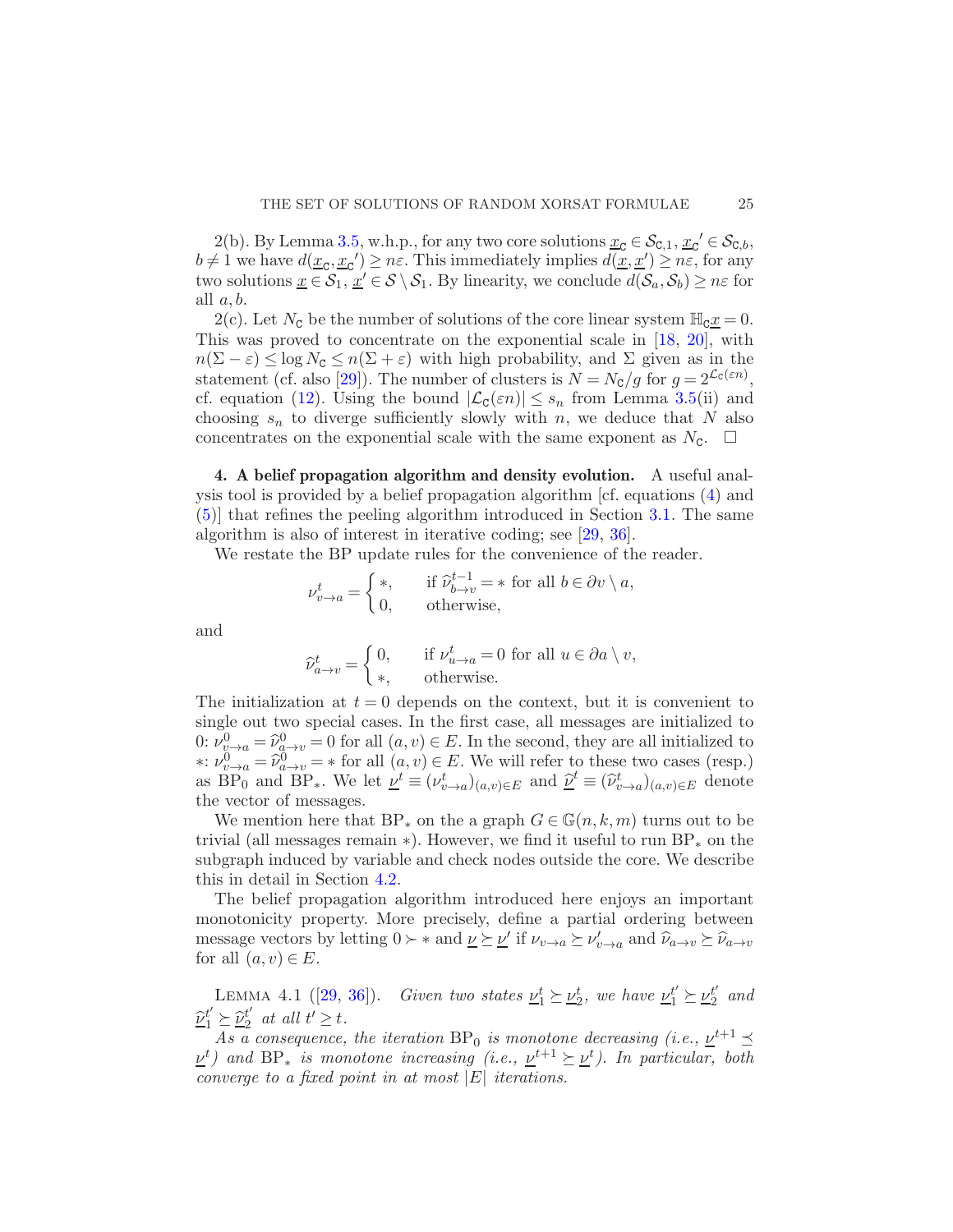<span id="page-25-1"></span>It is not hard to check by induction over t that  $BP_0$  corresponds closely to the peeling process.

LEMMA  $4.2.$  A variable node v is eliminated in round t of peeling, that is,  $v \in V_t$ , if there is at most one incoming 0 message to v in iteration  $t-1$  of  $BP_0$  but this was not true in previous rounds. A factor node a is eliminated in round t of peeling (i.e.,  $a \in F_t$ ), along with all its incident edges, if it receives a  $*$  message for the first time in iteration t of  $BP_0$ .

<span id="page-25-0"></span>Further, the fixed point of  $BP_0$  captures the decomposition of G into core, backbone and periphery as follows.

LEMMA 4.3. Let  $(\underline{\nu}^{\infty}, \underline{\widehat{\nu}}^{\infty})$  denote the fixed point of BP<sub>0</sub>. For  $v \in V$ , we have:

- $v \in V_c$  if and only if v receives two or more incoming 0 messages under  $\frac{\widehat{\nu}^{\infty}}{\nu}$
- $v \in V_B \setminus V_C$  if and only if v receives exactly one incoming 0 message under  $\hat{\nu}$ ∞,
- $v \in V_P$  if and only if v receives no incoming 0 messages under  $\underline{\hat{\nu}}^{\infty}$ .

For  $a \in F$ , we have

- $a \in F_c$  if and only if a receives no incoming  $*$  message under  $\underline{\nu}^{\infty}$ ,
- $a \in F_B \setminus F_C$  if and only if a receives one incoming  $*$  message under  $\underline{\nu}^{\infty}$ ,
- $a \in F_P$  if and only if a receives two or more incoming  $*$  messages under  $\nu^{\infty}$ .

Finally,  $G_c$  is the subgraph induced by  $(F_c, V_c)$  and similarly for  $G_B$  and  $G_P$ .

The proofs of the last two lemmas are based on a straightforward case-bycase analysis, and we omit them. (In fact, this correspondence is well known in iterative coding, albeit in a somewhat different language [\[36](#page-69-0)].)

<span id="page-25-2"></span>4.1. Density evolution. It turns out that distribution of BP messages is closely tracked by density evolution, in the large graph limit. Before stating this fact formally, it is useful to introduce a different ensemble  $\mathbb{C}(n, R, m)$ that will be used in some of the proofs. A graph G in  $\mathbb{C}(n, R, m)$  is constructed as follows. We label variable nodes 1 through  $n$  and check nodes 1 through  $m$ . We choose an arbitrary partition of the  $m$  check nodes into  $k+1$  sets with the *l*th set consisting of  $mR_l$  check nodes with degree *l* each, for  $l = 0, 1, \ldots, k$ . For each check node of degree l, we draw l half-edges distinct from each other. Each of these half-edges is connected to an arbitrary variable node.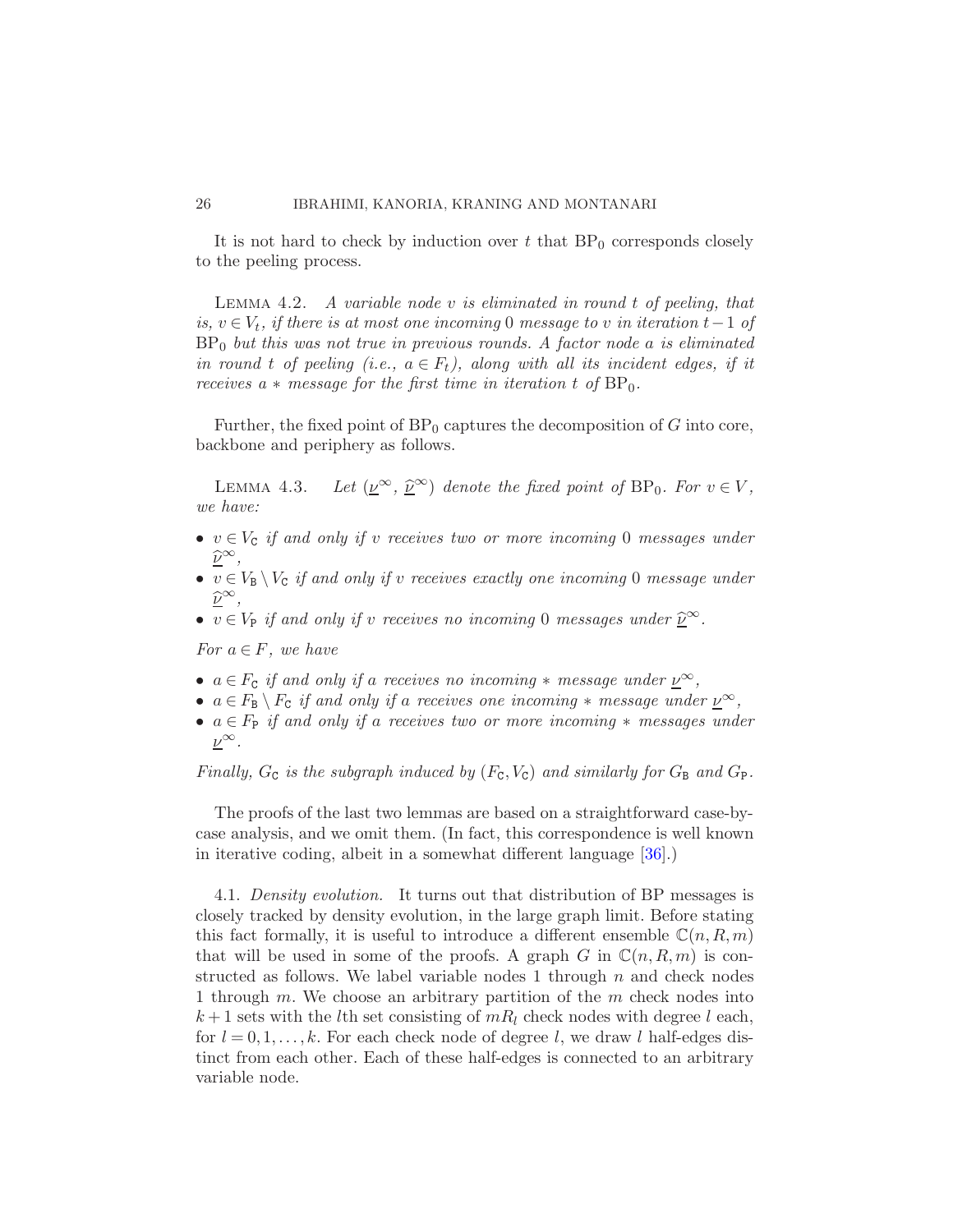There is a close relationship between the sets  $\mathbb{D}(n, R, m)$  and  $\mathbb{C}(n, R, m)$ . Any element of  $\mathbb{D}(n, R, m)$  corresponds to  $\prod_{l=2}^{k} (l!)^{mR_l}$  elements of  $\mathbb{C}(n, R, m)$ , with the ambiguity arising due to the ordering of the neighborhood of a check node in  $\mathbb{C}(n, R, m)$ . Conversely, any element of  $\mathbb{C}(n, R, m)$  with no double edges [two or more edges between the same (variable, check) pair] corresponds to a unique element of  $\mathbb{D}(n, R, m)$ . Moreover, the fraction of elements of  $\mathbb{C}(n, R, m)$  that have no double edges is uniformly bounded away from zero as  $n \to \infty$  [\[10\]](#page-67-11). This leads to Lemma [4.4](#page-26-0) below.

<span id="page-26-0"></span>LEMMA 4.4. Let  $E$  be a graph property that does not depend on edge labels  $[e.g., \mathsf{E}(G) \equiv \{G \text{ is a tree}\}\}\$ . There exists  $C = C(k, \alpha_{\text{max}}) < \infty$  such that the following is true for any  $\alpha \in [0, \alpha_{\text{max}}]$ . Suppose E holds with probability  $1-\varepsilon$  for G drawn uniformly at random from  $\mathbb{C}(n, R, \alpha n)$ , for some  $\varepsilon \in [0,1]$ . Then E holds with probability at least  $1-C\varepsilon$  for G' drawn uniformly at random from  $\mathbb{D}(n, R, \alpha n)$ .

An important tool in the following will be the notion of almost sure local convergence of graph sequences. We made this notion precise in Defini-tion [1.2,](#page-9-0) following  $[15]$ .

<span id="page-26-1"></span>We now return to the distribution of BP messages and density evolution.

LEMMA 4.5. Let  $\{z_t\}$  be the density evolution sequence defined by  $(14)$ , for a given polynomial R, with  $z_0 = 1$ , and define  $\hat{z}_t \equiv R'(z_t)/R'(1)$ . Assume  $G_n \sim \mathbb{D}(n, R, m)$  or  $G_n \sim \mathbb{C}(n, R, m)$  with  $m = n\alpha$ .

Let  $R_{l_0}^{(t)}$  $\int_{l_0,l_*}^{l_0}$  be the fraction of check nodes receiving  $l_0$  incoming 0 messages and  $l_*$  incoming  $*$  messages after t iterations of  $BP_0$  in  $G_n$ . Similarly, let  $L^{(t)}_{l_0}$  $\int_{l_0,l_*}^{l_0}$  the fraction of variable nodes receiving  $l_0$  incoming 0 messages and  $l_*$ incoming  $*$  messages after t iterations of  $BP_0$ .

Then for any fixed  $t \geq 0$ , the following occurs almost surely:

<span id="page-26-2"></span>(15) 
$$
\lim_{n \to \infty} R_{l_0, l_*}^{(t)} = R_{l_0 + l_*} \left( \frac{l_0 + l_*}{l_0} \right) z_t^{l_0} (1 - z_t)^{l_*} \quad \text{for } l_0, l_* \in \{0, 1, \dots, k\},
$$

 $\lim_{n\to\infty} L_{l_0}^{(t)}$  $l(16)$   $\lim_{n\to\infty} L_{l_0,l_*}^{(t)} = \mathbb{P}\{X_0 = l_0, X_* = l_*\}$  for all  $l_0, l_* \in \mathbb{N}$ ,

where  $X_0 \sim \text{Poisson}(R'(1)\alpha \hat{z}_t), X_* \sim \text{Poisson}(R'(1)\alpha(1-\hat{z}_t))$  are two independent Poisson random variables.

**PROOF.** Notice that both  $\mathbb{D}(n, R, m)$  and  $\mathbb{C}(n, R, m)$ ,  $m = n\alpha$  converge locally to unimodular bipartite trees. More precisely, if rooted at random variable nodes, they converge to Galton–Watson trees with root offspring distribution  $Poisson(R'(1)\alpha)$  at variable nodes, and equal to the size-biased version of  $R$  at check nodes. The proof of the analogous statement in the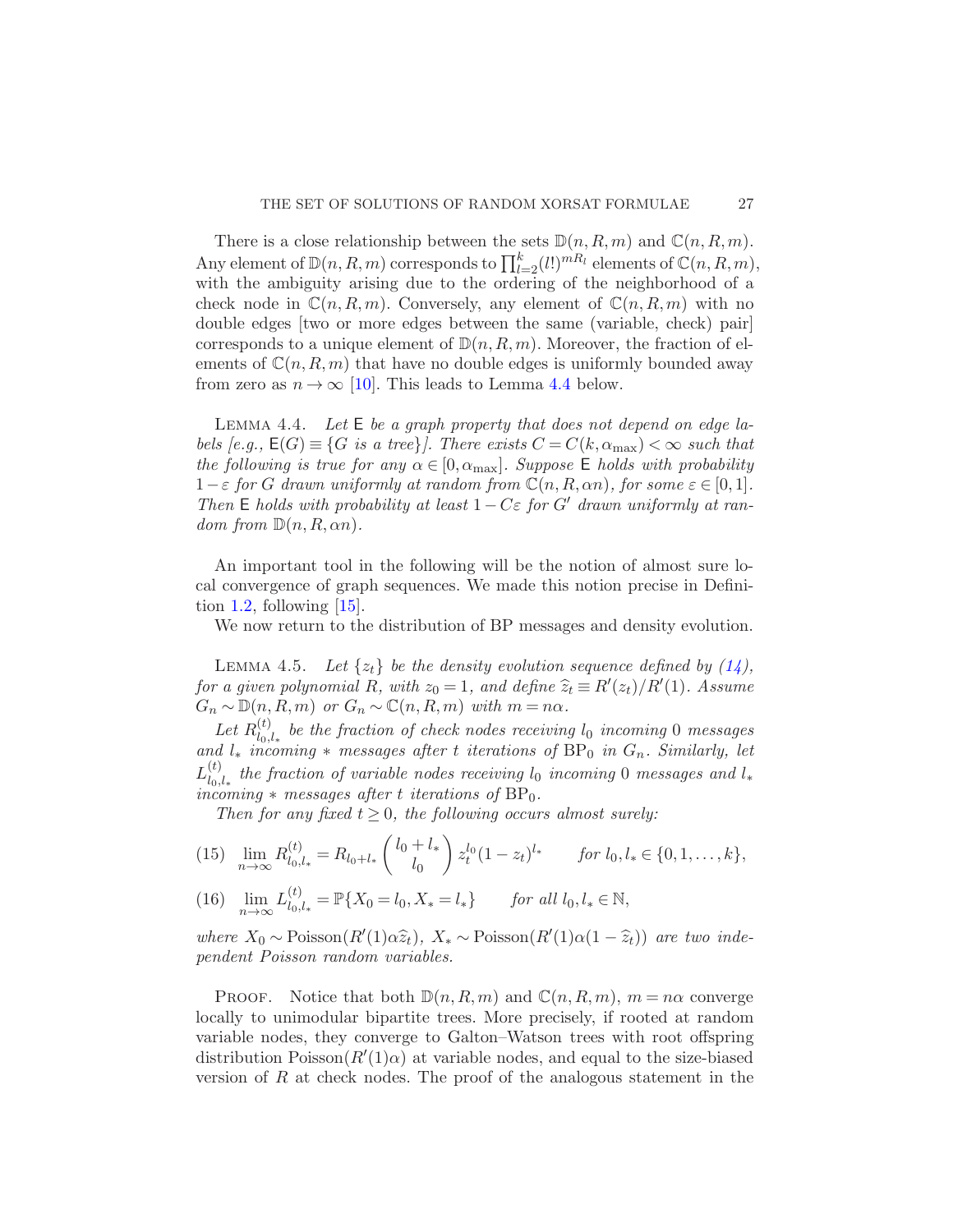case of nonbipartite graphs can be found in [\[15\]](#page-67-7), Proposition 2.6. It uses an explicit calculation to show that the empirical distribution of local neighborhoods converges in expectation, and a martingale concentration argument to verify the assumptions of Borel–Cantelli, and hence deduce almost sure convergence. The same proof extends—with minimal changes—to bipartite (factor) graphs.

Messages are local functions of the graph, hence their distribution converges to the one on the limit tree. In particular, incoming messages on the same node are asymptotically independent because they depend on distinct subtrees. The message distribution can be computed through a standard tree recursion (see [\[29,](#page-68-5) [36\]](#page-69-0)) that coincides with the density evolution recursion  $(14)$ .  $\Box$ 

<span id="page-27-1"></span>Using the correspondence in Lemma  $4.2$  between  $BP_0$  and the peeling algorithm, we can use density evolution to track the peeling algorithm.

LEMMA 4.6. Given a factor graph H, let  $n_1(H)$  denote the number of variable nodes of degree 1, and  $n_{2+}(H)$  the number of variable nodes of degree 2 or larger in H. For  $l \in \mathbb{N}$ , let  $m_l(H)$  be the number of factor nodes of degree l in H.

Consider synchronous peeling for  $t \geq 1$  rounds on a graph  $G \sim \mathbb{D}(n, R, \alpha n)$ or  $G \sim \mathbb{C}(n, R, \alpha n)$ , with  $R_0 = R_1 = 0$ , and let  $J_t$  denote the residual graph after t iterations. Let  $\omega \equiv \alpha R'(1)$ . Then for any  $\delta > 0$ , there exists  $N_0 =$  $N_0(\delta, k, t, \alpha)$  such that with probability at least  $1 - 1/n^2$ 

(17) 
$$
\left| \frac{m_l(J_t)}{n} - \alpha R_l z_t^l \right| \le \delta
$$

<span id="page-27-0"></span>for  $l \in \{2, 3, ..., k\},\$ 

(18) 
$$
\left| \frac{n_1(J_t)}{n} - \omega \widehat{z}_t \exp(-\omega \widehat{z}_t)(1 - \exp(-\omega(\widehat{z}_{t-1} - \widehat{z}_t))) \right| \le \delta,
$$

(19) 
$$
\left| \frac{n_{2+}(J_t)}{n} - 1 + \exp(-\omega \widehat{z}_t)(1 + \omega \widehat{z}_t) \right| \le \delta.
$$

**PROOF.** For the sake of simplicity, let us consider  $n_1(J_t)$ . By Lemma [4.2,](#page-25-1) a node v has degree 1 in the residual graph  $J_t$  if and only if there is one incoming 0 message to  $v$  at time  $t$ , and there were two or more incoming 0 messages to v at time  $t - 1$ . By Lemma [4.5,](#page-26-1) the number of incoming 0 messages to v at time t converges in distribution to  $Z_1 \sim \text{Poisson}(\omega \hat{z}_t)$ . Using monotonicity of the algorithm, and again Lemma [4.5,](#page-26-1) the number of incident edges such that the message incoming to v at time  $t-1$  is 0 but changes to ∗ at time t, converges to  $Z_2 \sim \text{Poisson}(\omega(\hat{z}_{t-1} - \hat{z}_t))$ , and is asymptotically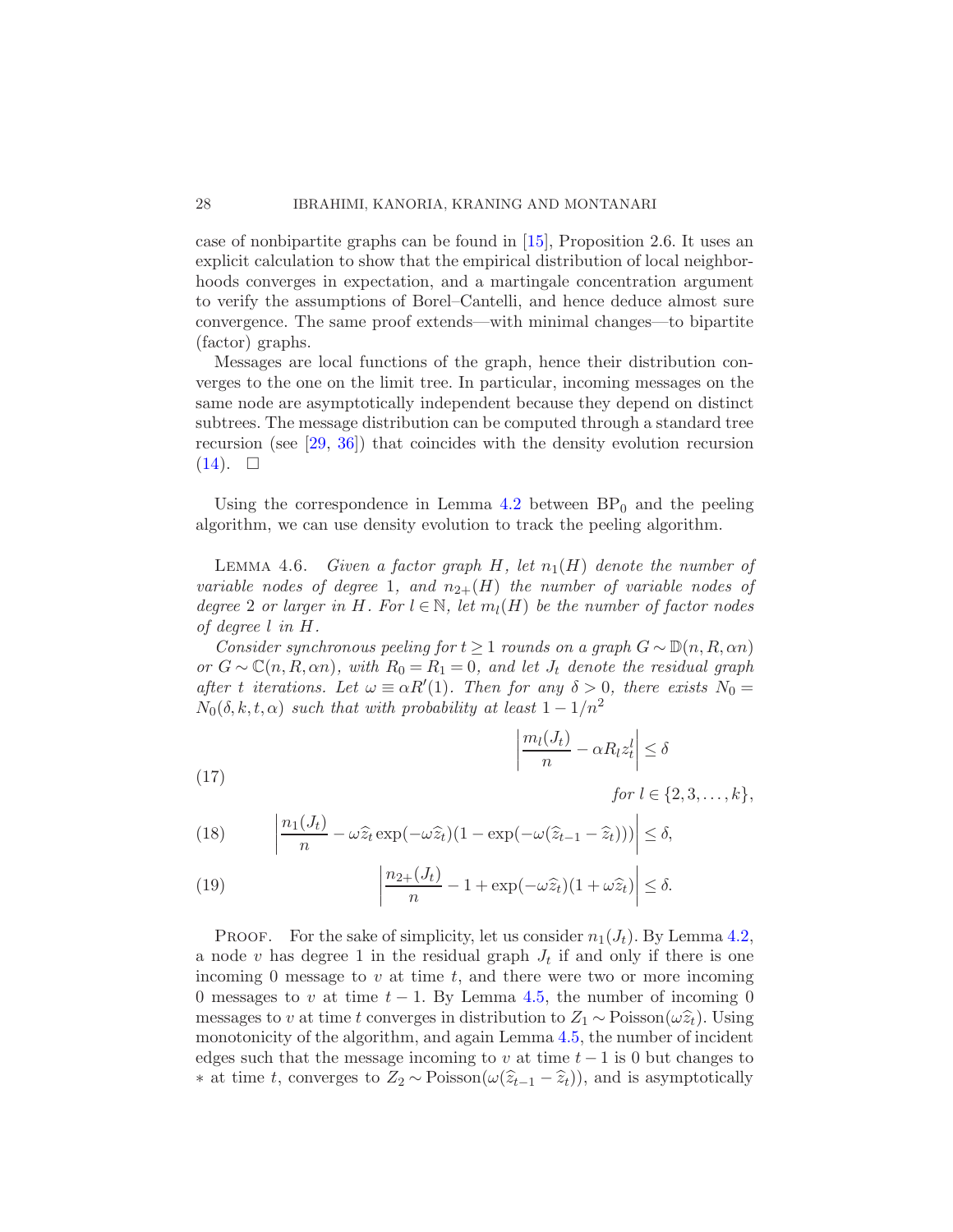independent of the number of 0 messages (converging to  $Z_1$ ). Therefore,  $n_{1,t}/n$  converges as  $n \to \infty$  to

$$
\mathbb{P}[Z_1=1]\mathbb{P}[Z_2\geq 1]=\omega\widehat{z}_t\exp(-\omega\widehat{z}_t)(1-\exp(-\omega(\widehat{z}_{t-1}-\widehat{z}_t))).
$$

This establishes that the estimate [\(18\)](#page-27-0) holds with high probability. In order to obtain the desired probability bound, one can use a standard concentration of measure argument [\[19](#page-68-14), [36](#page-69-0)]. Namely, we first condition on the degrees of the check nodes. Since the unconditional distributions  $\mathbb{D}(n, R, m)$ and  $\mathbb{C}(n, R, m)$  are recovered by a random relabeling of the check nodes, such conditioning is irrelevant. We then regard  $n_1(J_t)$  as a function of the independent random variables  $X_1, \ldots, X_m$  whereby  $X_a$  is the neighborhood of the ath check node. We denote by  $\mathsf{E}_n$  the event that all the balls  $\mathsf{B}_G(v, 2t)$ of radius t in G have size smaller than  $(\log n)^C$ . We have

$$
|\mathbb{E}\{n_1(J_t)|X_1,\ldots,X_{a-1},X_a;\mathsf{E}_n\}-\mathbb{E}\{n_1(J_t)|X_1,\ldots,X_{a-1},X'_a;\mathsf{E}_n\}|\leq (\log n)^C.
$$

The desired probability estimate then follows by applying Azuma's inequality (in a form that allow for exceptional events; see, e.g., [\[19](#page-68-14)], Theorem 7.7) and bounding  $\mathbb{P}(\mathsf{E}_n^c)$  (see, e.g., Section [5.2\)](#page-42-0).  $\Box$ 

<span id="page-28-0"></span>4.2. BP fixed points. For our purposes, it is important to characterize the fixed point of the  $BP_0$  algorithm introduced above. Indeed, the structure of this fixed point is directly related to the decomposition of G into core, backbone and periphery (cf. Lemma [4.3\)](#page-25-0), which is in turn crucial for our definition of clusters. Let us start from an easy remark on density evolution.

<span id="page-28-2"></span>LEMMA 4.7. Let  $\{z_t\}_{t\geq 0}$  be the density evolution sequence defined by equation [\(14\)](#page-21-0) with initial condition  $z_0 = 1$ . Then  $t \mapsto z_t$  is monotone decreasing, and hence has a limit  $Q \equiv \lim_{t\to\infty} z_t$  which is given by

(20) 
$$
Q = \sup\{z \ s.t. \ z = 1 - \exp\{-\alpha R'(z)\}\}.
$$

PROOF. Monotonicity follows from the fact that  $z \mapsto f(z) \equiv 1 \exp\{-\alpha R'(z)\}\$ is monotone increasing, and that  $z_1 = 1 - \exp\{-\alpha R'(1)\} < z_0$ , whence  $z_2 = f(z_1) \le f(z_0) = z_1$ , and so on.  $\Box$ 

Notice that the definition of Q given in this lemma is consistent with the one in Theorem [1,](#page-5-0) that corresponds to the special case of regular, degree- $k$ check nodes, that is,  $R(x) = x^k$ . We further let  $\widehat{Q} \equiv R'(Q)/R'(1)$ .

<span id="page-28-1"></span>We know that both  $BP_0$  and density evolution converge to a fixed point. Since density evolution tracks  $BP_0$  for any bounded number of iterations, it would be tempting to conclude that a description of the  $BP_0$  fixed point is obtained by replacing  $z_t$  by Q and  $\hat{z}_t$  by Q in Lemma [4.5.](#page-26-1) This is, of course, far from obvious because it requires an inversion of the limits  $n \to \infty$  and  $t \to \infty$ . Despite this caveat, this substitution is essentially correct.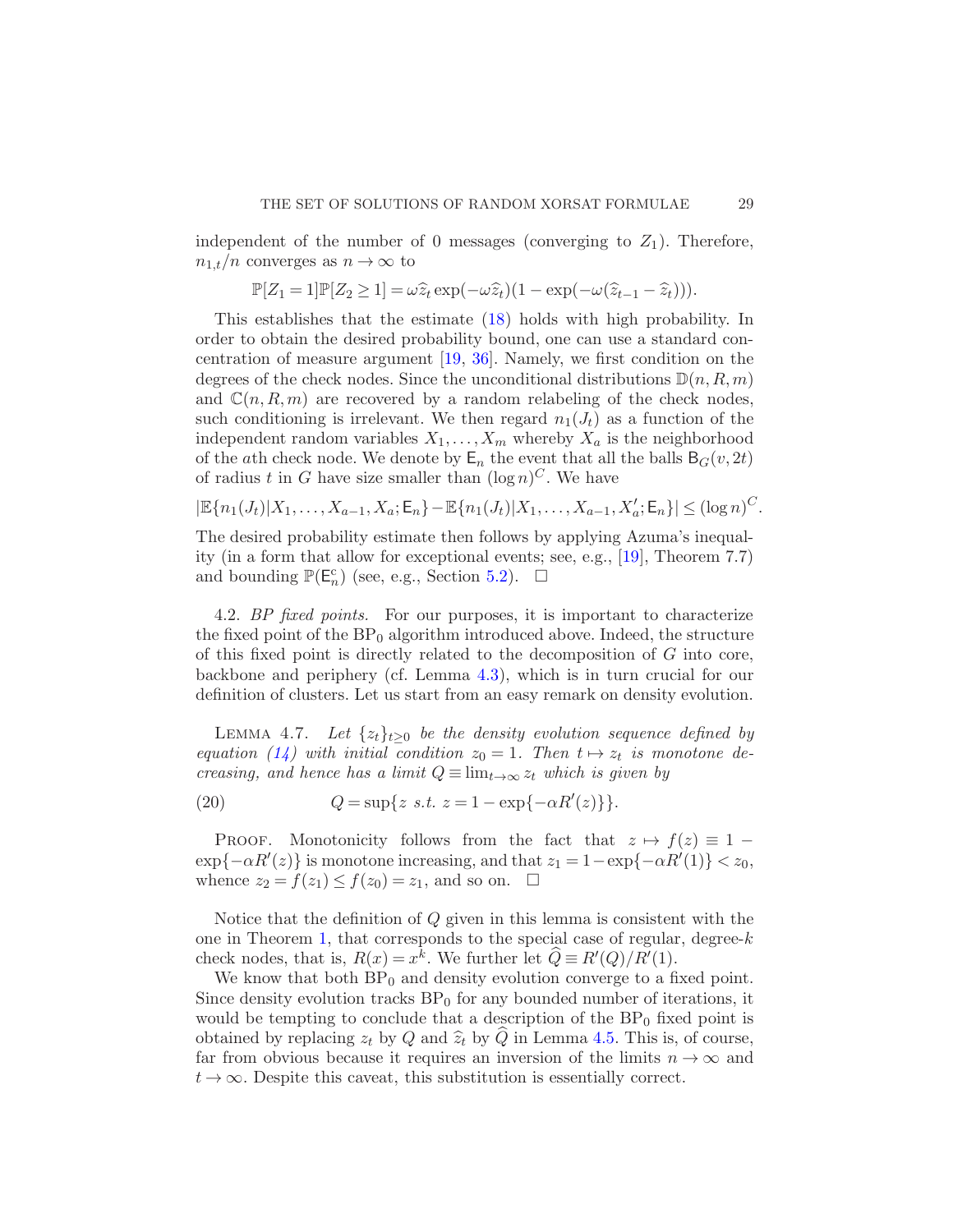LEMMA 4.8. Assume  $G_n \sim \mathbb{G}(n, k, m)$  with  $m = n\alpha$ , and  $\alpha \in [0, \alpha_d(k)) \cup$  $(\alpha_d(k),\infty).$ 

Let  $R_{l_0 l}^{(\infty)}$  $\sum_{l_0,l_*}^{\infty}$  be the fraction of check nodes receiving  $l_0$  incoming 0 messages and  $l_*$  incoming  $*$  messages at the fixed point of BP<sub>0</sub>. Similarly, let  $L_{l_0,l_*}^{(\infty)}$  $\sum_{l_0,l_*}^{(\infty)}$  the fraction of variable nodes receiving  $l_0$  incoming 0 messages and  $l_*$  incoming  $*$  messages at the fixed point of  $BP_0$ .

The following occurs with probability 1:

<span id="page-29-0"></span>
$$
(21) \lim_{n \to \infty} R_{l_0, l_*}^{(\infty)} = {k \choose l_0} Q^{l_0} (1 - Q)^{l_*} \quad \text{for } l_0 \in \{0, 1, \dots, k\}, l_* = k - l_0,
$$
\n
$$
(22) \lim_{n \to \infty} L_{l_0, l_*}^{(\infty)} = \mathbb{P}\{X_0 = l_0, X_* = l_*\} \quad \text{for all } l_0, l_* \in \mathbb{N},
$$

where  $X_0 \sim \text{Poisson}(k\alpha \widehat{Q}), X_* \sim \text{Poisson}(k\alpha(1-\widehat{Q}))$  are two independent Poisson random variables.

Given Lemma [4.5](#page-26-1) above, Lemma [4.8](#page-28-1) says that the messages change very little beyond a large constant number of iterations. A hint at the fact that Lemma [4.8](#page-28-1) is significantly more challenging than Lemma [4.5](#page-26-1) is given by the assumption in the former that  $\alpha \neq \alpha_d(k)$ . In fact, this turns out to be a necessary assumption, because it implies an important correlation decay property.

Molloy [\[32](#page-68-12)] established the analog of equation [\(22\)](#page-29-0) for  $\sum_{\ell_0 \geq 2, \ell_* \geq 0} L_{l_0, l_*}^{(\infty)}$  $\sum_{l_0,l_*}$ which corresponds to the relative size of the core. We find that  $\overline{t}$  he complete theorem presents new challenges: keeping track of the backbone turns out to be hard. One hurdle is that the "estimated backbone" after t iterations of  $BP_0$  (i.e., the subset of variable nodes that receive exactly one 0 message) does not evolve monotonically in t. In contrast, the "estimated core" (i.e., the subset of variable nodes that receive two or more 0 messages) can only shrink. Another hurdle is that, unlike the periphery (cf. Section  $6$ ), it turns out that the backbone is not uniformly random conditioned on the degree sequence.

The proof of Lemma [4.8](#page-28-1) is quite long and will be presented in Section [4.3.](#page-31-0) The basic idea is to run BP starting from the initialization with 0 messages coming from vertices in the core and ∗ messages everywhere else. This corresponds to BP<sub>\*</sub> on the noncore  $G_{\text{NC}}$  [i.e., the subgraph induced by  $(F \setminus F_c, V \setminus V_c)$ , since messages outside the noncore do not change: Messages within the core and from core variables to noncore checks stay fixed to 0. Messages from noncore checks to core variables stay fixed to \*. We refer to this algorithm simply as  $BP_*$ , with the understanding that  $BP_*$  is actually run on  $G_{NC}$ .

It is not hard to check by induction over t that  $BP_*$  corresponds to the backbone augmentation procedure.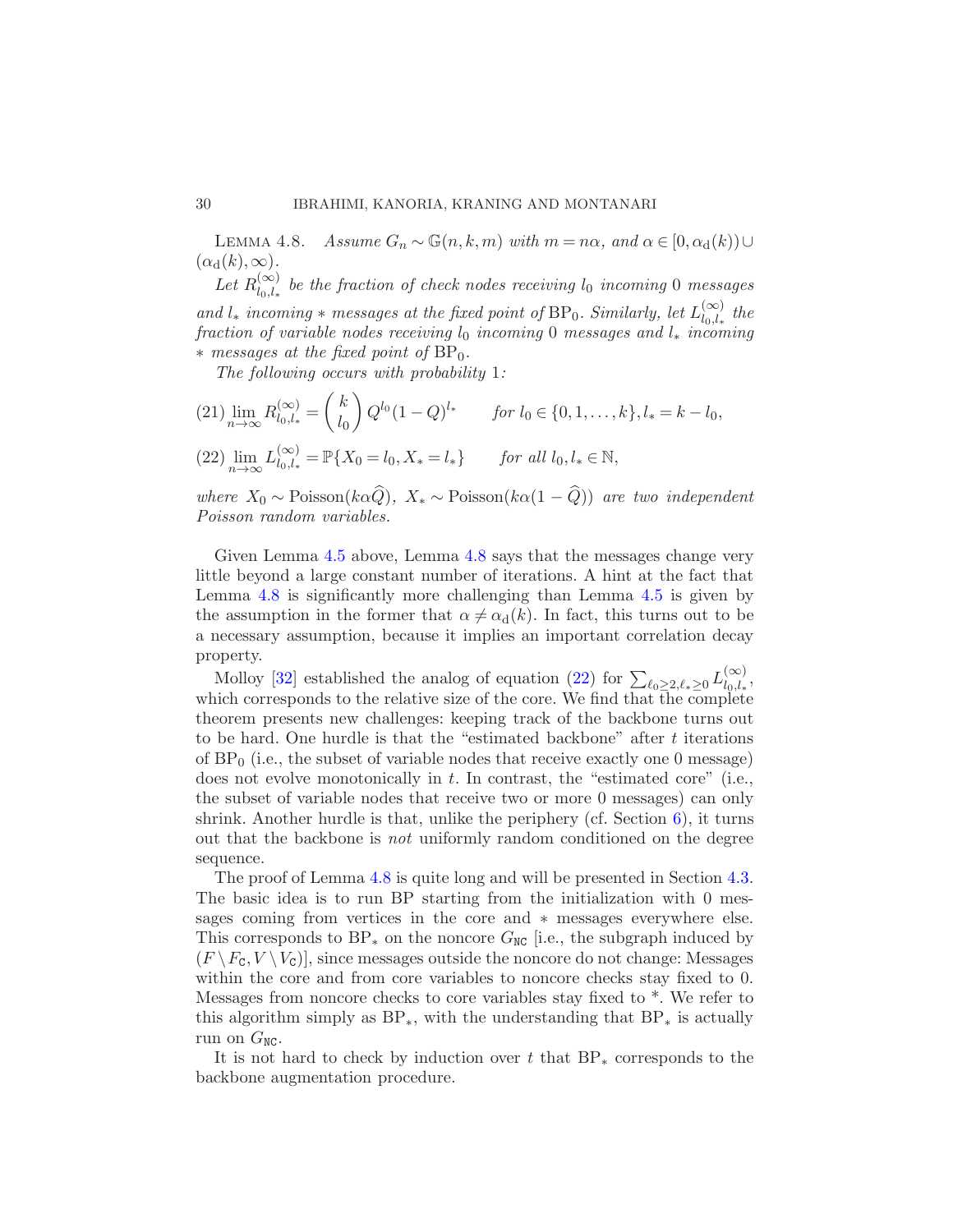Lemma 4.9. Consider the backbone augmentation procedure with the initial subgraph  $G_c$ . A factor node a is added to the backbone in round t of backbone augmentation, that is,  $a \in G_b^{(t)}$  $\mathfrak{b}^{(t)}\setminus G_{\rm b}^{(t-1)}$  $_{\text{b}}^{(t-1)}$  (cf. Definition [3.7\)](#page-19-1) if all but one incoming message to a in iteration t of  $BP_*$  are 0, but this was not the case in previous iterations.

A variable node v is added to the backbone in round t, of backbone augmentation, that is,  $v \in G_b^{(t)}$  $\mathcal{G}_{\text{b}}^{(t)} \setminus G_{\text{b}}^{(t-1)}$  $\int_{b}^{(t-1)}$  if there is one incoming 0 message to v in iteration t of  $BP_*$  but this was not true in previous iterations.

It then follows immediately from Lemma [4.3](#page-25-0) that  $BP_0$  and  $BP_*$  converge to the same fixed point. Denote the messages at this fixed point by  $\nu_{v\to a}^{0,\infty}$ .

Denote by  $\nu_{v\to a}^{*,t}$  the messages produced in iteration t of BP<sub>\*</sub>, and  $\nu_{v\to a}^{0,t}$ the messages produced by  $BP_0$ . Monotonicity of BP update implies  $\nu_{v\to a}^{0,t} \succeq$  $\nu_{v\to a}^{0,\infty} \succeq \nu_{v\to a}^{*,\overline{t}}$ . The proof consists in showing that the fraction of 0 messages<br>in  $\{\nu_{v\to a}^{0,\overline{t}}\}$ , is for large fixed to describe the fraction of 0 messages in  $\{\nu_{v\to a}^{0,t}\}_{(a,v)\in E}$  is, for large fixed t, close to the fraction of 0 messages in  $\{\nu_{v\to a}^{*,t}\}_{(a,v)\in E}$ . The challenge is that no analog of Lemma [4.5](#page-26-1) is available for  $BP_*$ .

<span id="page-30-0"></span>Our final lemma is a straightforward consequence of Lemmas [4.5](#page-26-1) and [4.8](#page-28-1) above.

LEMMA 4.10. Consider any  $k \geq 3$ , any  $\alpha \in (0, \alpha_d) \cup (\alpha_d, \alpha_s)$  and any  $\delta >$ 0. There exists  $T < \infty$  such that the following occurs. Let  $G_n \sim \mathbb{G}(n, k, \alpha n)$ . Then, eventually  $(in n)$  almost surely, the fraction of (check-to-variable or variable-to-check) messages that change after iteration  $T$  of  $BP_0$  is smaller than  $\delta$ .

**PROOF.** Let  $N^t(n)$  be the fraction of variable-to-check messages that are equal to 0 after t iterations on  $G_n$  (with  $t = \infty$  corresponding to the fixed point). Then equations  $(15)$  and  $(21)$  imply that

$$
|N^{t}(n) - z_t| \le \frac{\delta}{3k}, \qquad |N^{\infty}(n) - Q| \le \frac{\delta}{3k}
$$

holds eventually almost surely. Using Lemma  $4.7$ , there exists T large enough so that, for  $t \geq T$ ,  $|z^t - Q| \leq \delta/(3k)$ . By the triangle inequality  $|N^t(n) N^{\infty}(n)| \leq \delta/k$ . The thesis for variable-to-check messages follows since, by monotonicity of BP<sub>0</sub>,  $N^t(n) - N^{\infty}(n)$  is exactly equal to the fraction of messages that change value from iteration  $t$  to the fixed point. Each change in a variable-to-check message can lead to a change in at most  $k - 1$  checkto-variable messages. Thus, the fraction of check-to-variable messages that change after iteration T is smaller than  $\delta$ .  $\Box$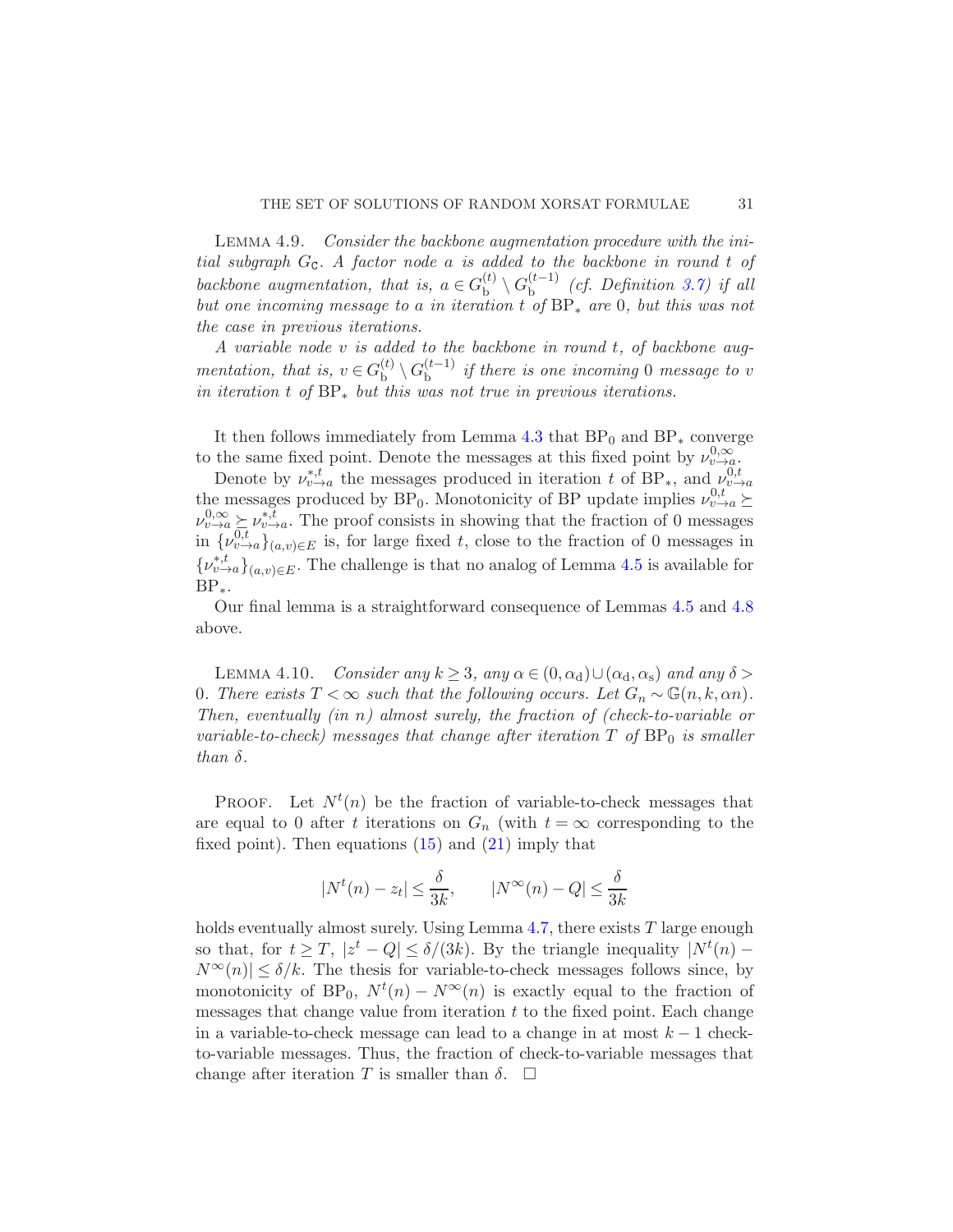#### 32 IBRAHIMI, KANORIA, KRANING AND MONTANARI

4.3. Proof of Lemma [4.8.](#page-28-1) Throughout this section, the notion of convergence adopted is convergence locally (cf. Definition [1.2\)](#page-9-0).

For  $n \geq 0$ , draw a graph  $G_n$  uniformly at random from  $\mathbb{G}(n, k, \alpha n)$ . Consider equation [\(22\)](#page-29-0). Since the total number of incoming messages is equal to the vertex degree, which is Poisson( $k\alpha$ ), it is sufficient to control the distribution of 0 incoming messages. In particular, we define

$$
L_{\ell+}^{(t)} \equiv \sum_{\ell_{*}=0}^{\infty} \sum_{l_{0}=\ell}^{\infty} L_{l_{0},l_{*}}^{(t)},
$$

that is the fraction of nodes that receive  $\ell$  or more 0 incoming messages.

We prove a series of lemmas, leading to the desired estimate for  $L_{\ell}^{(t)}$ ℓ+ .

<span id="page-31-2"></span>An upper bound on  $L_{\ell_{+}}^{(\infty)}$  $\begin{bmatrix} \infty \\ \ell_+ \end{bmatrix}$  is relatively easy to obtain.

LEMMA 4.11. With probability 1 with respect to the choice of  $(G_n)_{n>0}$ , we have for all  $l \geq 0$ ,

$$
\limsup_{n \to \infty} L_{\ell+}^{(\infty)} \leq \mathbb{P} \{ \text{Poisson}(k\alpha \widehat{Q}) \geq \ell \}.
$$

PROOF. Using Lemma [4.5](#page-26-1) (and using the fact that  $L_l \leq C \exp(-l/C)$ for all l holds eventually almost surely, for some  $C < \infty$ ) we have,

$$
\lim_{n \to \infty} L_{\ell+}^{(t)} = \mathbb{P}\{\text{Poisson}(k\alpha \hat{z}_t) \ge \ell\}
$$

holds w.p. 1. From Lemma [4.1,](#page-24-1) it follows that  $L_{\ell_{+}}^{(t)}$  $\stackrel{(t)}{\ell}_{+}$  is monotone decreasing. Thus, we have

$$
\limsup_{n \to \infty} L_{\ell+}^{(\infty)} = \mathbb{P} \{ \text{Poisson}(k\alpha \widehat{z}_t) \ge \ell \}
$$

w.p. 1.

Fix an arbitrary  $\delta > 0$ . Lemma [4.7](#page-28-2) implies that, for t large enough,

$$
[\mathbb{P}\{\text{Poisson}(k\alpha \widehat{z}_t) \ge \ell\} - \mathbb{P}\{\text{Poisson}(k\alpha \widehat{Q}) \ge \ell\}] \le \delta,
$$

which implies that

$$
\limsup_{n \to \infty} L_{\ell+}^{(\infty)} \le \mathbb{P}\{\text{Poisson}(k\alpha \widehat{Q}) \ge \ell\} + \delta
$$

holds almost surely. Since  $\delta$  is arbitrary, we obtain the claimed result.  $\Box$ 

The lower bound on  $L_{\ell+}^{(\infty)}$  $\begin{bmatrix} \infty \\ \ell + \end{bmatrix}$  cannot be obtained by the same approach. We go therefore through a detour.

<span id="page-31-1"></span>Let  $\mu_n \equiv \mu(G_n)$  be the measure on rooted factor graphs with marks (called "networks" in [\[5](#page-67-8)]), constructed as follows: Choose a uniformly random variable node  $i \in V_n$  as root. Mark variable nodes with mark c if they are in the 2-core of  $G_n$ .

<span id="page-31-0"></span>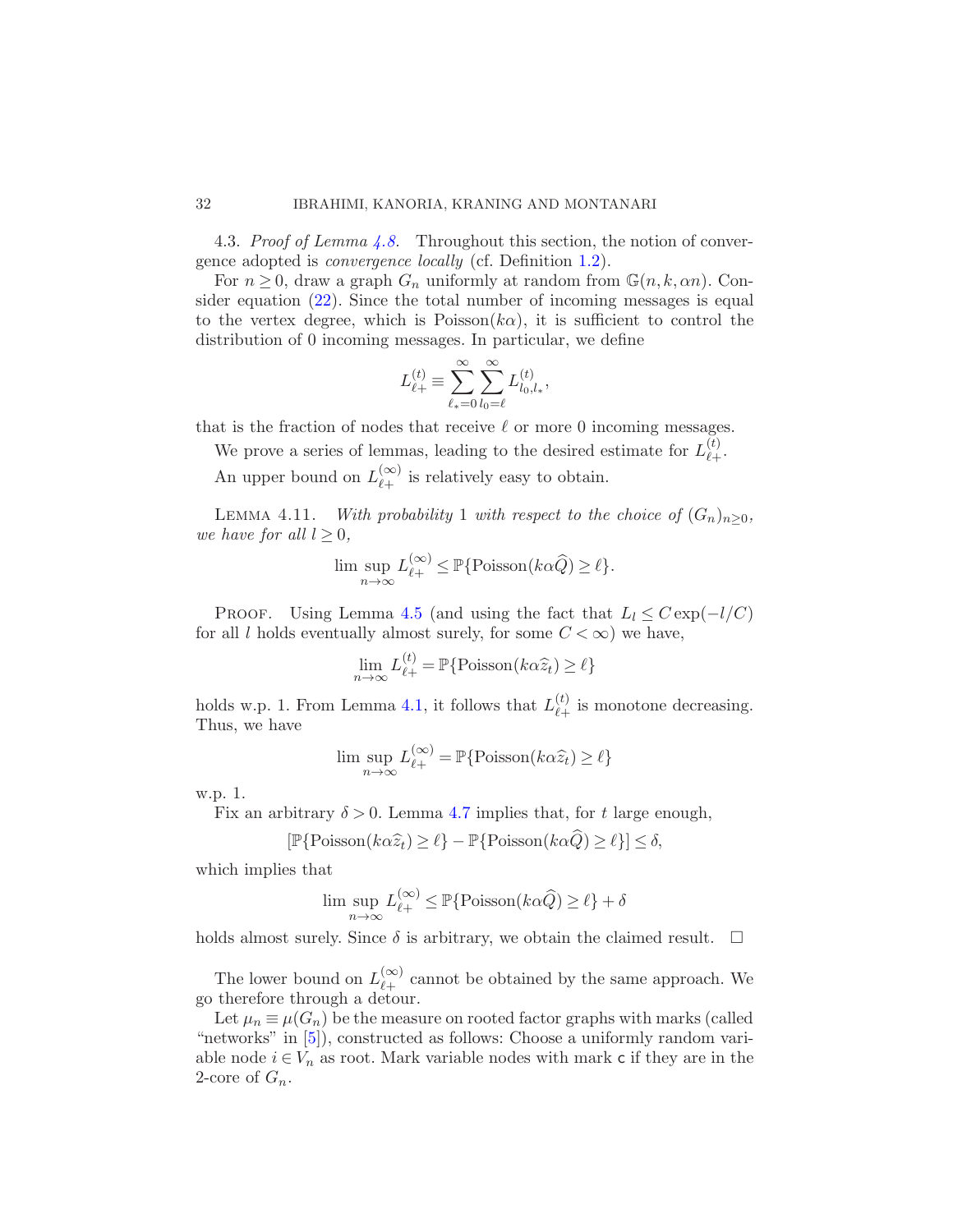LEMMA 4.12. The sequence  $\{\mu_n\}_{n>0}$  converges locally to the measure on random rooted tree with marks,  $\mathcal{T}_*(\alpha, k)$ , defined as follows. Construct a random bipartite Galton–Watson tree rooted at  $\varnothing$  with offspring distribution Poisson(k $\alpha$ ) at variable nodes and deterministic k – 1 at factor notes. Let  $V_{\mathcal{C}}(\mathcal{T}_{*})$  be the maximal subset of its vertices such that each variable node has degree at least 2 and each factor node has degree k in the induced subgraph. Mark with c all vertices in  $V_{\rm C}(\mathcal{T}_{*})$ .

PROOF. It is immediate to see that the sequence  $\{\mu_n\}_{n\geq 0}$  is tight almost surely with respect to the choice of  $(G_n)_{n>0}$ , that is, that for any  $\varepsilon \geq 0$ there exists a compact set K such that  $\mathbb{P}\{H_*(n) \in \mathcal{K}\} \geq 1-\varepsilon$ . (E.g., take K to be the set of graphs that have maximum degree  $\Delta_t$  at distance t for a suitable sequence  $t \mapsto \Delta_t$ .) Therefore [\[5](#page-67-8)], any subsequence of  $\{\mu_n\}$  admits a further subsequence that converges locally weakly to a limiting measure on rooted networks. This subsequence can be constructed through a diagonal argument: First, construct a subsequence  $\{\mu_{n_s^t}\}_{s\geq 0}$  such that the deptht subtree converges. Refine it to get a subsequence  $\{\mu_{n_s^{t+1}}\}_{s\geq 0}$  such that the depth- $(t+1)$  subtree converges and so on. Finally, extract the diagonal subsequence  $\{\mu_{n_s}^s\}_{s\geq 0}$ .

We will prove the thesis by a standard weak convergence argument [\[24](#page-68-15)]: We will show that for any subsequence of  $\{\mu_n\}_{n>0}$ , there is a sub-subsequence that converges locally weakly to the measure on  $\mathcal{T}_*(\alpha, k)$ .

Consider indeed any sub-subsequence that converges locally weakly to limiting random rooted graph with marks, which we denote by  $\mathcal{O}_*$ . Define the unmarking operator U that maps a marked rooted graph to the corresponding unmarked rooted graph. We have that  $\mathsf{U}(\mathcal{O}_*) \stackrel{d}{=} \mathsf{U}(\mathcal{T}_*)$  (here  $\stackrel{d}{=}$ denotes equality in distribution) from local weak convergence of random graphs to Galton–Watson trees (see, e.g., [\[6](#page-67-9), [15\]](#page-67-7)). We will hereafter couple the two trees in such a way that  $U(\mathcal{O}_*) = U(\mathcal{T}_*)$ .

Recall that a stopping set is any subset of variable nodes of a factor graph, such that each variable node has degree at least 2 in the induced subgraph. The 2-core of the factor graph is the maximal stopping set and is a superset of any stopping set. These notions are well defined for infinite graphs as well.

Now, the marks in  $\mathcal{T}_{*}$  correspond to the core by definition. The marks in  $\mathcal{O}_*$  form a stopping set, since the measure on  $\mathcal{O}_*$  is the local weak limit of  $\mu_n$ , and in any graph drawn from  $\mu_n$ , w.p. 1 a vertex is marked only if at least two of its neighboring checks have all marked neighboring variable nodes. Moreover, one can show that both  $\mathcal{T}_{*}$  and  $\mathcal{O}_{*}$  are unimodular. Indeed  $\mathcal{T}_{*}$  is unimodular since the unmarked tree is clearly unimodular, and the marking process does not make any reference to the root. Unimodularity of  $\mathcal{O}_*$  is clear since it is the local weak limit of a marked random graph [\[5](#page-67-8)]. Thus, in order to prove our thesis it suffices to show that the density of marks is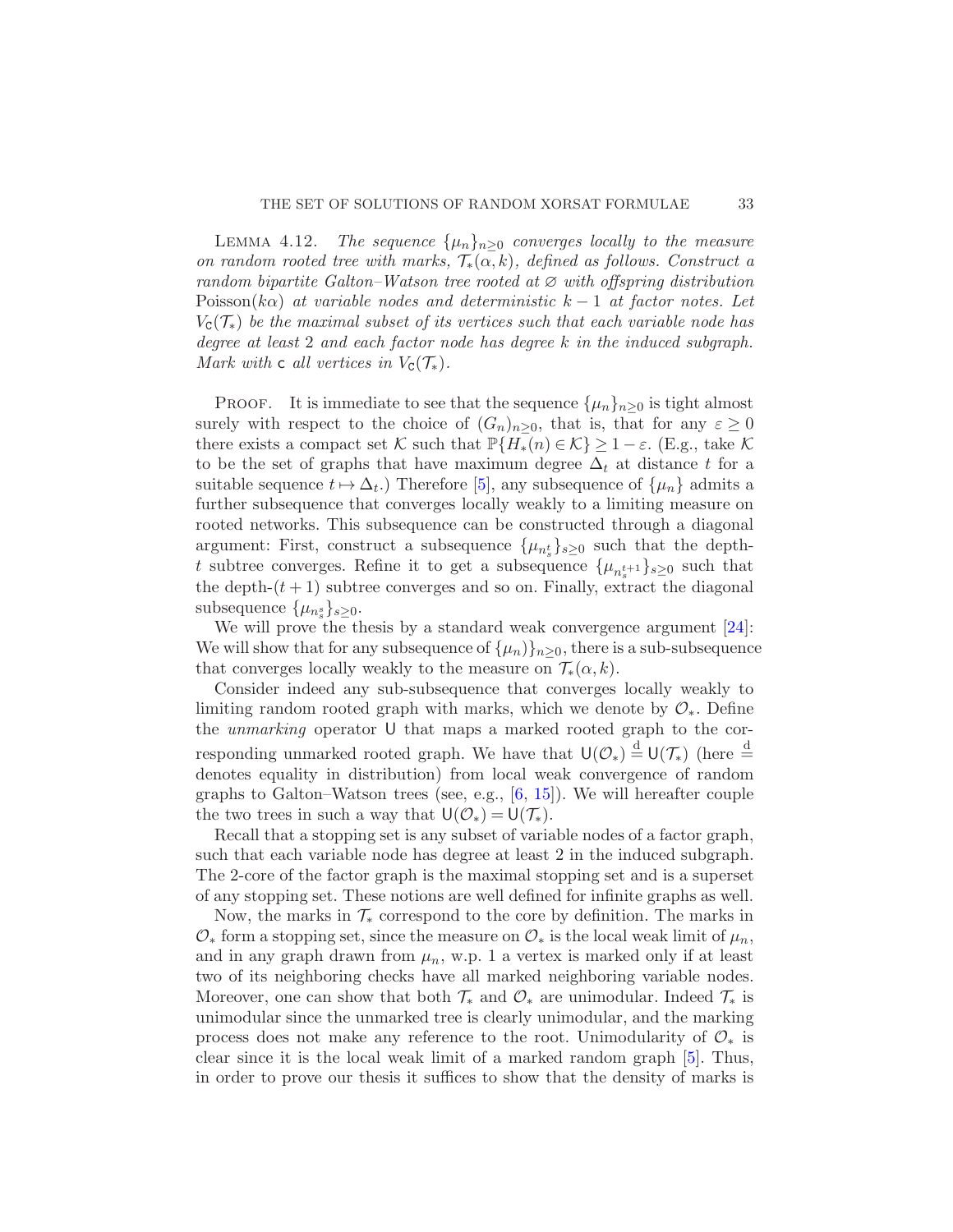the same in  $\mathcal{T}_*$  and  $\mathcal{O}_*$ . (Because the subset of nodes that is marked in  $\mathcal{T}_*$ contains the subset marked in  $\mathcal{O}_*$  and the density of their difference is equal to the difference of the densities. Finally, for unimodular network, if a mark type has density 0, then the set of marked nodes is empty by union bounds.) Let

$$
\mathsf{E} \equiv \left\{ \lim_{n \to \infty} |V_c(G_n)|/n = \mathbb{P}\{\text{Poisson}(k\alpha \widehat{Q}) \ge 2\} \right\},\
$$

where  $Q$  and  $\widehat{Q}$  are defined as at the beginning of Section [4.](#page-24-0) It was proved in [\[32\]](#page-68-12) that  $|V_c(G_n)|/n \stackrel{\text{a.s.}}{\longrightarrow} \mathbb{P}\{\text{Poisson}(k\alpha \widehat{Q}) \geq 2\}$ , that is, the event E occurs with probability 1. Now let the set of marked vertices in  $\mathcal{O}_*$  be denoted by  $V_{\mathcal{C}}(\mathcal{O}_*)$ . It is easy to see that if E holds, the density of marks in  $\mathcal{O}_*$  is given by

(23) 
$$
\mathbb{P}\{\varnothing \in \widehat{V}_{\mathsf{C}}(\mathcal{O}_*)\} = \mathbb{P}\{\text{Poisson}(k\alpha \widehat{Q}) \geq 2\}.
$$

<span id="page-33-1"></span><span id="page-33-0"></span>Proceeding analogously to the proof of  $[8]$ , Proposition 1.2, we obtain

(24) 
$$
\mathbb{P}\{\varnothing \in V_{\mathsf{C}}(\mathcal{T}_{*})\} = \mathbb{P}\{\text{Poisson}(k\alpha \widehat{Q}) \geq 2\}.
$$

The sketch of this step is the following. Let  $E_t$  be the event that  $\varnothing$  belongs to a "depth t core," where the requirement of "degree at least 2 in the subgraph" applies only to variables up to depth  $t-1$ . The probability on the left-hand side is just  $\mathbb{P}\{\mathsf{E}\}\$  for  $\mathsf{E} = \bigcap_{t \geq 1} \mathsf{E}_t$ . Since  $\mathsf{E}_t$  is a decreasing sequence,  $\mathbb{P}\{\mathsf{E}\} = \lim_{t\to\infty} \mathbb{P}\{\mathsf{E}_t\}.$  On the other hand,  $\mathbb{P}\{\mathsf{E}_t\}$  can be computed explicitly through a tree calculation and converges to  $\mathbb{P}\{\text{Poisson}(\alpha k\hat{Q}) \geq 2\}$  as  $t \to \infty$ yielding [\(24\)](#page-33-0).

Finally, the thesis follows by comparing equations [\(23\)](#page-33-1) and [\(24\)](#page-33-0), and recalling that  $\mathbb{P}(\mathsf{E}) = 1$ .  $\Box$ 

We next construct a random tree  $\widetilde{\mathcal{T}}_*(\alpha, k)$  with marks on the directed edges as follows. Marks take values in {0, ∗} and to each undirected edge we associate a mark for each of the two directions. We will refer to the direction toward the root as to the "upward" direction, and to the opposite one as to the "downward" direction. The marks correspond to fixed point BP messages, and we will call them messages as well in what follows. First, consider only edges directed upward. This is a multitype GW tree. At the root generate  $Poisson(ka)$  offsprings, and mark each of the edges to 0 independently with probability  $\widehat{Q}$ , and to  $*$  otherwise. At a nonroot variable node, if the parent edge is marked 0, generate Poisson( $k\alpha(1-\widehat{Q})$ ) descendant edges marked  $*$  and Poisson $>1(k\alpha Q)$  descendant edges marked 0 [here Poisson $E(\lambda)$ denotes a Poisson random variable with parameter  $\lambda$  conditional to E. If the parent edge is marked  $\ast$ , generate Poisson( $k\alpha(1-\widehat{Q})$ ) descendant edges marked ∗ and no descendant edges marked 0. At a factor node, if the parent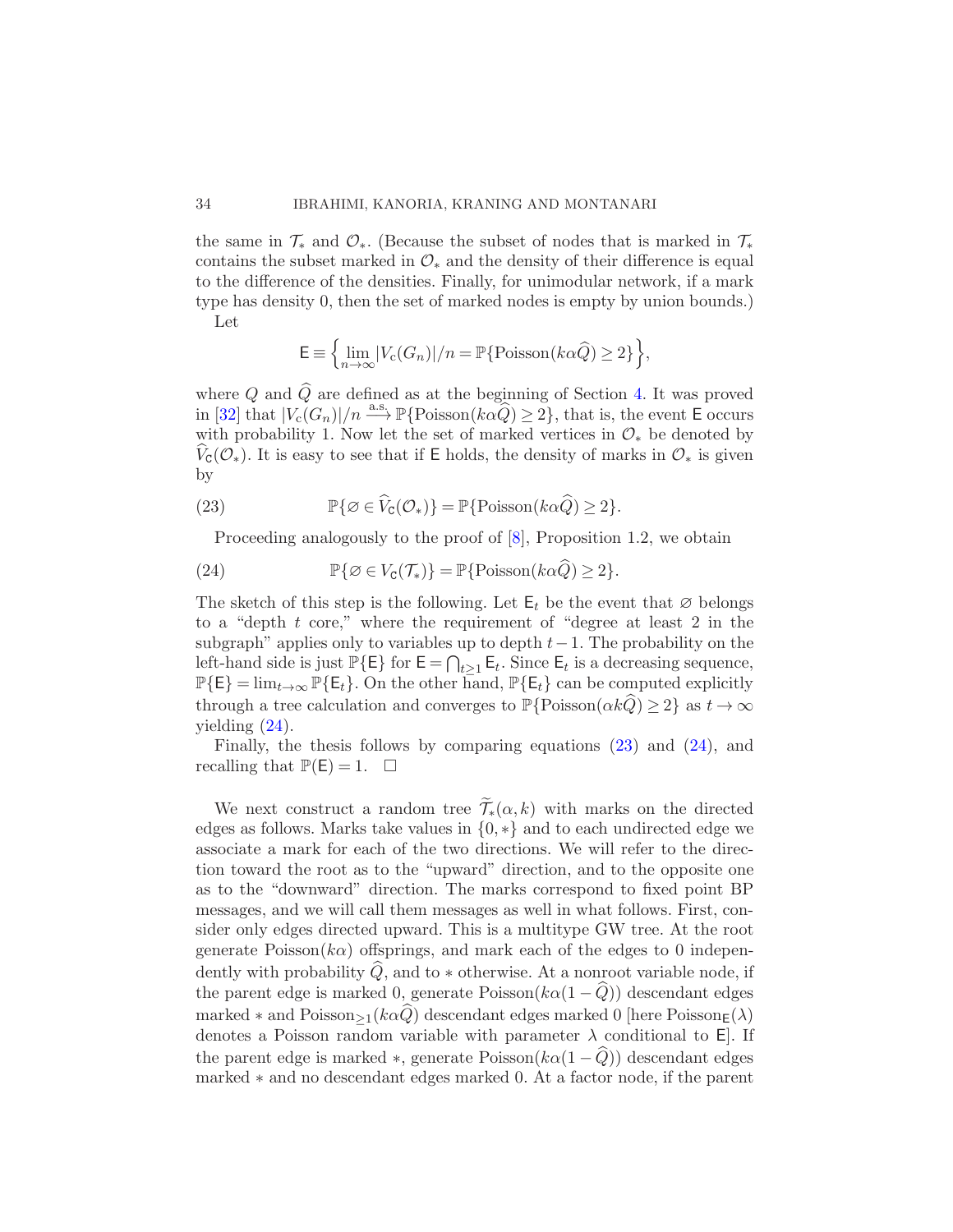edge is marked 0, generate  $k-1$  descendant edges marked 0. If the parent node is marked  $\ast$ , generate  $M \sim Binom_{\leq k-2}(k-1, Q)$  descendants marked 0, and  $k - 1 - M$  descendants marked  $*$ .

For edges directed downward, marks are generated recursively following the usual BP rules, cf. equations  $(4)$ ,  $(5)$ , starting from the top to the bottom. It is easy to check that with this construction, the marks in  $\widetilde{\mathcal{T}}_*(\alpha, k)$ correspond to a BP fixed point.

We extend the unmarking operator U by allowing it to act on graphs with marks on edges (and removing the marks).

# LEMMA 4.13.  $U(T_*)$  and  $U(T_*)$  have the same distribution.

PROOF. For this, we construct  $\mathsf{U}(\widetilde{\mathcal{T}}_*)$  (which is  $\widetilde{\mathcal{T}}_*$  without the marks revealed) in a "breadth first" manner as follows: First, we draw a  $Poisson(\alpha k)$ number of factor descendants for the root node. Let a be a factor descendant of the root. Then a has  $k-1$  variable node descendants. The message  $\widehat{\nu}_{a\to\emptyset}$ is 0 with probability  $\hat{Q}$ . It immediate to check from our construction and  $\widehat{Q} = Q^{k-1}$  that:

*Fact* 1: Conditional on the degree of the root deg( $\varnothing$ ) = d<sub>1</sub>, the d<sub>1</sub>(k-1) upward messages incoming to the check nodes  $a \in \partial \phi$  are independent, with  $\mathbb{P}\{\nu_{v\to a}=0\}=Q.$ 

Now, we draw the number of descendants for each neighbor of a. Using fact 1, together with the definition of  $\tilde{\mathcal{T}}$ , one can check that:

*Fact* 2: Conditional on the degree of the root  $deg(\emptyset) = d_1$ , the number of descendants of each of the  $d_1(k-1)$  variable nodes v at the first generation is an independent  $Poisson(k\alpha)$  random variable. Further, the upward messages toward these variable nodes are independent with  $\mathbb{P}\{\hat{\nu}_{b\to v} = 0\} = \hat{Q}$ .

This argument (outlined for simplicity for the first generation) can be repeated almost verbatim at any generation. Denote by  $\mathcal{T}_{*,d}$  the first d generations of  $\mathcal{T}_{*,d}$  (with variable nodes at the leaves). One then proves by induction that at any d, conditional on  $\mathsf{U}(\widetilde{\mathcal{T}}_{*,d})$ , the number of descendants of the variable nodes in the last generation are i.i.d.  $Poisson(k\alpha)$ , and given these, the corresponding upward messages are i.i.d.  $\mathbb{P}\{\hat{\nu}_{b\to v} = 0\} = \hat{Q}$ . This implies the thesis.  $\square$ 

LEMMA 4.14.  $\widetilde{\mathcal{T}}_*$  is unimodular.

PROOF. We already established unimodularity of  $\mathsf{U}(\widetilde{\mathcal{T}}_{*})$  [since  $\mathsf{U}(\widetilde{\mathcal{T}}_{*})$ ]  $U(\mathcal{T}_{*})$  is a unimodular Galton–Watson tree]. To establish the claim, let  $\widetilde{\mathcal{T}}'_{*}$  be the random tree whose distribution has Radon–Nikodym derivative  $deg(\emptyset)/\mathbb{E}\{deg(\emptyset)\}\$  with respect to that of  $\widetilde{\mathcal{T}}_*$ . We need to show that moving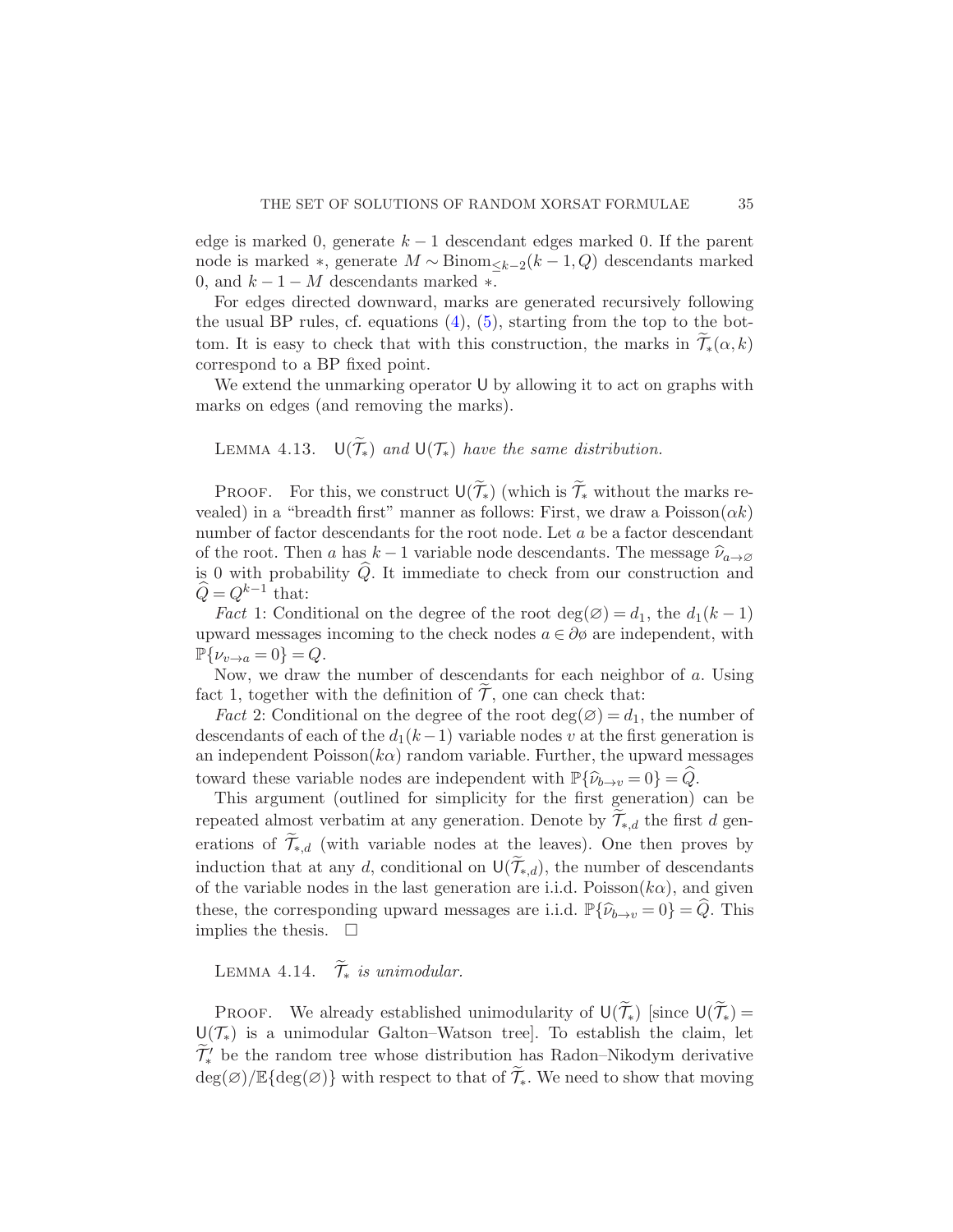the root to a uniformly random descendant variable node of the root (via one check) in  $\widetilde{\mathcal{T}}'$ , leaves the distribution of  $\widetilde{\mathcal{T}}'_{*}$  unchanged (cf. [\[5\]](#page-67-8), Section 4).

Draw  $\widetilde{\mathcal{T}}'_{*}$  at random, weighted by the degree of the root  $\mathcal{Q}$ . In this argument, we make the root explicit by denoting the tree by  $(\widetilde{\mathcal{T}}'_*,\varnothing)$ . Reveal the degree  $d_1 = \deg(\emptyset)$  of the root. We have  $d_1 > 0$  almost surely. Take a uniformly random neighboring check  $a \in \partial \emptyset$ , and a uniformly random descendant i of a (we know that a has  $k-1$  descendants). Reveal the number of descendants of i. Let this number be  $d_2 - 1$ , so that i has  $d_2$  neighbors in total. Note that we do not reveal any of the messages in  $\tilde{\mathcal{T}}'_{*}$ . At this point, consider the incoming messages to the variable nodes  $\varnothing$  and i except for  $\hat{\nu}_{a\to\emptyset}$  and  $\hat{\nu}_{a\to i}$ , and the incoming messages to the check a except for  $\nu_{\varnothing \to a}$  and  $\nu_{i\to a}$ . Call this vector of messages M. The messages in M are independent, with probability  $Q$  of for each incoming message to variable nodes to be 0, and probability Q for incoming messages to a to be  $0.7$  $0.7$  The messages  $\hat{\nu}_{a\to\varnothing}$ ,  $\hat{\nu}_{a\to i}$ ,  $\nu_{\varnothing\to a}$  and  $\nu_{i\to a}$  are deterministic functions of M. Fi-<br>relly notice that deeped decree independent and identically distributed as nally, notice that  $d_1$  and  $d_2$  are independent, and identically distributed as  $1+\text{Poisson}(\alpha k)$ . At this point, it is clear that  $(\mathcal{T}'_*,i)$  is distributed identically to  $(\widetilde{\mathcal{T}}'_*, \varnothing)$ , which establishes unimodularity.  $\square$ 

<span id="page-35-1"></span>LEMMA 4.15. Let F be a map from "trees with marked edges" to "trees with marked variable nodes" defined as follows:  $F(\mathcal{T})$  is obtained from  $\mathcal{T}$  by putting a c mark on vertex i if and only if at least two incoming edges have a 0 mark.

Then  $F(\widetilde{\mathcal{T}}_*(\alpha, k)) \stackrel{d}{=} \mathcal{T}_*(\alpha, k).$ 

PROOF. It is easy to check that the subset of variable nodes in  $\widetilde{\mathcal{T}}_*$  that receive two or more incoming 0's forms a stopping set (since the set of messages is at a BP fixed point). But the density of marked nodes in  $F(\widetilde{\mathcal{T}}_*)$ (i.e., the probability of the root being marked) is  $\mathbb{P}\{\text{Poisson}(k\alpha\hat{Q}) \geq 2\},\$ which is exactly the same as the density of marked nodes in  $\mathcal{T}_{*}$  (recall that  $\mathcal{T}_{*}$  is also unimodular, cf. proof of Lemma [4.12\)](#page-31-1). On the other hand, the set of marked nodes in  $\mathcal{T}_{*}$  is the core by definition and hence includes the marked nodes in  $F(\mathcal{T}_{*})$ . We deduce that the set of vertices that are marked in  $\mathcal{T}_{*}$  but not in  $\mathsf{F}(\widetilde{\mathcal{T}}_{*})$  has vanishing density and, therefore,  $\mathsf{F}(\widetilde{\mathcal{T}}_{*}(\alpha, k)) \stackrel{d}{=} \mathcal{T}(\alpha, k)$ .  $\Box$ 

We let B be the subset of variable nodes v of  $\widetilde{\mathcal{T}}_*(\alpha, k)$  such that at least one message incoming to  $v$  is equal to 0. Then this set has density

(25) 
$$
\mathbb{P}\{\emptyset \in B\} = \mathbb{P}\{\text{Poisson}(k\alpha \hat{Q}) \ge 1\} \equiv \hat{Q}.
$$

<span id="page-35-0"></span><sup>&</sup>lt;sup>7</sup>The argument establishing this is essentially the one above, where we showed that  $U(\mathcal{T}_{*})=U(\mathcal{T}_{*}).$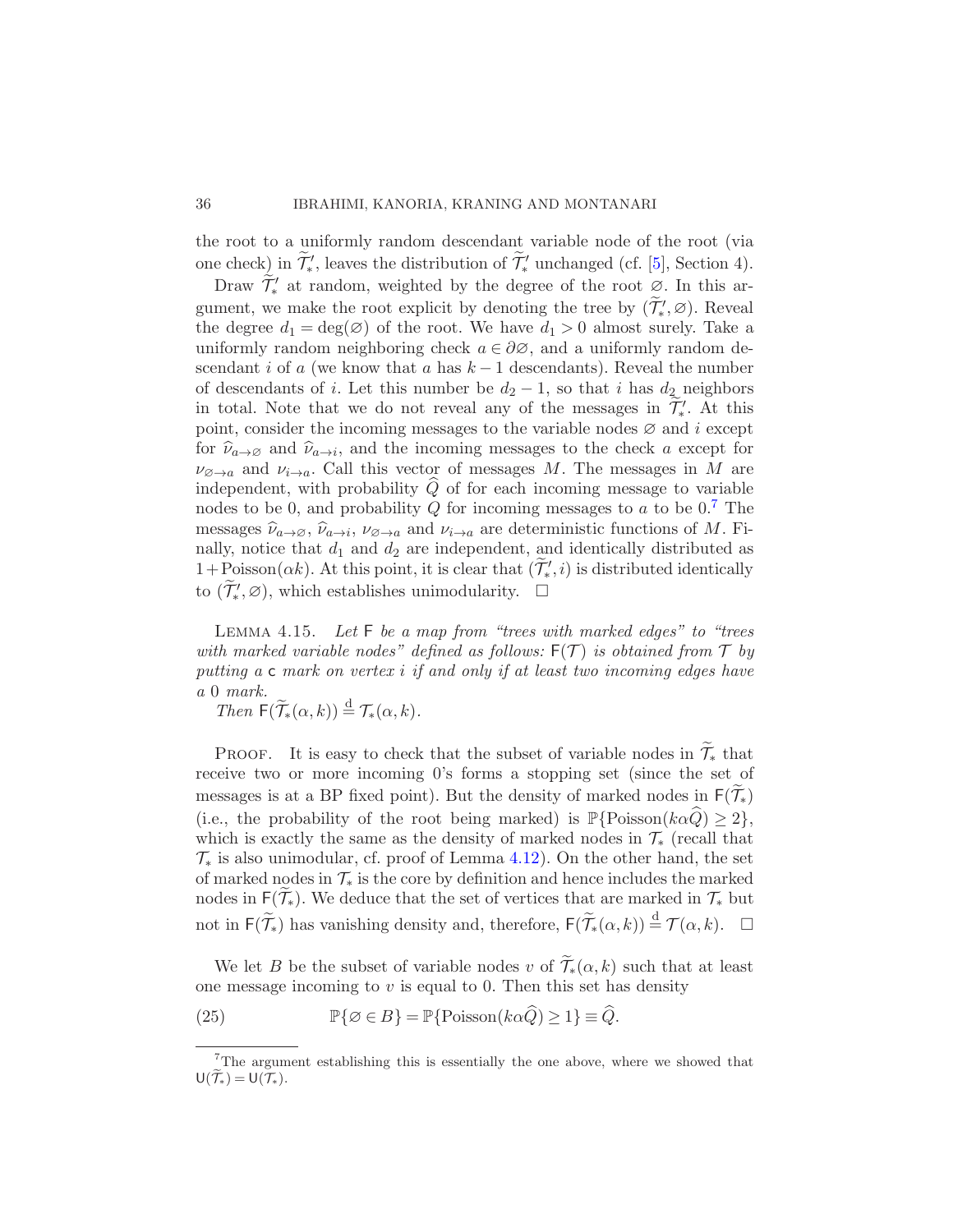In light of Lemma [4.15,](#page-35-1) we further denote the set of variable nodes in  $\mathcal{T}_{*}$ having two or more incoming 0 messages by  $V_{\mathcal{C}}(\mathcal{T}_{*})$ .

Consider running BP<sub>\*</sub> on  $U(T_*)$  [this is BP starting with zeros from the variable nodes in  $V_c(\mathcal{T}_*)$  and  $*$  elsewhere]. Let the trees with marks on edges obtained after t iterations be denoted by  $\widetilde{\mathcal{T}}_*^t$ .

Denote by  $\tilde{\mu}_n^t$  the measure on the rooted factor graph with marks on the edges constructed as follows: Choose a uniformly random variable node  $i \in$  $V(G_n)$ . Mark the edges (in each direction) with the messages corresponding to  $BP_*$  run for t iterations.

<span id="page-36-1"></span>LEMMA 4.16. The measures  $(\tilde{\mu}_n^t)_{n\geq 0}$  converge locally to the measure on  $\widetilde{\mathcal{T}}^t_*$ .

**PROOF.** This result is immediate from Lemmas [4.12](#page-31-1) and [4.15.](#page-35-1)  $\Box$ 

The following is immediate from the construction of  $\widetilde{\mathcal{T}}_*$ .

REMARK 4.17. If  $\emptyset \in B$ , then there exists a subtree of  $\widetilde{\mathcal{T}}_*$  rooted at  $\emptyset$ with the following properties: (i) If  $j$  is a variable node in the subtree, either  $j \in V_{\mathcal{C}}(\mathcal{T}_{*})$  or at least one descendant factor node is in the subtree; (ii) If a is a factor node in the subtree, all its descendants are also in the subtree.

We call the subtree just defined a *witness* for  $\varnothing$  (there might be more than one in principle). Notice that a priori a witness can be finite [if it ends up with nodes in  $V_{\text{C}}(\mathcal{T}_{\ast})$ , or infinite.

<span id="page-36-0"></span>LEMMA 4.18. Almost surely any node  $i \in B$  has a finite witness. Thus,  $\lim_{t\to\infty}\widetilde{\mathcal{T}}^t_*=\widetilde{\mathcal{T}}_*$ .

Proof. It is sufficient to prove that the following event has zero probability:  $\emptyset \in B$  and  $\emptyset$  only has infinite witnesses. Suppose  $\emptyset \in B$ . We will look for a minimal witness for  $\emptyset$ . If  $\emptyset \in V_{\mathbb{C}}(\widetilde{\mathcal{T}}_*)$ , then it is itself a witness and we are done. If not then, there is exactly one incoming 0 message, say from factor a. Then factor a has  $k-1$  incoming 0 messages from descendants. The subtrees corresponding to these descendants are independent. Consider a descendant i of a. We have

$$
\mathbb{P}(i \in B \setminus V_{\mathsf{C}}(\mathcal{T}_{*})) = \mathbb{P}\{\text{Poisson}_{\geq 1}(\alpha k \hat{Q}) = 1\}
$$

$$
= \exp(-\alpha k \hat{Q})\alpha k \hat{Q}/(1 - \exp(-\alpha k \hat{Q}))
$$

$$
= \exp(-\alpha k \hat{Q})\alpha k Q^{k-2}.
$$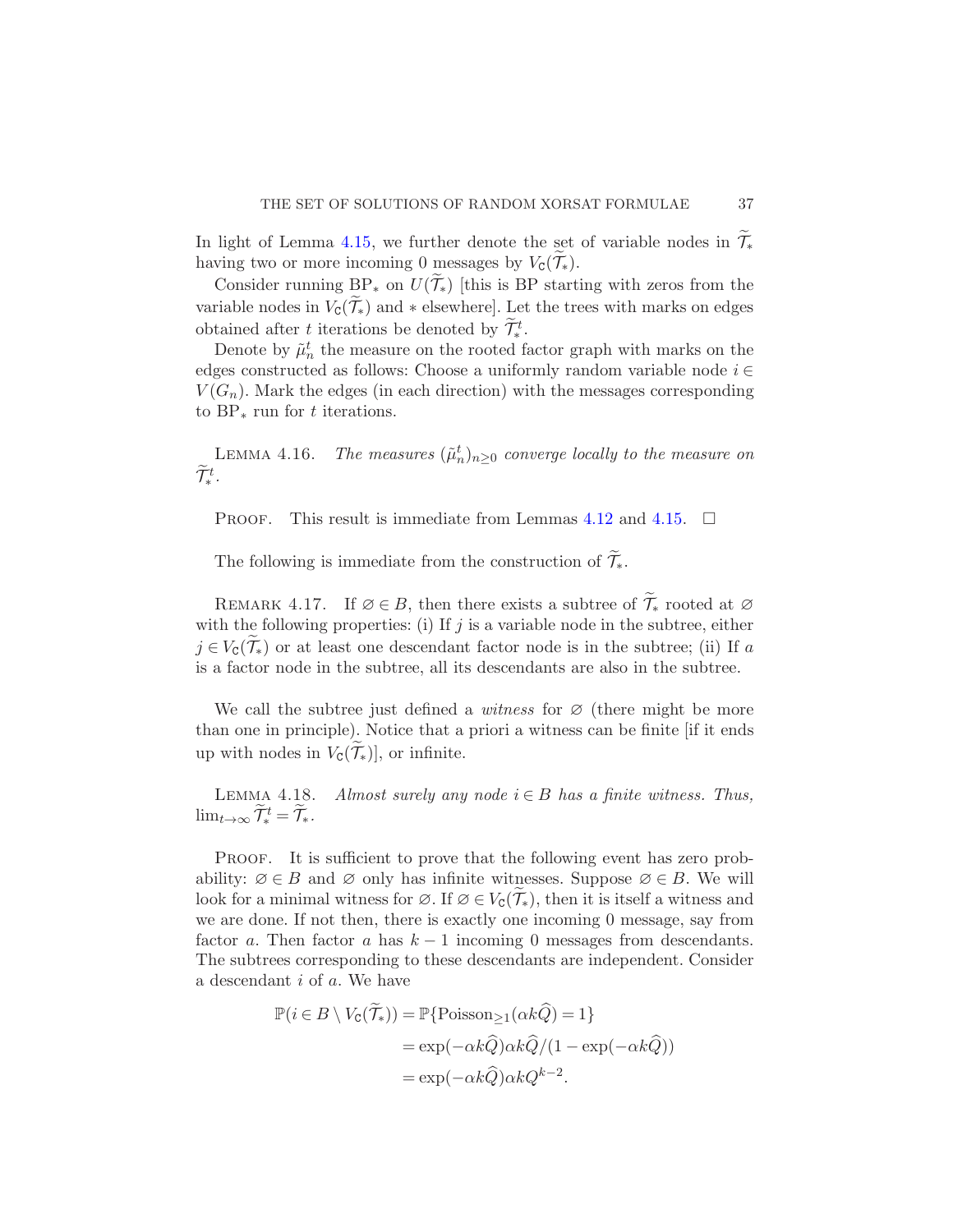Conditioned on  $i \in B \setminus V_{\mathcal{C}}(\widetilde{\mathcal{T}}_*)$ , the node i has exactly  $k-1$  descendant variable nodes (via one check node). Thus, conditioned on  $\varnothing \in B$ , the minimal witness is a Galton–Watson tree with offspring distributed as Z, whereby  $Z = (k-1)$  with probability  $\exp(-\alpha k \widehat{Q}) \alpha k Q^{k-2}$ , and  $Z = 0$  otherwise. The branching factor of this tree is  $\exp(-\alpha k\hat{Q})\alpha k(k-1)Q^{k-2} < 1$  (cf. Lemma [6.6](#page-48-1)) below). The lemma follows.  $\quad \Box$ 

<span id="page-37-2"></span>LEMMA 4.19. Consider the setting of Lemma 4.8. We have  

$$
\liminf_{n \to \infty} L_{1+}^{(\infty)} \geq \mathbb{P} \{ \text{Poisson}(k\alpha \widehat{Q}) \geq 1 \},
$$

almost surely with respect to the choice of  $G_n$ .

**PROOF.** Let  $B_t$  be the subset of variable nodes in  $\widetilde{\mathcal{T}}_*^t$  that receive at least one 0 message. Let  $y_t$  be the density of nodes in  $B_t$ . From Lemma [4.18,](#page-36-0) we have immediately

<span id="page-37-0"></span>(26) 
$$
\lim_{t \to \infty} y_t = \mathbb{P} \{ \text{Poisson}(k\alpha \hat{Q}) \ge 1 \}.
$$

Let  $B_t(n) \subseteq V(G_n)$  be the subset of nodes having at least one incoming 0 after t iterations of BP<sub>\*</sub>. Let  $y_t(n)$  be the fraction of these nodes, that is,  $y_t(n) \equiv |B_t(n)|/n$ . From Lemma [4.16,](#page-36-1) we have

(27) 
$$
\lim_{n \to \infty} y_t(n) = y_t
$$

almost surely. By equation [\(26\)](#page-37-0), we have  $\lim_{n\to\infty} y_t(n) \geq \mathbb{P}\{\text{Poisson}(k\alpha \widehat{Q}) \geq$ 1} –  $\delta$  for all  $t \geq T(\delta)$ . By monotonicity of BP<sub>\*</sub>, we have  $\liminf_{n \to \infty} L_{1+}^{(\infty)} \geq$  $\lim_{n\to\infty} y_t(n) \geq \mathbb{P}\{\text{Poisson}(k\alpha \widehat{Q}) \geq 1\} - \delta$ , which implies the thesis.  $\square$ 

<span id="page-37-3"></span>LEMMA 4.20. Consider the setting of Lemma [4.8.](#page-28-1) We have, for all  $\ell \geq 2$ ,

<span id="page-37-1"></span>
$$
\liminf_{n \to \infty} L_{\ell+}^{(\infty)} \ge \mathbb{P} \{ \text{Poisson}(k\alpha \widehat{Q}) \ge \ell \},
$$

almost surely with respect to the choice of  $G_n$ .

PROOF. The proof is very similar to that of the previous lemma. Let  $C(\ell;n) \subseteq V$  be the subset of variable nodes in  $G_n$  that are in the core and have at least  $\ell$  neighboring check nodes in the core. Then we have (by monotonicity of BP∗)

(28) 
$$
L_{\ell+}^{(\infty)} \ge \frac{|C(\ell;n)|}{n}.
$$

On the other hand, let  $y(\ell)$  be the density of variable nodes in  $\widetilde{\mathcal{T}}_*$  that receive two or more 0 messages and have at least  $\ell$  neighboring check nodes in the set

 ${a:}$  For each  $i \in \partial a$ , node i receives two or more 0 messages}.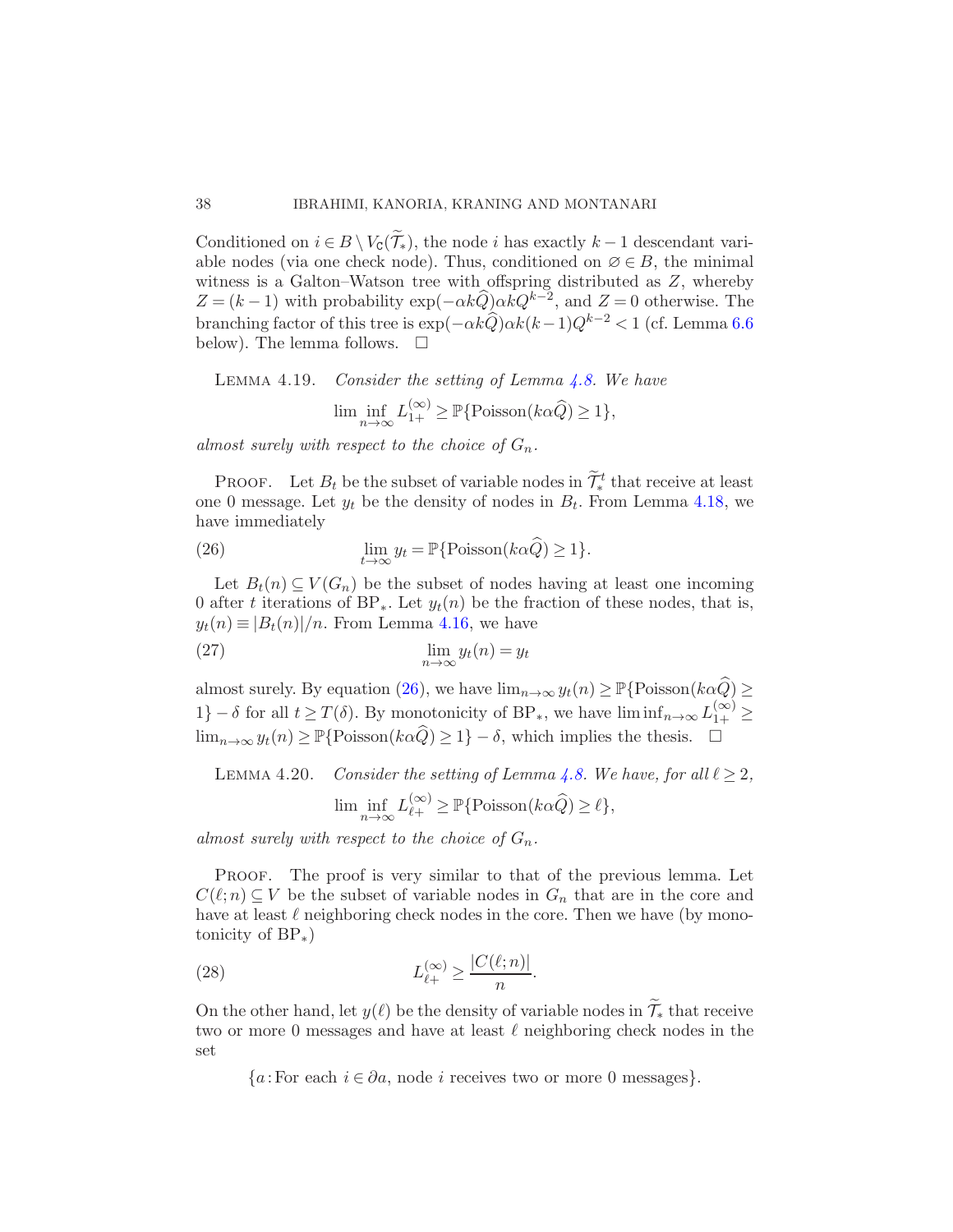It follows from Lemmas [4.12](#page-31-1) and [4.15](#page-35-1) that

<span id="page-38-0"></span>(29) 
$$
\liminf_{n \to \infty} \frac{1}{n} |C(\ell; n)| = y(\ell).
$$

On the other hand, it is easy to check that the construction of  $\widetilde{\mathcal{T}}_*$  implies that  $y(\ell)$  coincides with the density of nodes receiving  $\ell$  or more 0 messages (here the assumption  $\ell \geq 2$  is crucial). Hence,  $y(\ell) = \mathbb{P}\{\text{Poisson}(k\alpha Q) \geq \ell\},\$ which together with equations [\(28\)](#page-37-1), [\(29\)](#page-38-0) yields the thesis.  $\Box$ 

PROOF OF LEMMA [4.8.](#page-28-1) Equation [\(22\)](#page-29-0) follows from Lemmas [4.11,](#page-31-2) [4.19](#page-37-2) and [4.20.](#page-37-3) Equation [\(21\)](#page-29-0) follows from a completely analogous argument.  $\Box$ 

Recall that  $\tilde{\mu}_n^t$  is the measure on the rooted factor graph with marks on the edges constructed as follows: Choose a uniformly random variable node  $i \in$  $V(G_n)$ . Mark the edges (in each direction) with the messages corresponding to BP<sub><sup>\*</sup></sub> run for t iterations. Recall that  $\tilde{\mu}_n^*$  is defined similarly with marks corresponding to the BP fixed point. Denote by  $\tilde{\mu}_n^t(d)$ , the measure obtained from  $\tilde{\mu}_n^t$  by restricting the depth of the rooted graph to d.

<span id="page-38-2"></span>LEMMA 4.21. For any  $d \ge 0$  and any  $\delta > 0$ , there exists  $t < \infty$  such that almost surely,

$$
\lim \sup_{n \to \infty} \|\tilde{\mu}_n^t(d) - \tilde{\mu}_n^*(d)\|_{\text{TV}} < \delta.
$$

PROOF. Consider running  $BP_*$  on  $G_n$ . From Lemma [4.16,](#page-36-1) we know  $\tilde{\mu}_n^t$  converges locally to the measure on  $\tilde{\mathcal{T}}_*^t$ . From Lemma [4.18,](#page-36-0) we know  $\lim_{t\to\infty}\widetilde{\mathcal{T}}_{*}^{(t)}=\widetilde{\mathcal{T}}_{*}^{\infty}$ . In particular, the fraction of 0 variable-to-check messages in  $\widetilde{\mathcal{T}}_{*}^{(t)}$  converges to Q (i.e., the fraction of 0 variable-to-check messages in  $\widetilde{\mathcal{T}}_{*}^{(\infty)}$ ). But from Lemma [4.8,](#page-28-1) the fraction of 0 variable-to-check messages in  $\tilde{\mu}_n^*$  converges eventually almost surely to the same value, and similarly for check-to-variable messages the fraction of 0 messages converges to  $\hat{Q}$  [using the fact that  $L_l \leq C \exp(-l/C)$  for all l holds eventually almost surely, for some  $C < \infty$ . Using monotonicity of BP<sub>\*</sub>, we deduce that for any  $\varepsilon > 0$ , there exists  $t$  large enough such that,

<span id="page-38-1"></span>(30) lim sup {Number of message changes after iteration t in  $G_n$ }/ $n \leq \varepsilon$  $n\rightarrow\infty$ 

holds almost surely. Now, we can choose  $\varepsilon$  small enough such that eventually (in n) almost surely, for any set of  $\varepsilon n$  edges in  $G_n$ , the union of balls of radius d around these edges contains no more than  $\delta n$  nodes. Combining with equation [\(30\)](#page-38-1), at least  $(1 - \delta)$  fraction of nodes have all messages in a ball of radius  $d$  unchanged after iteration  $t$ , almost surely. This yields the result.  $\square$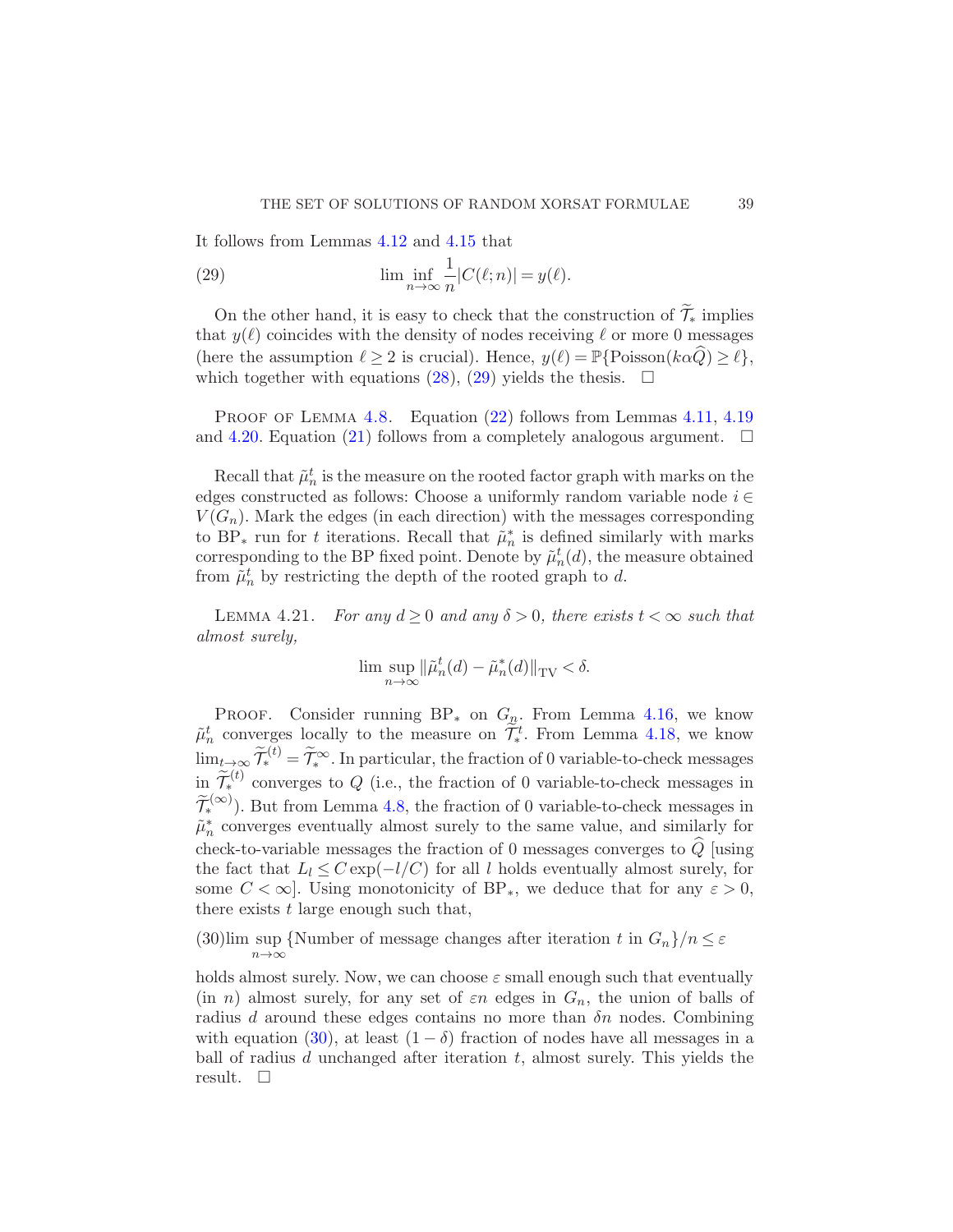PROOF OF THEOREM [3.](#page-10-0) From Lemma [4.16,](#page-36-1) we know  $\tilde{\mu}_n^t$  converges locally to the measure on  $\widetilde{\mathcal{T}}_*^t$ . From Lemma [4.18,](#page-36-0) we know  $\lim_{t\to\infty} \widetilde{\mathcal{T}}_*^t = \widetilde{\mathcal{T}}_*^{\infty}$ . Combining with Lemma [4.21,](#page-38-2) we obtain that

(31) 
$$
\limsup_{n \to \infty} ||\tilde{\mu}_n^*(d) - \mu(\tilde{T}_*^{\infty}(d))||_{TV} < \delta
$$

almost surely. Since  $\delta$  is arbitrary, we obtain, for every d, that

(32) 
$$
\limsup_{n \to \infty} ||\tilde{\mu}_n^*(d) - \mu(\tilde{T}_*^{\infty}(d))||_{TV} = 0
$$

<span id="page-39-0"></span>holds almost surely. The result follows.  $\Box$ 

#### 5. Proof of Lemma [3.11:](#page-22-1) Peelability implies a sparse basis.

<span id="page-39-2"></span>5.1. Proof of Lemma [3.11](#page-22-1)(i) and (ii). Let us begin by describing the proof strategy.

Instead of analyzing peeling on the collapsed graph  $G_*$ , we analyze a different peeling process. We first run synchronous peeling on G for a large constant  $\tau$  number of iterations. We then collapse the resulting graph, as discussed in Section [3.1,](#page-14-2) that is, coalescing variables connected to each other via degree 2 factors (cf. Definition [3.3\)](#page-16-0). Finally, we run synchronous peeling on the collapsed graph until it gets annihilated. We show that this process takes at least as many iterations as synchronous peeling on  $G_*$  (Lemma [5.1](#page-39-1)) below). In order to bound the number of iterations under this new twostages process, we proceed as follows. We choose the constant  $\tau$  such that the residual graph  $J_{\tau}$  is subcritical, and hence consists of trees and unicyclic components of size  $O(\log n)$  w.h.p. As a consequence, the collapsed graph to be denoted by  $T(J_\tau)$ —contains only checks of degree 3 or more, and consists of trees and unicyclic components of size  $O(\log n)$ . It is not hard to show that it takes only  $O(\log \log n)$  additional rounds of peeling to annihilate  $T(J_{\tau})$  under this condition (see Lemma [5.4](#page-41-0) below).

Several technical lemmas follow, which are proved in the Appendix [B,](#page-63-0) except Lemma [5.1,](#page-39-1) which we prove below. At the end of the subsection, we provide a proof of Lemma [3.11,](#page-22-1) parts (i) and (ii).

<span id="page-39-1"></span>Consider the peeling algorithm and define J to be the peeling operator corresponding to one round of synchronous peeling (cf. Table [1\)](#page-14-1). Thus, for a bipartite graph G, the residual graph after t rounds of peeling is  $J^t(G)$ . Denote by  $J^{\infty}(G)$  the graph produced by the peeling procedure after it halts: this is the empty graph if  $G$  is peelable, and the core of  $G$  otherwise. Recall that  $T_{\mathsf{C}}(G)$  denotes the number of rounds of peeling performed before halting at  $J^{\infty}(G)$ . Further, define T to be the collapse operator as per Definition [3.3.](#page-16-0) For instance  $G_* = \mathsf{T}(G)$ . The next lemma bounds from above the number of rounds of peeling required to annihilate  $G_{*}$ , in terms of the modified peeling process (consisting of  $\tau$  rounds of peeling, followed by collapse, and then peeling until annihilation).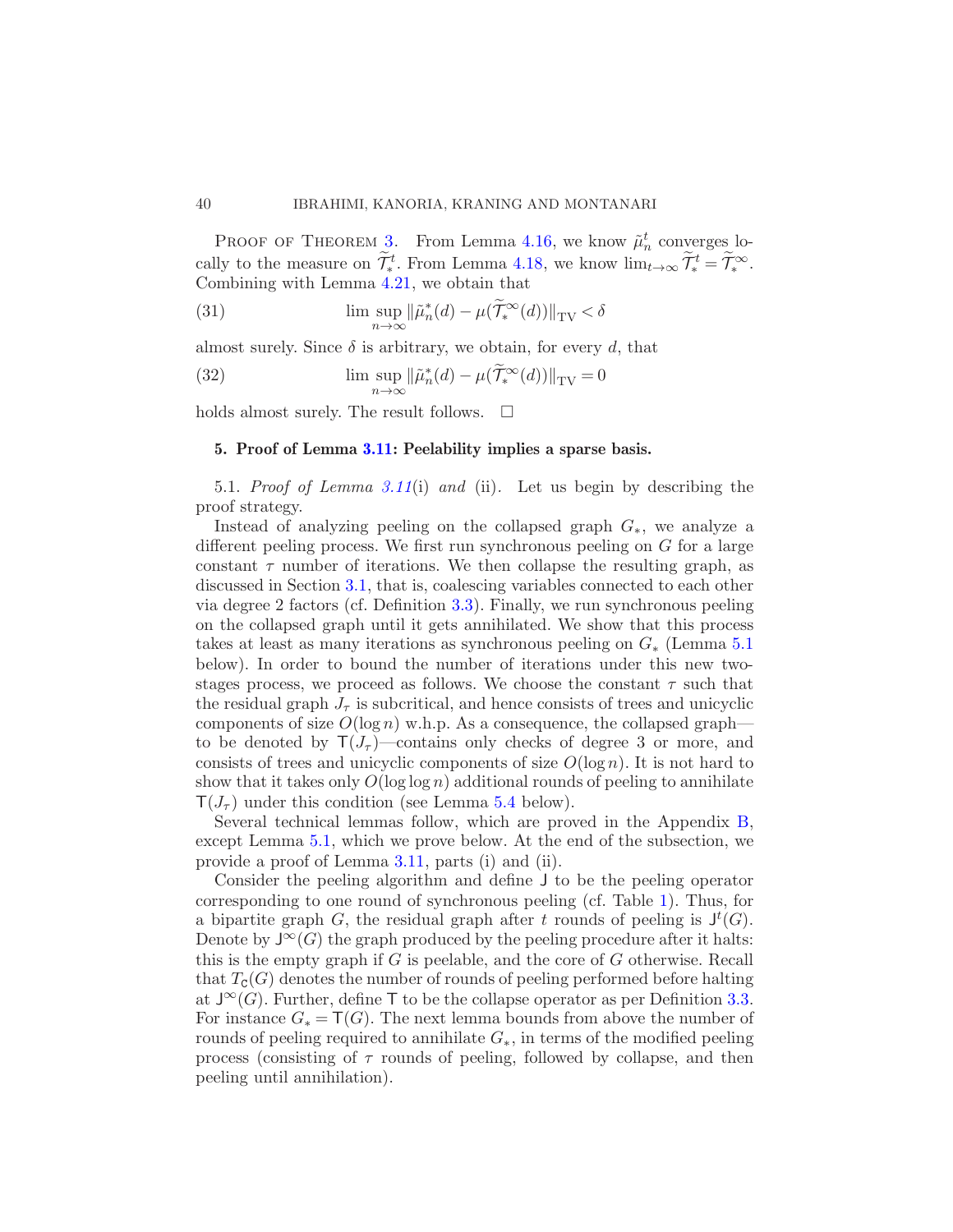LEMMA 5.1. For any constant  $\tau > 0$  and any peelable bipartite graph G,  $T_{\texttt{C}}(\texttt{T}(G)) \leq T_{\texttt{C}}(\texttt{T}(\texttt{J}^{\tau}(G))) + \tau.$ 

<span id="page-40-0"></span>Peelability of a pair  $(\alpha, R)$  immediately implies some useful properties.

LEMMA 5.2. For a factor degree profile  $(\alpha, R)$  that is peelable at rate  $\eta > 0$ , we have:

- (i)  $2\alpha R_2 \leq 1 \eta$ .
- (ii)  $\alpha \leq 1$ .

Notice that the factor graph induced by degree 2 check nodes is in natural correspondence with an ordinary graph (replace every check node by an edge) which is uniformly random given the number of edges. The average degree of this graph is  $2\alpha R_2$ , and Lemma [5.2\(](#page-40-0)i) implies that it is subcritical, as we would expect for a peelable degree distribution.

Lemma [3.11](#page-22-1) is stated for the ensemble  $\mathbb{D}(n, R, m)$ ,  $m = n\alpha$ . However, in parts of the proof of this lemma, we find it convenient to work instead with the ensemble  $\mathbb{C}(n, R, m)$  introduced in Section [4.1.](#page-25-2)

We need to characterize the residual graph  $J_t$  after t rounds of peeling. Lemmas [5.3](#page-40-1) and [4.6](#page-27-1) achieves this for  $G \sim \mathbb{C}(n, R, m)$ . Together, they show essentially that density evolution provides an accurate characterization of  $J_t$ . Using these Lemmas, we are able to deduce [see proof of Lemma [3.11\(](#page-22-1)i) and (ii) below] that  $J_{\tau}$  consists of small trees and unicyclic components w.h.p., for large enough  $\tau$ . Finally, using Lemma [4.4,](#page-26-0) we apply the same results to  $G \sim \mathbb{D}(n, R, m)$ .

Recall that  $n_1(G)$  denotes the number of variable nodes of degree 1 in G, and  $n_{2+}(G)$  denotes the number of variable nodes of degree 2 or more in G. Let

<span id="page-40-2"></span>(33) 
$$
\mathbb{C}(n, R, m; n'_1, n'_2) \equiv \{G : G \in \mathbb{C}(n, R, m), n_1(G) = n'_1, n_{2+}(G) = n'_2\}.
$$

In the lemma below, we slightly modify the peeling process, choosing to retain all variable nodes V in the residual graph (check nodes are eliminated as usual). With a slight abuse of notation, we keep denoting by  $J_t$  the residual graph, although this is obtained from  $J_t$  by adding a certain number of isolated variable nodes.

<span id="page-40-1"></span>LEMMA 5.3. Consider a graph G drawn uniformly at random from  $\mathbb{C}(n,$  $R,m$ ). For any  $t \in \mathbb{N}$ , consider synchronous peeling for t rounds on G, resulting in the residual graph  $J_t$ . Suppose that for some  $(R, \tilde{m}, \tilde{n}_1, \tilde{n}_2)$ , we have  $J_t \in \mathbb{C}(n, R, \tilde{m}; \tilde{n}_1, \tilde{n}_2)$  with positive probability. Then, conditioned on  $J_t \in \mathbb{C}(n, R, \tilde{m}; \tilde{n}_1, \tilde{n}_2)$ , the residual graph  $J_t$  is uniformly random within  $\mathbb{C}(n,\widetilde{R},\widetilde{m};\widetilde{n}_1,\widetilde{n}_2).$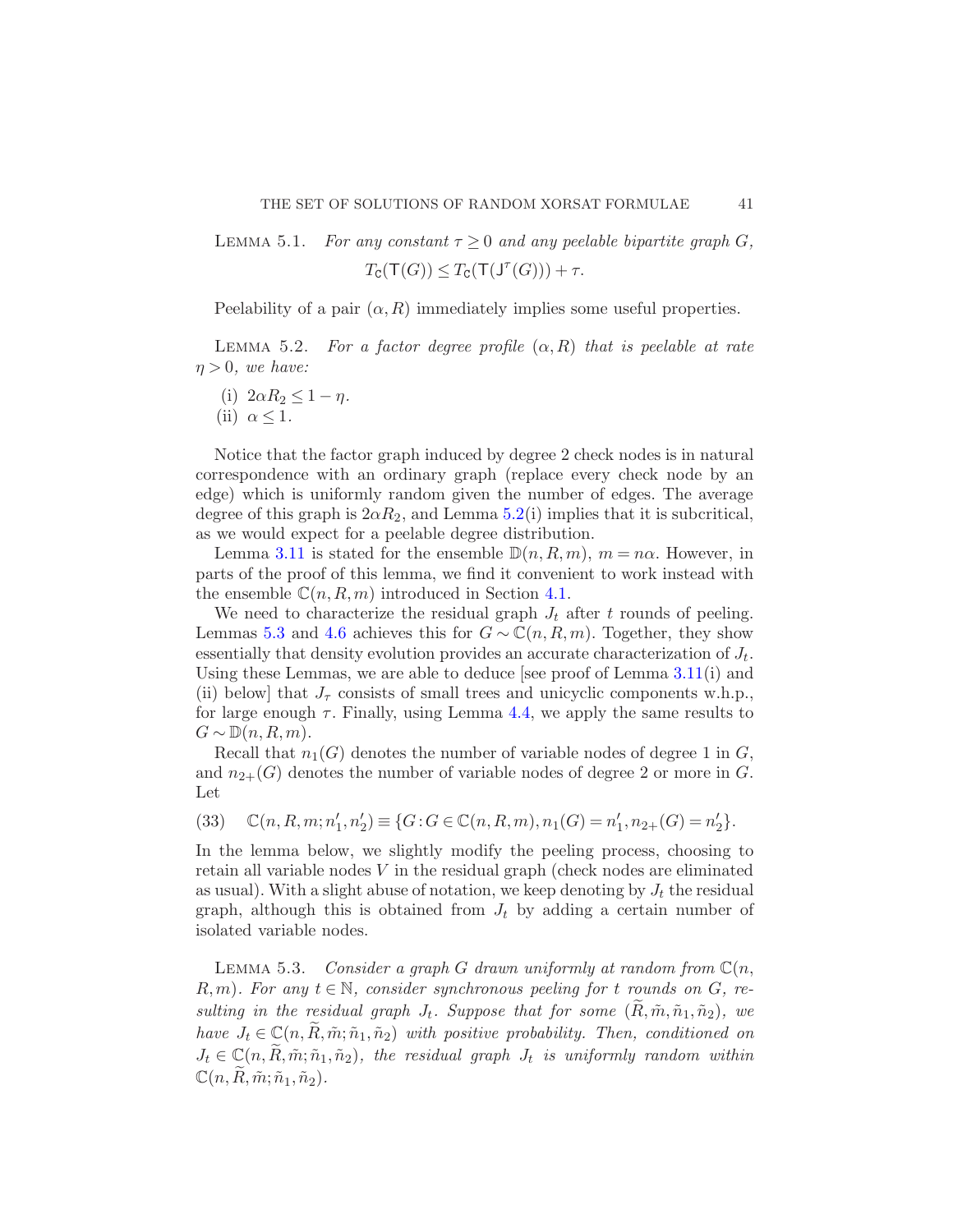<span id="page-41-0"></span>Our final technical lemma bounds the number of peeling rounds needed to annihilate a tree or unicyclic component.

LEMMA 5.4. Consider a factor graph  $G = (F, V, E)$  with no check nodes of degree 1 or 2, and that is a tree or unicyclic. Then G is peelable and  $T_{\texttt{C}}(G) \leq 2\lceil \log_2 |V| \rceil$ .

PROOF OF LEMMA  $3.11(i)$  $3.11(i)$  and (ii). A standard calculation (see, e.g., [\[14\]](#page-67-6), or Section [7.1](#page-51-0) which carries through a similar calculation) shows that, for a uniformly random graph  $\mathbb{C}(n, R, \tilde{m}; \tilde{n}_1, \tilde{n}_2)$ , with  $\tilde{n}_1, \tilde{n}_2 \geq n\varepsilon$  and with  $\tilde{m}\tilde{R}'(1) \geq \tilde{n}_1 + 2\tilde{n}_2 + n\varepsilon$  for some  $\varepsilon > 0$ , the asymptotic degree distribution of variable nodes is

$$
\mathbb{P}{D = 0} = q_0,
$$
  
\n
$$
\mathbb{P}{D = 1} = q_1,
$$
  
\n
$$
\mathbb{P}{D = \ell} = (1 - q_0 - q_1)\mathbb{P}{\text{Poisson}_{\geq 2}(\lambda) = \ell}
$$
 for all  $\ell \geq 2$ 

for suitable choices of  $q_0, q_1, \lambda$  depending on the ensemble parameters. Further, by a standard breadth-first search argument, the neighborhood of a vertex  $v$  is dominated stochastically by a (bipartite) Galton–Watson tree, with offspring distribution equal to the size-biased version of  $R$  at check nodes, and equal to of  $\mathbb{P}{D = \cdot}$  at variable nodes.

Consider  $G \sim \mathbb{C}(n, R, m)$ . Using Lemmas [4.6](#page-27-1) and [5.3,](#page-40-1) it is possible to estimate the degree distribution, of  $J_t$ . A lengthy but straightforward calculation shows that the corresponding branching factor is  $\theta(J_t) = \alpha R'(z_t)$ . Now, notice that

$$
R'(z) = 2R_2 + \sum_{l=3}^{k} l(l-1)z^{l-2} \le 2R_2 + k(k-1)z
$$

for  $z \leq 1$ . Choose  $\tau = \tau(\eta, k) < \infty$  such that  $z_{\tau} \leq \eta/(3\alpha k(k-1))$ . Then we have  $\alpha R'(1)\rho'(z_{\tau}) \leq 2\alpha R_2 + \eta/3$ . But Lemma [5.2](#page-40-0) tells us that  $2\alpha R_2 \leq 1-\eta$ . It follows that  $\alpha R'(z_\tau) \leq 1 - 2\eta/3$ .

In particular, the branching factor  $\theta = \theta(J_\tau)$  associated with the random graph  $J_{\tau}$  satisfies  $\theta \leq 1 - \eta/3$ , with probability at least  $1 - 1/n^2$ . Following a standard argument  $[11]$  where we explore the neighborhood of v by breadth first search, we obtain that with probability at least  $1 - 1/n^{1.7}$  for  $n \ge$  $N_1(\eta, k)$ , the connected component containing v is a tree or unicyclic, with size less than  $C_4 \log n$ , for some  $C_4 = C_4(\eta, k) < \infty$ . Applying a union bound, we obtain that for  $n \geq N_2 = N_2(\eta, k)$ , with probability at least  $1/n^{0.7}$ , the event  $E_n$  occurs, where

 $E_n \equiv \{$ All connected components in  $J_\tau$  are trees or unicyclic (34) and have size at most  $C_4 \log n$ .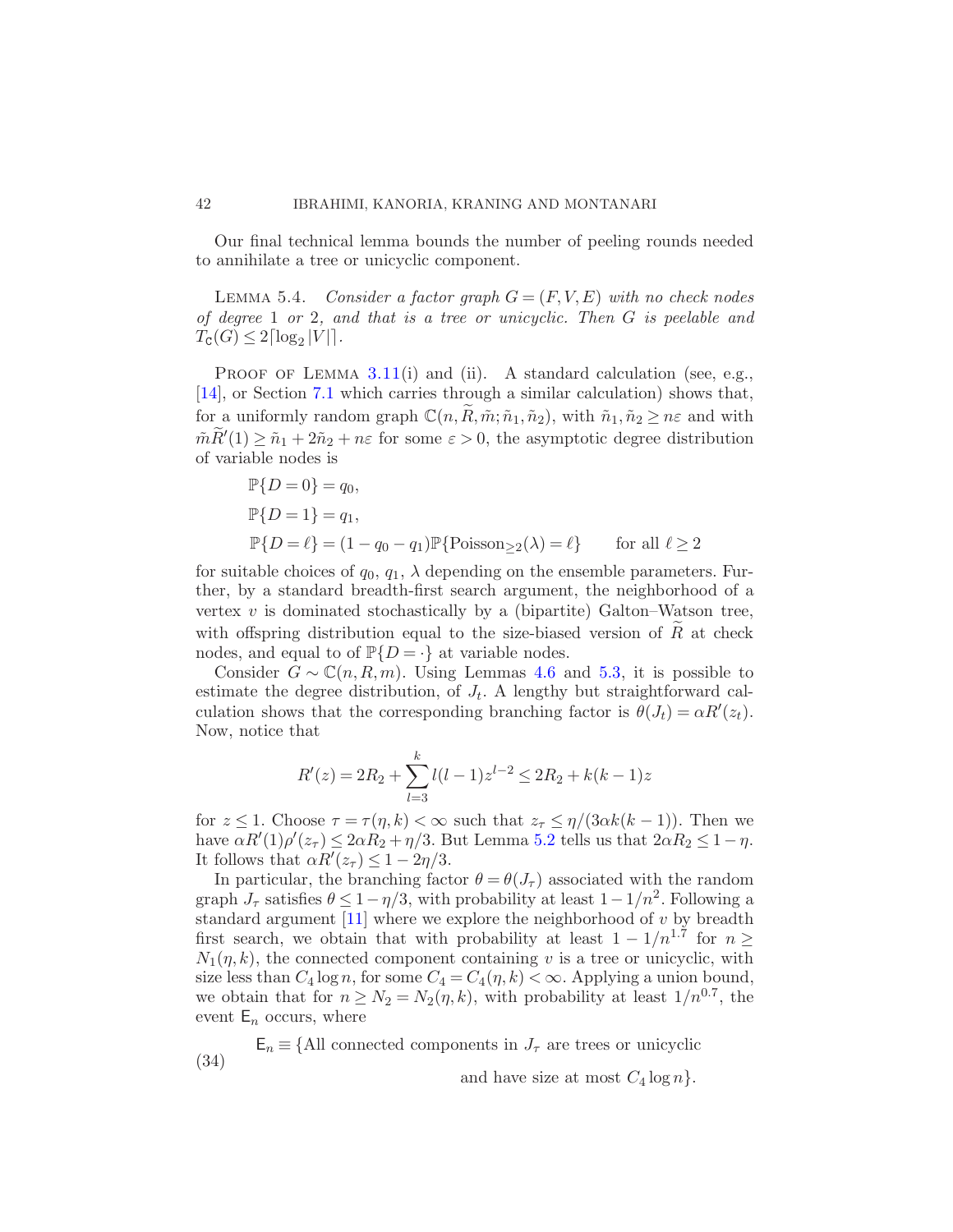Then, from Lemma [4.4,](#page-26-0) we infer that  $E_n$  occurs with probability at least  $1/n^{0.6}$  for  $G \sim \mathbb{D}(n, R, m)$  provided  $n \geq N_3$ , where  $N_3 = N_3(k) < \infty$ . We stick to  $G \sim \mathbb{D}(n, R, m)$  for the rest of this proof.

We now analyze the peeling process starting with  $J_{\tau}$  and consider only what happens on  $E_n$  since it occurs with sufficiently large probability. Let us consider first point (i). Clearly, tree components are peelable. If  $R_2 = 0$ , then there are no factors of degree 2, and unicyclic components are also peelable (Lemma [5.4\)](#page-41-0). Thus, the entire graph is annihilated by peeling w.h.p., as claimed. If  $R_2 > 0$ , then the number of unicyclic components of size smaller than M is asymptotically Poisson with parameter  $C_5 < \infty$  uniformly bounded in M (this follows, e.g., by  $[37]$ ; see also  $[11, 38]$  $[11, 38]$ ). It follows that with probability at least  $\exp(-C_5)/2$  for  $n \geq N_4$ , there are no unicyclic components of size smaller than M. The expected number of unicyclic components of size M or larger is upper bounded by  $\sum_{\ell \geq M} \theta^{\ell}/(2\ell) \leq \theta^M/(1-\theta)$ , and for  $M$  large enough no unicyclic component of this sizes exists, with probability at least  $1 - \exp(-C_5)/4$ . Considering these two contributions, the graph contains no cycle with probability at least  $\exp(-C_5)/4$  for  $n \geq N_4$ , and hence it is peelable. This completes part (i).

For (ii), notice that in collapsing a connected component of  $J_{\tau}$ , the number of variable nodes does not increase. Further, a tree component collapses to a tree and a unicyclic component collapses either to a tree or a unicyclic components. Thus, we can use Lemma [5.4](#page-41-0) with  $N \leq C_4 \log n$  to obtain the a bound of  $(C_1/2) \log \log n \leq C_1 \log \log n - \tau$  on the number of additional peeling rounds needed, with probability at least  $1 - 1/n^{0.6}$ . Since the probability of peelability is uniformly bounded away from zero as  $n \to \infty$ , the probability that the same bound on the number of peeling rounds holds conditioned on peelability is at least (for some  $\delta > 0$ )  $1 - 1/(\delta n^{0.6}) \ge 1 - 1/n^{0.5}$ for  $n \geq N_5$ , as required.  $\Box$ 

<span id="page-42-0"></span>5.2. Proof of Lemma [3.11](#page-22-1)(iii). The following lemma bounds the size of a supercritical Galton–Watson tree, observed up to finite depth. The proof is in the Appendix [B.](#page-63-0)

<span id="page-42-1"></span>LEMMA 5.5. Consider a Galton–Watson branching process  $\{Z_t\}_{t=0}^{\infty}$  with  $Z_0 = 1$  and with offspring distribution  $\mathbb{P}\{Z_1 = j\} = b_j, j \geq 0$ . Suppose  $b_r \leq$  $(1 - \delta)^r / \delta$  for all  $r \geq 0$ , for some  $\delta > 0$ . Also, assume that the branching factor satisfies  $\theta \equiv \sum_{j=1}^{\infty} jb_j = \mathbb{E}[Z_1] > 1$ . Then there exists  $C = C(\delta) > 0$ such that the following happens.

<span id="page-42-2"></span>For any  $\beta > 3$  and  $T \in \mathbb{N}$ , we have

(35) 
$$
\mathbb{P}\left[\sum_{t=0}^{T} Z_t > (\beta \theta)^T\right] \leq 2\exp(-C(\beta/3)^T).
$$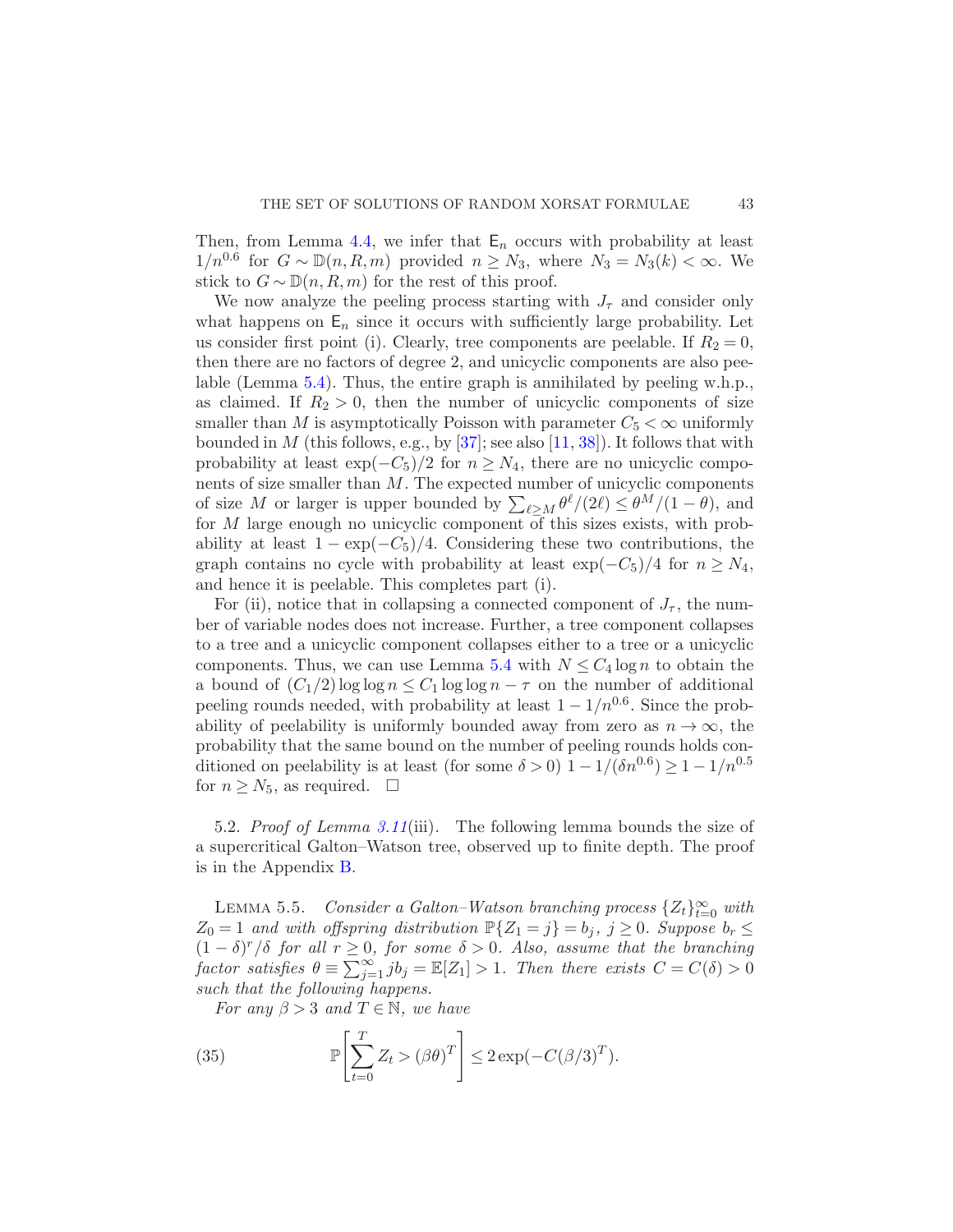PROOF OF LEMMA [3.11](#page-22-1)(iii). From Lemma [5.2\(](#page-40-0)ii), we know that  $\alpha$  < 1. The following occurs in the collapse process: Let  $G^{(2)} = (F^{(2)}, V, E^{(2)})$ be the subgraph of G induced by the degree 2 factor nodes (with isolated vertices retained). We have  $F_* = F \setminus F^{(2)}$ . All variable nodes that belong to a single connected component of  $G^{(2)}$  coalesce into a single supernode  $v' \in V_*$ in  $G<sub>*</sub>$ , with a neighborhood that consists of the union of the individual neighborhoods restricted to  $F_*$  (cf. Definition [3.3\)](#page-16-0). As mentioned above,  $G^{(2)}$  is a random factor graph with  $\alpha R_2 n$  factor nodes of degree 2, and is in one-to-one correspondence with a uniformly random graph. For  $v' \in V_*,$ we denote by  $S(v')$  the number of variable nodes in V in the component  $v'$ . Lemma [5.2\(](#page-40-0)i) implies that the branching factor of  $G^{(2)}$  obeys  $2\alpha R_2 \leq 1 - \eta$ , that is,  $G^{(2)}$  is subcritical. This leads to the following claim that follows immediately from a well-known result on the size of the largest connected component in a subcritical random graph [\[11](#page-67-13)].

*Claim* 1: There exists  $C_2 = C_2(\eta) < \infty$ ,  $N_2 = N_2(\eta) < \infty$  such that the following occurs for all  $n > N_2$ . No component  $v' \in V_*$  is composed of more than  $C_2 \log n$  variable nodes, that is,  $\max_{v' \in V_*} S(v') \leq C_2 \log n$ , with probability at least  $1 - 1/n$ .

Let  $G^{\sim 2} \equiv (F_*, V, E \setminus E^{(2)})$ , that is,  $G^{\sim 2}$  is the subgraph of G induced by factors of degree greater than 2 (with isolated vertices retained).

From Poisson estimates on the node degree distribution, we get the following.

*Claim* 2: There exists  $C_3 = C_3(\eta, k) < \infty$ ,  $N_3 = N_3(\eta, k) < \infty$  such that the following occurs. For all  $n > N_3$ , no variable node  $v \in V$  has degree larger than  $C_3 \log n$  in  $G^{\sim 2}$ , that is,  $\deg_{G^{\sim 2}}(v) \leq C_3 \log n$  for all  $v \in V$ , with probability at least  $1 - 1/n$ .

Note that we used  $\alpha < 1$  [from Lemma [5.2\(](#page-40-0)i)] to avoid dependence on  $\alpha$ in the above claim.

Let

$$
\mathsf{E}_n \equiv \{ S(v') \le C_2 \log n \text{ for all } v' \in V_* \}
$$

$$
\cap \{ \deg_{G^{\sim 2}}(v) \le C_3 \log n \text{ for all } v \in V \}.
$$

Using claims 1 and 2 above and a union bound, we deduce that  $E_n$  holds with probability at least  $1 - 2/n$  for  $n > N_4$ , for some  $N_4 = N_4(\eta, k) < \infty$ .

Clearly,  $G^{\sim 2}$  is independent of  $G^{(2)}$ . In particular, for  $v \in V$  that is part of supernode  $v' \in V_*$ , we know that  $|S(v')|$  is independent of  $G^{\sim 2}$ . There is a slight dependence between the degree of different variable nodes, but assuming  $E_n$ , the effect of this is small if we only condition on polylog $(n)$ nodes in  $G_*$ . This enables our bound on the size of balls in  $G_*$ .

Recall that the distribution of random variable  $X_1$  is dominated by the distribution of  $X_2$ , if there exists a coupling between  $X_1$  and  $X_2$  such that  $X_1 \leq X_2$  with probability 1. In bounding the size of a ball of radius  $T_{ub}$ , we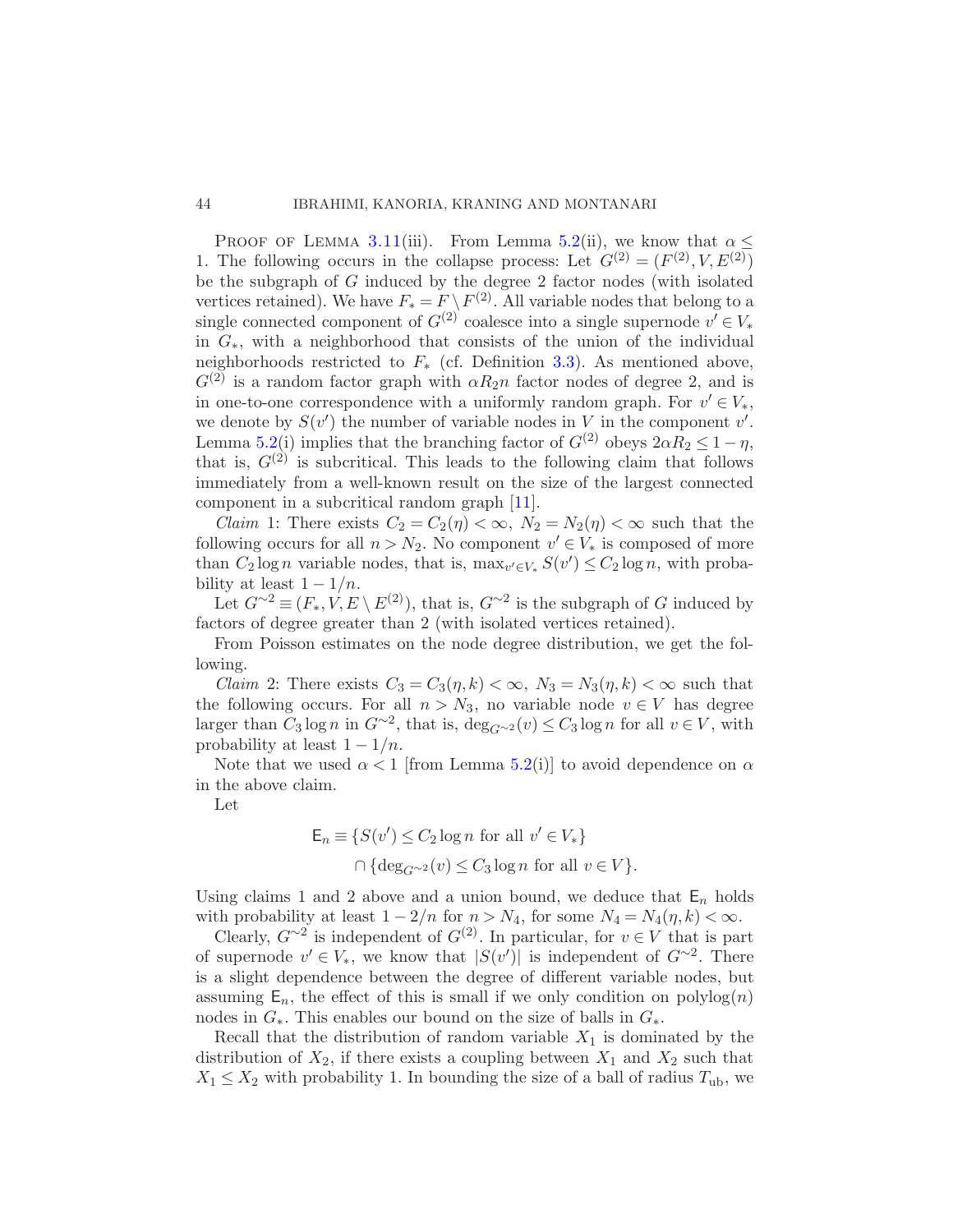are justified in replacing degree distributions by dominating distributions, and in assuming that there are no loops.

Fixing a vertex  $v \in V_*$ , we construct the ball  $B_{G_*}(v, T_{ub})$  sequentially through a breadth-first search. Choose  $\varepsilon = \eta/2$ . For n large enough, the distribution of  $|S(v')|$  is dominated by the distribution of the number of nodes in a Galton–Watson tree with offspring distribution Poisson( $2\alpha R_2$  + ε). The distribution of  $deg_{G^{\sim 2}}(v)$  is dominated by Poisson $(\alpha(\sum_{l=3}^{k} lR_l) + \varepsilon)$ . In particular, the degree distribution of  $G_*$  is dominated by a geometric distribution  $b_r \leq (1 - \delta)^r / \delta$  for some  $\delta = \delta(\eta, k) > 0$ . Assuming  $\mathsf{E}_n$ , this also holds conditionally on the nodes revealed so far, as long as the number of these is, say,  $\text{polylog}(n)$ .

Thus, assuming  $\mathsf{E}_n$ , the number of nodes in a ball of radius  $T_{ub} = C_1 \log \log n$ is dominated by the number of nodes in a Galton–Watson tree of depth  $T_{ub}$ with offspring distribution  $(b_r)_{0}^{\infty}$  satisfying  $b_r \leq (1-\delta)^r/\delta$  for some and  $\theta \equiv \sum_{j=1}^{\infty} i b_j < C_5$ , for  $n \ge N_5$ . We deduce from Lemma [5.5](#page-42-1) that

(36) 
$$
\mathbb{P}\Big[\max_{v' \in V_*} |B_{G_*}(v', T_{ub})| \le (\log n)^{C_6} |\mathsf{E}_n\Big] \ge 1 - 1/n
$$

for some  $C_6 = C_6(\eta, k) < \infty$ , where  $|B_{G_*}(v', T_{ub})|$  denotes the number of super-nodes in  $B_{G_*}(v', T_{ub})$ . But given  $E_n$ , the size of components  $v' \in$  $V_*$  is uniformly bounded by  $C_2 \log n$ . Thus, conditioned on  $E_n$ , we have  $\max_{v' \in V_*} S(v', T_{ub}) \leq C_2(\log n)^{C_6+1}$  with probability at least  $1 - 1/n$ . At this point, we recall that  $\mathbb{P}[\mathsf{E}_n] > 1 - 2/n$ , and the result follows.  $\Box$ 

<span id="page-44-0"></span>**6. Characterizing the periphery.** Consider a factor graph  $G$  when it has a nontrivial 2-core. Recall the definitions of the 2-core, backbone and periphery of a graph from Section [3.2.](#page-17-1) First, we note some of the properties of these subgraphs that will be useful in the proof of the main lemmas of this section.

As a matter of notation, for a bipartite graph G chosen uniformly at random from the set  $\mathbb{G}(n,k,m)$  we denote by  $G_{\mathbb{P}}$  the periphery of G and by  $G_{\rm p}$  (lower case subscript) a subgraph of G that is a potential candidate for being the periphery of  $G$ . Similarly, we denote by  $G_{\text{B}}$  the backbone of  $G$  and by  $G<sub>b</sub>$  a subgraph of G that is a potential candidate for being the backbone of G.

<span id="page-44-1"></span>6.1. Proof of Lemma [3.9:](#page-21-1) Periphery is conditionally a uniform random graph. Lemma [3.9](#page-21-1) states that if we fix the number of nodes and the check degree profile of the periphery of a graph G chosen uniformly at random from the set  $\mathbb{G}(n,k,m)$  then the periphery,  $G_{\mathbb{P}}$ , is distributed uniformly at random conditioned on being peelable. Since the original graph  $G$  is chosen uniformly at random, in order to prove this lemma it is enough to count, for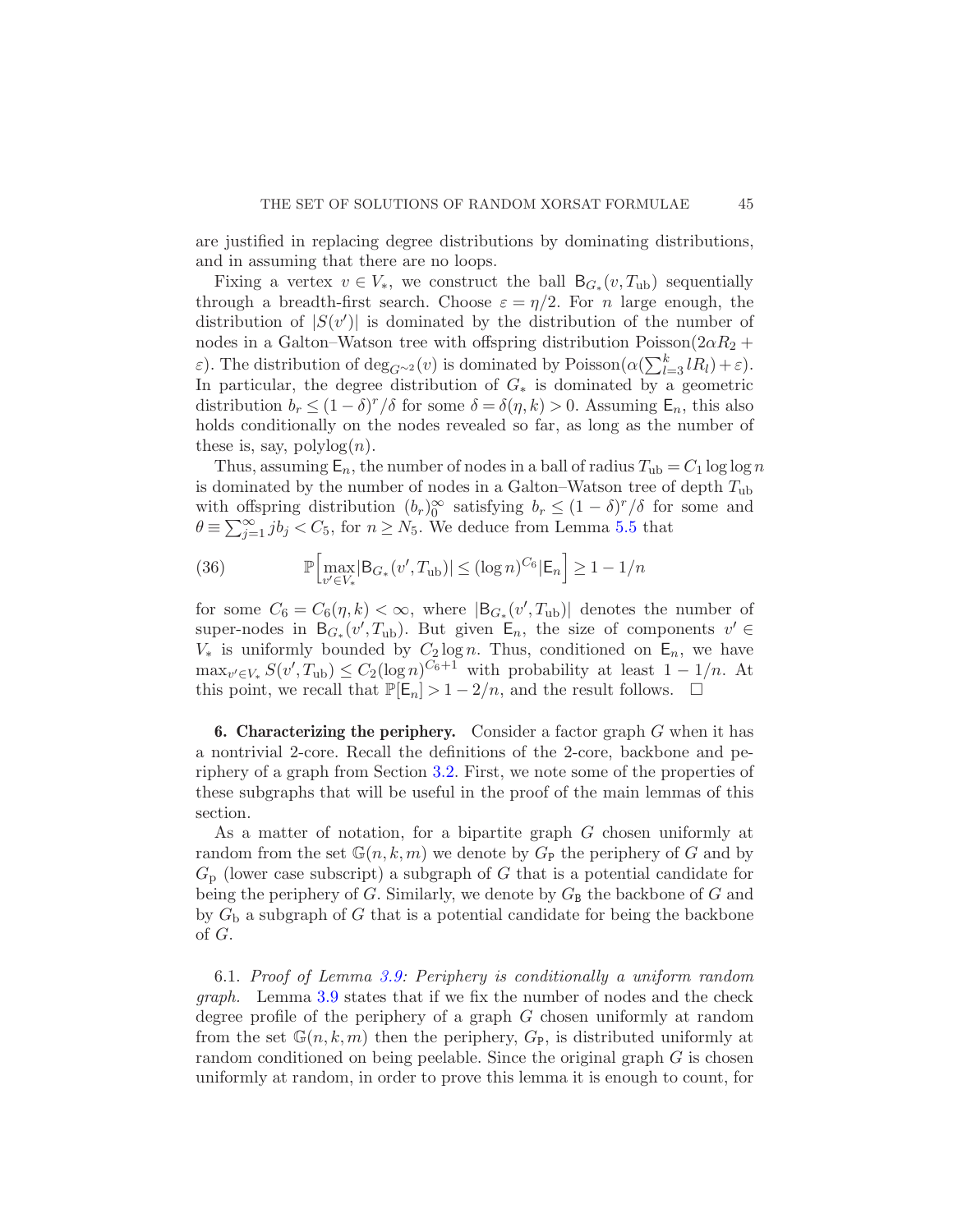each possible choice of the periphery  $G_{\rm P}$ , the number of graphs G that have the periphery  $G_{\rm P}$ .

Before proving Lemma [3.9,](#page-21-1) we first introduce the concept of a "rigid" graph and establish a monotonicity property for the backbone augmentation procedure which was defined in Section [3.2.](#page-17-1) We use the notation  $G \subseteq G'$  if  $G$  is a subgraph of  $G'$ .

<span id="page-45-0"></span>LEMMA 6.1. Let  $G = (F, V, E)$  be a bipartite graph and let  $G_s$  be the subgraph of G induced by some  $F_s \subseteq F$ . Let  $F_1$  and  $F_u$  be subsets of F such that  $F_1 \subseteq F_u$  and  $F_1 \subseteq F_s$ . Let  $B_1^{(0)}$  $\mathcal{L}_1^{(0)}$  be the subgraph induced by  $F_1$  (so  $B_1^{(0)} \subseteq$  $G_{\rm s}$ ) and let  $B_{\rm u}^{(0)}$  be the subgraph induced by  $F_{\rm u}$ . Denote by  $B_{\rm l}^{(\infty)}$  $\int_{1}^{(\infty)}$  the output of the backbone augmentation process on  $G_s$  with the initial graph  $B_1^{(0)}$  $\int_1^{(0)}$  and by  $B_{\rm u}^{(\infty)}$  the output of the backbone augmentation process on G with the initial graph  $B_s^{(0)}$ . Then  $B_l^{(\infty)} \subseteq B_u^{(\infty)}$ .

The proof of Lemma [6.1](#page-45-0) can be found in the Appendix [C.](#page-66-0)

DEFINITION  $6.2$ . Define a graph to be *rigid* if its backbone is the whole graph. We denote by  $\mathcal{R}(n, k, m)$  the class of rigid graphs with n variable nodes, and m check nodes each of degree k.

<span id="page-45-1"></span>LEMMA 6.3. Consider a bipartite graph  $G = (F, V, E)$  from the ensemble  $\mathbb{G}(n, k, m)$ . For some set of check nodes  $F_{\text{b}} \subseteq F$  denote by  $G_{\text{b}} = (F_{\text{b}}, V_{\text{b}}, E_{\text{b}})$ the subgraph induced by  $F_b$ , and denote by  $G_p = (F_p, V_p, E_p)$  the subgraph of G induced by the pair  $(F_p \equiv F \setminus F_b, V_p \equiv V \setminus V_b)$ . Assume  $G_b$  and  $G_p$  satisfy the following conditions:

- $G_p$  is peelable,
- $G_{\rm b}$  is rigid,
- $|\partial a| \geq 2, \forall a \in F_p$ .

Then  $G_b$  is the backbone of G (and  $G_p$  is the periphery).

PROOF. If  $G<sub>b</sub>$  is empty, the lemma is trivially true. Assume  $G<sub>b</sub>$  is nonempty. We prove this lemma in two steps. In the first step we prove that  $G_{\rm b}$  is a subgraph of  $G_{\rm B}$ , the backbone of G. In the second step we show that  $G_{\text{B}}$  cannot contain anything outside  $G_{\text{b}}$ .

Since  $G_{\rm b}$  is rigid, it contains a nonempty 2-core  $(G_{\rm b})$ <sub>c</sub> and the output of the backbone augmentation procedure with initial graph  $(G<sub>b</sub>)<sub>c</sub>$  is  $G<sub>b</sub>$ itself. Furthermore,  $(G_{\text{b}})_{\text{c}}$  is part of  $G_{\text{c}}$ , the 2-core of the original graph  $G$ , since by definition a 2-core is the maximal stopping set (cf. Definition [2.2\)](#page-12-0) and  $(G<sub>b</sub>)<sub>c</sub>$  is a stopping set in G. Hence, the monotonicity of the backbone augmentation procedure implies that  $G_{\text{b}} \subseteq G_{\text{B}}$ .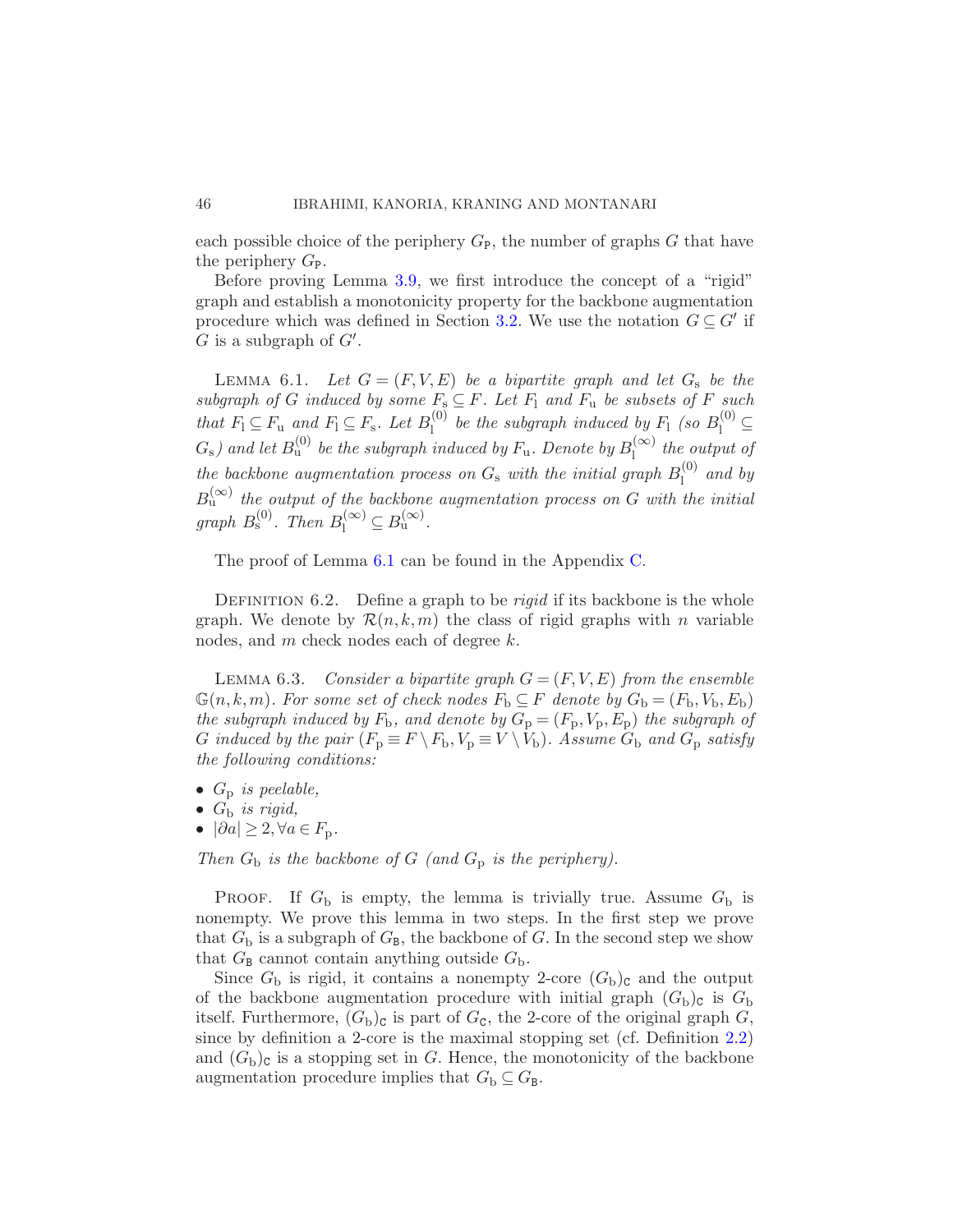In the second step, we prove that  $G_{\text{B}}$  cannot contain any node outside  $G<sub>b</sub>$ . First, note that  $G<sub>p</sub>$  cannot contain any check node from the 2-core of the original graph G. We prove this by contradiction. Suppose instead that  $\tilde{F}$  is the nonempty set of all the check nodes from the 2-core of G that are in  $G_p$ . Let  $\tilde{V}$  be the set of neighbors of  $\tilde{F}$  in  $G_p$ . The nodes in  $\tilde{V}$  are also part of the 2-core of  $G$  and have degree at least 2 in the 2-core of  $G$ . Furthermore, there is no edge incident from  $F<sub>b</sub>$  to  $V<sub>p</sub>$  because, by definition,  $G<sub>b</sub>$  is check-induced. In particular, in the 2-core of  $G$ , there is no other edge incident on variables in  $\tilde{V}$  beyond the ones coming from  $\tilde{F}$ . Hence, in the nonempty subgraph  $\tilde{G} \subseteq G_p$  induced by the check nodes in  $\tilde{F}$  and all their neighbors every variable node has degree at least 2. This subgraph is then, by definition, a stopping set in  $G_p$ . But by assumption  $G_p$  is peelable and cannot contain a stopping set. This is a contradiction that rules out the existence of a nonempty set  $F$ . Hence, the 2-core of  $G$  is contained entirely in  $G<sub>b</sub>$  (recall that both  $G<sub>b</sub>$  and the 2-core are check-induced).

Let  $B^{(G_c)}$  and  $B^{(G_b)}$  be the output of the backbone augmentation procedure on  $G$ , once with initial subgraph given by the 2-core of  $G$  and once with the initial subgraph given by  $G<sub>b</sub>$  (which contains the 2-core of G). By monotonicity,  $B^{(G_c)} \subseteq B^{(G_b)}$ . But the process with the initial subgraph  $G<sub>b</sub>$  terminates immediately since, by assumption, all check node outside  $G<sub>b</sub>$ have at least two neighbors in  $G_p$ . Therefore,  $G_B = B^{(G_c)} \subseteq B^{(G_b)} = G_b$ . This completes our proof.  $\square$ 

It is easy to see that the converse of Lemma [6.3](#page-45-1) is also true, as stated below.

REMARK 6.4. If  $G_{\rm b} = G_{\rm B}$  is the backbone of G, then the subgraphs  $G_{\rm b}$ and  $G_p = G \setminus G_b = G_p$  satisfy the condition of Lemma [6.3.](#page-45-1) Here,  $G \setminus G_b$ denotes the subgraph of G induced by  $(F \setminus F_b, V \setminus V_b)$ .

Notice that the fact that the graph  $G \setminus G_b$  is peelable follows from the connection between the peeling algorithm and  $BP_0$  stated in Lemmas [4.2](#page-25-1) and [4.3.](#page-25-0) We stated that the messages coming out of the backbone are always 0. From the check node update rule, an incoming 0 message to a check node can be dropped without changing any of the outgoing messages as long as there is at least one other incoming message. By definition, there is no edge between variable nodes in the periphery and check nodes in the backbone. Furthermore, all the check nodes in the periphery have at least two neighbors in the periphery. Therefore,  $BP_0$  on the periphery has the same messages as the corresponding messages of  $BP_0$  on the whole graph. In particular, the fixed point of  $BP_0$  on the periphery is all  $*$  messages which shows that the periphery subgraph is peelable. We now prove Lemma [3.9.](#page-21-1)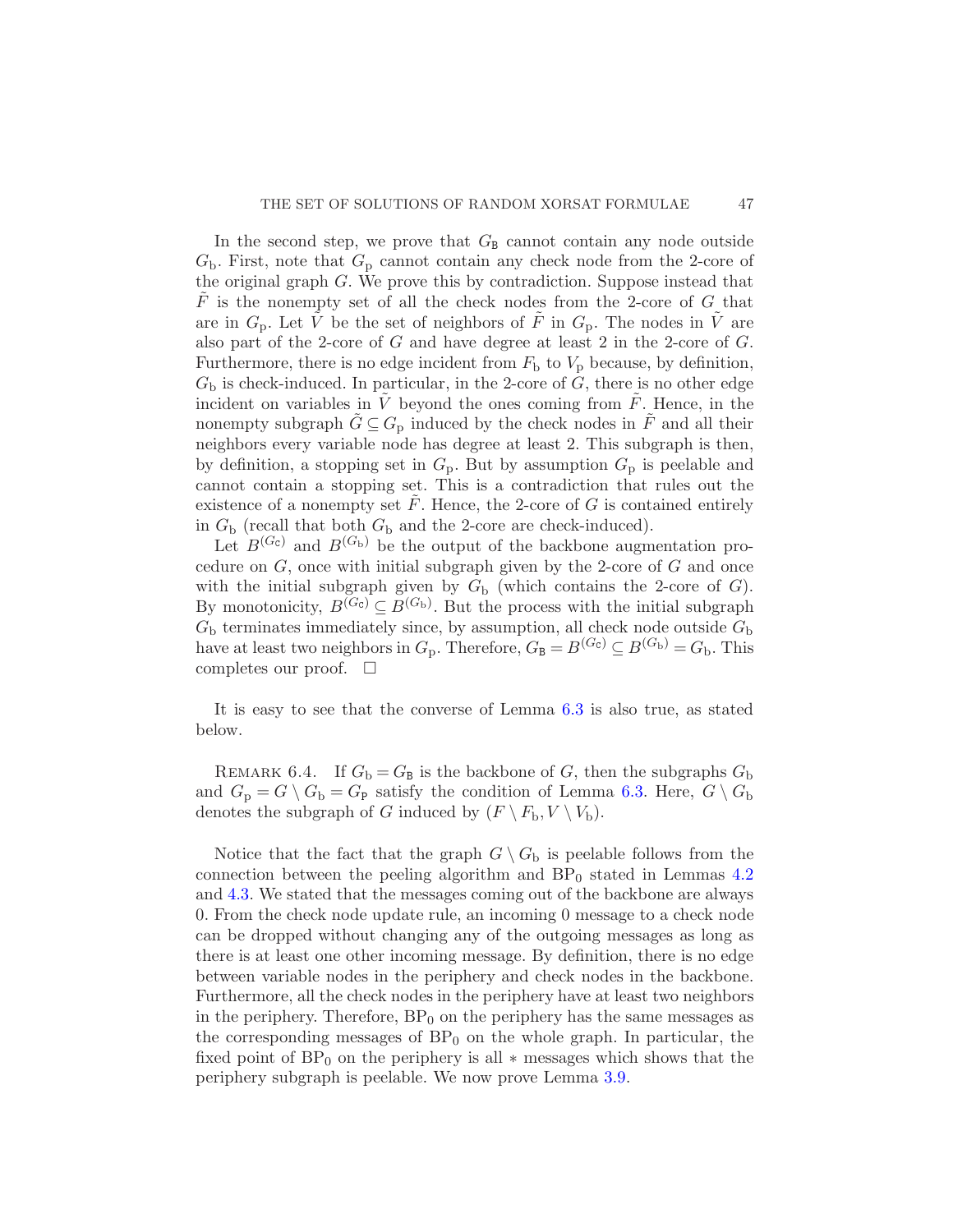PROOF OF LEMMA [3.9.](#page-21-1) Our goal is to characterize the probability of observing the periphery of G to be  $G_p = (F_p, V_p, E_p)$ . We use the shorthand notation  $G \setminus G_p$  to denote the subgraph of G induced by the check-variable nodes pair  $(F \setminus F_p, V \setminus V_p)$ . Let  $G_b = (F \setminus F_p, V \setminus V_p, E_b) = G \setminus G_p$  and  $E_{\rm pb} = \{(i, a)|i \in V \setminus V_{\rm p}, a \in F_{\rm p}\}\$ be a set of edges that satisfy the condition  $\deg_{E_{\mathcal{P}}}(a) + \deg_{E_{\mathcal{P}^{\mathcal{D}}}}(a) = k$  for all  $a \in F_{\mathcal{P}}$ . As before, we denote by  $G_{\mathcal{B}}$  and  $G_{\rm P}$  the actual periphery and backbone of the graph G. Define the set of rigid graphs on  $n_b$  variable nodes,  $m_b$  check nodes and check degree k,  $\mathcal{R}(n_{\rm b}, k, m_{\rm b}),$  as

$$
\mathcal{R}(n_{\rm b}, k, m_{\rm b}) = \{G_{\rm b} = (F_{\rm b}, V_{\rm b}, E_{\rm b}) : |F_{\rm b}| = m_{\rm b}, V_{\rm b} = n_{\rm b}, |\partial a| = k \,\,\forall a \in F_{\rm b}, G_{\rm b} \text{ is rigid}\}.
$$

By Lemma [6.3,](#page-45-1)

(38) 
$$
\begin{aligned} \{G \in \mathbb{G}(n,k,m): G_{\mathbf{P}} = G_{\mathbf{p}}, G_{\mathbf{B}} = G_{\mathbf{b}}\} \\ = \{G \in \mathbb{G}(n,k,m): G_{\mathbf{p}} \subseteq G, G \setminus G_{\mathbf{p}} = G_{\mathbf{b}}, G_{\mathbf{p}} \in \mathcal{P}, G_{\mathbf{b}} \in \mathcal{R}\}, \end{aligned}
$$

and in particular,

<span id="page-47-0"></span>(39) 
$$
\{G \in \mathbb{G}(n,k,m): G_{\mathbf{P}} = G_{\mathbf{P}}\}
$$

$$
= \{G \in \mathbb{G}(n,k,m): G_{\mathbf{P}} \subseteq G, G_{\mathbf{P}} \in \mathcal{P}, G \setminus G_{\mathbf{P}} \in \mathcal{R}\}.
$$

From equation [\(39\)](#page-47-0), and counting all the choices for the subgraph  $G<sub>b</sub> =$  $G \setminus G_p$ , and the edges that connect  $G_p$  and  $G_b$ ,

$$
|\{G \in \mathbb{G}(n,k,m): G_{\mathbf{P}} = G_{\mathbf{P}}\}|
$$
  
(40) = 
$$
\sum_{G_{\mathbf{b}}} \sum_{E_{\mathbf{p}\mathbf{b}}} |\{G \in \mathbb{G}(n,k,m): G_{\mathbf{p}} \subseteq G, G_{\mathbf{p}} \in \mathcal{P}, G \setminus G_{\mathbf{p}} = G_{\mathbf{b}}, G_{\mathbf{b}} \in \mathcal{R},
$$

$$
E \setminus (E_{\rm p} \cup E_{\rm b}) = E_{\rm pb} \} |.
$$

For fixed  $G_p$  and  $G_b$ , we can count the number of ways these two subgraphs can be connected to each other. Letting  $\overline{R}$  be the degree profile of  $G_p$ , we have

(41)  
\n
$$
|\{G \in \mathbb{G}(n,k,m): G_{\mathbf{P}} = G_{\mathbf{P}}\}|
$$
\n
$$
= \sum_{G \backslash G_{\mathbf{P}}} \prod_{l=2}^{k} {n - |V_{\mathbf{P}}| \choose k-l}^{|F_{\mathbf{P}}| \bar{R}_l} \mathbb{I}(G \setminus G_{\mathbf{P}} \in \mathcal{R}) \mathbb{I}(G_{\mathbf{P}} \in \mathcal{P}).
$$

We can rewrite this as

(42) 
$$
|\{G \in \mathbb{G}(n,k,m): G_{\mathbf{P}} = G_{\mathbf{P}}\}|
$$

$$
= \prod_{l=2}^{k} {n-|V_{\mathbf{P}}| \choose k-l}^{|F_{\mathbf{P}}|\bar{R}_l} |\mathcal{R}(n-|V_{\mathbf{P}}|,k,m-|F_{\mathbf{P}}|) | \mathbb{I}(G_{\mathbf{P}} \in \mathcal{P}).
$$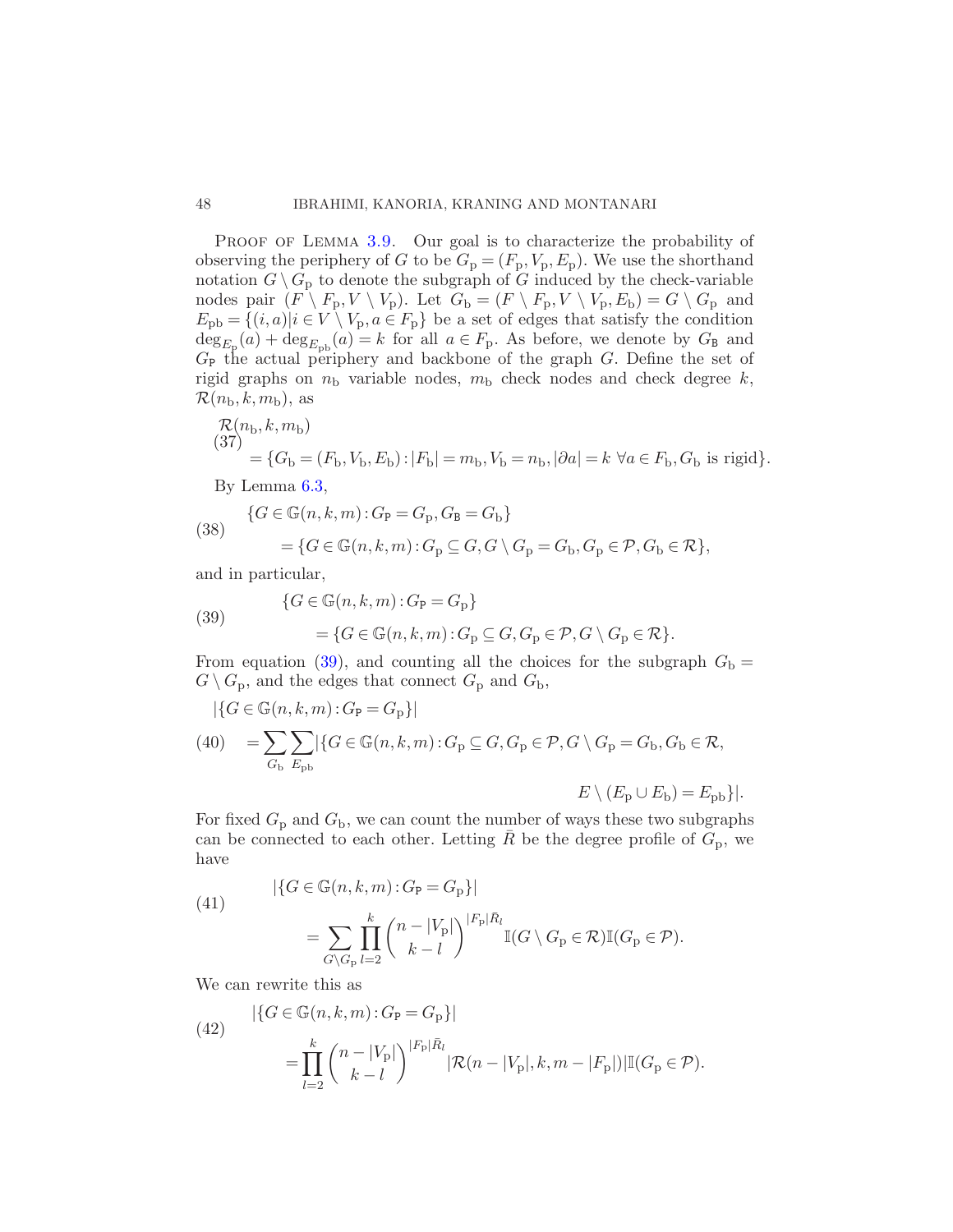It is clear that the cardinality of the set  $\mathcal{R}(n_{\rm b}, k, m_{\rm b})$  is a function of only  $n_{\rm b}$  and  $m_{\rm b}$ . Hence,

(43) 
$$
|\{G \in \mathbb{G}(n,k,m): G_{\mathbf{P}} = G_{\mathbf{P}}\}| = Z(n_{\mathbf{p}},k,R^{\mathbf{p}},m_{\mathbf{P}})\mathbb{I}(G_{\mathbf{P}} \in \mathcal{P}),
$$

for some function  $Z(\cdot, \cdot, \cdot)$ . Since the graph G itself was chosen uniformly at random from the set  $\mathbb{G}(n,k,m)$ , this shows that conditioned on  $(n_p, R^p, m_p)$ , all graphs  $G_p \in \mathcal{P}$  with  $n_p$  variable nodes,  $m_p$  check nodes, and check degree profile  $R^p$  are equally likely to be observed.  $\Box$ 

<span id="page-48-0"></span>6.2. Proof of Lemma [3.12:](#page-22-2) Periphery is exponentially peelable. Let  $G =$  $(F, V, E)$  be a graph drawn uniformly at random from  $\mathbb{G}(n, k, \alpha n)$ , and let  $G_{\rm P} = (F_{\rm P}, V_{\rm P}, E_{\rm P})$  be its periphery. Recall the connection between  $BP_0$  and the peeling algorithm from Section [4.](#page-24-0) Let  $Q$  be defined as in Theorem [1,](#page-5-0) that is, Q is the largest positive solution of  $Q = 1 - \exp\{-k\alpha Q^{k-1}\}\$ . In light of Lemma [4.8,](#page-28-1) we define the asymptotic degree profile pair of the periphery,  $(\bar{\alpha},R(x))$  as follows (recall that, from Lemma [4.3,](#page-25-0) the periphery does include check nodes receiving at most  $k - 2$  messages of type 0).

<span id="page-48-2"></span>DEFINITION 6.5.

(44) 
$$
\bar{R}(x) \equiv \frac{1}{1 - Q^k - k(1 - Q)Q^{k-1}} \cdot \sum_{l=2}^k {k \choose l} (1 - Q)^l Q^{k-l} x^l,
$$

(45) 
$$
\bar{\alpha} \equiv \alpha \bigg( \frac{1 - Q^k - k(1 - Q)Q^{k-1}}{1 - Q} \bigg).
$$

Unlike the backbone where all check nodes are of degree  $k$ , the periphery can have check nodes of degrees between 2 and k. Among these, check nodes of degree 2 are of importance to us since they can potentially form long strings. Strings are particularly unfriendly structures for the peeling algorithm; peeling takes linear time to peel such structures. In the next lemma, we define a parameter  $\theta$  as a function of  $Q$ , which is the estimated branching factor of the subgraph of the periphery induced by check nodes of degree 2. Lemma [6.6](#page-48-1) proves that this branching factor is less than one for all  $\alpha \in (\alpha_d(k), 1]$ .

<span id="page-48-1"></span>LEMMA 6.6. Let  $\theta \equiv \alpha k(k-1)(1-Q)Q^{k-2}$  with Q as defined in Theo-rem [1.](#page-5-0) Then  $\theta < 1$  for all  $\alpha \in (\alpha_{d}(k), 1]$ .

<span id="page-48-3"></span>Proof of this lemma can be found in the Appendix [C.](#page-66-0)

LEMMA 6.7. Let Q be defined as in Theorem [1.](#page-5-0) Then there exists  $\eta_1 =$  $\eta_1(\alpha, k) > 0$  such that the pair  $(\bar{\alpha}, \bar{R})$  defined in Definition [6.5](#page-48-2) is peelable at rate  $\eta_1$ . Further,  $0 \le f(z, \bar{\alpha}, \bar{R}) \le (1 - \eta_1)z$  for all  $z \in (0, 1]$ .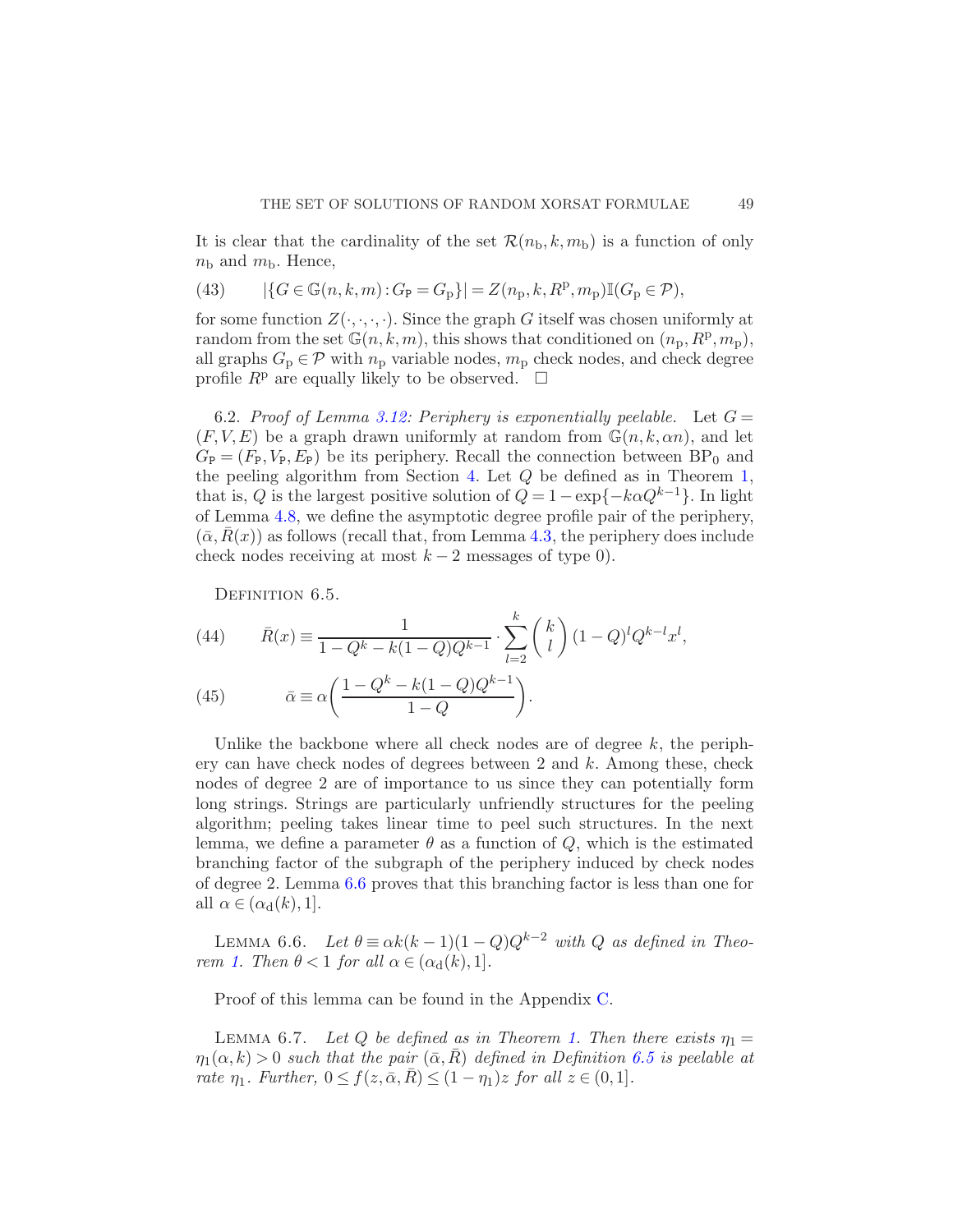PROOF. In view of the density evolution recursion (Definition [14\)](#page-21-0), define

 $f(z) = 1 - \exp(-\bar{\alpha}\bar{R}'(z)).$ 

We prove the lemma by showing that  $f'(0) = \theta < 1$  and that  $f(z) < z$  strictly for  $z \in (0, 1]$ .

Using the definitions of  $\bar{\alpha}$  and  $\bar{R}(z)$ , the function  $f(z)$  can be written as

(46) 
$$
f(z) = 1 - \exp(-\alpha k((Q + (1 - Q)z)^{k-1} - Q^{k-1})).
$$

By a straightforward calculation, and using Lemma [6.6,](#page-48-1) we get

(47) 
$$
f'(0) = \bar{\alpha}\bar{R}'(0) \exp(-\bar{\alpha}\bar{R}'(0)) = \alpha k(k-1)(1-Q)Q^{k-2} = \theta < 1.
$$

Assume  $0 \le y \le 1$  to be fixed point of f, that is,

(48) 
$$
y = 1 - \exp(-\alpha k((Q + (1 - Q)y)^{k-1} - Q^{k-1})).
$$

Using the identity  $Q = 1 - \exp(-\alpha kQ^{k-1})$  and after some calculation, we get

<span id="page-49-0"></span>(49) 
$$
Q + (1 - Q)y = 1 - \exp(-\alpha k(Q + (1 - Q)y)^{k-1}).
$$

Equation [\(49\)](#page-49-0) shows that  $Q + (1 - Q)y$  is a fixed point of the original density evolution recursion [\(14\)](#page-21-0) with  $R(x) = x^k$ . Since, by definition, Q is the largest fixed point of that recursion,  $y = 0$  is the only fixed point of  $f(z) = 1 \exp(-\bar{\alpha}\bar{R}'(z))$  in the interval [0, 1]. Since  $f'(0) < 1$ , we have  $f(z) < z$  for all  $z \in (0,1]$  and, therefore,  $f(z)/z < 1$  for all  $z \in [0,1]$ . The claim follows by taking  $\eta_1 = 1 - \sup_{z \in [0,1]} f(z)/z$ , with  $\eta_1 > 0$  by continuity of  $z \mapsto f(z)/z$ over the compact  $[0, 1]$ .  $\square$ 

We can now prove Lemma  $3.12$ .

PROOF OF LEMMA [3.12.](#page-22-2) For any  $\varepsilon > 0$ , by Lemmas [4.3](#page-25-0) and [4.8,](#page-28-1) we know that

(50) 
$$
|\alpha_{\mathbf{P}} - \bar{\alpha}| < \varepsilon,
$$

$$
|R_l^{\mathbf{P}} - \bar{R}_l| < \varepsilon \quad \text{for } l \in \{2, ..., k\},
$$

hold w.h.p.

As before, let  $f(z, \alpha, R) = 1 - \exp{-\alpha R'(z)}$ . Using  $R_0^P = R_1^P = 0$  we obtain that the function  $f(z, \alpha, R)/z$  is an analytic function over set  $[0, 1]^{k+2}$ . By Lemma [6.7,](#page-48-3)  $f(z, \bar{\alpha}, R)/z \leq 1-\eta_1$ . It follows that, for  $\varepsilon > 0$  small enough,  $\partial f(z,\bar{\alpha},\bar{R})/\partial z \leq 1-(\eta_1/2)$  using continuity  $\partial f/\partial z$  with respect to the other arguments of  $f$ . We infer that the periphery is w.h.p. peelable at rate  $\eta = \eta_1/2$ . This proves part (i). Part (ii) follows immediately from Lemma [4.8.](#page-28-1)  $\Box$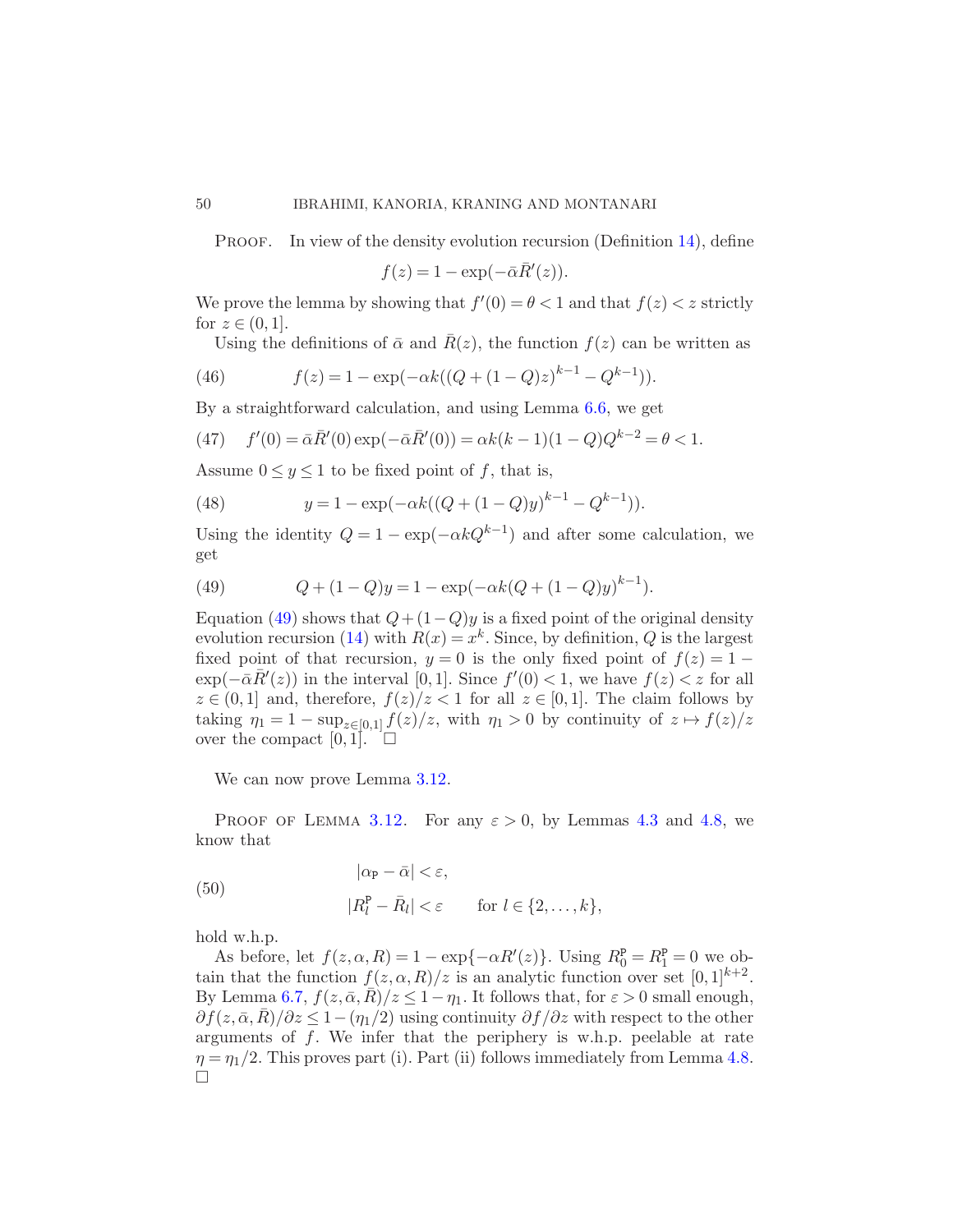<span id="page-50-3"></span><span id="page-50-0"></span>**7. Proof of Lemma [3.5.](#page-18-0)** We find it convenient to work within the configuration model: we assume here that  $G$  is drawn uniformly at random from  $\mathbb{C}(n, k, m)$ . The following fact is an immediate consequence of Lemma [5.3.](#page-40-1)

FACT 7.1. Assume G is drawn uniformly at random from  $\mathbb{C}(n,k,m)$ , and denote by  $n_c, m_c$  the number of variable and check nodes in the core of G. Suppose  $(n_c = n_c, m_c = m_c)$  occurs with positive probability. Then conditioned on  $(n_c = n_c, m_c = m_c)$ , the core is drawn uniformly from  $\mathbb{C}(n_c, k, m_c; 0,$  $n_c$ ) [recall the definition of this ensemble in equation [\(33\)](#page-40-2)].

In words, the core is drawn uniformly from  $\mathbb{C}(n_{\mathsf{C}}, k, m_{\mathsf{C}})$  conditioned on all variable nodes having degree 2 or more.

<span id="page-50-2"></span>Now, it has been proved [\[14](#page-67-6)] that, w.h.p.

(51) 
$$
|n_{\rm C}/n - (1 - \exp(-\alpha k \tilde{Q})(1 + \alpha k \tilde{Q}))| = o(1),
$$

(52) 
$$
|m_{\mathbf{C}}/n - \alpha Q^{k}| = o(1),
$$

where  $(Q,\widehat{Q})$  is as defined in Theorem [1.](#page-5-0) The above bounds also follow from Lemmas [4.3](#page-25-0) and [4.5.](#page-26-1)

The kernel of the core system  $\mathcal{S}_{\mathcal{C}}$  contains all vectors x with the following property. Let  $V_{(1)} \subseteq V_{\mathcal{C}}$  be the subset of variables taking value 1 in  $\underline{x}$  (i.e., the support of  $\hat{x}$ ). Then the subgraph of  $G_c$  induced by  $V_{(1)}$  has no check node with odd degree.

We will refer to such subgraphs as to *even* subgraphs. Explicitly, even subgraphs are variable-induced subgraphs such that no check node has odd degree. We want characterize the even subgraphs of  $G<sub>c</sub>$  having no more than  $n\varepsilon$  variable nodes, in terms of their size and number. Lemma [7.4](#page-52-0) in Section [7.1](#page-51-0) below allows us to do this provided certain conditions are met. Our next lemma tells us that the core meets these conditions w.h.p.

<span id="page-50-1"></span>LEMMA 7.2. Fix k and consider any  $\alpha \in (\alpha_{\rm d}(k), \alpha_{\rm s}(k))$ . There exists  $\delta = \delta(\alpha, k) > 0$  such that the following happens. Let G be drawn uniformly from  $\mathbb{C}(n, k, \alpha n)$ . Let  $n_c$  be the (random) number of variable nodes in the core,  $m_c$  be the number of check nodes in the core and  $\alpha_c \equiv m_c/n_c$ . Let  $\eta_c$ be the unique positive solution of

(53) 
$$
\frac{\eta_{\rm C}(e^{\eta_{\rm C}}-1)}{e^{\eta_{\rm C}}-1-\eta_{\rm C}} = \alpha_{\rm C}k
$$

and let  $\theta_{2C} \equiv \eta_c (k-1)/(e^{\eta c} - 1)$ . For any  $\delta' > 0$ , we have, w.h.p.:

- (i)  $\theta_{2C} \leq 1 \delta$ .
- (ii)  $\alpha_{\mathbf{C}} \in [2/k + \delta, 1].$
- (iii)  $n_{\rm C}/n \geq (1 \exp(-\alpha k \hat{Q})(1 + \alpha k \hat{Q})) \delta'.$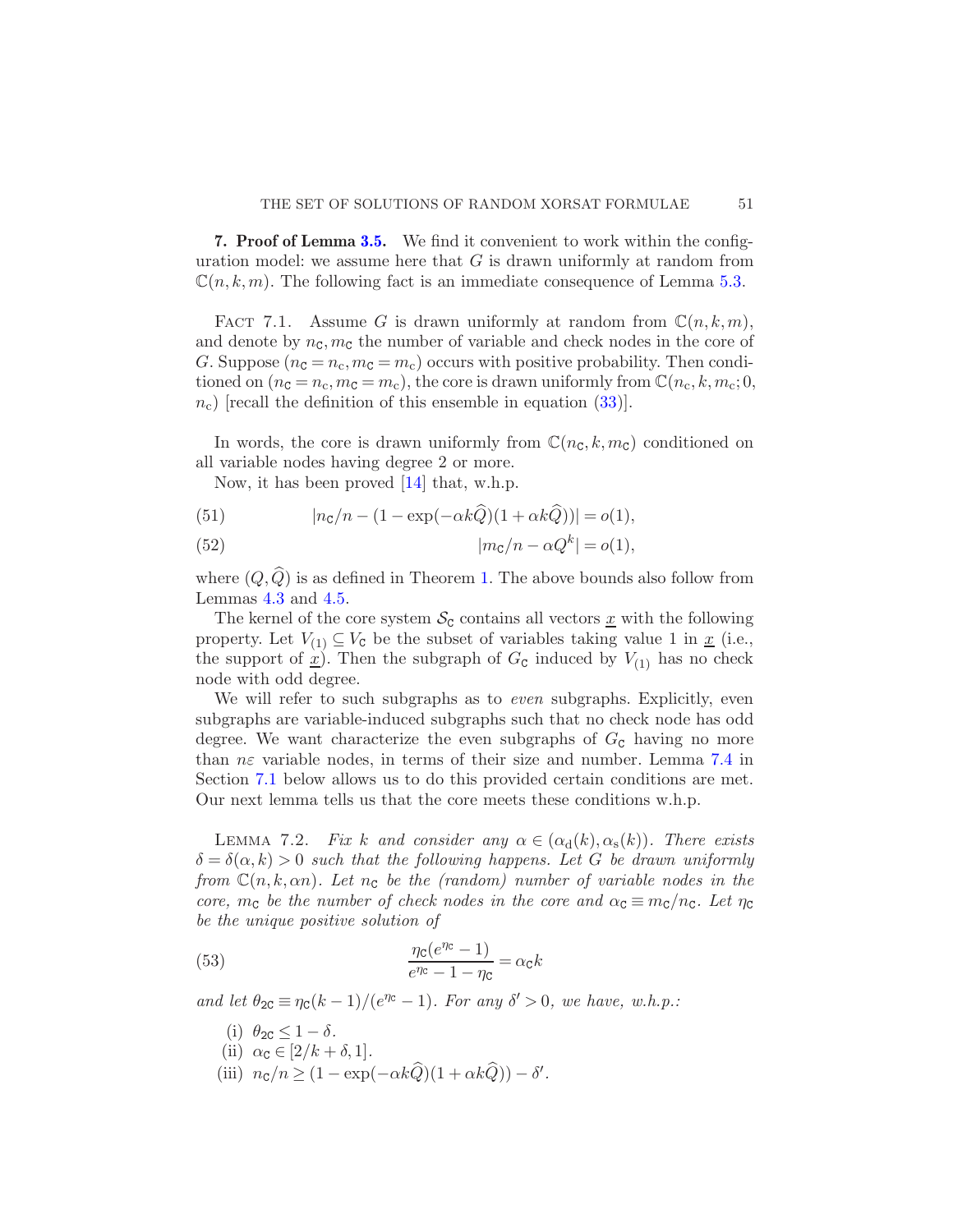The discussion in Section [7.1](#page-51-0) throws light on the definitions of  $\eta_c$  and  $\theta_{2c}$ used.

PROOF OF LEMMA [7.2.](#page-50-1) From equations [\(51\)](#page-50-2), [\(52\)](#page-50-2), we deduce that  $\eta_c =$  $\alpha k\hat{Q} + o(1)$  w.h.p., leading to

$$
\theta_{2C} = \alpha k(k-1)Q^{k-2}(1-Q) + o(1) \le 1 - \delta
$$

for sufficiently small  $\delta$ , using Lemma [6.6.](#page-48-1) Thus, we have established point (i).

Point (iii) and the lower bound in point (ii) are easy consequences of equations [\(51\)](#page-50-2), [\(52\)](#page-50-2). The upper bound in point (ii),  $\alpha_{\rm c} \leq 1$  w.h.p., follows directly from the fact that for  $\alpha < \alpha_s$ , the system  $\mathbb{H}x = \underline{b}$  has a solution for all  $\underline{b} \in \{0,1\}^m$  w.h.p.  $\square$ 

PROOF OF LEMMA [3.5.](#page-18-0) Consider first  $G \sim \mathbb{C}(n, k, m)$ . Applying Fact [7.1](#page-50-3) and Lemma [7.2,](#page-50-1) we deduce that, conditional on the number of nodes, the core is  $G_c \sim \mathbb{C}(n_c, k, m_c; 0, n_c)$  and satisfies the conditions of Lemma [7.4](#page-52-0) proved below. By Lemma [7.4,](#page-52-0) the elements of  $\mathcal{L}_{\mathcal{C}}(\varepsilon n)$  are in correspondence with simple loops in the subgraph of  $G<sub>c</sub>$  induced by degree-2 variable nodes. The sparsity bounds follows from Lemma [7.4.](#page-52-0) The clam that they are, with high probability, disjoint, follows instead from the fact that this random subgraph is subcritical (since  $2\alpha R_2 < 1$ ), and hence decomposes in trees and unicyclic components.

Using Lemma [4.4,](#page-26-0) we deduce that the result holds also for the  $G \sim$  $\mathbb{G}(n, k,m)$  as required.  $\square$ 

<span id="page-51-0"></span>7.1. Characterizing even subgraphs of the core. This section aims at characterizing the small even subgraphs of the core  $G<sub>c</sub>$ . For the sake of simplicity, we shall drop the subscript C throughout the subsection.

<span id="page-51-1"></span>Fix k. Consider some  $\alpha > 2/k$ . Let  $\eta_* > 0$  be defined implicitly by

(54) 
$$
\frac{\eta_*(e^{\eta_*}-1)}{e^{\eta_*}-1-\eta_*}=\alpha k.
$$

For  $\alpha \in (2/k, \infty)$ , we have  $\eta_*(\alpha) > 0$  and  $\eta_*$  is an increasing function of  $\alpha$  at fixed  $k$  [\[14\]](#page-67-6).

Consider a graph  $G = (F, V, E)$  drawn uniformly at random from  $\mathbb{C}(n, k, E)$  $\alpha$ , 0, n). The rationale for this definition of  $\eta_*$  is that the asymptotic degree distribution of variable nodes in G is Poisson $(\eta_*)$  conditioned on the outcome being greater than or equal to 2 [to be denoted below Poisson $>2(\eta_*)$ ].

We are interested in even subgraphs of G.

Consider the subgraph  $G_2 = (F, V^{(2)}, E^{(2)})$  of G induced by variable nodes of degree 2 (with all factor nodes retained). The asymptotic branching factor this subgraph turns out to be  $\theta_2 \equiv \eta_*(k-1)/(e^{\eta_*}-1)$ . We impose the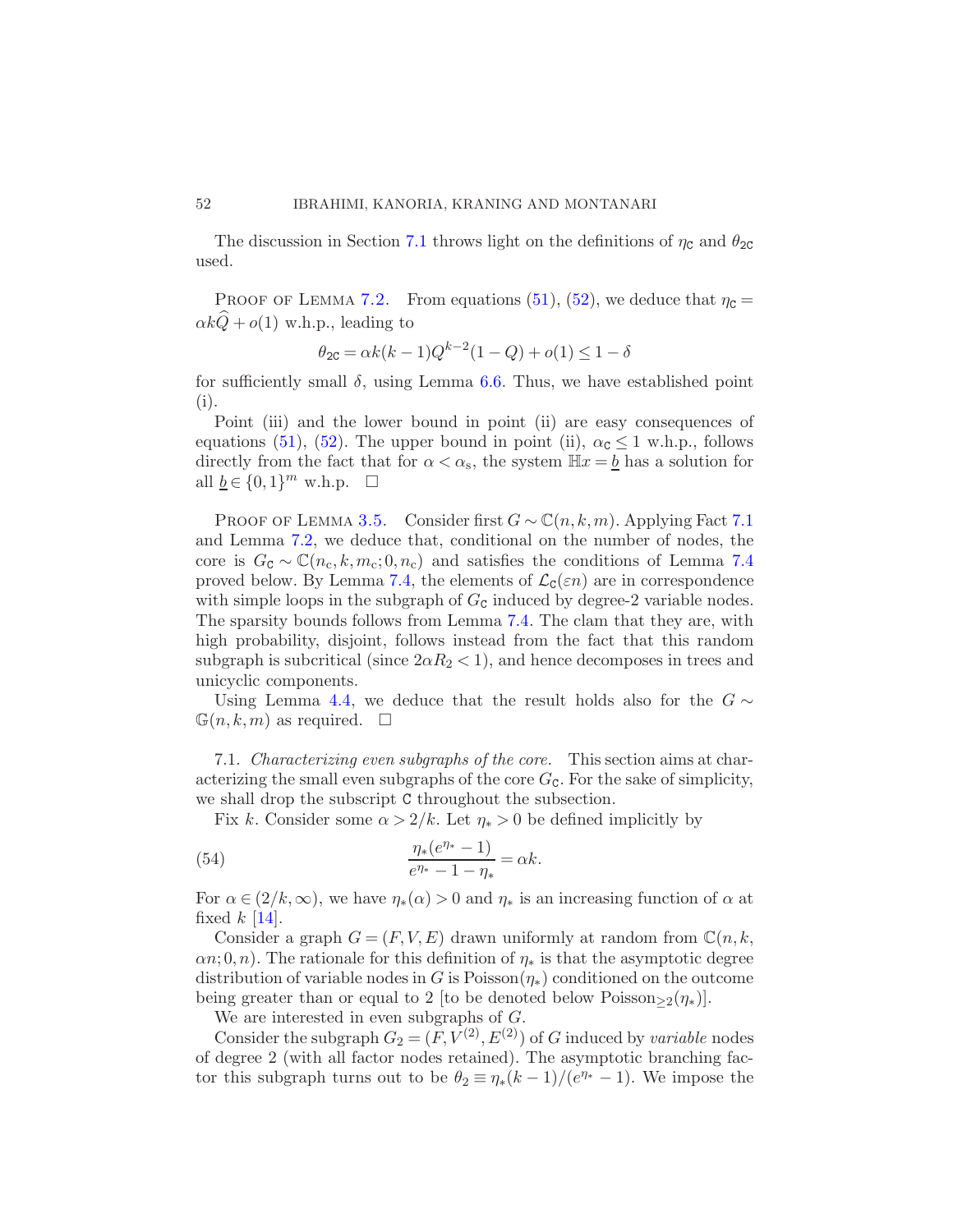condition  $\theta_2 \leq 1 - \delta$  for some  $\delta > 0$  (since this is true of the core). Note that  $\theta_2$  is a decreasing function of  $\eta_*$ , and hence a decreasing function of  $\alpha$ , for fixed k.

<span id="page-52-1"></span>First, we state a technical lemma that we find useful.

LEMMA 7.3. Consider any k, any  $\alpha \in (2/k, 1]$  and  $\varepsilon \in (0, 1]$ . Then there exists  $N_0 \equiv N_0(k,\varepsilon) < \infty$  and  $C = C(k) < \infty$  such that the following occurs for all  $n > N_0$ . Consider a graph  $G = (F, V, E)$  drawn uniformly at random from  $\mathbb{C}(n, k, m; 0, n)$ ,  $m = n\alpha$ . With probability at least  $1 - 1/n$ , there is no subset of variable nodes  $V' \subseteq V$  such that  $|V'| \leq \varepsilon n$  and the sum of the degrees of nodes in  $V'$  exceeds  $C\varepsilon \log(1/\varepsilon)n$ .

PROOF. Let deg(i) be the degree of variable node  $i \in V$ . Let  $X_i \sim$ Poisson<sub>≥2</sub>( $\eta_*$ ) be i.i.d. for  $i \in V$ . Then  $(\deg(i))_{i=1}^n$  is distributed as  $(X_i)_{i=1}^n$ , conditioned on  $\sum_{i=1}^{n} X_i = mk$ . Consider  $V' = \{1, 2, ..., l\}$ . We have

$$
\mathbb{P}\left\{\sum_{i=1}^{l} \deg(i) \ge \gamma l\right\} = \mathbb{P}\left\{\sum_{i=1}^{l} X_i \ge \gamma l \middle| \sum_{i=1}^{n} X_i = mk\right\}
$$

$$
\le \frac{\mathbb{P}\left\{\sum_{i=1}^{l} X_i \ge \gamma l\right\}}{\mathbb{P}\left\{\sum_{i=1}^{n} X_i = mk\right\}}.
$$

Now,  $n\mathbb{E}[X_i] = n\alpha k = mk$ , by our choice of  $\eta_*$  in equation [\(54\)](#page-51-1). Since  $\alpha \leq 1$ , we deduce that  $\eta_* \leq C_1 = C_1(k) < \infty$ . Using a local central limit theorem (CLT) for lattice random variables (Theorem 5.4 of [\[22](#page-68-16)]) we obtain  $\mathbb{P}\left\{\sum_{i=1}^{n} X_i = mk\right\} \geq C_2 n^{-1/2}$  for some  $C_2 = C_2(k) > 0$ . A standard Chernoff bound yields  $\mathbb{P}\{\sum_{i=1}^{l} X_i \geq \gamma l\} \leq \exp\{-l\gamma C_3\}$ , for some  $C_3(k) \in (0, 1]$ , provided  $\gamma > 2\alpha k$ . Thus, we obtain

(55) 
$$
\mathbb{P}\left\{\sum_{i=1}^l \deg(i) \ge \gamma l\right\} \le n^{1/2} \exp\{-l\gamma C_3\}/C_2,
$$

provided  $\gamma > 2\alpha k$ . We use  $\gamma = C'(1 + \log(1/\varepsilon))$  with  $C' = 2\alpha k/C_3$ . Take  $l =$  $\varepsilon$ n. The number of different subsets of variable nodes of size l is  $\binom{n}{l}$  $\binom{n}{l} \leq (e/\varepsilon)^l$ for  $n \geq N_1$  for some  $N_1 = N_1(\varepsilon) < \infty$ . A union bound gives the desired result.  $\Box$ 

<span id="page-52-0"></span>LEMMA 7.4. Fix  $k \geq 3$ , and  $\delta > 0$  so that for any  $\alpha \in [2/k + \delta, 1]$ , we have  $\theta_2(\alpha, k) \leq 1 - \delta$ . Then, for any  $\delta' > 0$ , there exists  $\varepsilon = \varepsilon(\delta, k) > 0$ ,  $C = C(\delta, \delta', k) < \infty$  and  $N_0 = N_0(\delta, \delta', k) < \infty$  such that the following occurs for every  $n > N_0$ . Consider a graph  $G = (F, V, E)$  drawn uniformly at random from  $\mathbb{C}(n, k, \alpha n; 0, n)$ . With probability at least  $1 - \delta'$ , both the following hold: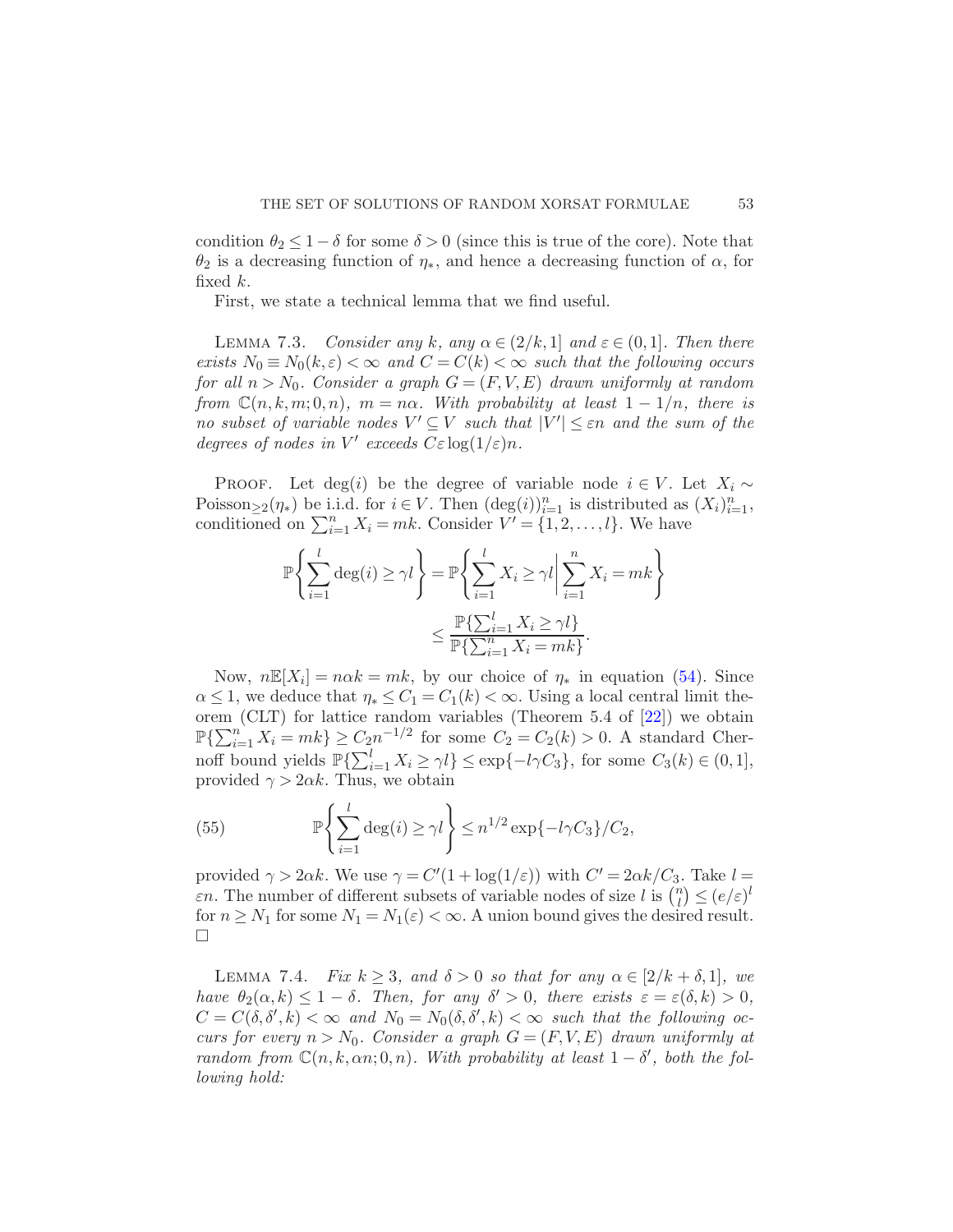(i) Consider minimal even subgraphs consisting of only degree 2 variable nodes. There are no more than  $C$  such subgraphs. Each of them is a simple cycle consisting of no more than C variable nodes.

(ii) Every even subgraph of  $G$  with less than  $\varepsilon$ n variable nodes contains only degree 2 variable nodes.

PROOF. Part (i): Reveal the  $mk$  edges of G sequentially. The expected number of nodes in  $V^{(2)}$ , conditioned on the first t edges revealed forms a martingale with differences bounded by 2. Then, from Azuma–Hoeffding inequality [\[19](#page-68-14)], we deduce that  $|V^{(2)}|$  concentrates around its expectation:

$$
\mathbb{P}(||V^{(2)}|-\mathbb{E}[|V^{(2)}||]\geq \zeta\sqrt{n})\leq \exp(-\widehat{C}_1\zeta^2)
$$

for all  $\zeta > 0$ , where  $\hat{C}_1 = \hat{C}_1(k) > 0$ . The expectation can be computed for instance using the Poisson representation as in the proof of Lemma [7.3,](#page-52-1) yielding  $|\mathbb{E}|V^{(2)}| - n\eta_*^2/(2(e^{\eta_*}-1-\eta_*))| \leq n^{3/4}$ , for all  $\alpha < 1, n \geq \widehat{N}_0(k)$ . We deduce that for any  $\delta_1 = \delta_1(\delta, k) > 0$ , we have

(56) 
$$
\mathbb{P}(|V^{(2)}|/n - \eta_*^2/(2(e^{\eta_*} - 1 - \eta_*))| \ge \delta_1 n) \le 1/n
$$

for all  $n > \widehat{N}_1$ , where  $\widehat{N}_1 = \widehat{N}_1(\delta, k) < \infty$ .

<span id="page-53-0"></span>Now, condition on  $|V^{(2)}| = n^{(2)}$ , for some  $n^{(2)}$  such that

(57) 
$$
|n^{(2)}/n - \eta_*^2/(2(e^{\eta_*} - 1 - \eta_*))| < \delta_1 n.
$$

Note that by choosing  $\delta_1$  small enough, we can ensure  $n^{(2)} = \Omega(n)$ . We are now interested in the check degree distribution  $R^{(2)}$  in  $G_2$ . Reveal the  $2n^{(2)}$  edges of  $G_2$  sequentially. Consider  $l \in \{0, 1, ..., k\}$ . The expected number of check nodes with degree  $l$  in  $G_2$ , conditioned on the edges revealed thus far, forms a martingale with differences bounded by 2. Let  $Z \sim \text{Binom}(k, 2n^{(2)}/(mk)).$  We have  $\mathbb{E}[R_l^{(2)}]$  $\binom{[2]}{l} = \mathbb{P}(Z = l) + O(1/n)$ . Arguing as above for each  $l \leq k$ , we finally obtain

(58) 
$$
\mathbb{P}\left(\sum_{l=0}^{k} |R_l^{(2)} - \mathbb{P}(Z=l)| \ge \delta_1 n\right) \le 1/n
$$

for all  $n > N_2$ , where  $N_2 = N_2(\delta, k) < \infty$ .

Now condition on both  $n^{(2)}$  satisfying equation [\(57\)](#page-53-0) and  $R^{(2)}$  satisfying

$$
\sum_{l=0}^{k} |R_l^{(2)} - \mathbb{P}(Z = l)| < \delta_1.
$$

Let  $\zeta$  be the branching factor of  $G_2$  (i.e., of a graph that is uniformly random conditional on the degree profile  $R^{(2)}$ ). Under the above conditions on  $n^{(2)}$ and  $R^{(2)}$ , a straightforward calculation implies that  $\zeta$  is bounded above by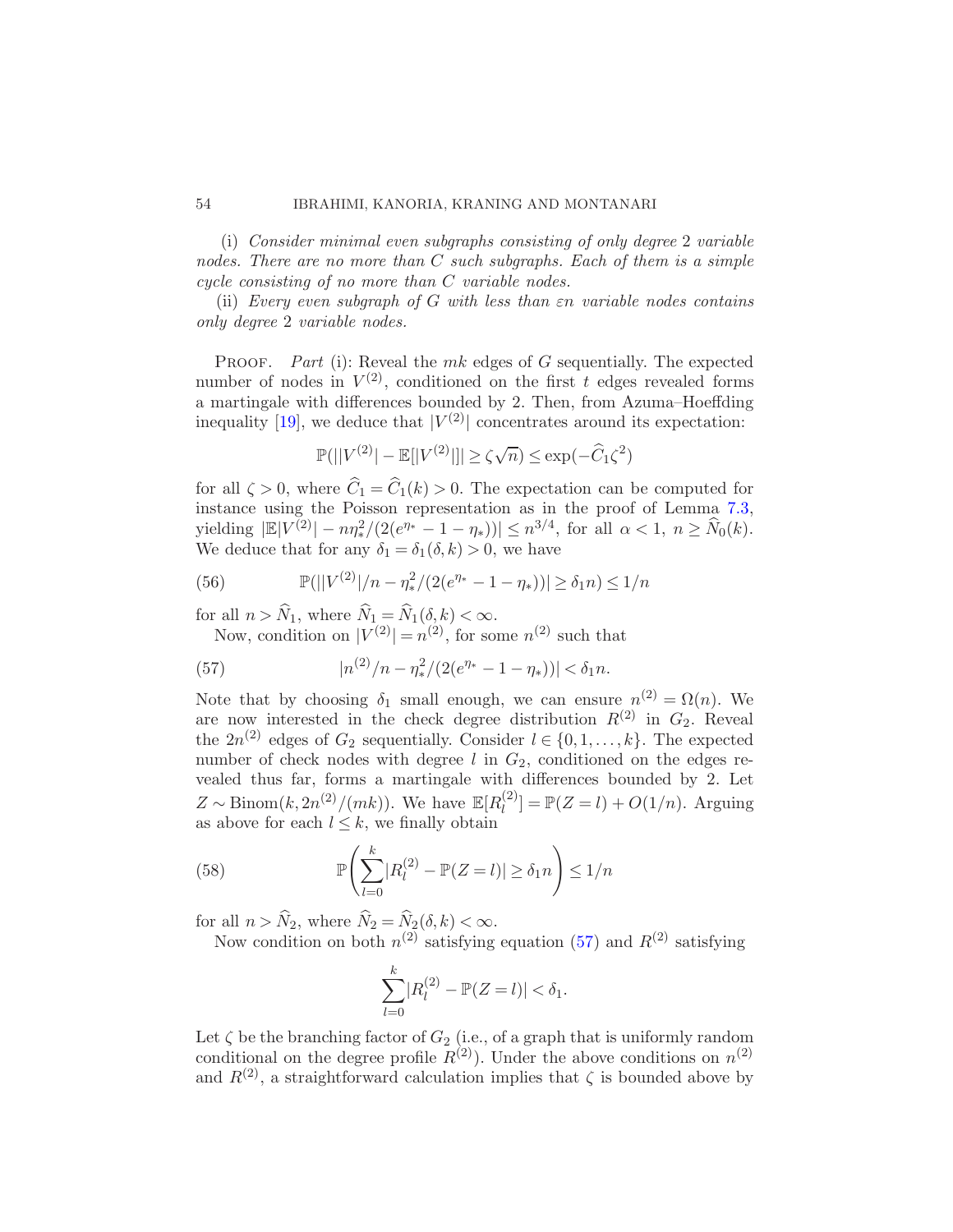$\theta_2 + \delta_2$ , for some  $\delta_2 = \delta_2(\delta_1, k)$  such that  $\delta_2 \to 0$  as  $\delta_1 \to 0$ . Thus, by selecting appropriately small  $\delta_1$ , we can ensure that  $\delta_2 \leq \delta/2$ , leading to a bound of  $1-\delta/2$  on the branching factor for all  $n^{(2)}$ ,  $R^{(2)}$  within the range specified above.

Now we condition also on the degree sequence, that is, the sequence of check node degrees in  $G_2$ . The factor graph  $G_2$  can be naturally associated to a graph, by replacing each variable node by an edge and each check node by a vertex. This graph is distributed according to the standard (nonbipartite) configuration model. Using [\[37](#page-69-3)], Theorem 4, we obtain that the number of cycles of length  $l \in \{1, 2, ..., l_0\}$  for a constant  $l_0$  are asymptotically inde-pendent Poisson random variables, with parameters<sup>[8](#page-54-0)</sup>

$$
\lambda_l = \zeta^l/(2l) \qquad \text{for } \zeta = \left[ \sum_{d=1}^k d(d-1) R^{(2)}(d) \right] / \left[ \sum_{d=1}^k dR^{(2)}(d) \right].
$$

More precisely, for any constants  $c_1, c_2, \ldots, c_{l_0} \in \mathcal{N} \cup \{0\}$ , we have

$$
\mathbb{P}[\mathsf{E}_n(\underline{c})] = \prod_{l=1}^{l_0} \mathbb{P}(\text{Poisson}(\lambda_l) = c_l) + o(1),
$$

where  $\mathsf{E}_n(\underline{c})$  is the event that there are  $c_l$  cycles of length l for  $l \in \{1, 2, \ldots, l_0\}$ with all cycles disjoint from each other, and  $\underline{c} = (c_l)_{l=1}^{l_0}$ . Choosing  $l_0$  large enough, we have

$$
\sum_{\underline{c} \in \mathcal{N}} \mathbb{P}[\mathsf{E}_n(\underline{c})] \ge 1 - \exp\left(-\sum_{l=1}^{\infty} \lambda_l\right) - \delta/4 = 1 - (1 - \zeta)^{-1/2} - \delta'/4,
$$

where  $\mathcal{N} = \{ \underline{c} : \underline{c} \neq \underline{0}, c_l \leq l_0 \text{ for } l \in \{1, 2, \ldots, l_0\} \},$  for n large enough.

On the other hand, we know that the probability of having no cycles in  $G_2$  is  $(1 - \zeta)^{-1/2} + o(1)$  under our assumption of  $\zeta \leq 1 - \delta/2$ . The argument for this was already outlined in the proof of Lemma [3.11,](#page-22-1) cf. Section [5.1:](#page-39-2) the Poisson approximation of [\[37\]](#page-69-3) is used to estimate the probability of having no cycles of length smaller than  $M$ , while a simple first moment bound is sufficient for cycles of length  $M$  or larger. Thus, with probability at least  $1 - \delta'/3$ , we have no more than  $l_0^2$  cycles, disjoint and each of length no more than  $l_0$ . Choosing  $C = l_0^2$ , we obtain part (i) with probability at least  $1 - \delta'/2$  for large enough *n*.

Part (ii): Let  $m \equiv \alpha n$ . Let  $\mathcal{N}(G; l, j)$  be the number of even subgraphs of  $G$  induced by  $l$  variable nodes such that the sum of the degrees of the  $l$ 

<span id="page-54-0"></span><sup>8</sup>The model in [\[37](#page-69-3)] is slightly different from the configuration model for its treatment of self-loops and double edges. However, the results and proof can be adapted to the configuration model.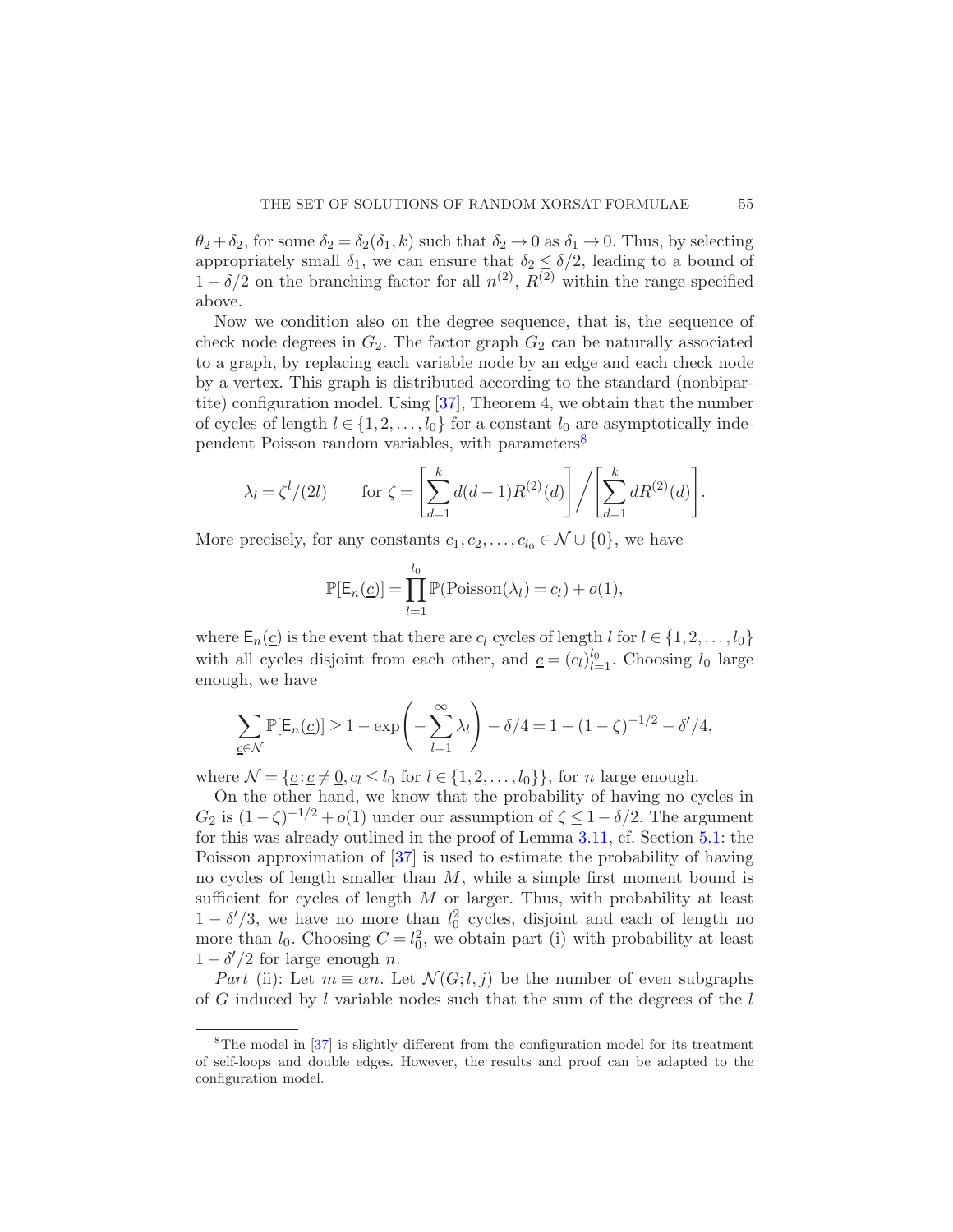variable nodes is  $2(l + j)$ . We are interested in  $l \leq \varepsilon n$  (we will choose  $\varepsilon$  later) and  $j > 0$ . In particular, we want to show that, for any  $\delta' > 0$ ,

(59) 
$$
\mathbb{P}\left\{\sum_{l=1}^{\varepsilon n} \sum_{j=1}^{mk/2} \mathcal{N}(G;l,j) > 0\right\} \le \delta'/2.
$$

This immediately implies the desired result from linearity of expectation and Markov inequality.

From Lemma [7.3,](#page-52-1) we deduce that

(60) 
$$
\mathbb{P}\left\{\sum_{l=1}^{\varepsilon n}\sum_{j=\varepsilon'n}^{mk/2} \mathcal{N}(G;l,j)>0\right\}\leq 1/n,
$$

for some  $\varepsilon'(\varepsilon, k)$  with the property that  $\varepsilon' \to 0$  as  $\varepsilon \to 0$ . Thus, we only need to establish

(61) 
$$
\sum_{l=1}^{\varepsilon n} \sum_{j=1}^{\varepsilon' n} \mathbb{E}[\mathcal{N}(G;l,j)] \le \delta'/3,
$$

for all  $n$  large enough, since the claim then follows from Markov inequality.

A straightforward calculation [\[29](#page-68-5), [36](#page-69-0)] yields

<span id="page-55-1"></span>
$$
\mathbb{E}[\mathcal{N}(G; l, j)] = \frac{{\binom{n}{l}} \mathcal{T}_1 \mathcal{T}_2 \mathcal{T}_3}{{\binom{mk}{2(l+j)}} \mathcal{T}_4},
$$

where

$$
\mathcal{T}_1 = \text{coeff}[(e^y - 1 - y)^l; y^{2(l+j)}],
$$
  
\n
$$
\mathcal{T}_2 = \text{coeff}[(e^y - 1 - y)^{n-l}; y^{mk-2(l+j)}],
$$
  
\n
$$
\mathcal{T}_3 = \text{coeff}\left[\left(\frac{(1+y)^k + (1-y)^k}{2}\right)^m; y^{2(l+j)}\right],
$$
  
\n
$$
\mathcal{T}_4 = \text{coeff}[(e^y - 1 - y)^n; y^{mk}].
$$

<span id="page-55-0"></span>It is useful to recall the following probabilistic representation of combinatorial coefficients.

FACT 7.5. For any  $\eta > 0$ , we have

(62) 
$$
\operatorname{coeff}[(e^y - 1 - y)^N; y^M] = \eta^{-M}(e^{\eta} - 1 - \eta)^N \mathbb{P}\left[\sum_{i=1}^N X_i = M\right],
$$

where  $X_i \sim \text{Poisson}_{\geq 2}(\eta)$  are i.i.d. for  $i \in \{1, ..., M\}$ .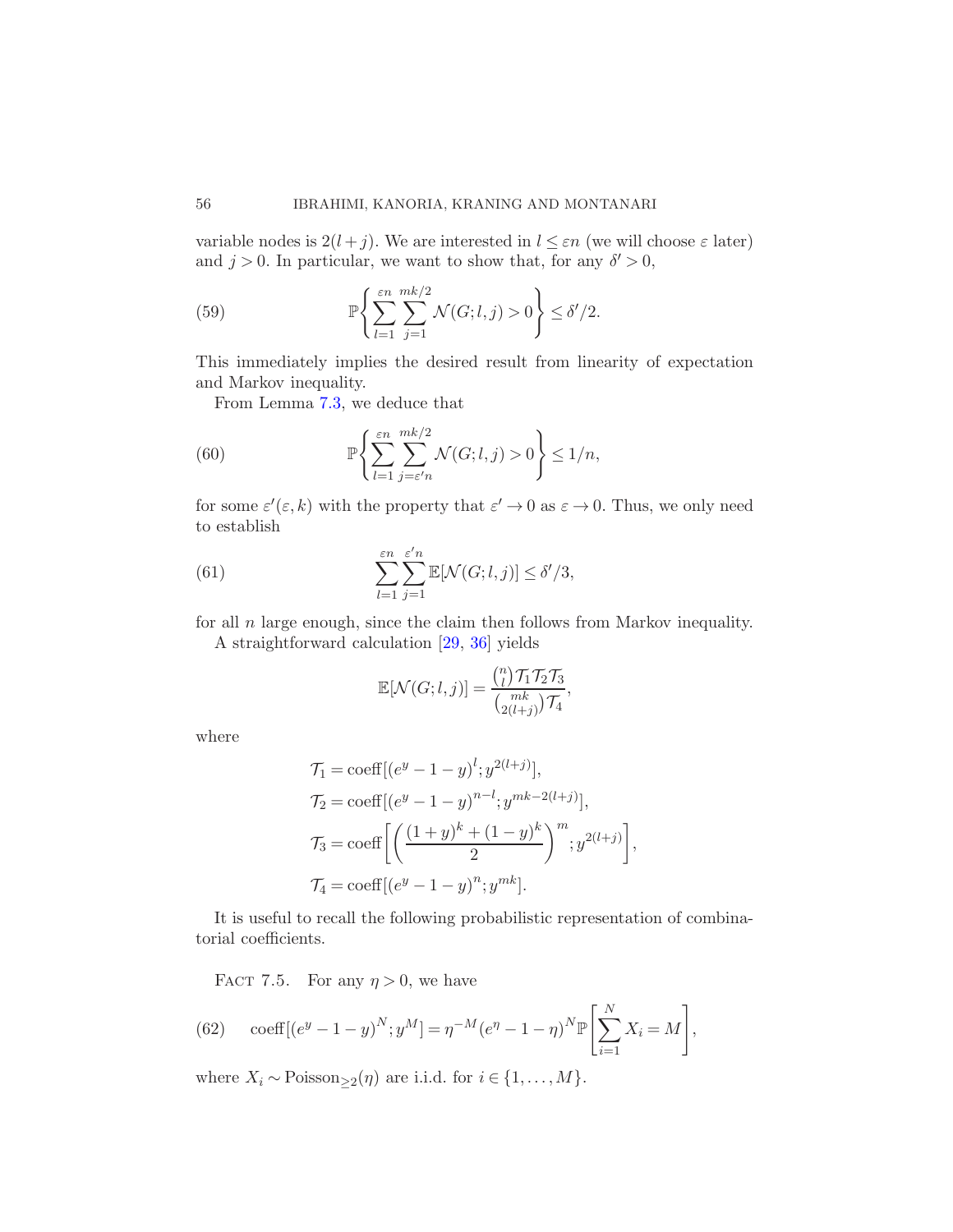Consider  $\mathcal{T}_4$ . By definition, cf. equation [\(54\)](#page-51-1),  $\eta_*$  is such that for  $X_i \sim$ Poisson $\geq 2(\eta_*)$  we have  $\mathbb{E}[X_i] = \alpha k = mk/n$ . Moreover,  $\alpha \in [2/k + \delta, 1]$  implies  $\eta_* \in [C_1, C_2]$  for some  $C_1 = C_1(\delta, k) > 0$  and  $C_2 = C_2(k) < \infty$ . From  $\eta_* \le$  $C_2$  and using a local CLT for lattice random variables  $[22]$ , it follows that  $\mathbb{P}[\sum_{i=1}^{n} X_i = mk] \ge C_3/\sqrt{n}$  for some  $C_3 = C_3(\delta, k) > 0$ . Thus, using Fact [7.5,](#page-55-0) we have

<span id="page-56-0"></span>(63) 
$$
\mathcal{T}_4 \geq \eta_*^{-mk} (e^{\eta_*} - 1 - \eta_*)^n C_3 n^{-1/2}.
$$

Now, consider  $\mathcal{T}_2$ . Again use  $\eta = \eta_*$  in Fact [7.5.](#page-55-0) From  $\eta_* \geq C_1$  and again using a local CLT for lattice r.v.'s [\[22\]](#page-68-16), we obtain  $\mathbb{P}[\sum_{i=1}^{n-l} X_i = mk - 2(l +$  $[j] \leq C_4/2\sqrt{n-l} \leq C_4/\sqrt{n}$  for some  $C_4 = C_4(\delta, k) < \infty$ , since  $l \leq \varepsilon n$ . Thus, Fact [7.5](#page-55-0) yields

(64) 
$$
\mathcal{T}_2 \leq \eta_*^{-mk+2(l+j)} (e^{\eta_*} - 1 - \eta_*)^{n-l} C_4 n^{-1/2}.
$$

<span id="page-56-1"></span>Fact [7.5](#page-55-0) yields that  $\mathcal{T}_1$  can be bounded above as

(65) 
$$
\mathcal{T}_1 \leq \eta^{-2(l+j)} (e^{\eta} - 1 - \eta)^l
$$

for any  $\eta > 0$ . We will choose a suitable  $\eta$  later.

Finally, for  $\mathcal{T}_3$ , similar to Fact [7.5,](#page-55-0) we can deduce that

<span id="page-56-2"></span>
$$
\mathcal{T}_3 \le \left(\frac{(1+\xi)^k + (1-\xi)^k}{2}\right)^m \xi^{-2(l+j)}
$$

for all  $\xi > 0$ . Now, it is easy to check that

<span id="page-56-3"></span>
$$
\frac{(1+\xi)^k + (1-\xi)^k}{2} \le \exp\left\{ \binom{k}{2} \xi^2 \right\},\,
$$

by comparing coefficients in the series expansions of both sides. Choosing  $\xi = \sqrt{\frac{l+j}{(l+j)/(m\binom{k}{2}}}$  $_{2}^{k}$ ), we obtain

(66) 
$$
\mathcal{T}_3 \leq \left(\frac{em\binom{k}{2}}{l+j}\right)^{l+j}.
$$

Finally, we have

(67) 
$$
\binom{n}{l} \leq \frac{n^l}{l!}, \qquad \binom{mk}{2(l+j)} \geq \frac{(mk-2(l+j))^{2(l+j)}}{(2(l+j))!}.
$$

Putting together equations  $(63)$ ,  $(64)$ ,  $(65)$ ,  $(66)$  and  $(67)$ , we obtain

<span id="page-56-4"></span>
$$
\mathbb{E}[\mathcal{N}(G;l,j)] \le C_6 \cdot \frac{(e^{\eta} - 1 - \eta)^l}{\eta^{2(l+j)}} \cdot \frac{\eta_*^{2(l+j)}}{(e^{\eta_*} - 1 - \eta_*)^l} \times \left(\frac{e(k-1)(1 + C_5((l+j)/n))}{2(l+j)k}\right)^{l+j} \cdot \frac{(2(l+j))!}{l!\alpha^l m^j}
$$

,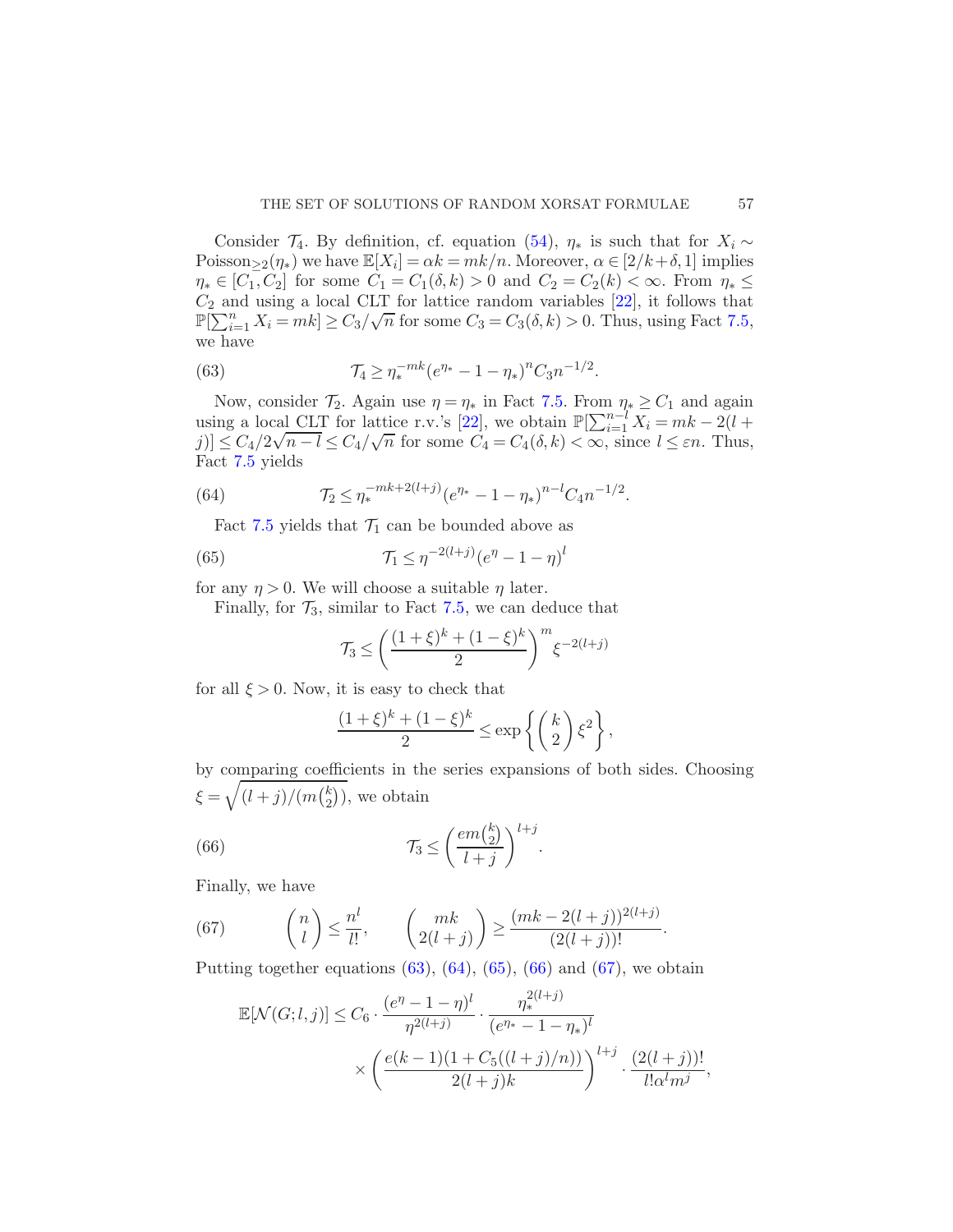for some  $C_6 = C_6(k, \delta) < \infty$ . Now,  $N! \ge C_7 \sqrt{N} (N/e)^N$  for all  $N \in \mathbb{N}$ , for some  $C_7 > 0$ . Using this with  $N = l + j$ , we obtain

$$
\left(\frac{e}{l+j}\right)^{l+j} \cdot \frac{(2(l+j))!}{l!} \le \frac{\sqrt{l+j}}{C_7} \cdot \frac{(2(l+j))!}{l!(l+j)!} \le \frac{\sqrt{l+j}}{C_7l^j} \cdot \binom{2(l+j)}{(l+j)} \le \frac{C_8 2^{2(l+j)}}{l^j},
$$

for some  $C_8 < \infty$ . Plugging back, we get

$$
\mathbb{E}[\mathcal{N}(G; l,j)] \leq C_9(\mathcal{T}_5)^l(\mathcal{T}_6)^j,
$$

where

$$
\mathcal{T}_5 = 2\theta_2 \frac{(e^{\eta} - 1 - \eta)}{\eta^2} (1 + C_5((l+j)/n)),
$$
  

$$
\mathcal{T}_6 = \frac{4(k-1)\eta_*^2}{ml\eta^2}.
$$

Without loss of generality, assume  $\delta \leq 0.1$ . Now, we choose  $\varepsilon = \varepsilon(\delta, k) > 0$ such that  $\varepsilon + \varepsilon' \leq \delta/(10C_5)$ . We choose  $\eta = \eta(k) > 0$  such that  $(e^{\eta} - 1 \eta \eta \eta^{-2} \leq (1 + \delta/10)/2$  [note that  $(e^{\eta} - 1 - \eta)\eta^{-2} \to 1/2$  as  $\eta \to 0$ ]. This leads to  $\mathcal{T}_5 \leq 1 - \delta/2$  for all  $l \leq \varepsilon n$  and  $j \leq \varepsilon' n$ , when we use  $\theta_2 \leq 1 - \delta$ . Also,  $\mathcal{T}_6 \leq C_{10}/n$  for all l, j, for some  $C_{10} = C_{10}(k) < \infty$ . Thus,

$$
\mathbb{E}[\mathcal{N}(G;l,j)] \le C_9(1-\delta/2)^l \left(\frac{C_{10}}{n}\right)^j.
$$

Summing over  $j$  and  $l$ , we obtain

(68) 
$$
\sum_{l=1}^{\varepsilon n} \sum_{j=1}^{\varepsilon' n} \mathbb{E}[\mathcal{N}(G;l,j)] \le \frac{C_{11}}{n}
$$

for some  $C_{11} = C_{11}(k, \delta) < \infty$ . This implies equation [\(61\)](#page-55-1) for large enough n as required.  $\Box$ 

<span id="page-57-0"></span>8. Proof of Lemma [3.8:](#page-20-1) A sparse basis for low-weight core solutions. For each  $\underline{x}_{\mathcal{C}} \in \mathcal{L}_{\mathcal{C}}(\varepsilon n)$ , we need to find a sparse solution  $\underline{x} \in \mathcal{S}_1$  that matches  $\underline{x}_{\mathcal{C}}$ on the core. From Lemma [3.5,](#page-18-0) we know that w.h.p.,  $\underline{x}_{\mathcal{C}}$  consists of all zeros except for a small subset of variables. Indeed, we know from Lemma [7.4](#page-52-0) that these variables correspond to a cycle of degree-2 variable nodes. Although this is not used in the following, we shall nevertheless refer to the set of variable nodes corresponding to an element of  $\mathcal{L}_{\mathcal{C}}(\varepsilon n)$  as a cycle. Denote by  $L_1$ the cycle corresponding to  $\underline{x}_{\text{C}}$ . Recall that the noncore  $G_{\text{NC}} = (F_{\text{NC}}, V_{\text{NC}}, E_{\text{NC}})$ is the subgraph of G induced by  $F_{\text{NC}} = F \setminus F_{\text{C}}$  and  $V_{\text{NC}} = V \setminus V_{\text{C}}$ . Suppose we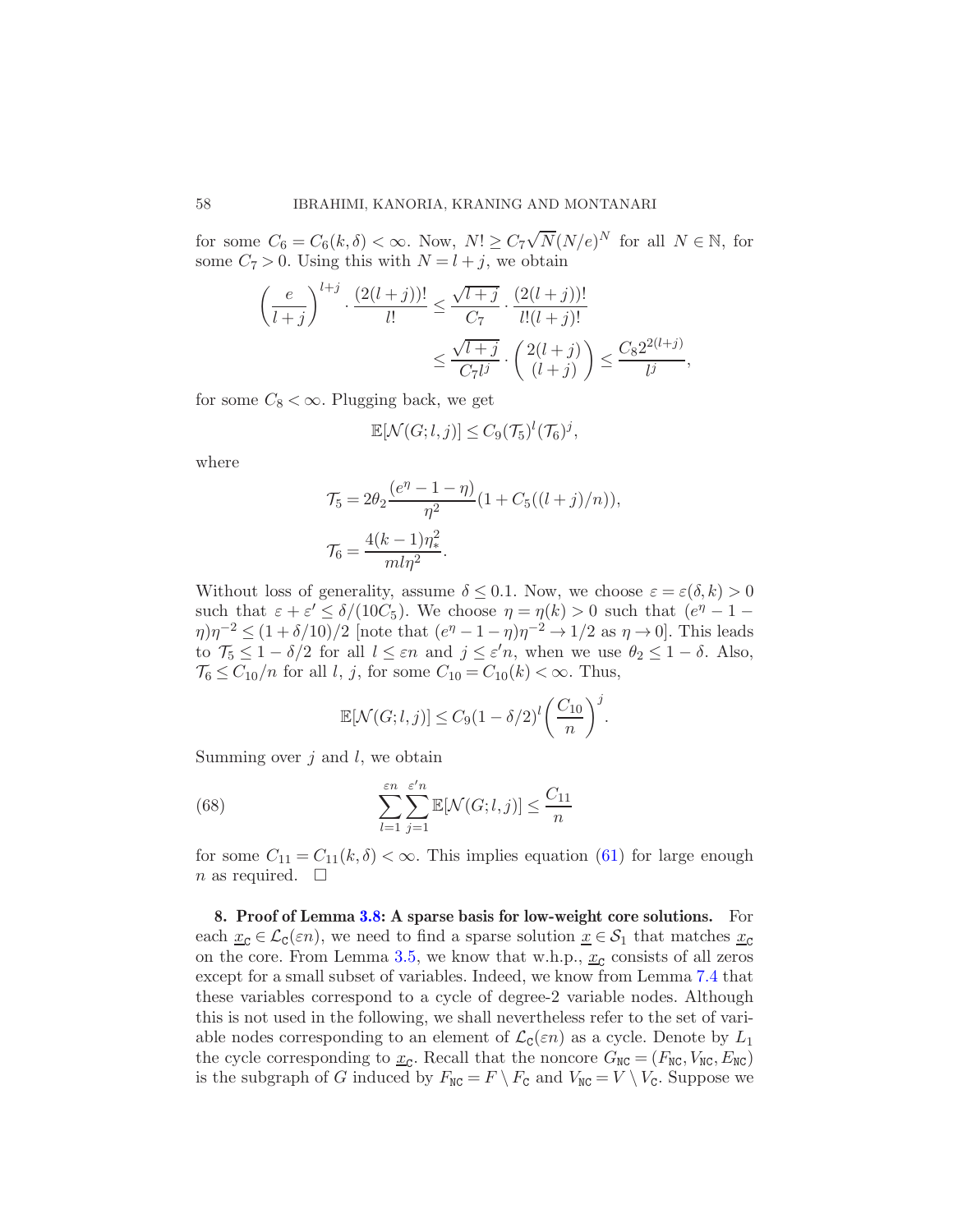set all noncore variables to 0. The set of violated checks consists of those checks in  $F_{\text{NC}}$  that have an odd number of neighbors in  $L_1$ . We show that w.h.p., each such check can be satisfied by changing a small number of noncore variables in its neighborhood to 1. To show that this is possible, we make use of the belief propagation algorithm described in Section [4.](#page-24-0)

Our strategy is roughly the following. Consider a violated check a. We wish to set an odd number of its noncore neighboring variables to 1. But then, this may cause further checks to be violated, and so on. A key fact comes to our rescue. If check node a receives an incoming ∗ message in round T, then we can find a subset of noncore variable nodes in a T-neighborhood of a such that if we set those variables to 1, check a will be satisfied (with an odd number of neighboring ones in the noncore) without causing any new violations. We do this for each violated check. Now w.h.p., for suitable  $T$ , all violated checks will receive at least one incoming  $*$  by time  $T$  (note that each noncore check receives an incoming ∗ at the BP fixed point). Thus, we can satisfy them all by setting a small number of noncore variables to 1.

<span id="page-58-0"></span>LEMMA 8.1. Consider G drawn uniformly from  $\mathbb{G}(n, k, m)$ . Denote by  $F^{(l)} \subseteq F_{\text{NC}}$  the checks in the noncore having degree l with respect to the noncore, for  $l \in \{1, 2, ..., k\}$ . Condition on the core  $G_c$ , and  $F^{(l)}$  for  $l \in$  $\{1, 2, \ldots, k\}.$ 

- Then  $E_{\text{C,NC}}$  and  $G_{\text{NC}}$  are independent of each other. Here  $E_{\text{C,NC}}$  denotes the edges between core variables  $V_c$  and noncore checks  $F_{NC}$ .
- The edges in  $E_{\text{C,NC}}$  are distributed as follows: For each  $a \in F_{\text{NC}}$ , if  $a \in F^{(l)}$ , its neighborhood in  $G_c$  is a uniformly random subset of  $V_c$  of size  $k - l$ , independent of the others.
- Clearly,  $(G_{\text{C}}, (F^{(l)})_{l=1}^k)$  uniquely determine the parameters  $(n_{\text{NC}}, R^{\text{NC}}, m_{\text{NC}})$ of the noncore. The noncore  $G_{NC}$  is drawn uniformly at random from  $\mathbb{D}(n_{\text{NC}},R^{\text{NC}},m_{\text{NC}})$  conditioned on being peelable, that is,  $G_{\text{NC}}$  is drawn uniformly at random from  $\mathbb{D}(n_{\text{NC}}, R^{\text{NC}}, m_{\text{NC}}) \cap \mathcal{P}$ .

PROOF. Each  $G \in \mathbb{G}(n,k,m)$  with the given  $(G_{\mathbb{C}},(F^{(l)})_{l=1}^k)$  has a  $G_{\mathbb{NC}}$ corresponding to a unique element of  $\mathbb{D}(n_{\text{NC}}, R^{\text{NC}}, m_{\text{NC}}) \cap \mathcal{P}$  and  $E_{\text{C,NC}}$  corresponding to a subset of  $V_c$  of size  $k-l$  for each  $a \in F^{(l)}$ , for  $l \in \{1, \ldots, k\}$ . The converse is also true. This yields the result.  $\Box$ 

PROOF OF LEMMA [3.8.](#page-20-1) Take any sequence  $(s_n)_{n\geq 1}$  such that  $\lim_{n\to\infty} s_n = \infty$  and  $s_n \leq \varepsilon n$ . If points (i), (ii) and (iii) in Lemma [3.5](#page-18-0) hold, let  $V_{\text{cycle}}$  denote the union of the supports of the solutions in  $\mathcal{L}_{\text{C}}(s_n)$ . Let

> $E_1 \equiv E_{1,a} \cap E_{1,b} \cap E_{1,c}$  $E_{1,a} \equiv \{\text{Points (i), (ii) and (iii) in Lemma 3.5 hold}\},\$  $E_{1,a} \equiv \{\text{Points (i), (ii) and (iii) in Lemma 3.5 hold}\},\$  $E_{1,a} \equiv \{\text{Points (i), (ii) and (iii) in Lemma 3.5 hold}\},\$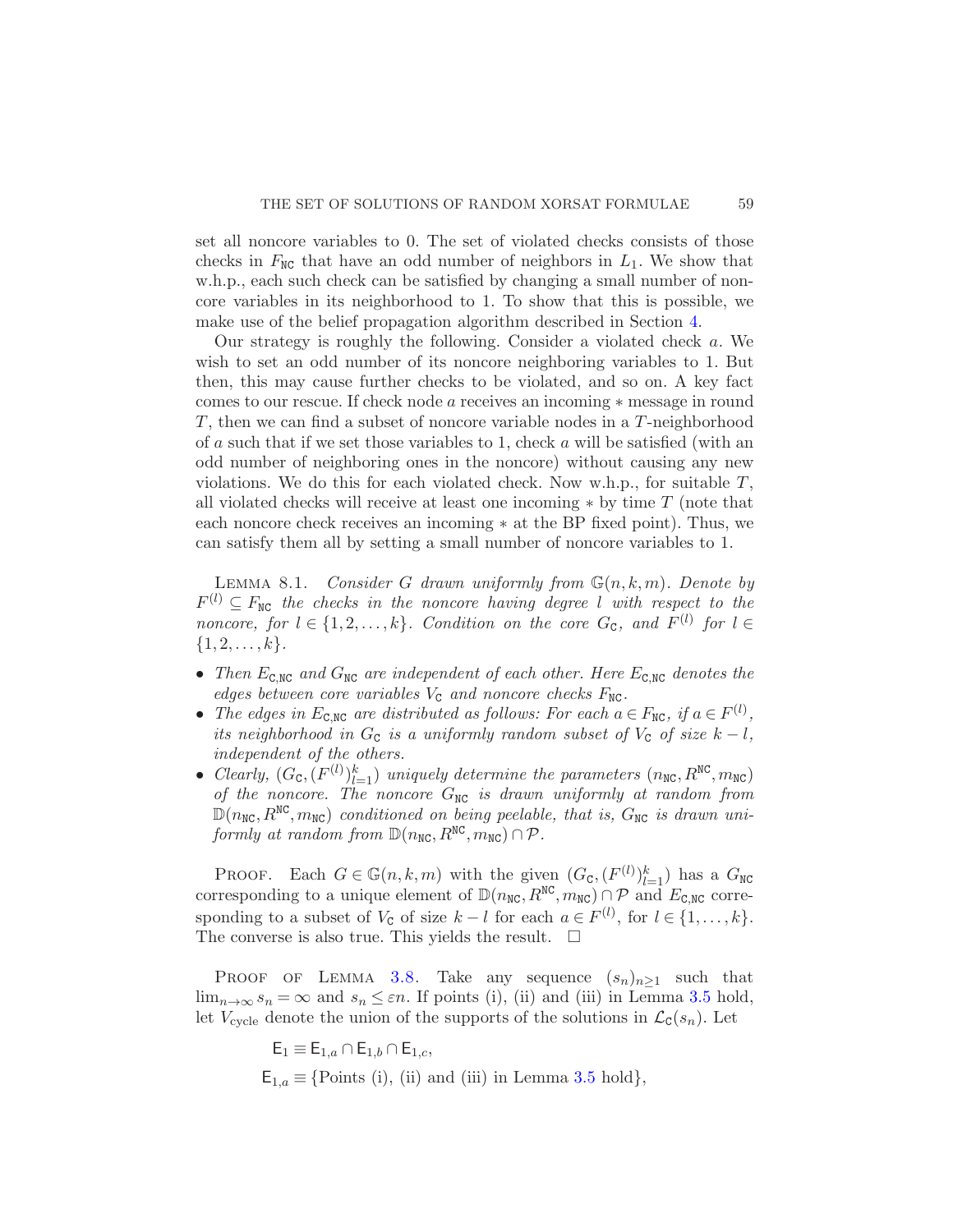$$
\mathsf{E}_{1,b} \equiv \{ |F^{(l)}| \ge n/C_2 \text{ for all } l \in \{1, 2, \dots, k\} \},
$$

 $E_{1,c} \equiv \{\text{No variable in } V_{\text{cycle}} \text{ has degree exceeding } \log s_n\}.$ 

(Note that these events are implicitly indexed by n.) We argue that  $E_1$  holds w.h.p. for an appropriate choice of  $C_2 = C_2(k, \alpha) < \infty$ . Indeed, Lemma [3.5](#page-18-0) implies that  $E_{1,a}$  holds w.h.p. Lemma [4.8](#page-28-1) implies that  $E_{1,b}$  holds w.h.p. for sufficiently large  $C_2$ . Finally, Lemma [8.1](#page-58-0) and a subexponential tail bound on the Poisson distribution ensure  $E_{1,c}$  holds w.h.p.

Assume that  $E_1$  holds. Let sets of variable nodes on the disjoint cycles corresponding to elements of  $\mathcal{L}_{\mathsf{C}}(\varepsilon n)$  be denoted by  $L_i$  for  $i \in \{1, 2, ..., |\mathcal{L}_{\mathsf{C}}(\varepsilon n)|\}.$ Consider a cycle  $L_i$ . Denote by  $a_{ij}, j \in \{1, 2, ..., Z_i\}$ , the checks in the noncore having an odd number of neighbors in  $L_i$ . (Thus,  $Z_i$  is the number of such checks.) Call these marked checks. Given  $E_1$ , we know that  $Z_i \leq s_n \log s_n$ , and that there are no more than  $s_n^2 \log s_n$  marked checks in total:

$$
\sum_{i=1}^{\mathcal{L}_{\mathbb{C}}(\varepsilon n)|} Z_i \le s_n^2 \log s_n.
$$

|L

Define

 $\mathsf{E}_2 \equiv \{ \text{No more than } n/s_n^3 \text{ messages change after } T_n \text{ iterations of } BP_0 \}.$ 

By Lemma [4.10,](#page-30-0) the event E<sub>2</sub> holds w.h.p. provided  $\lim_{n\to\infty}T_n=\infty$  and  $s_n$ grows sufficiently slowly with n [for the given choice of  $(T_n)_{n>1}$ ].

Let

 $B_{ij} \equiv \{ \text{Not all messages incoming to check } a_{ij} \text{ have converged } \}$ 

<span id="page-59-0"></span>to their fixed-point value in  $T_n$  iterations.

We wish to show that

$$
(69)\qquad \qquad \bigcap_{i,j} B^c_{ij}
$$

holds w.h.p. We have

$$
\mathbb{P}\bigg(\bigcup_{i,j}B_{ij}\bigg) \leq \mathbb{E}_{(G_{\texttt{C}},E_{\texttt{C},\texttt{NC}})}\bigg[\mathbb{E}\bigg[\mathbb{I}[\mathsf{E}_1,\mathsf{E}_2]\sum_{i,j}\mathbb{I}[B_{ij}]\bigg|G_{\texttt{C}},E_{\texttt{C},\texttt{NC}}\bigg]\bigg] + \mathbb{P}[\mathsf{E}_1^c] + \mathbb{P}[\mathsf{E}_2^c].
$$

Given  $E_2$ , we know that the number of checks for which an incoming message changes after  $T_n$  is no more than  $n/s_n^3$ . Suppose  $a_{ij} \in F^{(l)}$  is a marked check. Then we have

$$
\mathbb{E}[\mathbb{I}[{\sf E}_1, {\sf E}_2]\mathbb{I}[B_{ij}]|G_{\sf C}, E_{\sf C, NC}] \leq \frac{n}{s_n^3|F^{(l)}|} \leq \frac{1}{C_2 s_n^3},
$$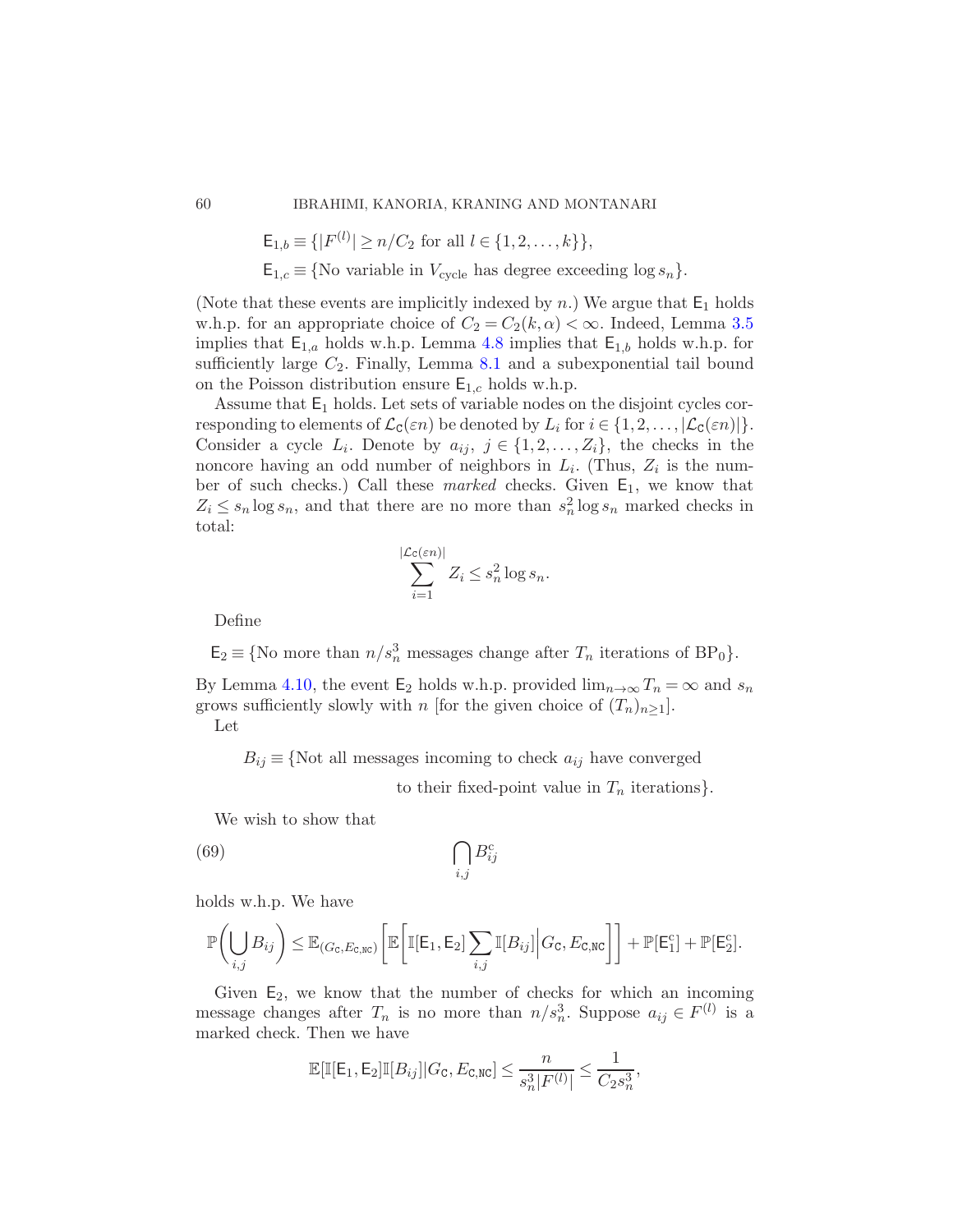since all check nodes in  $F^{(l)}$  are equivalent with respect to the noncore, from Lemma [8.1.](#page-58-0) We already know that under  $E_1$ , the number of marked checks is bounded by  $s_n^2 \log s_n$ . This leads to

$$
\mathbb{P}\biggl(\bigcup_{ij}B_{ij}\biggr)\leq \frac{\log s_n}{C_2s_n}+\mathbb{P}[\mathsf{E}_1^{\mathrm{c}}]+\mathbb{P}[\mathsf{E}_2^{\mathrm{c}}]\overset{n\to\infty}{\longrightarrow}0,
$$

implying equation [\(69\)](#page-59-0) holds w.h.p.

Condition on  $G_c$  and  $E_{c,NC}$ . This identifies the marked checks. Lemma [8.1](#page-58-0) guarantees us that all checks in  $F^{(l)}$  are equivalent with respect to  $G_{\text{NC}}$ . Suppose  $E_1$  holds. Define a ball of radius t around a check node as consisting of the neighboring variable nodes, and the balls of radius  $t$  around each of those variables. Similar to the proof of Lemma [3.11\(](#page-22-1)iii), we can show that

<span id="page-60-0"></span>
$$
|\mathsf{B}_{G_{\text{NC}}}(a_{ij},T_n)| \le C_3^{T_n}
$$

holds with probability at least  $1 - C_4 \exp(-2^{T_n}/C_4)$ , for some  $C_3 = C_3(\alpha, k)$  $\infty$  and  $C_4 = C_4(\alpha, k) < \infty$ , for all marked checks  $a_{ij}$ . Thus, the probability that this bound on ball size holds simultaneously for all marked checks, by union bound, is at least  $1 - s_n^2 \log s_n C_4 \exp(-2^{T_n}/C_4) \to 1$  as  $n \to 1$  provided  $T_n \to \infty$  and  $s_n$  grows sufficiently slowly with n.

Suppose equation [\(69\)](#page-59-0) and  $E_1$  hold. Consider any marked check  $a_{ij}$  adjacent to  $v \in L_i$  for any  $L_i$ . It receives at least one incoming  $*$  message at the BP<sub>0</sub> fixed point and since  $B_{ij} = 0$ , this is also true after  $T_n$  iterations of BP<sub>0</sub>. Hence, there is a subset of variables  $V^{(ij)} \subseteq B_{G_{\text{NC}}}(a_{ij}, T_n)$ , such that setting variables in  $V^{(ij)}$  to 1 satisfies  $a_{ij}$  without violating any other checks. Define

 $V^{(i)} \equiv \{v : v \text{ occurs an odd number of times in the sets } (V^{(ij)})_{j=1}^{Z_i}\}.$ 

It is not hard to verify that the vector  $\underline{x}_{c,i}$  with variables in  $L_i \cup V^{(i)}$  set to one and all other variables set to zero, is a member of  $S_1$ . If equation [\(70\)](#page-60-0) holds for all marked checks, then we deduce that  $|V^{(i)}| \leq C_3^{T_n} s_n \log s_n \leq$  $c_n$  for  $T_n$  and  $s_n$  growing sufficiently slowly with n. Thus,  $\underline{x}_{c,i} \in \mathcal{S}_1$  is  $c_n$ sparse assuming these events, each of which occurs w.h.p. We repeat this construction for every  $L_i$ .  $\Box$ 

### APPENDIX A: PROOF OF LEMMA [3.4](#page-17-0)

<span id="page-60-2"></span><span id="page-60-1"></span>LEMMA A.1. *Assume that G has no 2-core, and let* 

$$
\mathbb{K} \equiv \left[ \left( \frac{\mathbb{H}_{F,U}^{-1} \mathbb{H}_{F,W}}{I_{(n-m)\times(n-m)}} \right) \right],
$$

where U and W are constructed as in Lemma [3.2,](#page-15-1) we order the variables as U followed by W, and the matrix inverse is taken over  $\mathsf{GF}[2]$ . Then the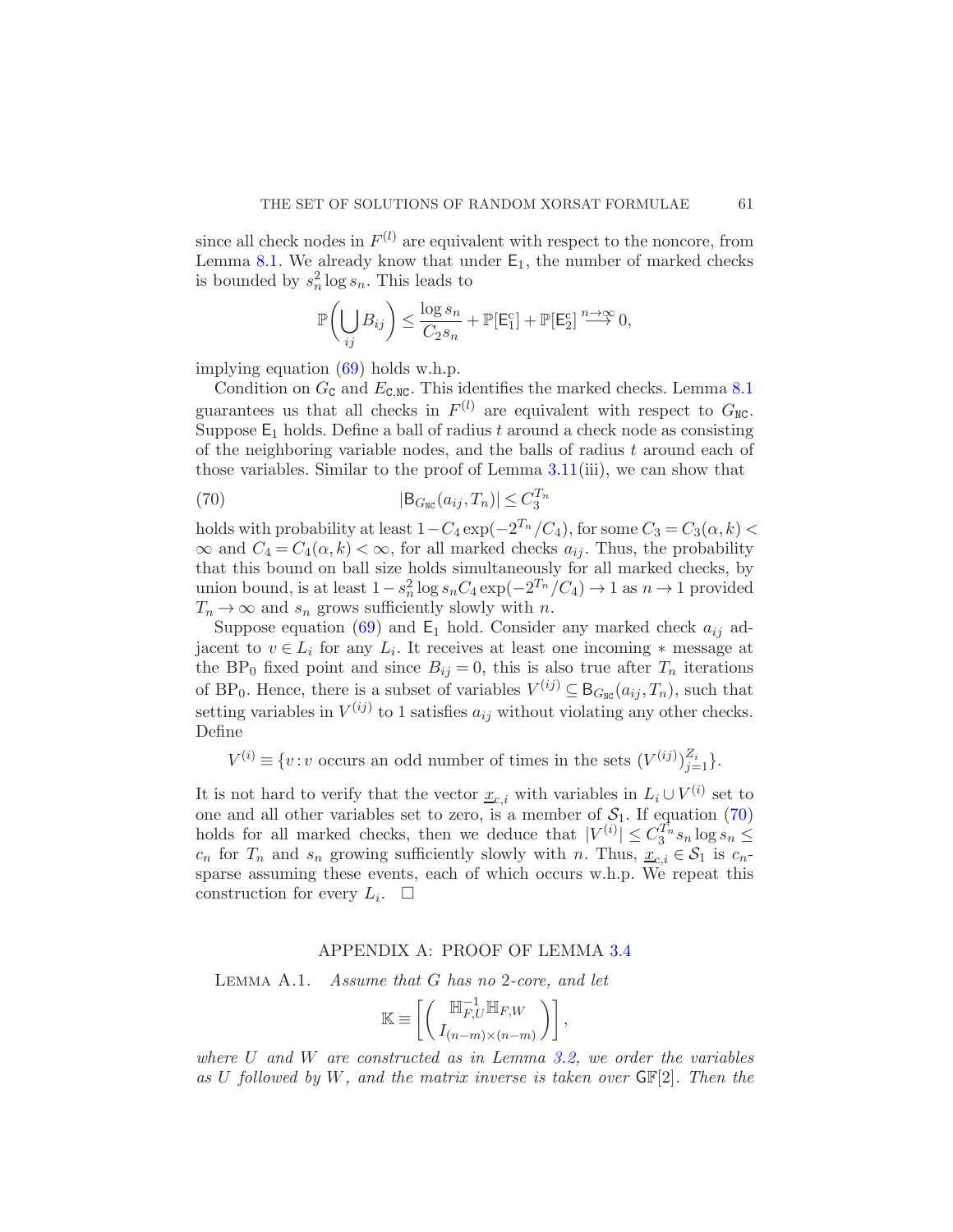columns of  $\mathbb K$  form a basis of the kernel of S, which is also the kernel of  $\mathbb H$ . In addition, if  $\mathbb{K}_{i,j} = 1$ , then  $d_G(i,j) \leq T_{\mathbb{C}}$ .

**PROOF.** A standard linear algebra result shows that  $K$  is a basis for the kernel of H. The bottom identity block of K corresponds to the  $(n-m)$ independent variables  $w \in W$ , and in this block a 1 only occurs if the row and column correspond to the same variable, that is, for  $i, j \in W$ ,  $\mathbb{K}_{i,j} = 1$ implies  $i = j$ , and thus  $d_G(i, j) = 0$ . To prove the distance claim for the upper block of K, we proceed by induction on  $T_c$ . For a variable  $u \in U$  that is peeled along with factor node  $a \in F$ , we will reference u via the factor node it was peeled with as  $u_a$ .

• Induction base: For  $T_c = 1$ ,  $\mathbb{H}_{F,U} = I_m$ , and thus

$$
\mathbb{K} = \left[ \left( \begin{array}{c} \mathbb{H}_{F,W} \\ I_{(n-m)\times (n-m)} \end{array} \right) \right].
$$

Since  $T_c = 1$ , note that ever variable node must be connected to no more than 1 factor node. Thus,  $(\mathbb{H}_{F,W})_{a,i} = 1$  implies that factor node a was connected to independent variable node i. Thus, variables i and  $u_a$  are both adjacent to factor a, and consequently  $d_G(u_a, i) = 1$ .

• Inductive step: Assume that  $T_c = T + 1$  and consider the graph  $J(G) =$  $(F<sub>J</sub>, V<sub>J</sub>, E<sub>J</sub>)$  (recall that J denoted the peeling operator). By construction  $T_{\mathcal{C}}(\mathsf{J}(G)) = T$ , and thus by the inductive hypothesis the columns of

$$
\mathbb{K}_{\mathsf{J}(G)} \equiv \begin{bmatrix} \mathbb{\tilde{K}} \\ I_{((n-n_1)-(m-m_1))\times((n-n_1)-(m-m_1))} \\ \equiv \begin{bmatrix} \mathbb{H}_{F_{\mathsf{J}},U_{\mathsf{J}}}^{-1} \mathbb{H}_{F_{\mathsf{J}},W_{\mathsf{J}}} \\ I_{((n-n_1)-(m-m_1))\times((n-n_1)-(m-m_1))} \end{bmatrix},
$$

form a basis for the kernel of  $\mathbb{H}_{\mathsf{J}(G)}$ , where  $F_{\mathsf{J}}, U_{\mathsf{J}},$  and  $W_{\mathsf{J}}$  refer to the set of factor nodes of the factor graph  $J(G)$ , and their corresponding partition, respectively. In addition,  $(\mathbb{K}_{\mathsf{J}(G)})_{a,i} = 1$  only if  $d_{\mathsf{J}(G)}(u_a, i) \leq T$ . To extend this basis to a basis for the kernel of H, note that

$$
\mathbb{K} \equiv \begin{bmatrix} \mathbb{H}_{F,U}^{-1} \mathbb{H}_{F,W} \\ I_{(n-m)\times(n-m)} \end{bmatrix} = \begin{bmatrix} \begin{pmatrix} \mathbb{H}_{F_1,U_1} & \mathbb{H}_{F_1,U_J} \end{pmatrix}^{-1} \begin{pmatrix} \mathbb{H}_{F_1,W_1} & \mathbb{H}_{F_1,W_J} \end{pmatrix} \\ 0 & \mathbb{H}_{F_J,W_J} \end{bmatrix} \\ = \begin{bmatrix} \begin{pmatrix} I_{|U_1|} & -\mathbb{H}_{F_1,U_J} \mathbb{H}_{F_1,U_J}^{-1} \\ 0 & \mathbb{H}_{F_J,U_J}^{-1} \end{pmatrix} \begin{pmatrix} \mathbb{H}_{F_1,W_1} & \mathbb{H}_{F_1,W_J} \\ 0 & \mathbb{H}_{F_J,W_J} \end{pmatrix} \\ I_{(n-m)\times(n-m)} \\ I_{(n-m)\times(n-m)} \\ 0 & \tilde{\mathbb{K}} \end{bmatrix} \\ = \begin{bmatrix} \begin{pmatrix} \mathbb{H}_{F_1,W_1} & \mathbb{H}_{F_1,W_J} + \mathbb{H}_{F_1,U_J} \tilde{\mathbb{K}} \\ 0 & \tilde{\mathbb{K}} \end{pmatrix} \\ I_{(n-m)\times(n-m)} \end{bmatrix}.
$$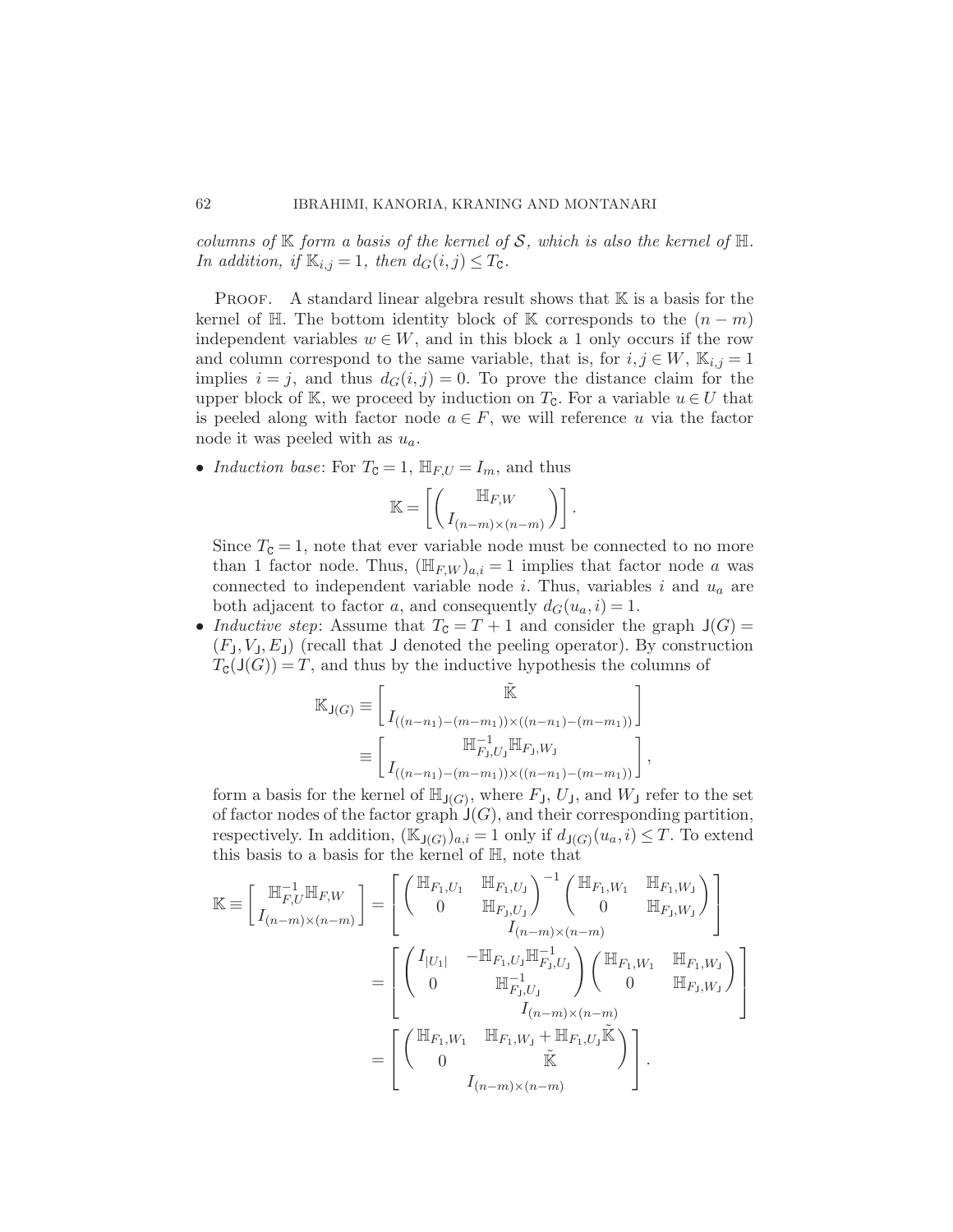By construction if  $(\mathbb{H}_{F_1,W_1})_{a,i} = 1$ , then  $d_G(u_a, i) = 1 \leq T$ . Consider the  $(a, i)$  entry of the matrix  $B \equiv \mathbb{H}_{F_1,W_1} + \mathbb{H}_{F_1,U_1} \mathbb{K}$ . A necessary condition for  $B_{a,i} = 1$  is the existence of an edge between check node  $a \in F_1$  and independent variable node  $i \in W \setminus W_1 = W_J$  [i.e.,  $(\mathbb{H}_{F_1,W_j})_{a,i} = 1$ ], or the existence of both an edge between  $a \in F_1$  and dependent variable node  $j \in U$  that is in the basis for independent variable i [i.e.,  $((\mathbb{H}_{F_1,U_1})_{a,j}=1,$  $\tilde{\mathbb{K}}_{j,i}=1$ ].

We note that if  $d_{\mathsf{J}(G)}(u_a, i) \leq T$ , then  $d_G(u_a, i) \leq T$  also, since  $E_{\mathsf{J}} \subset$ E. Thus, if  $(\mathbb{H}_{F_1,U_1})_{a,j}=1$ ,  $\mathbb{K}_{j,i}=1$ , then  $d_G(u_a,i)\leq T+1$ . Similarly, if  $(\mathbb{H}_{F_1,W_j})_{a,i} = 1$ , then  $d_G(u_a, i) = 1$  as in the base case. Thus, if  $\mathbb{K}_{i,j} = 1$ , then  $d_G(i, j) \leq T + 1 = T_c$ .  $\Box$ 

<span id="page-62-0"></span>A direct result of this is the sparsity bound given below.

LEMMA A.2. For K constructed as in Lemma [A.1,](#page-60-2) the columns of K form an s-sparse basis for the kernel of  $H$ , with

$$
s\leq \max_{i\in V}|\mathsf{B}_G(i,T_\mathsf{C})|.
$$

PROOF. By Lemma [A.1,](#page-60-2)  $d_G(a, i) \leq T_c$  is a necessary condition for  $\mathbb{K}_{a,i}$ 1. Thus, for all  $i \in W$ , the *i*<sup>th</sup> column of K can only contain 1's on the entries that correspond to variables at distance at most  $T_c$  from i. The result follows by taking a union bound over all  $i \in W$ .  $\Box$ 

PROOF OF LEMMA [3.4.](#page-17-0) Let

$$
\widehat{\mathbb{K}} = \mathbb{L}\left[\frac{\mathbb{Q}_{F_*,U_*}^{-1}\mathbb{Q}_{F_*,W_*}}{I_{(n-m)\times(n-m)}}\right],
$$

where the matrix inverse is taken over  $\mathsf{GF}[2]$ . If  $G_* \neq G$ , then all degree 2 check nodes constrain their adjacent variable nodes to the same value. Therefore, all variables in the same connected component take on the same value in a satisfying solution, that is, for all  $v_* \in V_*$ , if  $\mathbb{H} \underline{x} = 0$ , then for all  $i \in v_*,$  either  $x_i = 0$  or  $x_i = 1$ . Consequently,  $\mathbb{H} \underline{x} = 0$  if and only if  $\underline{x} = \mathbb{L} \underline{x}_*$ for some  $\underline{x}_*$  such that  $\mathbb{Q}\underline{x}_* = 0$  Thus,  $\{\underline{x}^{(1)}, \dots, \underline{x}^{(N)}\}$  is a basis for the kernel of  $\mathbb{H}$  if and only if  $\underline{x}^{(i)} = \mathbb{L} \underline{x}^{(i)}_*$  and  $\{\underline{x}^{(1)}_*, \dots, \underline{x}^{(N)}_*\}$  is a basis for the kernel of Q.

Finally notice that  $\mathbb{L}x_*$  has  $|v_*|$  nonzero entries for each  $v_* \in V_*$  such that  $x_{*,v_*} \neq 0$ . Thus, the sparsity bound follows as a direct extension of the bound from Lemma [A.2,](#page-62-0) and the columns of  $\widehat{K}$  form an s-sparse basis for the kernel of H, with

$$
s \leq \max_{v_* \in V_*} S(v_*, T_{\mathbf{C}}(G_*)).
$$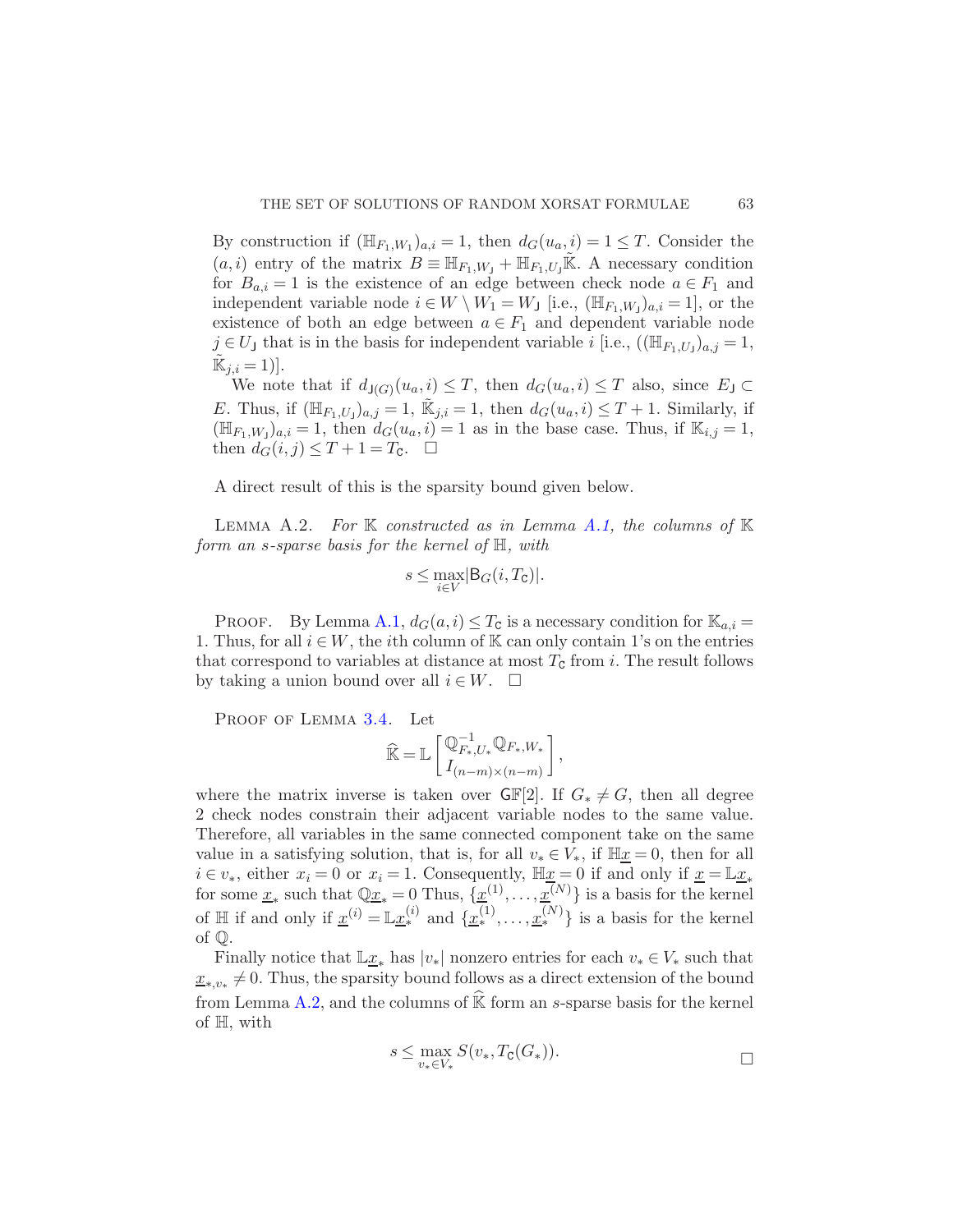## APPENDIX B: PROOFS OF TECHNICAL LEMMAS IN SECTION [5](#page-39-0)

PROOF OF LEMMA [5.2.](#page-40-0) Let  $\omega \equiv \alpha R'(1)$ . Define  $f(z) \equiv 1 - \lambda(1 - \rho(z)) =$  $1 - \exp(-\alpha R'(1)\rho(z))$ . We obtain

<span id="page-63-1"></span>
$$
(71) \t\t f'(0) = 2\alpha R_2.
$$

Now, we know that  $z_t \to 0$  as  $t \to \infty$ , it follows that  $\lim_{t \to \infty} z_{t+1}/z_t \to f'(0)$ . We then deduce from peelability at rate  $\eta$  that

<span id="page-63-2"></span>
$$
(72) \t\t f'(0) \le 1 - \eta.
$$

Combining equations [\(71\)](#page-63-1) and [\(72\)](#page-63-2), we obtain the desired result (i).

In order to prove (ii) notice that, for the pair to be peelable, need  $z \leq$  $1 - \exp(-\alpha R'(z))$  for all  $z \in [0, 1]$ , that is,

(73) 
$$
R'^{-1}(x) \le 1 - e^{-\alpha x}
$$
 for all  $x \in [0, R'(1)],$ 

where  $R'^{-1}$  is the inverse mapping of  $z \mapsto R'(z)$ . We next integrate the above over  $[0, R'(1)]$ , using

(74) 
$$
\int_0^{R'(1)} R'^{-1}(x) dx = \int_0^1 wR''(w) dw = R'(1) - 1,
$$

(75) 
$$
\int_0^{R'(1)} (1 - e^{-\alpha x}) dx = R'(1) - \frac{1}{\alpha} (1 - e^{-\alpha R'(1)}).
$$

We thus obtain

(76) 
$$
1 \geq \frac{1}{\alpha} (1 - e^{-\alpha R'(1)}),
$$

which yields  $\alpha \leq 1 - e^{-\alpha R'(1)} < 1.$   $\Box$ 

PROOF OF LEMMA [5.3.](#page-40-1) We use the notation  $(G) = (m_l(G))_{l=2}^k$  whereby  $m_l(G)$  is the number of check nodes of degree lin G. Let

$$
n_1^{(t)} \equiv n_1(J_t), \qquad n_2^{(t)} \equiv n_2(J_t), \qquad \underline{m}^{(t)} \equiv \underline{m}(J_t),
$$
  
\n
$$
\alpha^{(t)} \equiv \left(\sum_{l=2}^k m_l^{(t)}\right) / n, \qquad R_l^{(t)} \equiv m_l^{(t)} / \left(\sum_{l'=2}^k m_{l'}^{(t)}\right) \qquad \text{for } l \in \{2, 3, \dots, k\}.
$$

Note that  $R^{(t)}$  defined above is, in fact, the check degree profile of  $J_t$ .

As above, let  $J(\cdot)$  denote the operator corresponding to one round of synchronous peeling [so that  $J_t = J^t(G)$ ]. Define the set

$$
S(G; \hat{\underline{m}}, \hat{n}_1, \hat{n}_2) \equiv \{ \hat{G} : n_1(\hat{G}) = \hat{n}_1, n_2(\hat{G}) = \hat{n}_2, \underline{m}(\hat{G}) = \underline{\hat{m}}, \mathsf{J}(\hat{G}) = G \}.
$$

<span id="page-63-0"></span>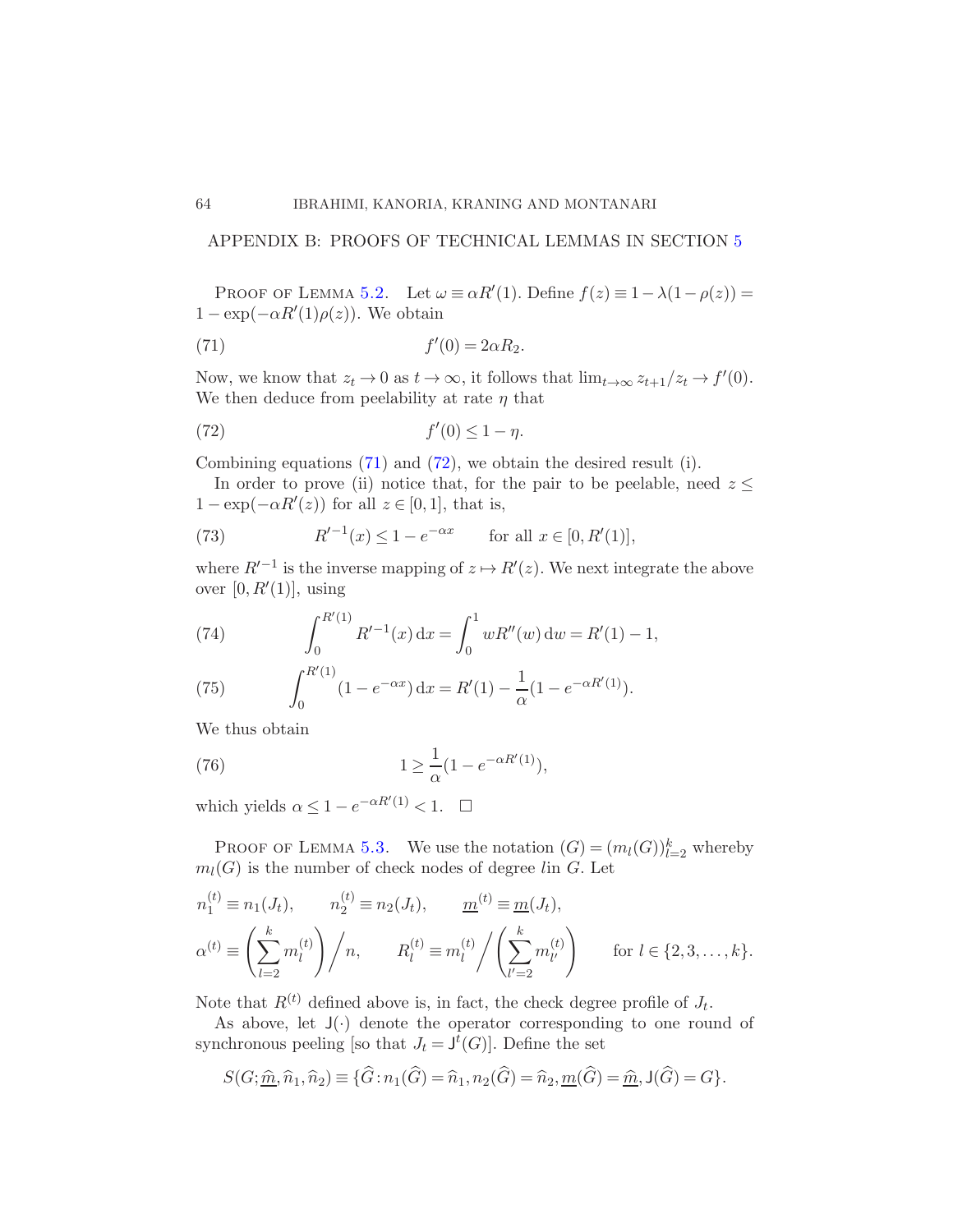We prove the result by induction. By definition, we know that  $J_0 = G$  is drawn uniformly from the  $\mathbb{C}(n, R, \alpha n)$ . Suppose, conditioned on  $\underline{m}^{(t)}$ ,  $n_1^{(t)}$  $\binom{t}{1}, n_2^{(t)}$  $\frac{\mu}{2}$ , the graph  $J_t$  is drawn uniformly from  $\mathbb{C}(n, R^{(t)}, \alpha^{(t)}n)$ . Let the probability of each possible  $J_t$  [with parameters  $(\underline{m}^{(t)}, n_1^{(t)})$  $\binom{t}{1}, n_2^{(t)}$  $\binom{v}{2}$  be denoted by  $q(\underline{m}^{(t)},n_1^{(t)})$  $\binom{t}{1}, n_2^{(t)}$ <sup>(t)</sup>). Consider a candidate graph G' with parameters  $(\underline{m}', n'_1, n'_2)$ . We have

$$
\mathbb{P}[J_{t+1} = G'] = \sum_{J_t \,:\, J(J_t) = G'} \mathbb{P}[J_t]
$$

$$
= \sum_{\substack{\hat{m}, \hat{n}_1, \hat{n}_2}} \sum_{J_t \in S(G'; \hat{m}, \hat{n}_1, \hat{n}_2)} \mathbb{P}[J_t]
$$

$$
= \sum_{\substack{\hat{m}, \hat{n}_1, \hat{n}_2}} q(\hat{m}, \hat{n}_1, \hat{n}_2) |S(G'; \hat{m}, \hat{n}_1, \hat{n}_2)|.
$$

A straightforward count yields

$$
|S(G'; \underline{\hat{m}}, \hat{n}_1, \hat{n}_2)|
$$
  
=  $\binom{n - n'_1 - n'_2}{\hat{n}_1} \cdot \Delta! \cdot \text{coeff}[(e^z - 1)^{n'_1} (e^z)^{n'_2}; z^{\Delta - \hat{n}_1}] \cdot \mathbb{I}[\hat{n}_2 = n'_1 + n'_2],$ 

where  $\Delta = \sum_{l=1}^{k} (\hat{m}_l - m'_l)l$ . Thus,  $\mathbb{P}[J_{t+1} = G']$  depends on  $G'$  only through  $\left(\underline{m}',n'_1,n'_2\right)$ .

<span id="page-64-0"></span>To simplify the proof of Lemma [5.4,](#page-41-0) we first prove a simple technical lemma.

LEMMA B.1. Let  $G = (F, V, E)$  be a factor graph that is a tree with no check node of degree 1 or 2, rooted at a variable node v, with  $|V| > 1$ . Then  $|\{u \in V : \deg(u) \leq 1, u \neq v\}| \geq |V|/2$ , that is, at least half of all variable nodes are leaves. (Here, a leaf is defined as a variable node that is distinct from the root and has degree at most 1.)

**PROOF.** We proceed by induction on the maximum depth  $t$  of the tree G rooted at v.

- Induction base: For a tree of depth 1, let  $c = deg(v) > 0$ . Since all check nodes have degree 3 or more, G has  $N_1 \geq 2c$  leaves and  $|V| = N_1 + 1$ . Clearly,  $N_1 \geq |V|/2$ .
- Inductive step: Consider G having depth  $t + 1$  and perform 1 round of synchronous peeling, resulting in  $J(G) = G' = (F', V', E')$ . Let  $N'_1$  be the number of leaves in  $V'$ . The inductive hypothesis implies  $|V'| \leq 2N'_1$ , since  $G'$  is also a tree. Since, by construction, every factor node has degree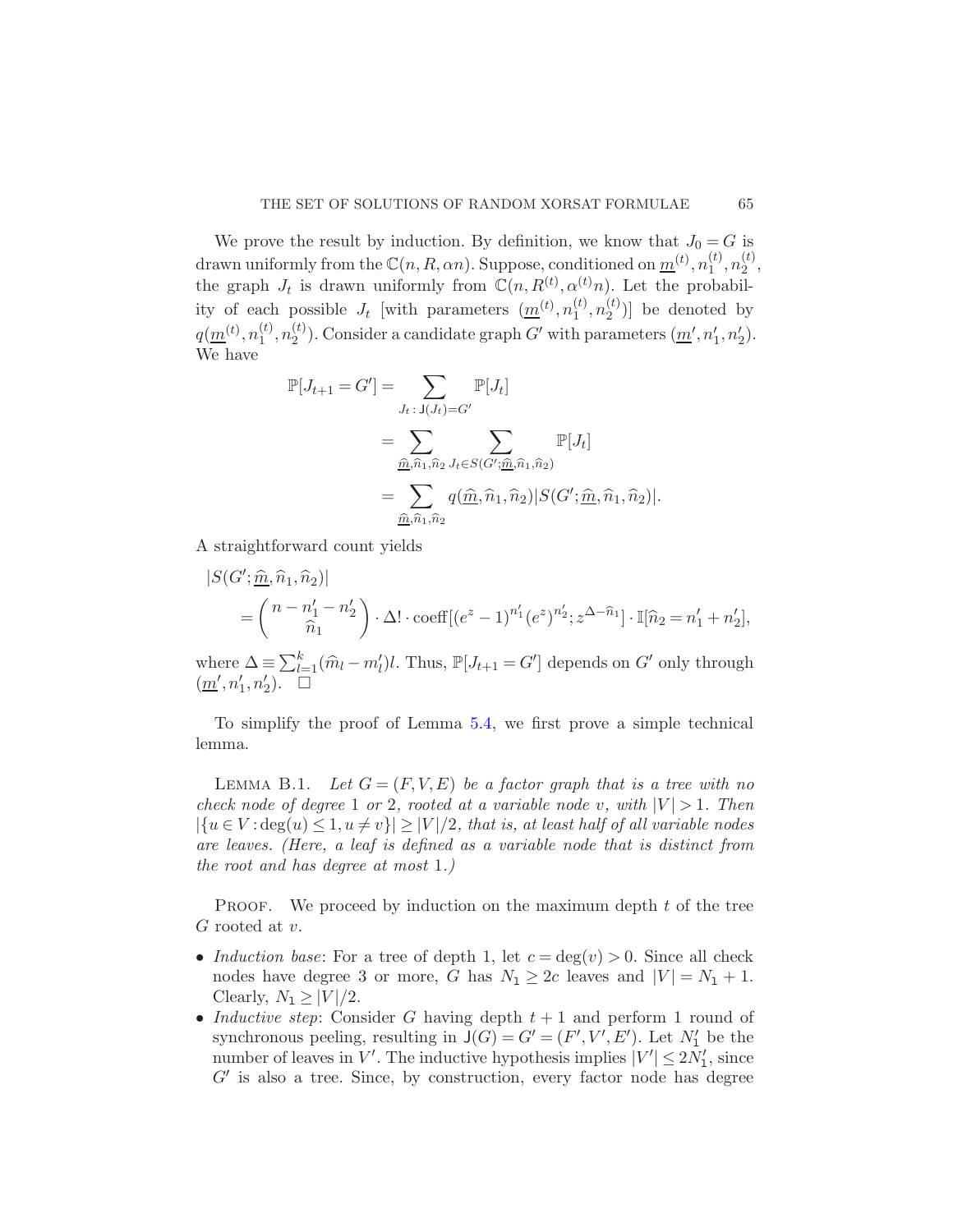at least 3 in  $G$ , every leaf in  $G'$  must have at least 2 leaves in  $G$  as descendants, that is,  $2N'_1 \leq N_1$ , where  $N_1$  is the number of leaves in G. Combining these two inequalities yields

$$
|V| = |V'| + N_1 \le 2N'_1 + N_1 \le 2N_1,
$$

as desired.  $\square$ 

PROOF OF LEMMA [5.4.](#page-41-0) By Lemma [B.1,](#page-64-0) if  $G$  is a tree, at least one-half of all variable nodes are leaves at every stage of peeling. Thus, G is peelable and  $T_{\mathcal{C}}(G) \leq \lceil \log_2 |V| \rceil$ . (After  $\lceil \log_2 |V| \rceil - 1$  rounds of peeling, we have 2 or less variable nodes remaining, and hence no checks. At most one more round of peeling leads to annihilation.)

Now suppose  $G$  is unicyclic. Each factor in the cycle has degree at least 3, hence it has a neighbor outside the cycle and must eventually get peeled. Breaking ties arbitrarily, let a be the first factor in the cycle to be peeled, and let  $u \in \partial a$  be the variable node that "causes" it to get peeled (clearly u is not in the cycle). Let  $t_u \leq T_c(G)$  be the peeling round in which u and a are peeled. Consider the subtree  $G_u = (F_u, V_u, E_u)$  rooted at u defined as follows:  $G_u$  is the maximal connected subgraph of G that includes u, but not a. Using Lemma [B.1](#page-64-0) on this subtree and reasoning as above, we have  $t_u \leq \lceil \log_2 |V_u| \rceil \leq \lceil \log_2 |V| \rceil.$ 

As at least one factor node in the unicycle is peeled in round  $t<sub>u</sub>$ , we must have that  $J_{t_u}$  is a tree or forest, which by Lemma [B.1](#page-64-0) can be peeled in at most  $\lceil \log_2 |V| \rceil$  additional iterations, since the number of variable nodes in the  $J_{t_u}$  is at most |V|. Thus,  $T_c(G) \le t_u + \lceil \log_2 |V| \rceil$ . Combining these two inequalities yields

$$
T_{\mathcal{C}}(G) \le t_u + \lceil \log_2 |V| \rceil \le 2 \lceil \log_2 |V| \rceil.
$$

PROOF OF LEMMA [5.5.](#page-42-1) The lemma can be derived from known results (see, e.g., [\[7](#page-67-14)]), but we find it easier to provide an independent proof.

We use a generating function approach to prove the bound

(77) 
$$
\mathbb{P}[Z_T > (\beta \theta)^T] \leq 2 \exp(-C(\beta/2)^T).
$$

Equation  $(35)$  follows (eventually for a different constant C) via union bound.

Define  $f(s) \equiv \mathbb{E}[s^{Z_1}] = \sum_{j=0}^{\infty} s^j b_j$ . By assumption, it is clear that  $f(s)$  is finite for  $s \in (0, 1/(1-\delta))$ . Define  $f^{(t)}(s) \equiv \mathbb{E}[s^{Z_t}]$  for  $t \ge 1$  [so that  $f(s) =$  $f^{(1)}(s)$ . It is well known that

<span id="page-65-0"></span>(78) 
$$
f^{(t)}(s) = f(f^{(t-1)}(s))
$$

for  $\tau \geq 2$ . It follows that  $f^{(t)}(s)$  is finite for  $s \in (0, 1/(1-\delta))$ , and all  $\tau \geq 2$ .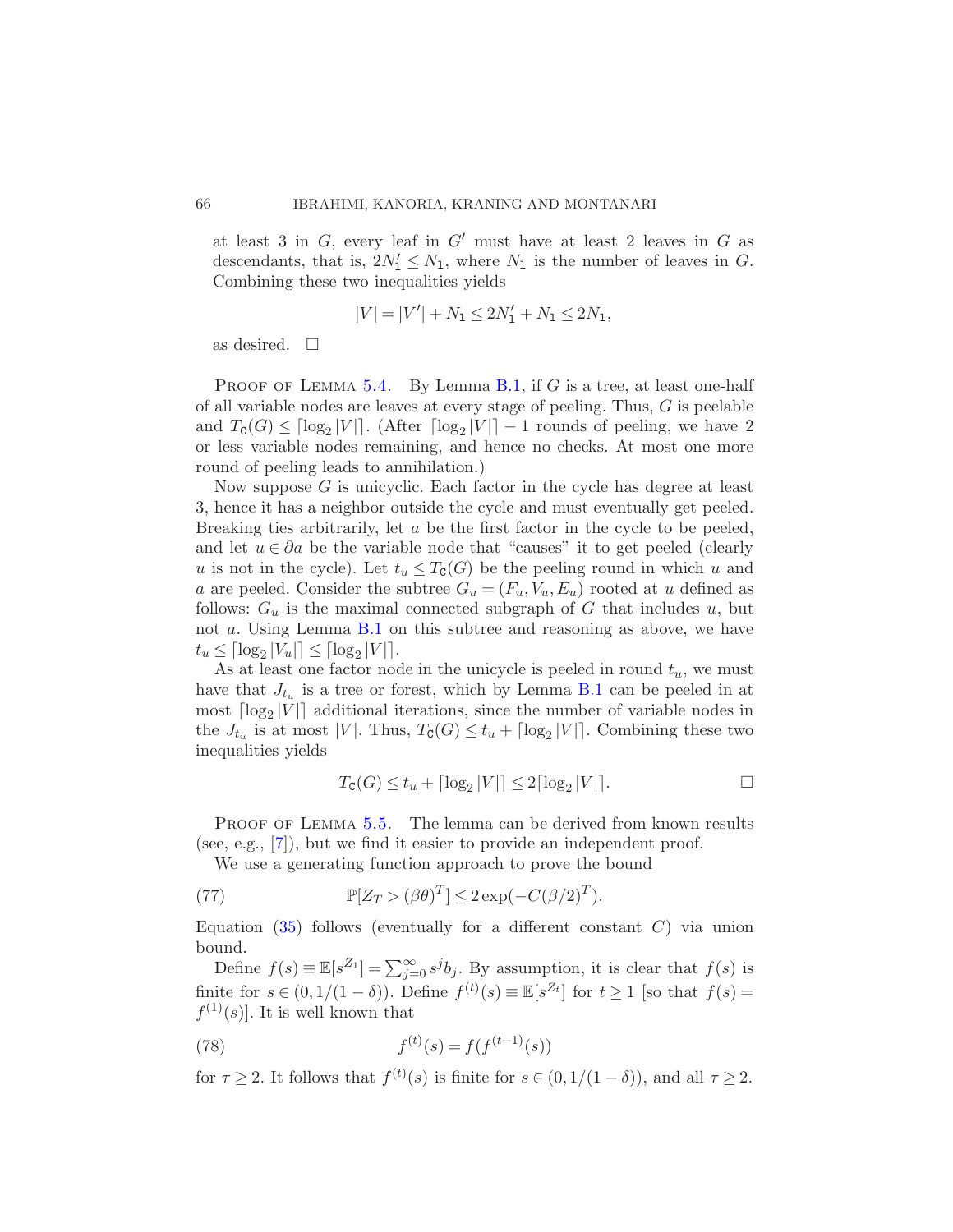By dominated convergence f is differentiable at 0 with  $f'(0) = \theta$ . Hence, there exists  $\varepsilon_0 > 0$  such that, for all  $\varepsilon \in [0, \varepsilon_0]$ 

(79) 
$$
f(1+\varepsilon) \leq 1 + 2\theta\varepsilon.
$$

By applying the recursion  $(78)$  and the fact that f is monotone increasing, we obtain, for all  $\varepsilon \in [0, \varepsilon_0]$  obtain

(80) 
$$
f^{(T)}(1+\varepsilon) \le 1 + (2\theta)^T \varepsilon.
$$

In particular setting  $\varepsilon = \varepsilon_0/(2\theta)^T$ , we get  $f^{(T)}(1+\varepsilon) \le 1 + \varepsilon_0 \le 2$ .

Finally, by Markov inequality,

$$
\mathbb{P}\{Z_T \ge (\beta \theta)^T\} \le (1+\varepsilon)^{-(\beta \theta)^T} f^{(T)}(1+\varepsilon)
$$
  

$$
\le 2\left(1-\frac{\varepsilon}{2}\right)^{(\beta \theta)^T} \le 2e^{-(\beta \theta)^T/2},
$$

which completes the proof.  $\square$ 

<span id="page-66-0"></span>u

## APPENDIX C: PROOF OF TECHNICAL LEMMAS OF SECTION [6](#page-44-0)

PROOF OF LEMMA [6.1.](#page-45-0) We prove this lemma by induction. Let  $B_1^{(t)}$  $\int_1^{(\iota)}$  and  $B_{\rm u}^{(t)}$  be the result of t steps of backbone augmentation on graphs  $G_{\rm s}$  and  $G$ with initial graphs  $B_1^{(0)}$  $\mathcal{B}_1^{(0)}$  and  $\mathcal{B}_u^{(0)}$ , respectively. By assumption  $\mathcal{B}_1^{(0)} \subseteq \mathcal{B}_u^{(0)}$ . Now assume  $B_1^{(t)} \subseteq B_u^{(t)}$ . It is enough to show that if  $a \in B_1^{(t+1)}$  $\mathcal{B}_\mathrm{l}^{(t+1)} \setminus B_\mathrm{l}^{(t)}$  $\int_1^{(\iota)}$  then  $a \in B_{u}^{(t+1)}$ . Since  $a \in B_{u}^{(t+1)}$  $\mathcal{B}_l^{(t+1)} \setminus B_l^{(t)}$  $\mu_1^{(t)}$ , we know that  $a \in G$  and has at most one neighbor outside of  $B_1^{(t)}$ <sup>(t)</sup>. By induction assumption  $B_1^{(t)} \subseteq B_u^{(t)}$  and, therefore, a has at most one neighbor outside  $B_1^{(t)}$  $\mathbf{I}_{\mathbf{I}}^{(t)}$ . Hence, either  $a \in B_{\mathbf{u}}^{(t)}$  or it is added to  $B_{\mathrm{u}}^{(\infty)}$  at step  $t+1$ .  $\Box$ 

PROOF OF LEMMA [6.6.](#page-48-1) Define  $f(x) = 1 - \exp\{-k\alpha x^{k-1}\}\$ . It follows immediately from the definition of  $\alpha_d(k)$ , that for  $\alpha > \alpha_d(k)$ , we have  $Q > 0$ and  $f'(Q) \leq 1$ . Furthermore, a straightforward calculation yields

(81) 
$$
f'(Q) = k(k-1)\alpha Q^{k-2} \exp\{-k\alpha Q^{k-1}\}.
$$

It is therefore sufficient to exclude the case  $f'(Q) = 1$ . Solving the equations  $f(Q) = Q$  and  $f'(Q) = 1$ , we get the following equation for Q:

(82) 
$$
-(1-Q)\log(1-Q) = \frac{Q}{k-1},
$$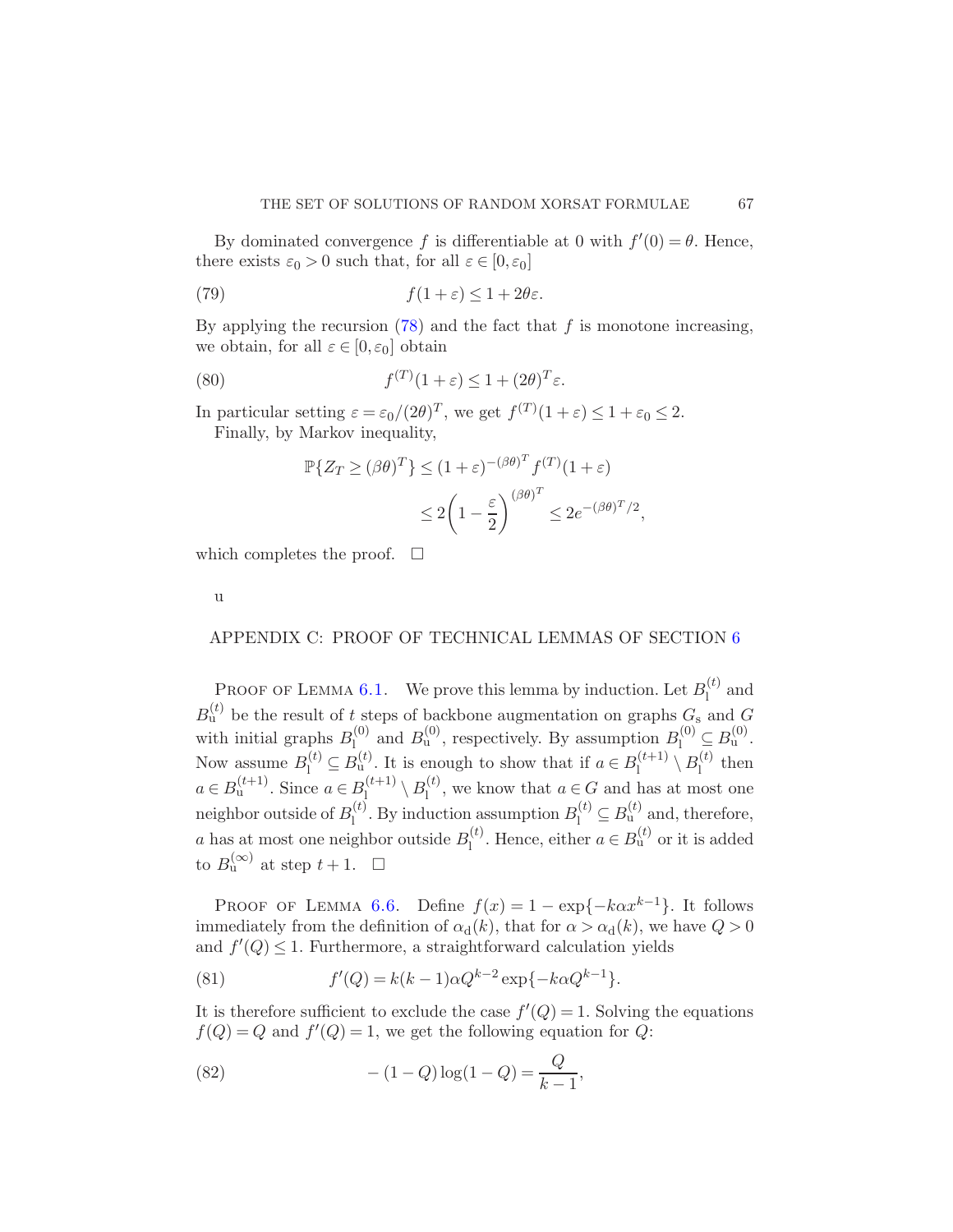which has a unique solution  $Q_*(k)$  due to the concavity of the left-hand side. We can then solve for  $\alpha$  yielding the unique value  $\alpha = \alpha_*(k)$  such that  $f(Q) = Q$  and  $f'(Q) = 1$  admits a solution. On the other hand, these two equations are satisfied at  $\alpha_d(k)$  by a continuity argument. It follows that  $\alpha_{\rm d}(k) = \alpha_*(k)$ , and hence  $f'(Q) < 1$  for all  $\alpha > \alpha_{\rm d}(k)$ .  $\Box$ 

Acknowledgements. While this paper was being finished, we became aware that Dimitris Achlioptas and Michael Molloy concurrently obtained related results on the same problem. The two papers are independent. Further, they use different techniques and establish somewhat different results.

#### REFERENCES

- <span id="page-67-0"></span>[1] Achlioptas, D. and Coja-Oghlan, A. (2008). Algorithmic barriers from phase transitions. In Proc. of the 49th IEEE Symposium on Foundations of Computer Science, FOCS 793–802. IEEE Computer Society, Los Alamitos, CA.
- <span id="page-67-3"></span>[2] Achlioptas, D., Coja-Oghlan, A. and Ricci-Tersenghi, F. (2011). On the solution-space geometry of random constraint satisfaction problems. Random Structures Algorithms 38 251–268. [MR2663730](http://www.ams.org/mathscinet-getitem?mr=2663730)
- <span id="page-67-1"></span>[3] Achlioptas, D., Naor, A. and Peres, Y. (2005). Rigorous location of phase transitions in hard optimization problems. Nature 435 759–764.
- <span id="page-67-2"></span>[4] ACHLIOPTAS, D. and PERES, Y. (2004). The threshold for random k-SAT is  $2^k \log 2$  – O(k). J. Amer. Math. Soc. 17 947–973 (electronic). [MR2083472](http://www.ams.org/mathscinet-getitem?mr=2083472)
- <span id="page-67-8"></span>[5] ALDOUS, D. and Lyons, R. (2007). Processes on unimodular random networks. Electron. J. Probab. 12 1454–1508. [MR2354165](http://www.ams.org/mathscinet-getitem?mr=2354165)
- <span id="page-67-9"></span>[6] ALDOUS, D. and STEELE, J. M. (2004). The objective method: Probabilistic combinatorial optimization and local weak convergence. In Probability on Discrete Structures (H. KESTEN, ed.). Encyclopaedia Math. Sci. 110 1-72. Springer, Berlin. [MR2023650](http://www.ams.org/mathscinet-getitem?mr=2023650)
- <span id="page-67-14"></span>[7] Athreya, K. B. and Ney, P. E. (1972). Branching Processes. Springer, New York. [MR0373040](http://www.ams.org/mathscinet-getitem?mr=0373040)
- <span id="page-67-12"></span>[8] Balogh, J., Peres, Y. and Pete, G. (2006). Bootstrap percolation on infinite trees and non-amenable groups. Combin. Probab. Comput. 15 715–730. [MR2248323](http://www.ams.org/mathscinet-getitem?mr=2248323)
- <span id="page-67-10"></span>[9] BENJAMINI, I. and SCHRAMM, O. (1996). Percolation beyond  $\mathbb{Z}_d$ , many questions and a few answers. Electron. Commun. Probab. 1 71–82 (electronic). [MR1423907](http://www.ams.org/mathscinet-getitem?mr=1423907)
- <span id="page-67-11"></span>[10] BOLLOBÁS, B. (1980). A probabilistic proof of an asymptotic formula for the number of labelled regular graphs. European J. Combin. 1 311–316. [MR0595929](http://www.ams.org/mathscinet-getitem?mr=0595929)
- <span id="page-67-13"></span>[11] BOLLOBÁS, B. (2001). Random Graphs, 2nd ed. Cambridge Studies in Advanced Mathematics 73. Cambridge Univ. Press, Cambridge. [MR1864966](http://www.ams.org/mathscinet-getitem?mr=1864966)
- <span id="page-67-5"></span>[12] Cocco, S., Dubois, O., MANDLER, J. and MONASSON, R. (2003). Rigorous decimation-based construction of ground pure states for spin-glass models on random lattices. Phys. Rev. Lett. 90 047205.
- <span id="page-67-4"></span>[13] Coja-Oghlan, A. (2010). A better algorithm for random k-SAT. SIAM J. Comput. 39 2823–2864. [MR2645890](http://www.ams.org/mathscinet-getitem?mr=2645890)
- <span id="page-67-6"></span>[14] DEMBO, A. and MONTANARI, A. (2008). Finite size scaling for the core of large random hypergraphs. Ann. Appl. Probab. 18 1993–2040. [MR2462557](http://www.ams.org/mathscinet-getitem?mr=2462557)
- <span id="page-67-7"></span>[15] DEMBO, A. and MONTANARI, A. (2010). Gibbs measures and phase transitions on sparse random graphs. Braz. J. Probab. Stat. 24 137–211. [MR2643563](http://www.ams.org/mathscinet-getitem?mr=2643563)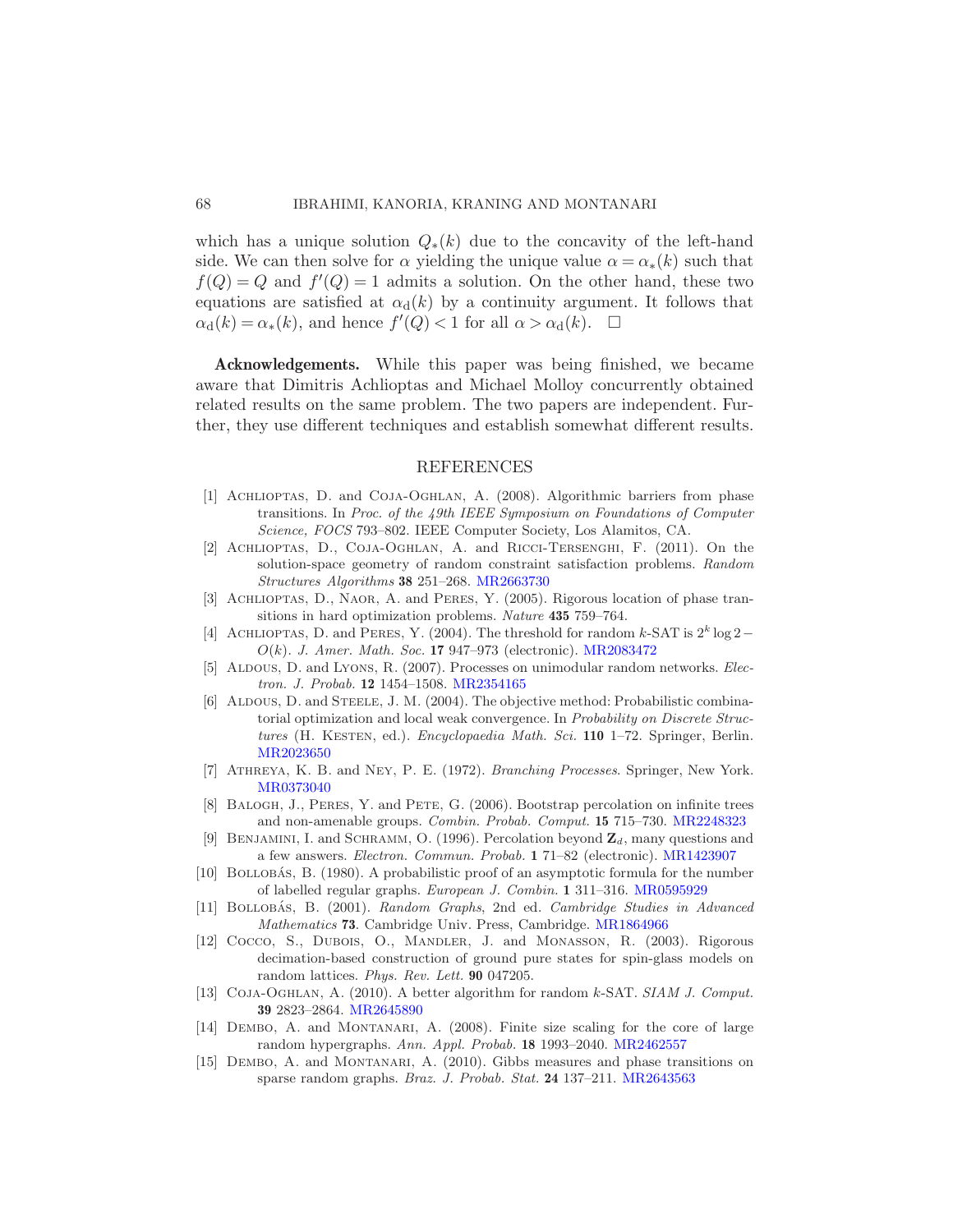- [16] Dembo, A. and Montanari, A. (2010). Ising models on locally tree-like graphs. Ann. Appl. Probab. 20 565–592. [MR2650042](http://www.ams.org/mathscinet-getitem?mr=2650042)
- <span id="page-68-13"></span>[17] Dembo, A., Montanari, A. and Sun, N. (2013). Factor models on locally tree-like graphs. Ann. Probab. 41 4162–4213. [MR3161472](http://www.ams.org/mathscinet-getitem?mr=3161472)
- <span id="page-68-0"></span>[18] Dietzfelbinger, M., Goerdt, A., Mitzenmacher, M., Montanari, A., Pagh, R. and Rink, M. (2010). Tight thresholds for Cuckoo Hashing via XORSAT. In Proc. of the 37th International Colloquium on Automata, Languages and Programming, ICALP. Lecture Notes in Computer Science 6198 213–225. Springer, Berlin.
- <span id="page-68-14"></span>[19] Dubhashi, D. P. and Panconesi, A. (2009). Concentration of Measure for the Analysis of Randomized Algorithms. Cambridge Univ. Press, Cambridge. [MR2547432](http://www.ams.org/mathscinet-getitem?mr=2547432)
- <span id="page-68-9"></span>[20] DUBOIS, O. and MANDLER, J. (2002). The 3-XORSAT threshold. In Proc. of the 43rd IEEE Symposium on Foundations of Computer Science, FOCS 769–778. IEEE Computer Society, Los Alamitos, CA.
- <span id="page-68-8"></span>[21] Friedgut, E. (1999). Sharp thresholds of graph properties, and the k-sat problem. J. Amer. Math. Soc. 12 1017–1054. [MR1678031](http://www.ams.org/mathscinet-getitem?mr=1678031)
- <span id="page-68-16"></span>[22] Hall, P. (1982). Rates of Convergence in the Central Limit Theorem. Research Notes in Mathematics 62. Pitman, London. [MR0668197](http://www.ams.org/mathscinet-getitem?mr=0668197)
- <span id="page-68-11"></span>[23] Hoory, S., Linial, N. and Wigderson, A. (2006). Expander graphs and their applications. Bull. Amer. Math. Soc. (N.S.) 43 439–561 (electronic). [MR2247919](http://www.ams.org/mathscinet-getitem?mr=2247919)
- <span id="page-68-15"></span>[24] KALLENBERG, O. (2002). Foundations of Modern Probability, 2nd ed. Springer, New York. [MR1876169](http://www.ams.org/mathscinet-getitem?mr=1876169)
- <span id="page-68-3"></span>[25] KLEINJUNG, T., AOKI, K., FRANKE, J., LENSTRA, A. K., THOMÉ, E., BOS, J. W., Gaudry, P., Kruppa, A., Montgomery, P. L., Osvik, D. A., te Riele, H., Timofeev, A. and Zimmermann, P. (2010). Factorization of a 768-bit RSA modulus. In Advances in Cryptology—CRYPTO 2010. Lecture Notes in Computer Science 6223 333–350. Springer, Berlin. [MR2725602](http://www.ams.org/mathscinet-getitem?mr=2725602)
- <span id="page-68-4"></span>[26] KRZAKALA, F., MONTANARI, A., RICCI-TERSENGHI, F., SEMERJIAN, G. and ZDE- $BOROVA$ , L.  $(2007)$ . Gibbs states and the set of solutions of random constraint satisfaction problems. Proc. Natl. Acad. Sci. USA 104 10318–10323 (electronic). [MR2317690](http://www.ams.org/mathscinet-getitem?mr=2317690)
- <span id="page-68-1"></span>[27] Luby, M., Mitzenmacher, M., Shokrollahi, A. and Spielman, D. A. (1998). Analysis of low density codes and improved designs using irregular graphs. In Proc. of the 30th ACM Symposium on Theory of Computing, STOC 249–258. ACM, New York.
- <span id="page-68-2"></span>[28] Luby, M. G., Mitzenmacher, M., Shokrollahi, M. A. and Spielman, D. A. (2001). Efficient erasure correcting codes. IEEE Trans. Inform. Theory 47 569– 584. [MR1820477](http://www.ams.org/mathscinet-getitem?mr=1820477)
- <span id="page-68-5"></span>[29] MÉZARD, M. and MONTANARI, A. (2009). Information, Physics, and Computation. Oxford Univ. Press, Oxford. [MR2518205](http://www.ams.org/mathscinet-getitem?mr=2518205)
- <span id="page-68-6"></span>[30] MÉZARD, M., PARISI, G. and ZECCHINA, R. (2003). Analytic and algorithmic solution of random satisfiability problems. Science 297 812–815.
- <span id="page-68-10"></span>[31] MÉZARD, M., RICCI-TERSENGHI, F. and ZECCHINA, R. (2003). Two solutions to diluted p-spin models and XORSAT problems. J. Stat. Phys. 111 505-533. [MR1972120](http://www.ams.org/mathscinet-getitem?mr=1972120)
- <span id="page-68-12"></span>[32] MOLLOY, M. (2005). Cores in random hypergraphs and Boolean formulas. Random Structures Algorithms 27 124–135. [MR2150018](http://www.ams.org/mathscinet-getitem?mr=2150018)
- <span id="page-68-7"></span>[33] Monasson, R., Zecchina, R., Kirkpatrick, S., Selman, B. and Troyansky, L. (1999). Determining computational complexity from characteristic "phase transitions". Nature 400 133–137. [MR1704845](http://www.ams.org/mathscinet-getitem?mr=1704845)